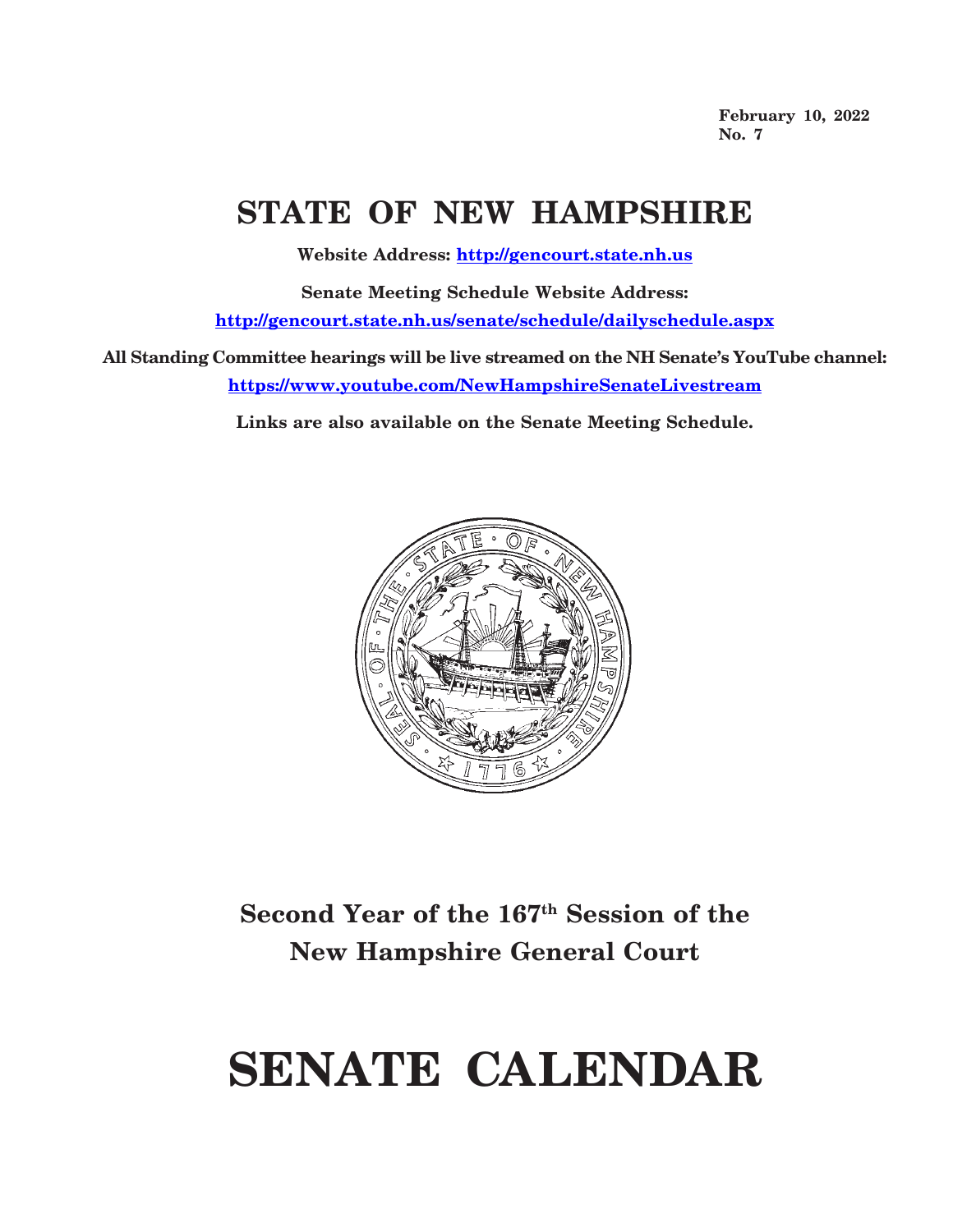#### **THE SENATE WILL MEET IN SESSION ON WEDNESDAY, FEBRUARY 16, 2022 AT 10:00 A.M. IN REPRESENTATIVES' HALL**

**The Senate Session on Wednesday, February 16, 2022, in Representatives' Hall will be live streamed at the following link:**

<https://youtu.be/bjunXJWJO74>

**Please note, this link will not be live until the Senate Session on Wednesday, February 16, 2022 at 10:00 a.m.**

**THE SENATE WILL MEET IN JOINT CONVENTION WITH THE HOUSE OF REPRESENTATIVES FOR THE GOVERNOR'S STATE OF THE STATE ADDRESS ON THURSDAY, FEBRUARY 17, 2022 AT THE EXPOSITION CENTER AT THE DOUBLETREE BY HILTON IN DOWNTOWN MANCHESTER**

### **LAID ON THE TABLE**

**SB 70-FN,** relative to insurance coverage for emergency behavioral health services for children and young adults.**01/05/2022, Pending Motion Interim Study, Commerce, SJ 1**

**SB 227-FN,** relative to death benefits for first responders who die from suicide.**02/03/2022, Pending Motion Ought to Pass with Amendment #2022-0454s, Executive Departments and Administration, SJ 2**

**SB 280,** relative to meetings of the state health assessment and health improvement plan advisory council and the therapeutic cannabis medical oversight board.**02/03/2022, Pending Motion Interim Study, Health and Human Services, SJ 2**

**SB 315-LOCAL,** directing that a portion of revenue distributions from the meals and rooms municipal revenue fund be used by municipalities to reduce the local property tax rate.**02/03/2022, Pending Motion Inexpedient to Legislate, Ways and Means, SJ 2**

**SB 436-FN,** relative to access to abortion care.**02/03/2022, No Pending Motion, Judiciary, SJ 2**

## **CONSENT CALENDAR REPORTS**

#### **COMMERCE**

**SB 202-FN**, prohibiting the sale of cosmetic products tested on animals. Ought to Pass with Amendment, Vote 5-0. Senator Bradley for the committee.

This bill would prohibit the sale of any cosmetic where a known test on an animal was conducted or contracted by or on behalf of a manufacturer, or any supplier of a manufacturer after January 1st, 2023. This bill would align NH with 8 states – CA, NV, IL, VA, MD, ME, HI, and NJ – and 41 countries. The Committee Amendment would hold harmless NH retailers as well as make certain definitional changes.

**SB 211**, relative to an injured employee's right to reinstatement to a former position for purposes of workers' compensation.

Interim Study, Vote 5-0.

Senator French for the committee.

This bill would have added an exemption to an employee's right to reinstatement to their position based on an employer's need to fill a position wherein a temporary replacement is not available or practical. The Committee felt this bill was too broad and it would disrupt the existing workers' compensation system, which has been in place for over 30 years. Currently, an injured worker's right to reinstatement can be terminated under three circumstances: a treating doctor could determine they are unable to return to their job; a worker could accept a job with a different employer; or 18 months could elapse since the date of the injury.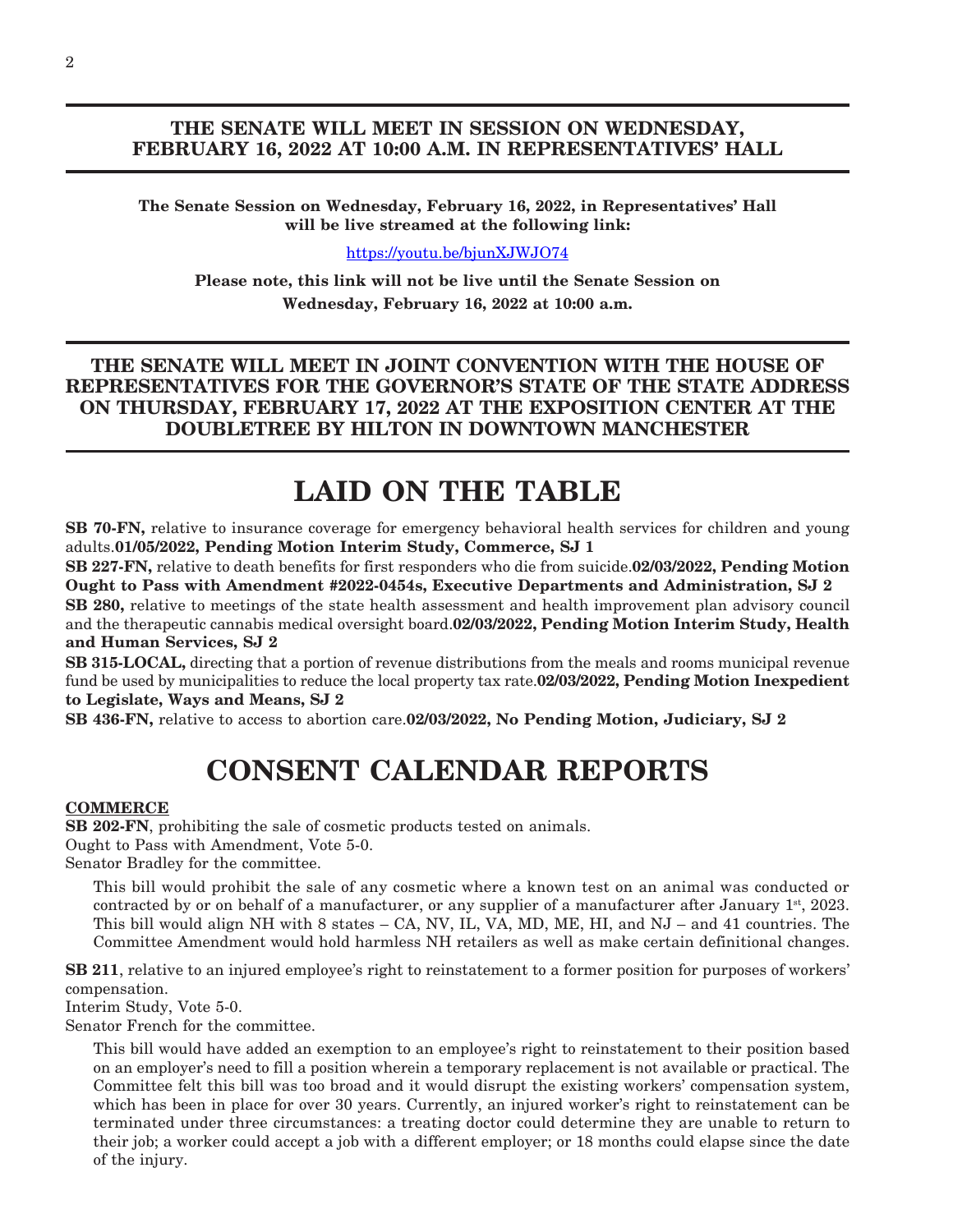**SB 345**, relative to youth employment.

Ought to Pass with Amendment, Vote 5-0.

Senator Soucy for the committee.

This bill would make certain changes to the laws governing employment of 14- and 15-year-olds. The Committee Amendment made several changes. First, employees who are 14 years old would be permitted to bus tables. Second, employees who are 16 and 17 years old would not be able to work more than 35 hours if school is in session for 5 days in a week. Finally, RSA 276-A:13 would be amended to allow a youth to work no later than 10:00 p.m. on Sunday through Thursday, or no later than 12:00 a.m. on Friday and Saturday.

**SB 355-FN**, requiring online marketplaces to disclose certain information to consumers.

Ought to Pass with Amendment, Vote 5-0.

Senator Bradley for the committee.

This bill would establish safeguards for consumers and third-party sellers given the increase in the sale of counterfeit goods. This bill would ask for the name of a seller, their address, their e-mail, their phone number, and their verified tax identification number only if a certain sales threshold has been surpassed. The Committee Amendment would align this bill with existing federal legislation. In addition, this bill would not take effect if the federal legislation went into effect prior to January 1, 2023.

**SB 385-FN**, relative to financial exploitation of vulnerable adults.

Ought to Pass with Amendment, Vote 5-0.

Senator Bradley for the committee.

This bill would allow a financial institution to place a hold on the disbursement of funds if they thought exploitative activity had occurred. The Committee Amendment made several changes. First, financial institutions would send a written notice to Department of Health and Human Services (DHHS) and a copy would be sent to the Banking Department when a hold has been placed on a disbursement. Second, the provision that would have allowed the Banking Department to request a delay be extended for another 10 days would be eliminated. Finally, the deadline for the report would be changed to October 1, 2022.

#### **EDUCATION**

**SB 231**, relative to an option for students attending an out-of-state school to attend in New Hampshire. Interim Study, Vote 5-0.

Senator Kahn for the committee.

This bill would allow a student assigned to attend an out-of-state school to attend a public school in New Hampshire in the student's resident SAU at the request of their parent. Existing statutes allow for placement of students in alternative schools when their educational needs can't be met. The bill attempts to define some conditions for alternative placement and in doing so opens up other problems. It will take additional consideration to avoid unintended consequences. The Committee recommends that this bill be sent to interim study.

**SB 381-FN-A**, establishing an office of the advocate for special education.

Ought to Pass, Vote 5-0.

Senator Prentiss for the committee.

This bill establishes an independent office of the advocate for special education and makes an appropriation therefor. This bill is a result of abundant testimony and findings presented before a committee to study special education dispute resolution options and the burden of proof in due process hearings. This study committee was enacted following the passage of HB 581 from the 2021 session. Over the past two sessions, the Committee heard from dozens of parents of children with special needs whose educational needs are not being met. Parents continued to reiterate the dire need for an independent office, and advocate, for families to use as a resource when fighting to ensure that their children's special education needs are being met and an adequate education is being provided. The Committee unanimously supports this bill as a means to advance resources for parents of special needs children in NH.

**SB 386**, relative to the determination of state adequate education grants and chartered public school tuition amounts.

Ought to Pass, Vote 5-0. Senator Hennessey for the committee.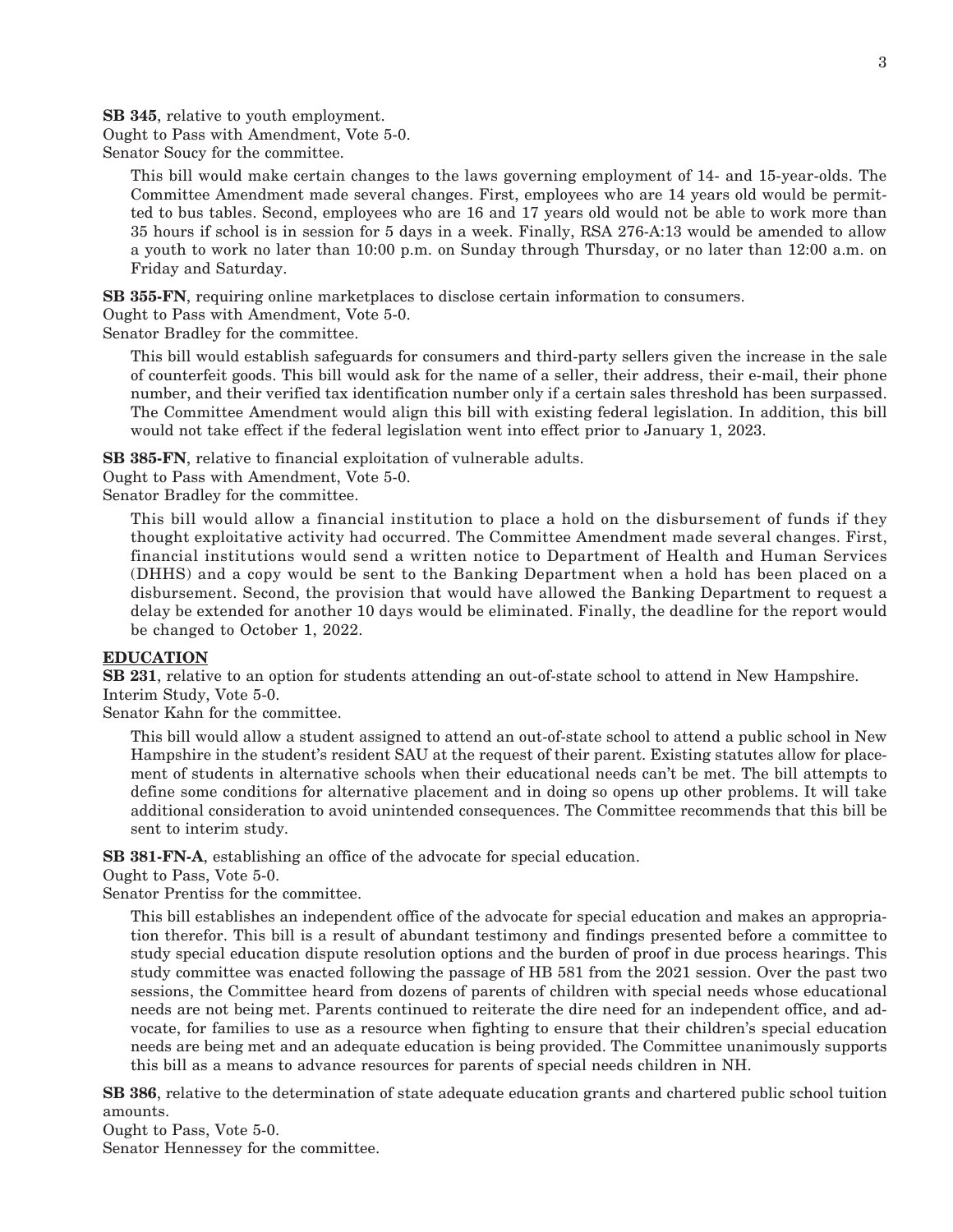This bill makes technical changes to existing adequacy laws. This includes the determination of tuition amounts paid to chartered public schools and the determination of adequate education grants to municipalities. This bill ensures that the formula, currently in statute, is in line with current practice; this was identified as an issue in an audit conducted by the Legislative Budget Assistant (LBA) several years ago. The biggest technical error being corrected in this bill relates to the differentiation, in statute, between average daily membership in attendance (ADMA) and average daily membership in residence (ADMR).

#### **ELECTION LAW AND MUNICIPAL AFFAIRS**

**SB 239-FN**, relative to noncompliance with municipal audit requirements.

Ought to Pass, Vote 5-0.

Senator Ward for the committee.

This bill requires notification to the Department of Revenue Administration of a completed municipal or county audit and establishes a fine for failure to complete a required audit. It will add accountability for municipalities to ensure the performance of general, municipal and county audits.

**SB 366-FN**, requiring an audit of ballots cast in the 2022 primary and general election.

Ought to Pass with Amendment, Vote 5-0.

Senator Soucy for the committee.

This bill requires the Secretary of State to conduct an audit of ballots cast in the 2022 state primary and general elections. A random selection of AcuVote machines will be chosen from across the state to be audited by a high speed scanner certified by the ballot commission. This bill was a recommendation and includes the recommendations of the Committee to Study Post Election Audit Counting Devices.

#### **ENERGY AND NATURAL RESOURCES**

**SB 261-FN**, relative to net metering participation. Ought to Pass with Amendment, Vote 5-0. Senator Gray for the committee.

Currently, net metering customer generators receive payment for negative net energy usage on an annual basis. SB 261-FN clarifies provisions relative to net energy metering participation and allows customer generators the option of receiving payments for negative energy usage on a quarterly basis.

**SB 268-FN**, relative to the approval of power purchase agreements for offshore wind energy resources from the Gulf of Maine.

Ought to Pass, Vote 5-0.

Senator Watters for the committee.

Following Governor Sununu's call for the formation of the Gulf of Maine Offshore Wind Task Force, offshore wind energy has been an evolving issue. In efforts to prepare for the development of offshore wind facilities, this bill aims to protect New Hampshire's fisheries, coastal economic, and environmental interests. Many offshore wind facilities fall under Federal jurisdiction and because of this, it is prudent to ensure New Hampshire's interests are secured by directing the NH Department of Environmental Resources to initiate the Federal consistency process. The bill also establishes the Coastal Fund as the location for any funding secured for mitigation and other uses. SB 268-FN directs the PUC to ensure that requirements relative to impact and use studies are met when approving power purchase agreements for offshore wind energy derived from the Gulf of Maine.

**SB 270**, establishing a low-moderate income community solar savings program and relative to statewide energy efficiency programs.

Ought to Pass with Amendment, Vote 5-0.

Senator Watters for the committee.

The existing program for low-moderate income electric rate payers to participate in community solar savings projects in New Hampshire has not begun because there has not been an effective means for selecting eligible participants. SB 270 as amended reestablishes the program for low-moderate income electric customers with a mechanism for the Department of Energy and the utilities to select participants.

**SB 396-FN**, relative to solid waste management.

Ought to Pass with Amendment, Vote 5-0.

Senator Giuda for the committee.

SB 396-FN enables the Department of Environmental Services, when necessary and at its discretion, to contract with an engineer or hydrogeologist when evaluating a permit for a landfill. NH State Parks are

4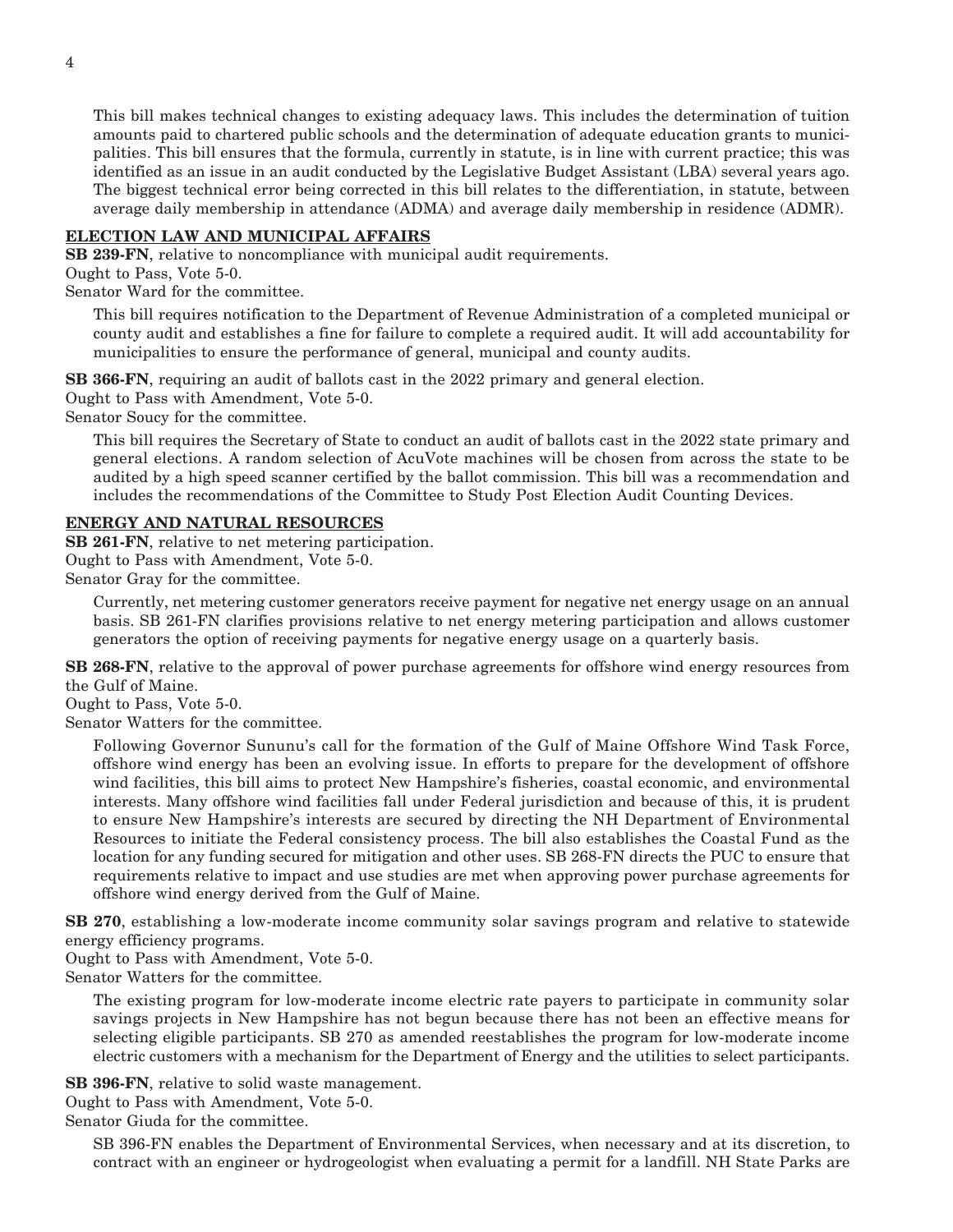one of the most significant public assets and the legislature should take responsible steps to protect New Hampshire's natural beauty while acknowledging the high cost of recycling expenses. The amendment to the bill changes the language on line three of the bill to allow greater flexibility for the Department of Environmental Services.

**SB 429-FN**, relative to the site evaluation committee. Ought to Pass with Amendment, Vote 5-0. Senator Giuda for the committee.

A study committee over the past summer determined there are inefficiencies with the SEC. The Senate Energy and Natural Resources Committee already passed a bill that establishes a study committee to determine a long-term solution for this issue. The purpose of SB 429-FN is to provide a short-term solution to issues regarding the SEC until the study committee determines a sufficient long-term solution. The bill modifies the SEC to allow agency designees, a quorum of 5 members, and expanded training. It requires an opportunity for public comment at all public hearings and meetings and notice to the attorney general of all committee proceedings. It updates various fees and changes previously approved by the fiscal committee. It clarifies that subsequent certificate holders remain responsible for associated costs. It authorizes the committee to impose a fine for preliminary determination of violations of any certificate issued within RSA 162-H. Finally, it provides funding for all operating costs out of the SEC fund and allows the chair of the committee to seek additional funding. The committee amendment strikes lines 2-7 on page 2 and ensures compliance with RSA 91-A by ensuring adequate and timely notice of public hearings.

**SB 440-FN**, relative to approval of offshore wind energy contracts.

Ought to Pass with Amendment, Vote 5-0.

Senator Perkins Kwoka for the committee.

Currently, New Hampshire is developing methods on how to foster economic development related to offshore wind and what the state policies will be regarding power purchase agreements, renewable energy credits, and the arrival of the offshore wind industry. SB 440-FN aims to provide transparency for the offshore wind industry, the utility companies, and the public. The bill as amended directs the office of offshore wind industry development to advise on the development of clean energy resources in the Gulf of Maine as well and the purchase of power by New Hampshire public utilities from these resources. The amended bill also requires the office of offshore wind industry development to generate a report on these matters.

#### **EXECUTIVE DEPARTMENTS AND ADMINISTRATION**

**SB 225**, relative to the bond required of applicants for auctioneer licenses.

Ought to Pass, Vote 5-0.

Senator Cavanaugh for the committee.

This bill repeals the requirement that applicants for licensure as an auctioneer file a \$25,000.00 bond with the secretary of state. Less than 5% of auctions are conducted live by licensed auctioneers, most auctions are conducted online. Bonds are not required for online auctions and repealing this language will remove this unnecessary cost and burden on licensed auctioneers.

**SB 229**, relative to pharmacist administration of vaccines.

Ought to Pass with Amendment, Vote 5-0.

Senator Cavanaugh for the committee.

This bill, as amended, permits certified pharmacy technicians to administer flu and COVID vaccines under the direct supervision of a licensed pharmacist. The practice of vaccine administration by pharmacy technicians proved very successful during the COVID pandemic as 80% of vaccines distributed in NH were given at community pharmacy locations. This bill allows certified pharmacy technicians to continue to provide this vital service.

**SB 358**, establishing October 2022 as eczema awareness month.

Ought to Pass, Vote 5-0.

Senator Carson for the committee.

This bill establishes October 2022 as eczema awareness month. In the United States, 31.6 million people suffer with eczema. Eczema is more than just dry skin; in serious cases eczema can be socially and physically debilitating. This bill raises awareness of the seriousness of eczema.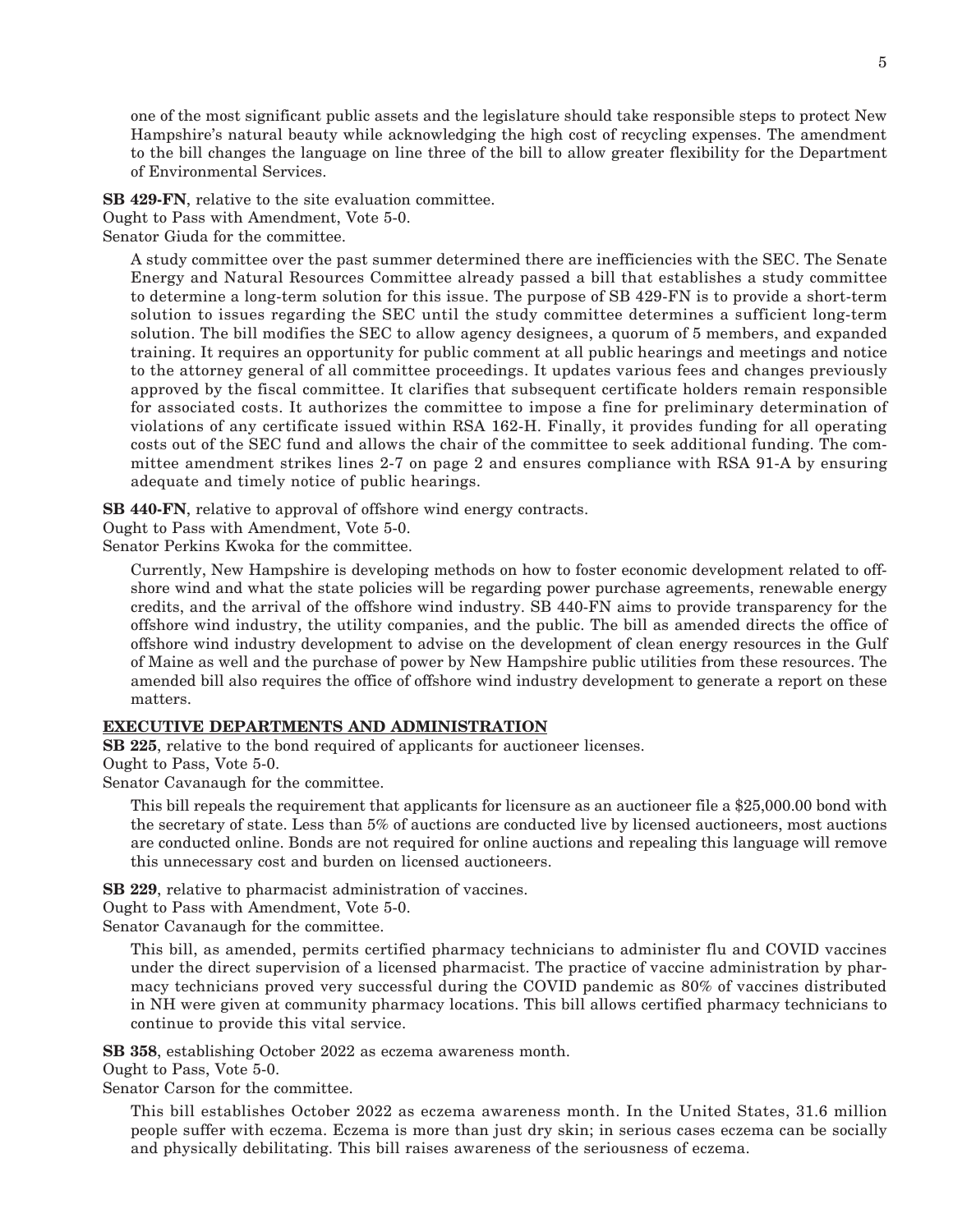**SB 360**, relative to national guard educational benefits. Ought to Pass, Vote 5-0. Senator Carson for the committee.

This bill allows for members of the New Hampshire National Guard to transfer their national guard tuition waiver benefit to an eligible spouse. When one member of a family serves in the military, the entire family serves as well. This bill aims to be a recruitment and retention tool for the NH National Guard while extending benefits to spouses.

**SB 398**, relative to building code and fire code enforcement.

Ought to Pass with Amendment, Vote 5-0.

Senator Carson for the committee.

This bill, as amended, replaces the joint committee on code enforcement with the advisory committee on state building and fire codes, and establishes a grace period for the applicable state building code on building permit applications. The committee will work with the building code review board and the board of fire control to address fire and building code issues and report annually on findings and proposed legislative recommendations.

#### **HEALTH AND HUMAN SERVICES**

**SB 285**, relative to discount medical plan organizations. Ought to Pass with Amendment, Vote 5-0. Senator Gray for the committee.

SB 285 modifies registration requirements for discount medical plan organizations and is a request of the Insurance Department. The Committee Amendment removes an unneeded provision on surety bonds and empowers the Commissioner of Insurance to revoke a license if a plan organization is not financially solvent. SB 285 brings the Insurance Department better in-line with national standards.

**SB 323**, permitting state trade associations to purchase health insurance offered by their peer national trade associations.

Interim Study, Vote 5-0.

Senator Avard for the committee.

SB 323 clarifies that state trade associations shall be permitted to join peer national associations in purchasing health insurance benefits. The Committee heard testimony that this bill was not necessary at this time from the Prime Sponsor and, therefore, recommends the bill be referred to interim study.

**SB 373**, relative to coverage for certain mental illnesses.

Ought to Pass with Amendment, Vote 5-0.

Senator Sherman for the committee.

SB 373 is a request from the Insurance Department which will require submission of the federal comparative analysis for certain mental illnesses and removes the mandate for rules to regulate this type of specific insurance coverage. These changes will help to ensure maximum efficiency with respect to ensuring parity in the coverage of mental illnesses. SB 373 also removes the statute setting caps for the coverage for autism, which are outdated and superseded by federal law. Additionally, it changes the statute to enabling legislation for rulemaking for autism coverage. The Committee Amendment clarifies that, to the extent allowable, comparative reports done by the Insurance Department should be public.

**SB 391**, relative to the operation of a state forensic psychiatric hospital.

Ought to Pass, Vote 5-0.

Senator Avard for the committee.

SB 391 provides that the Department of Health and Human Services shall operate and manage the state's forensic psychiatric hospital. This legislation codifies into statute what has publicly been stated regarding the operation of the forensic psychiatric hospital, and ensures that that plan will be followed through with.

**SB 457**, establishing a committee to study nonprofit organizations contracting with the department of health and human services for children's services.

Ought to Pass, Vote 5-0.

Senator Sherman for the committee.

SB 457 establishes a committee to study the feasibility of extending limited liability to nonprofits contracting with the Department of Health and Human Services for children's services. Recently, some nonprofits have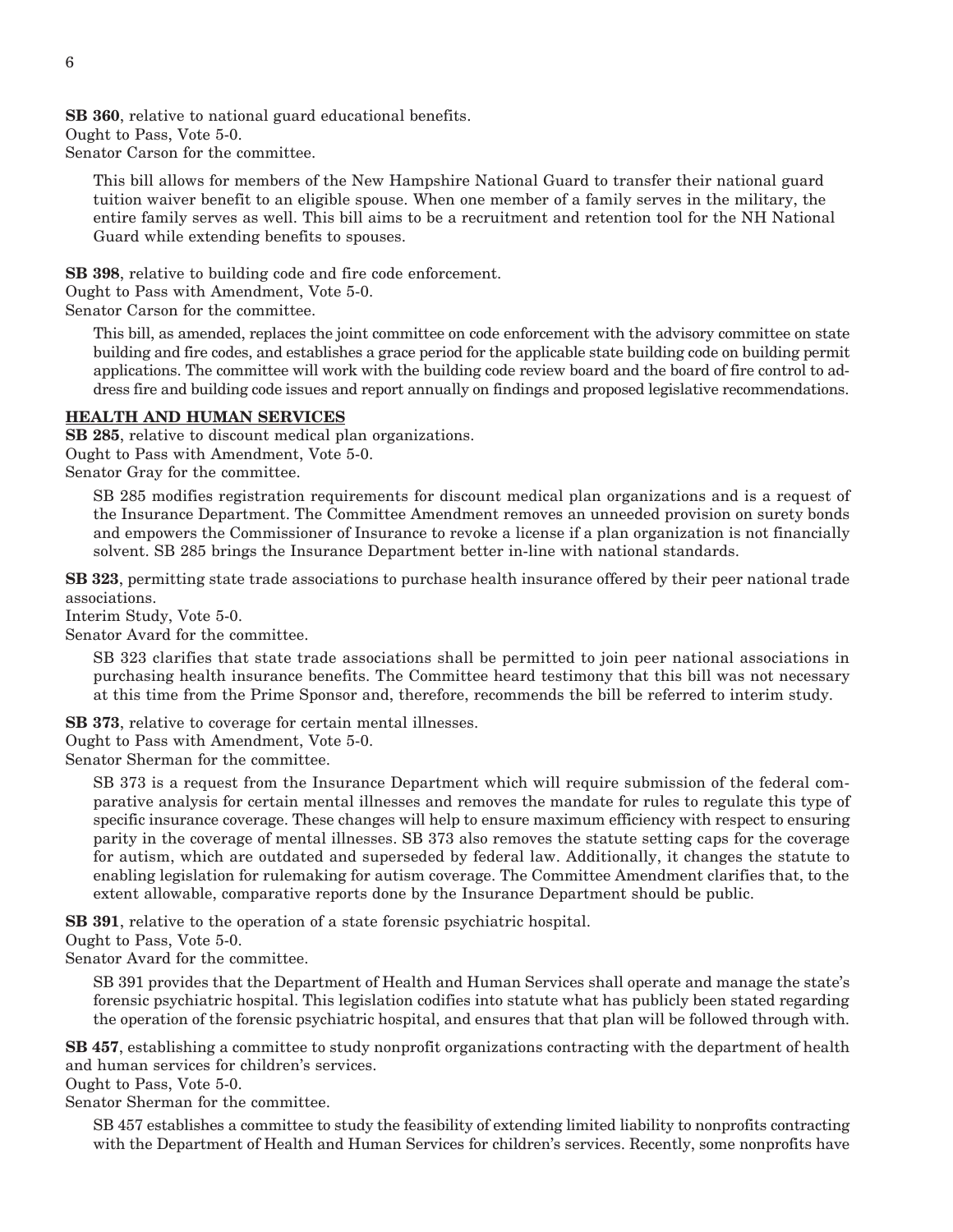had difficulty procuring insurance coverage. Rather than making a definitive policy decision, SB 457 will allow the General Court to analyze the issues involved and consider all possible solutions to the problem. This will help ensure that the children who are in the care of the state are able to be cared for in a safe and appropriate manner.

#### **JUDICIARY**

**SB 292**, requiring notice of arrest to a probation and parole officer.

Ought to Pass with Amendment, Vote 5-0.

Senator Carson for the committee.

This bill requires the superintendent or a designee of a county correctional facility to notify the probation and parole officer of a probationer or parolee who has been arrested and is being detained at such facility. The Committee amended the bill to allow a designee of the superintendent to notify the detainee's probation and parole officer of the detainee's arrest, easing the burden on the superintendent's role in this matter. This will ensure that the Department of Corrections is notified promptly, enabling them to hold preliminary hearings within the parameters of the law and not detaining individuals for longer than appropriate.

**SB 293-FN**, relative to penalties for violation of privacy. Ought to Pass with Amendment, Vote 5-0. Senator Carson for the committee.

As amended, this bill will establish a study committee to examine RSA 644:9 relative to violations of privacy. This area of the law has had numerous pieces of legislation come forward to try and address the confusion within it, and therefore the Committee believes it is time to engage in a holistic review of the statute that this study committee will enable.

**SB 295-FN**, relative to penalties for violations of privacy.

Interim Study, Vote 5-0.

Senator Carson for the committee.

The Committee believes this area of the law is in need of a comprehensive review, and therefore has recommended a study committee to be conducted through SB293 on RSA 644:9. Due to the fact that the study committee is being brought forward on SB293, the Committee encourages moving SB295 to Interim Study.

**SB 299-FN**, relative to the penalty for escape.

Ought to Pass with Amendment, Vote 5-0.

Senator Carson for the committee.

This bill amends the penalty for escape and was a request of the Department of Corrections. A change in the statute in 2015 hindered the State's ability to consistently or successfully prosecute individuals that escape from State facilities. This bill as amended corrects that issue moving forward, enacting clear and appropriate lines about the penalties that are in place when an individual escapes whether or not force is used. This language is a compromise between the Department of Corrections and law enforcement to address concerns that were raised.

**SB 301-FN-L**, relative to the procedure for violations under the right to know law.

Ought to Pass with Amendment, Vote 5-0.

Senator Carson for the committee.

This bill establishes a procedure on filing complaints under RSA 91-A with the superior court for further relief and investigation. Currently, the law does not provide clear guidance for how to move forward with a complaint. With the amendment, this bill enshrines in law a clear procedure, giving New Hampshire citizens a path forward should they so need this recourse.

**SB 336**, relative to family mediator interns. Ought to Pass with Amendment, Vote 5-0. Senator Carson for the committee.

This bill establishes the qualifications and appropriate instances of inclusion of qualified family mediator interns, as well as establishes the quorum for the board of family mediator certification. The Committee amended the bill to adjust the quorum and to require that the supervisor attend the mediations with the intern. The passage of this bill will help improve the expansion and retention of the highly quality mediators.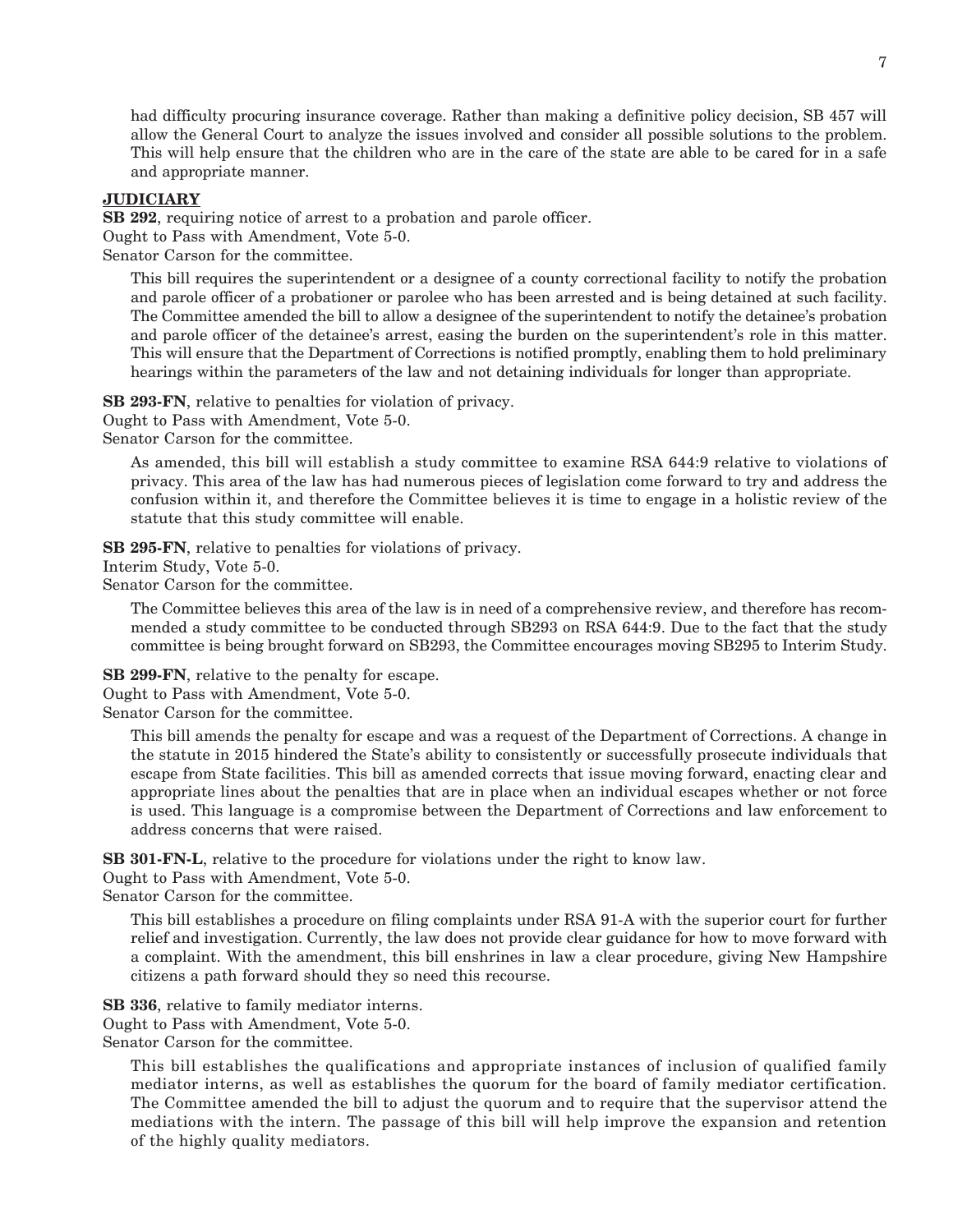**SB 339**, relative to meetings of boards and commissions in the department of safety. Ought to Pass with Amendment, Vote 5-0.

Senator Carson for the committee.

This bill exempts certain entities at the New Hampshire Department of Safety from the physical quorum requirement of RSA 91-A:2 and creates additional requirements for those exempted entities. Each of these boards ensure that our EMS and fire organizations are practicing and delivering services that meet the highest standards. This limited exemption will ensure that these boards continue to operate at the highest level, while still retaining public, in person access to these meetings.

**SB 376-FN**, establishing a committee to study the creation of a board to study mental health incidents among law enforcement officers.

Ought to Pass, Vote 5-0.

Senator Carson for the committee.

This bill establishes a committee to study the creation of a board to study mental health incidents among law enforcement officers and makes an appropriation to the Police Standards and Training Council for CIT training. The study committee established by this bill is a carefully balanced opportunity to examine whether there is a need for a board in the State without any preconceived outcomes. The appropriation laid out in this bill will provide internationally recognized and supported training for officers in each jurisdiction in the State to better prepare them to deal with individuals who are experiencing a mental health crisis. These steps are both equally important to the public and to our law enforcement community to strive towards the best outcomes possible.

#### **TRANSPORTATION**

**SB 308**, relative to driver's licenses for certain visa holders.

Ought to Pass with Amendment, Vote 5-0.

Senator Watters for the committee.

This bill prohibits a nonresident employed in New Hampshire through the federal H-2A temporary agricultural worker program from operating a motor vehicle unless they possess a license issued by another U.S. jurisdiction or meet other listed requirements. The amendment inserts RSA 263:35-a to detail the necessary requirements to be eligible for the temporary agricultural worker program.

**SB 349**, requiring the legislature to give preference to deceased military veterans and first responders in the naming of bridges.

Interim Study, Vote 5-0.

Senator Birdsell for the committee.

This bill requires the legislature to give preference to deceased military veterans and first responders in the process of naming a bridge. The committee felt that municipalities across the state had already taken this into consideration when undergoing the naming process across the state. The committee also felt that there may be some concern that roads and bridges already named may be renamed. The committee then decided to vote on putting the bill in an interim study.

**SB 389-FN**, defining mobile service garages and relative to state vehicle inspections.

Ought to Pass with Amendment, Vote 5-0.

Senator Watters for the committee.

This bill defines mobile service garages and allows the director of the division of motor vehicles to authorize certain mobile service garages as inspection stations. The amendment to the bill includes language to further clarify the use of mobile service garages and specifically state that the purpose of the garages is to service motor vehicles.

**SB 406**, relative to driver's license reciprocity.

Ought to Pass, Vote 5-0.

Senator Birdsell for the committee.

This bill directs the commissioner of safety to adopt rules relative to driver education reciprocity, including procedures for determining whether the education will meet the state of New Hampshire's minimum standards. This bill will also authorize the director of the division of motor vehicles to impose suspensions, revocations, or other limitations on a driver convicted of certain offenses out of state, as if such conduct had occurred in this state.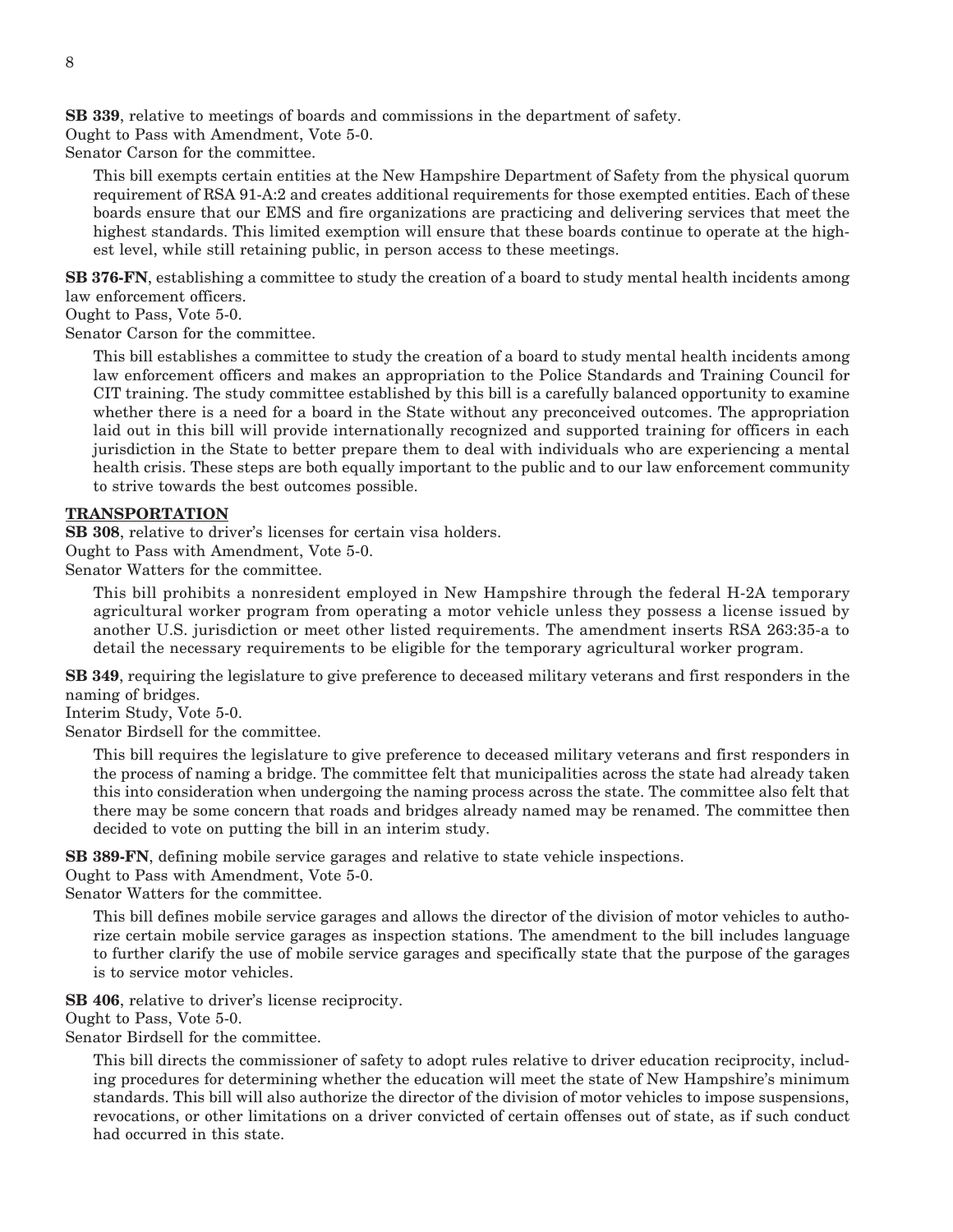**SB 442-FN**, relative to the suspension of a vehicle registration as a result of evading toll collection systems. Ought to Pass with Amendment, Vote 5-0.

Senator Birdsell for the committee.

This bill requires the director of the division of motor vehicles to suspend an owner's vehicle registration privileges until any unpaid tolls and administrative fees are paid. This bill also prevents an owner from transferring ownership of a vehicle until any unpaid tolls and fees are paid. The amendment states that prohibition will not apply to lien holders and the insurance company of the vehicle.

**SB 447-FN**, establishing the electric vehicle and infrastructure fund.

Ought to Pass with Amendment, Vote 5-0.

Senator Watters for the committee.

This bill establishes the electric vehicle and infrastructure fund within the department of transportation. It prepares for the arrival of Federal funds and grants for priorities for electric vehicle infrastructure. The amendment to this bill will allow for a dedicated fund to be kept separate and distinct from all other funds and shall be continually appropriated to the commissioner of the department of transportation for the purposes of this section.

#### **WAYS AND MEANS**

**SB 441-FN-L**, relative to the municipal share of fines for motor vehicle speeding offenses. Inexpedient to Legislate, Vote 5-0. Senator D'Allesandro for the committee.

This bill sought to take a portion of speeding ticket revenue collected and distribute it to municipalities. Both the Department of Safety and the Department of Transportation testified in opposition to this bill. This bill would divert approximately \$1 million from the highway fund, which is already facing a structural deficit. The committee believes this is not the right time for this legislation.

### **REGULAR CALENDAR REPORTS**

#### **COMMERCE**

**SB 209**, relative to electronic wage payments. Ought to Pass with Amendment, Vote 3-2. Senator Gannon for the committee. **SB 249**, prohibiting planning and zoning ordinances that prohibit short-term rentals. Ought to Pass with Amendment, Vote 5-0. Senator Bradley for the committee. **SB 347-FN**, relative to the use of protected health information by employers. Interim Study, Vote 3-2. Senator Gannon for the committee. **SB 384-FN**, requiring notice of the hands-free law at the point of sale for cell phones. Interim Study, Vote 5-0. Senator French for the committee. **SB 428-FN-A**, establishing a scholarship fund for certain small businesses applying for loans from the capital access program administered by the New Hampshire business finance authority. Inexpedient to Legislate, Vote 3-2. Senator French for the committee. **SB 451-FN-A**, establishing a New Hampshire innovation program in the department of business and economic affairs and making an annual appropriation therefor. Inexpedient to Legislate, Vote 3-2. Senator French for the committee. **EDUCATION SB 235**, relative to the authority to offer multiple education instruction options. Inexpedient to Legislate, Vote 3-2. Senator Hennessey for the committee.

**SB 237-FN**, relative to participation in the education freedom account program.

Inexpedient to Legislate, Vote 3-2.

Senator Hennessey for the committee.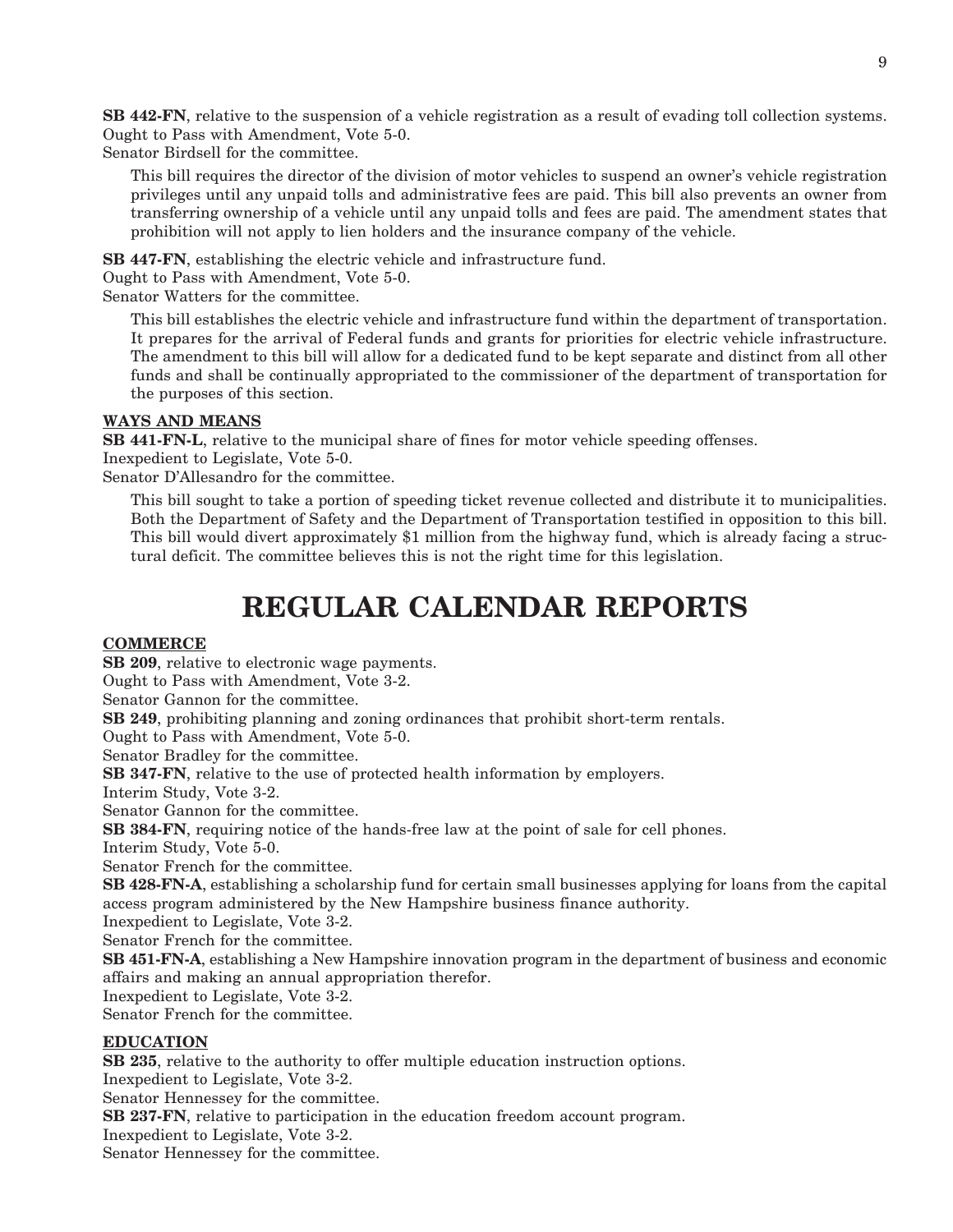**SB 351**, relative to annual performance and financial reporting by private and religious schools that receive public funds.

Inexpedient to Legislate, Vote 3-2.

Senator Ricciardi for the committee.

**SB 394-FN**, relative to the definition of a child with a disability under special education laws.

Ought to Pass with Amendment, Vote 5-0.

Senator Ward for the committee.

**SB 432-FN-L**, repealing the education freedom account program.

Inexpedient to Legislate, Vote 3-2.

Senator Ricciardi for the committee.

#### **ELECTION LAW AND MUNICIPAL AFFAIRS**

**SB 240**, apportioning state senate districts. Ought to Pass with Amendment, Vote 3-2. Senator Gray for the committee. **SB 253**, apportioning state senate districts. Interim Study, Vote 3-2. Senator Gray for the committee. **SB 328**, relative to the date of the state primary election. Ought to Pass with Amendment, Vote 4-1. Senator Gray for the committee. **HB 50**, apportioning state representative districts. Ought to Pass with Amendment, Vote 3-2. Senator Gray for the committee. **HB 54**, apportioning county commissioner districts. Ought to Pass, Vote 3-2. Senator Birdsell for the committee. **HB 55**, apportioning delegates to state party conventions. Ought to Pass with Amendment, Vote 3-2. Senator Birdsell for the committee.

#### **ENERGY AND NATURAL RESOURCES**

**SB 258-FN-L**, relative to the graves of African Americans alive during the period of American enslavement. Ought to Pass with Amendment, Vote 4-0. Senator Watters for the committee. **SB 455**, requiring the commissioner of the department of environmental services to adopt ambient groundwater quality standards for certain per and polyfluoroalkyl substances. Inexpedient to Legislate, Vote 3-1. Senator Giuda for the committee.

#### **FINANCE**

**SB 144-FN**, relative to child care scholarships. Ought to Pass with Amendment, Vote 5-1. Senator Rosenwald for the committee. **SB 230-FN**, relative to the practice of body art. Ought to Pass, Vote 4-3. Senator Reagan for the committee. **SB 233-FN**, relative to water bottle filling stations in schools. Ought to Pass, Vote 4-3. Senator D'Allesandro for the committee. **SB 319-FN**, relative to vaccination status and wellness incentives. Ought to Pass, Vote 7-0. Senator Rosenwald for the committee. **SB 337-FN**, relative to emergency medical and trauma services data sharing to the purposes of analysis. Ought to Pass, Vote 7-0. Senator Giuda for the committee. **SB 346-FN-A**, requiring the department of environmental services to conduct feasibility and impact studies for the construction of a pier on Hampton Beach. Ought to Pass, Vote 7-0. Senator Hennessey for the committee.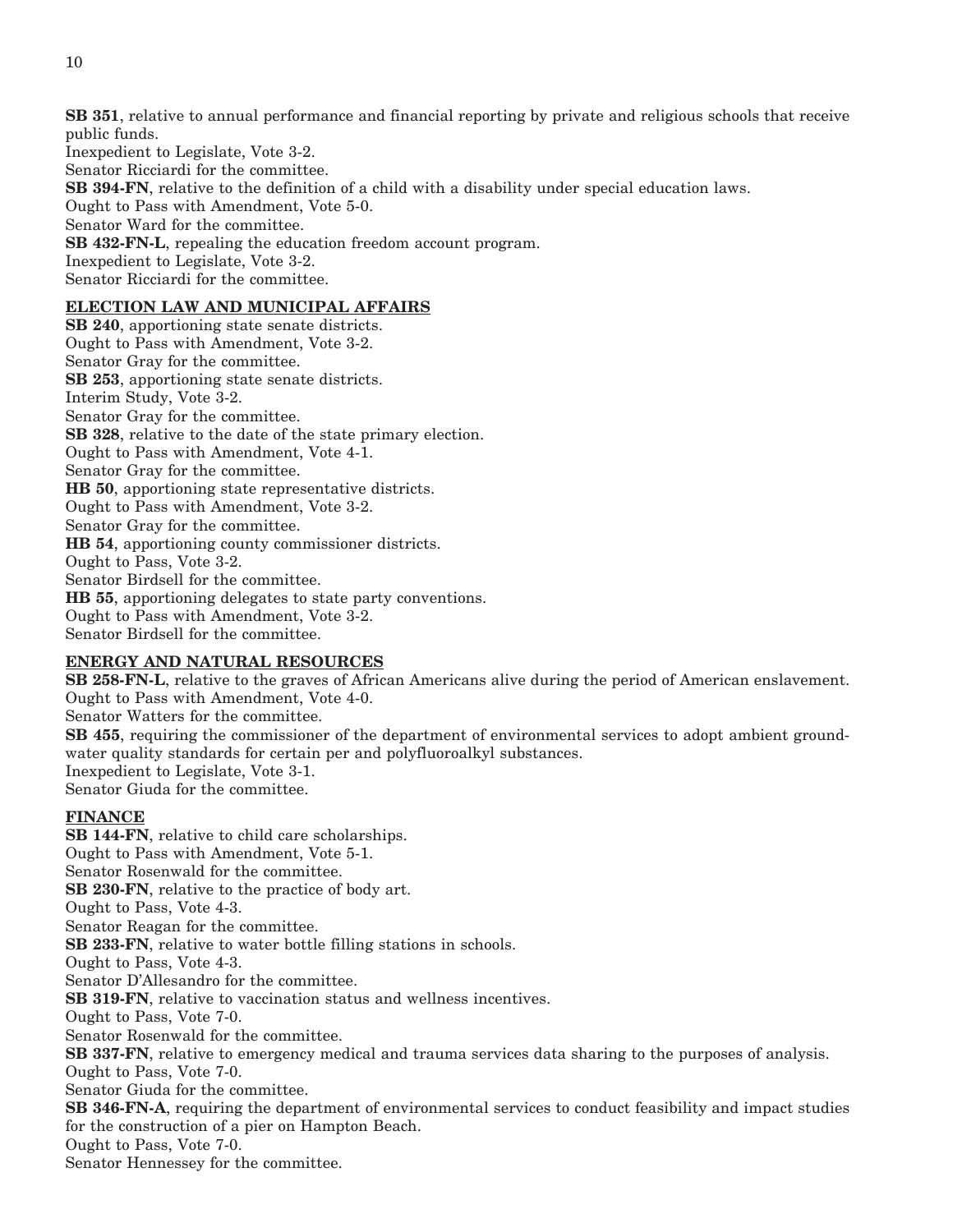**SB 409**, relative to disaster relief loans. Ought to Pass with Amendment, Vote 7-0. Senator Giuda for the committee.

#### **HEALTH AND HUMAN SERVICES**

**SB 326-FN**, establishing the office of early childhood.

Ought to Pass with Amendment, Vote 5-0.

Senator Whitley for the committee.

**SB 413-FN-A**, requiring an independent audit and needs assessment regarding COVID-19 preparedness at long term care facilities, nursing homes, and the New Hampshire veterans' home, and making an appropriation therefor.

Interim Study, Vote 3-2.

Senator Gray for the committee.

**SB 422-FN**, establishing an adult dental benefit under the state Medicaid program.

Ought to Pass with Amendment, Vote 5-0.

Senator Bradley for the committee.

**SB 423-FN**, relative to a closed loop referral system in the department of health and human services.

Ought to Pass with Amendment, Vote 5-0.

Senator Gray for the committee.

**SB 430-FN-A**, relative to health and human services.

Ought to Pass with Amendment, Vote 5-0.

Senator Bradley for the committee.

#### **JUDICIARY**

**SB 294-FN**, relative to the release of a defendant pending trial.

Ought to Pass, Vote 3-2.

Senator Carson for the committee.

**SB 298**, repealing the law relative to certain discrimination in public workplaces and education.

Inexpedient to Legislate, Vote 3-2.

Senator French for the committee.

**SB 304**, relative to discrimination in public workplaces and education.

Inexpedient to Legislate, Vote 3-2.

Senator Gannon for the committee.

**SB 322**, relative to remote meetings under the right-to-know law.

Interim Study, Vote 3-2.

Senator French for the committee.

**SB 344**, relative to the quorum requirements under the right to know law of meetings open to the public. Interim Study, Vote 3-2.

Senator Gannon for the committee.

**SB 375-FN**, relative to requirements for charitable organizations.

Ought to Pass with Amendment, Vote 4-1.

Senator Gannon for the committee.

**SB 377-FN**, relative to the diagnosis of post-traumatic stress disorder in state troopers.

Ought to Pass with Amendment, Vote 4-1.

Senator Carson for the committee.

#### **WAYS AND MEANS**

**SB 318-FN**, extending the hours in which games of chance may be conducted. Ought to Pass, Vote 3-2. Senator Hennessey for the committee. **SB 338**, enabling municipalities to adopt a municipal occupancy fee. Inexpedient to Legislate, Vote 4-1. Senator Daniels for the committee. **SB 343**, establishing a committee to study the formula for distribution of room occupancy tax revenues. Ought to Pass, Vote 5-0. Senator Hennessey for the committee. **SB 435-FN**, relative to the net operating loss carryover under the business profits tax. Ought to Pass with Amendment, Vote 5-0. Senator Giuda for the committee.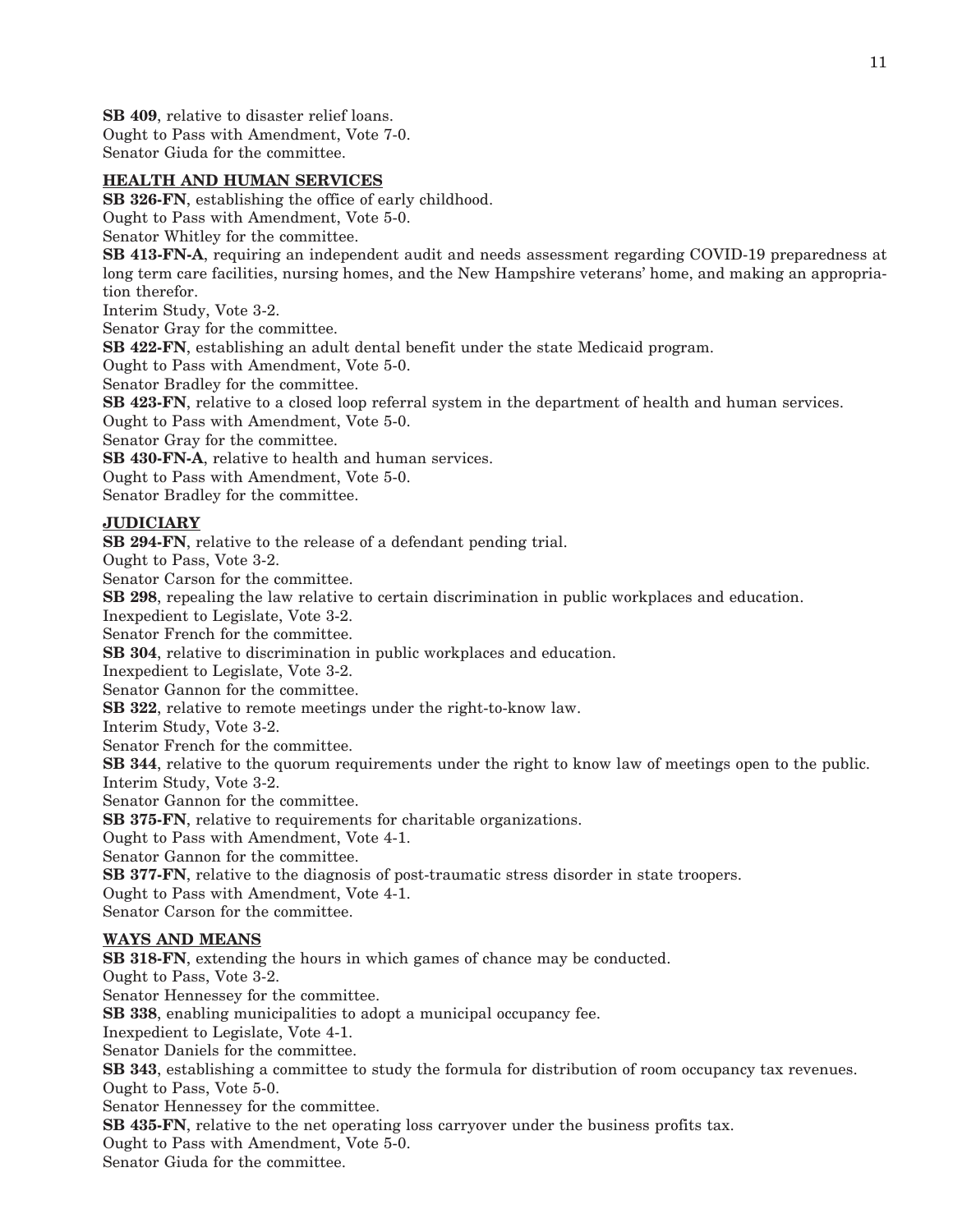### **AMENDMENTS**

Senate Finance February 9, 2022 2022-0609s 05/10

#### Amendment to SB 144-FN

Amend paragraph I as inserted by section 2 of the bill by replacing it with the following:

 I. The department of health and human services shall implement a 3-month pilot program to provide enrollment-based reimbursement to child care providers who accept child care scholarships through the Child Care and Development Fund (CCDF) plan for New Hampshire. For the purposes of the pilot, enrollmentbased billing shall continue unless a child exceeds 2 weeks of consecutive absence from the program without notification to the provider regarding circumstances and agreed upon return date.

Commerce February 10, 2022 2022-0647s 08/04

#### Amendment to SB 202-FN

Amend RSA 359-T:1, VI as inserted by section 1 of the bill by replacing it with the following:

VI. "Non-functional constituent" means any incidental ingredient as defined in 21 C.F.R. section 701.3(1).

Amend RSA 359-T:2,  $II(d)(2)$  as inserted by section 1 of the bill by replacing it with the following:

 (2) The cosmetic ingredient or non-functional constituent poses a risk of causing a specific human health problem that is substantiated and the need to conduct cosmetics animal testing is justified and supported by a detailed research protocol proposed as the basis for the evaluation of the cosmetics ingredient or nonfunctional constituent; and

Amend RSA 359-T:2, III as inserted by section 1 of the bill by replacing it with the following:

III. This section shall not apply to the following:

 (a) A cosmetic, if the cosmetic in its final form was tested on animals before the effective date of this chapter, even if the cosmetic is manufactured on or after that date, provided that no new animal testing in violation of this chapter occurs after its effective date.

 (b) An ingredient in a cosmetic if the ingredient was tested on animals before the effective date of this chapter, even if the ingredient is manufactured on or after that date provided that no new animal testing in violation of this chapter occurs after its effective date.

(c) A cosmetic manufacturer reviewing, assessing, or retaining evidence from a cosmetic animal test.

(d) A retailer in the state of New Hampshire who sells cosmetics.

Commerce February 10, 2022 2022-0657s 04/08

#### Amendment to SB 209

Amend RSA 275:43, I(d) as inserted by section 1 of the bill by replacing it with the following:

 (d) By a payroll card provided that the employer shall provide to the employee at least one free means to withdraw up to and including the full amount of the employee balance in the employee's payroll card or payroll card account during each pay period at a financial institution or other location convenient to the place of employment. *Should an employee be unable to access their wages due to a technical or processing defect, the employer shall immediately provide the wages to the employee with either a replacement payroll card, a check, a direct deposit, or cash. In such a situation, the employer shall be liable for*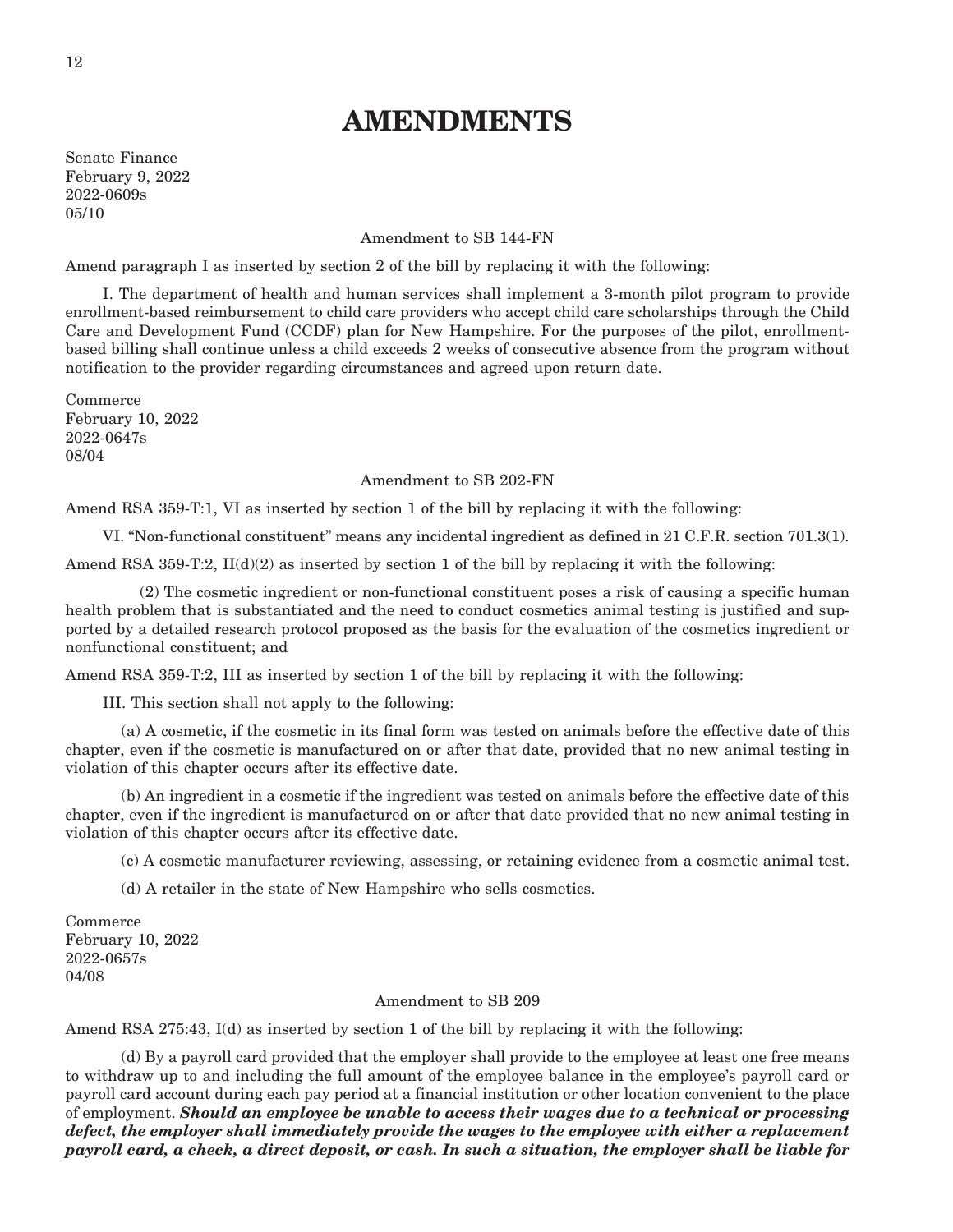*late payment of wages whenever the replacement wages are provided after the designated pay day. Should an employee's payroll card be lost, stolen, or damaged such that the funds are no longer accessible to the employee, the employer shall provide the employee with a replacement payroll card within 24 hours of being notified.* None of the employer's costs associated with a payroll card or payroll card account shall be passed on to the employee; or

Amend RSA 275:43, II(c) as inserted by section 1 of the bill by replacing it with the following:

 (c) Provide written notice of any change to any of the terms and conditions of the payroll card or payroll card account, including but not limited to an itemized list of all fees that may have changed[; and obtain written assent from the employee that the employee voluntarily consents to receive wages to a payroll card or payroll card account subject to the changes. The employer shall be responsible for any increase in fees charged to the employee before the employer provides written notice of such changes to the employee.

Senate Executive Departments and Administration February 2, 2022 2022-0457s 05/04

Amendment to SB 229

Amend the bill by replacing all after the enacting clause with the following:

1 Pharmacist Administration of Vaccines. Amend the introductory paragraph of RSA 318:16-b and RSA 318:16-b, I to read as follows:

A pharmacist, pharmacy intern, [or] licensed advanced pharmacy technician, *or certified pharmacy technician,* under the supervision of an on-site immunizing pharmacist may administer influenza and a COVID-19 vaccine, if available, to the general public. A pharmacist, pharmacy intern, or licensed advanced pharmacy technician, under the supervision of an on-site immunizing pharmacist may administer haemophilus influenza, hepatitis A, hepatitis B, hepatitis A and B, human papillomavirus, meningococcal, pneumococcal, tetanus and diphtheria, varicella, zoster, MMR (measles, mumps, and rubella), and Tdap (tetanus, diphtheria and pertussis) vaccines, which have been approved by the Food and Drug Administration, to individuals 18 years of age or older as ordered by an immunizing pharmacist. The pharmacist, pharmacy intern, [or] licensed advanced pharmacy technician*, or certified pharmacy technician* shall:

 I. Hold a current license to practice as a pharmacist, be registered as a pharmacy intern under RSA 318:15-b in New Hampshire, or be licensed as a licensed advanced pharmacy technician under RSA 318:15-c*, or be a certified pharmacy technician and registered with the board*.

2 Repeal. RSA 318:16-f, relative to pharmacy technician administration of COVID-19 vaccines, is repealed.

3 Effective Date. This act shall take effect 90 days after its passage.

Election Law and Municipal Affairs February 8, 2022 2022-0565s 04/05

Amendment to SB 240

Amend the bill by replacing section 1 with the following:

1 State Senate Districts. RSA 662:3 is repealed and reenacted to read as follows:

662:3 State Senate Districts. The state is divided into 24 districts for the choosing of state senators, each of which may elect one senator. The districts shall be constituted as follows:

 I. Senatorial district number 1 is constituted of Atkinson & Gilmanton Academy Grant, Bath, Benton, Berlin, Bethlehem, Cambridge, Carroll, Clarksville, Colebrook, Columbia, Dalton, Dix's Grant, Dixville, Dummer, Easton, Ellsworth, Errol, Erving's Location, Franconia, Gorham, Haverhill, Jefferson, Kilkenny, Lancaster, Landaff, Lisbon, Littleton, Low and Burbank's Grant, Lyman, Milan, Millsfield, Monroe, Northumberland, Odell, Piermont, Pittsburg, Randolph, Rumney, Second College Grant, Shelburne, Stark, Stewartstown, Stratford, Success, Sugar Hill, Warren, Wentworth's Location, Whitefield, and Woodstock.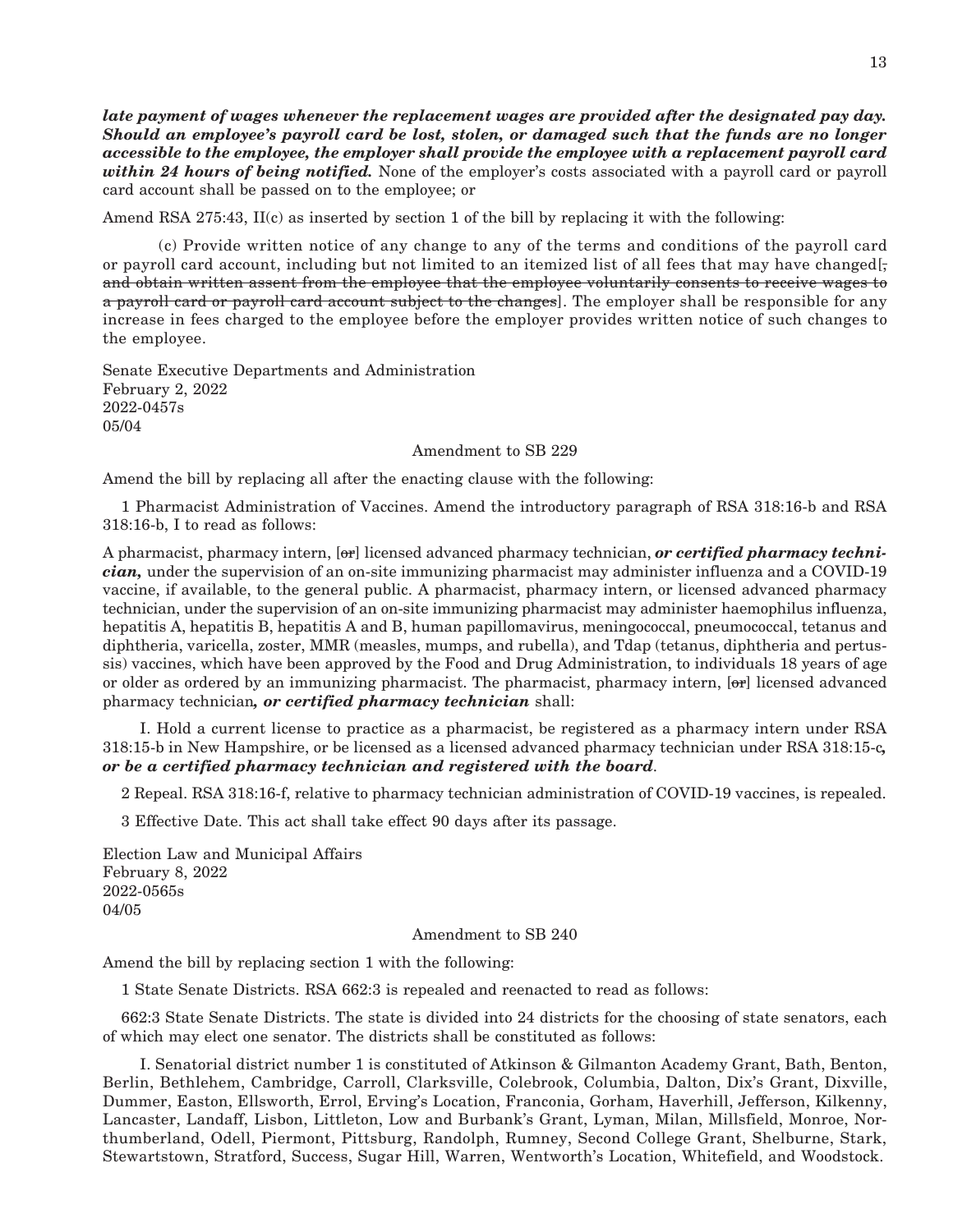II. Senatorial district number 2 is constituted of Ashland, Belmont, Campton, Center Harbor, Gilford, Holderness, Laconia, Meredith, New Hampton, Sanbornton, Sandwich, and Thornton.

 III. Senatorial district number 3 is constituted of Albany, Bartlett, Bean's Grant, Bean's Purchase, Brookfield, Chandler's Purchase, Chatham, Conway, Crawford's Purchase, Cutt's Grant, Eaton, Effingham, Freedom, Green's Grant, Hadley's Purchase, Hale's Location, Hart's Location, Jackson, Lincoln, Livermore, Madison, Martin's Location, Middleton, Milton, Moultonborough, Ossipee, Pinkham's Grant, Sargent's Purchase, Tamworth, Thompson and Meserve's Purchase, Tuftonboro, Wakefield, Waterville Valley, and Wolfeboro.

IV. Senatorial district number 4 is constituted of Barrington, Dover, Rollinsford, and Somersworth.

 V. Senatorial district number 5 is constituted of Canaan, Cornish, Dorchester, Enfield, Grantham, Groton, Hanover, Lebanon, Lyme, New London, Orford, Plainfield, Plymouth, Springfield, and Wentworth.

 VI. Senatorial district number 6 is constituted of Alton, Farmington, Gilmanton, New Durham, Rochester, and Strafford.

 VII. Senatorial district number 7 is constituted of Alexandria, Andover, Boscawen, Bradford, Bridgewater, Bristol, Danbury, Franklin, Goshen, Grafton, Hebron, Henniker, Hill, Hillsborough, Newbury, Orange, Salisbury, Sutton, Tilton, Warner, Webster, and Wilmot.

 VIII. Senatorial district number 8 is constituted of Acworth, Antrim, Bennington, Charlestown, Claremont, Croydon, Deering, Dunbarton, Francestown, Gilsum, Langdon, Lempster, Marlow, Newport, Stoddard, Sunapee, Unity, Washington, Weare, and Windsor.

 IX. Senatorial district number 9 is constituted of Bedford, Fitzwilliam, Greenfield, Hinsdale, Jaffrey, Lyndeborough, Mont Vernon, New Boston, Richmond, Sharon, Temple, Troy, and Winchester.

 X. Senatorial district number 10 is constituted of Alstead, Chesterfield, Dublin, Hancock, Harrisville, Keene, Marlborough, Nelson, Peterborough, Roxbury, Sullivan, Surry, Swanzey, Walpole, and Westmoreland.

XI. Senatorial district number 11 is constituted of Amherst, Merrimack, Milford, and Wilton.

 XII. Senatorial district number 12 is constituted of wards 1, 2, and 5 in Nashua, and Brookline, Greenville, Hollis, Mason, New Ipswich, and Rindge.

XIII. Senatorial district number 13 is constituted of wards 3, 4, 6, 7, 8, and 9 in Nashua.

XIV. Senatorial district number 14 is constituted of Auburn, Hudson, and Londonderry.

XV. Senatorial district number 15 is constituted of Bow, Concord, and Hopkinton.

 XVI. Senatorial district number 16 is constituted of ward 1 in Manchester, and Candia, Goffstown, Hooksett, and Raymond.

 XVII. Senatorial district number 17 is constituted of Allenstown, Barnstead, Canterbury, Chichester, Deerfield, Epsom, Loudon, Northfield, Northwood, Nottingham, Pembroke, and Pittsfield.

XVIII. Senatorial district number 18 is constituted of wards 5, 6, 7, 8, and 9 in Manchester, and Litchfield.

XIX. Senatorial district number 19 is constituted of Derry, Hampstead, and Windham.

XX. Senatorial district number 20 is constituted of wards 2, 3, 4, 10, 11, and 12 in Manchester.

 XXI. Senatorial district number 21 is constituted of Durham, Lee, Madbury, New Castle, Newfields, Newington, Newmarket, and Portsmouth.

XXII. Senatorial district number 22 is constituted of Atkinson, Pelham, Plaistow, and Salem.

 XXIII. Senatorial district number 23 is constituted of Brentwood, Chester, Danville, East Kingston, Epping, Fremont, Kensington, Kingston, Newton, Sandown, Seabrook, and South Hampton.

 XXIV. Senatorial district number 24 is constituted of Exeter, Greenland, Hampton, Hampton Falls, North Hampton, Rye, and Stratham.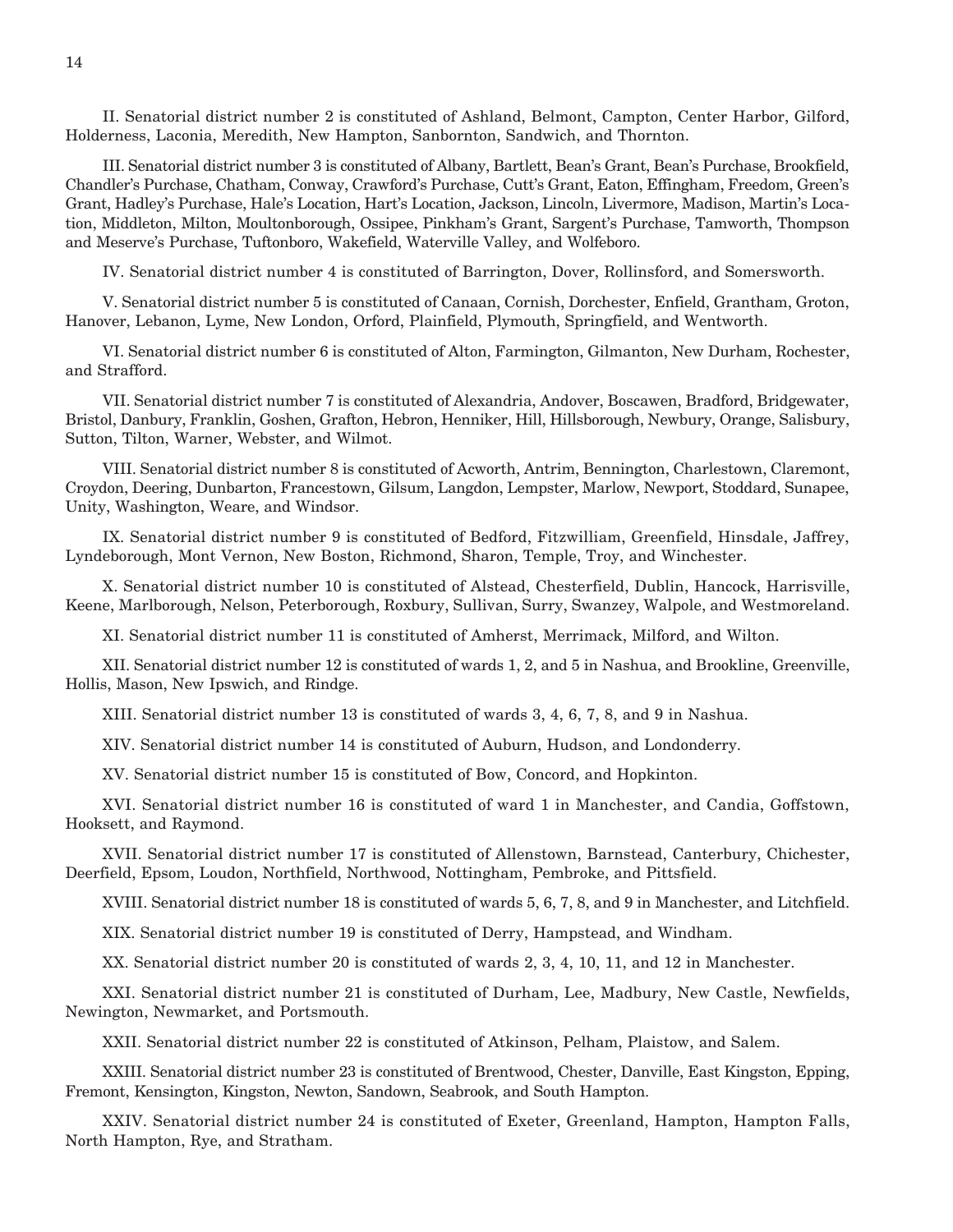Commerce February 10, 2022 2022-0646s 08/04

#### Amendment to SB 249

Amend the bill by replacing all after the enacting clause with the following:

1 New Paragraph; Zoning Ordinance; Grant of Power. Amend RSA 674:16 by inserting after paragraph V the following new paragraph:

 VI. Notwithstanding any provision of law to the contrary, no legislative body of a city, town, or county in which there are located unincorporated towns or unorganized places, shall prohibit the use of a building or structure as a vacation rental or short-term rental nor prohibit the use of such structure or building as a vacation or short-term rental based on the structure or building's classification, use, or occupancy. "Short-term rental' or "vacation rental" means any single-family or 2-family building or structure, regardless of how it is owned or occupied and regardless of whether the building or structure is conforming or non-conforming, or offered in whole or in part for rental or transient use. "Vacation rental" or "short-term rental" shall not mean recovery residences nor any nonresidential use, including but not limited to, retail, restaurant, banquet, event hosting, hotels, motels or other similar nonresidential uses. Nothing in this paragraph shall limit a municipality's existing authority to generally regulate parking, noise, safety, health, sanitation, or other related municipal ordinances under duly adopted ordinances and regulations authorized under state statute.

2 New Section; Powers of Towns; Ordinances; Short-term Rentals. Amend RSA 31 by inserting after section 103-a the following new section:

31:103-b Short-Term Rentals.

 I. A municipality may adopt an ordinance requiring an owner of residential property who wishes to utilize the property for a vacation rental or short-term rental as defined in RSA 674:16, VI to file, within 30 days of advertising such rental, a registration form with the town or city clerk of the municipality in which the property is located providing the name, address and telephone number of a person within the state who is authorized to accept service of process for any legal proceeding brought against the owner relating to the rental property. Such person may be the owner of the property. A municipality may establish a reasonable fee to cover the cost to the town or city clerk of maintaining a record of the filings.

 II. A municipality may adopt an ordinance which requires an inspection of the property to determine if the property meets the minimum housing standards in RSA 48-A:14 or fire warning device and carbon monoxide detection device as required in RSA 153:10-a, II. A property which has filed a registration form with the municipality may be rented until an inspection and finding have been issued. A municipality may establish a reasonable fee to cover all costs to the municipality of conducting an inspection.

 III. A municipality which has adopted an ordinance requiring registration shall not revoke that registration unless the property has 2 or more proven violations of ordinances impacting the health, safety, sanitation, noise, parking or other related municipal ordinances.

3 Effective Date. This act shall take effect July 1, 2022.

Energy and Natural Resources February 10, 2022 2022-0664s 07/08

#### Amendment to SB 258-FN-LOCAL

Amend RSA 289:14-a, VII and VIII as inserted by section 4 of the bill by replacing them with the following:

 VII. Any African American remains, marker, gate, or associated mortuary or archaeological materials that have been removed from a site shall be returned for reburial or placement at the grave site, or if removed under the provisions of paragraph V, in consultation with the descendant community.

 VIII. Any African American remains, marker, gate, or associated mortuary or archaeological materials that have been removed from a cemetery or burial ground shall be returned for reburial or placement at the grave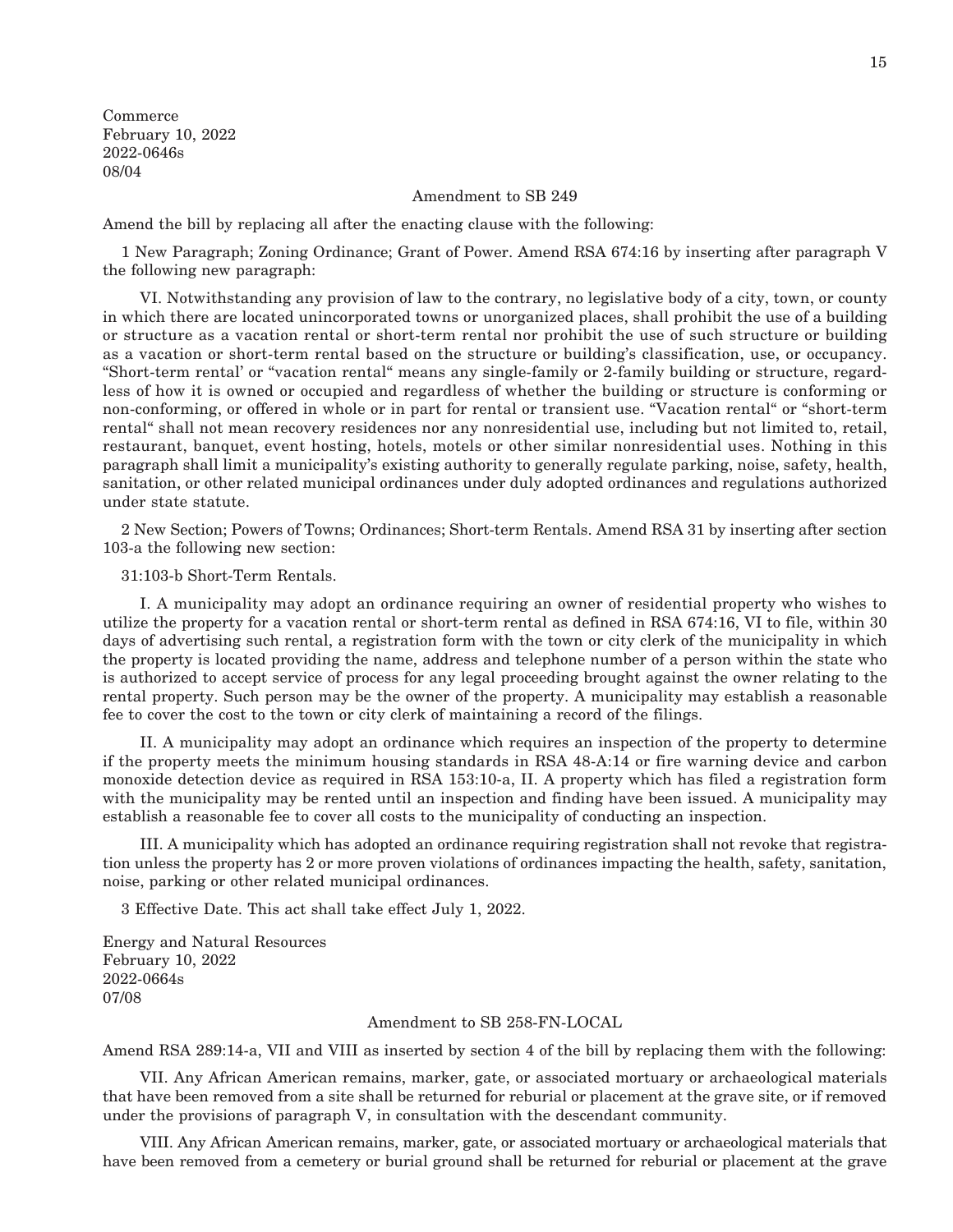site, in consultation with the descendants or descendant community. If such return is deemed to be not feasible or appropriate by the descendants or descendant community, they shall be deposited in another suitable location, under paragraph V, in consultation with the descendants or descendant community, by June 30, 2026.

Amend RSA 289:24, IV as inserted by section 5 of the bill by replacing it with the following:

 IV. Notwithstanding RSA 289:14-a, VII and VIII, all New Hampshire educational or research institutions, museums, historical societies, and other collections shall inventory any remains or other materials from African American graves, and any other remains of people of African descent born after the period of American slavery by June 30, 2026. The holders of these African American grave remains and materials, and other remains of people of African descent born after the period of American slavery shall consult descendants and the descendant community for their suitable disposition and complete such disposition by June 30, 2026.

Energy and Natural Resources February 10, 2022 2022-0661s 12/08

#### Amendment to SB 261-FN

Amend the bill by replacing all after the enacting clause with the following:

1 Net Energy Metering; Negative Net Energy Usage. Amend RSA 362-A:9, V(b) to read as follows:

 (b) Except as provided in paragraph VI, the customer-generator may elect to be paid or credited by the electric distribution utility for its excess generation at rates that are equal to the utility's avoided costs for energy and capacity to provide default service as determined by the commission consistent with the requirements of the Public Utilities Regulatory Policy Act of 1978 (PURPA). The commission shall determine reasonable conditions for such an election, including the frequency of payment*, provided that the commission requires the option of payment at least quarterly,* and how often a customergenerator may choose this option versus the option in subparagraph (a).

2 Effective Date. This act shall take effect 60 days after its passage.

2022-0661s

#### AMENDED ANALYSIS

This bill requires utilities to pay a customer-generator at least quarterly for the customer-generator's excess generation, if the customer-generator has elected the payment option.

Energy and Natural Resources February 10, 2022 2022-0667s 10/05

#### Amendment to SB 270

Amend the title of the bill by replacing it with the following:

AN ACT establishing a low-moderate income community solar program.

Amend the bill by replacing all after the enacting clause with the following:

1 Net Energy Metering; Community Solar Program. RSA 362-A:9, XIV(d) and (e) are repealed and reenacted to read as follows:

 (d) The electric distribution utilities shall establish a list of potential low-moderate income residential customers who qualify to benefit from the low-moderate income community solar addition. This list shall consist of residents who have enrolled in or are on the waitlist for the state Electric Assistance Program administered by the commission.

 (e) Within 90 days of the effective date of this subparagraph, the department of energy shall develop a process by which community solar developers can apply for designation as a community solar project. Such projects designate their production for the benefit of households on the list required in subparagraph (d). Such projects will qualify for the low-moderate income solar addition as established in subparagraph (c) and shall specify the amount of on-bill credit they can offer to low-moderate income homeowners. Annually, the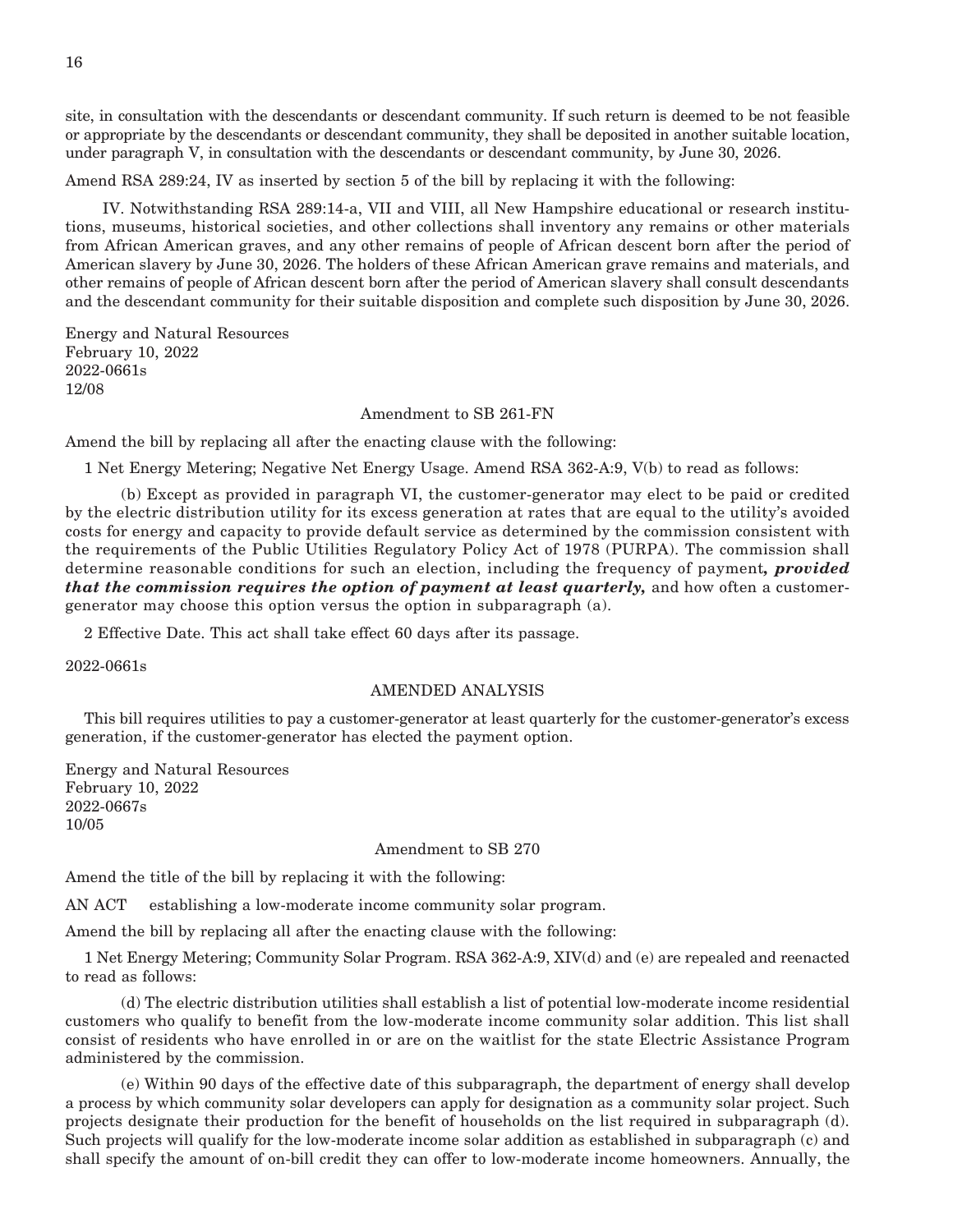number of projects designated as low-moderate income community solar shall not exceed a total nameplate capacity rating of 6 megawatts in the aggregate. If more than 6 megawatts of projects apply for designation, the department of energy shall select the projects that offer the largest on-bill credit.

 (f) Each year, the department of energy, in consultation with the electric distribution utilities, shall select a means by which to enroll households as off-takers for these low-moderate income community solar projects. Customers shall be enrolled on an opt-out basis, notified by mail of their enrollment, and informed of the details of the project from which they are receiving credit. Once enrolled, such customers shall receive on-bill credits until such time as they no longer qualify for the Electric Assistance Program, or until they opt out from receiving credits.

 (g) All costs incurred by the electric distribution utilities related to this program, including but not limited to, costs of implementation, billing and administrative activities, shall not be borne by the utilities, but shall be recovered from customers.

 (h) Utility owned projects that are designated as community solar projects shall not count against the limitation on the maximum allowed distributed energy resources as established by RSA 374-G:4.

 (i) Nothing in this chapter shall preclude low-moderate income solar community projects from enrolling customers through any other method besides the process described in subparagraphs (d)-(f). A description of any alternative method used shall be filed with department of energy.

 (j) The department of energy is authorized to assess fines against, revoke the registration of, and prohibit from doing business in the state, any group host which violates the requirements of this paragraph or rules adopted for this paragraph by the department pursuant to paragraph X.

2 Effective Date. This act shall take effect 60 days after its passage.

2022-0667s

#### AMENDED ANALYSIS

This bill establishes a program for low-moderate income electric customers to participate in qualifying community solar projects.

Health and Human Services February 9, 2022 2022-0636s 05/04

#### Amendment to SB 285

Amend RSA 415-I:5, III as inserted by section 1 of the bill by deleting RSA 415-I:5, III(c) and renumbering the original RSA 415-I:5,  $III(d)$  to read as RSA 415-I:5,  $III(c)$ .

Amend RSA 415-I:6, I(d) as inserted by section 2 of the bill by replacing it with the following:

 (d) The discount medical plan organization does not have the minimum net worth as required RSA 415-I:5, III(c)(1).

2022-0636s

#### AMENDED ANALYSIS

This bill modifies registration requirements for discount medical plan organizations.

Senate Judiciary February 10, 2022 2022-0662s 04/08

#### Amendment to SB 292

Amend the bill by replacing section 1 with the following:

1 Probationers and Parolees; Detention of Violators. Amend RSA 504-A:5 to read as follows:

504-A:5 Detention of Violators. Any probationer or parolee who is arrested under the authority of RSA 504-A:4 or RSA 651-A:25 shall be detained at the county [jail] *correctional facility* closest to the location where he or she was arrested or any other suitable confinement facility in reasonable proximity to the loca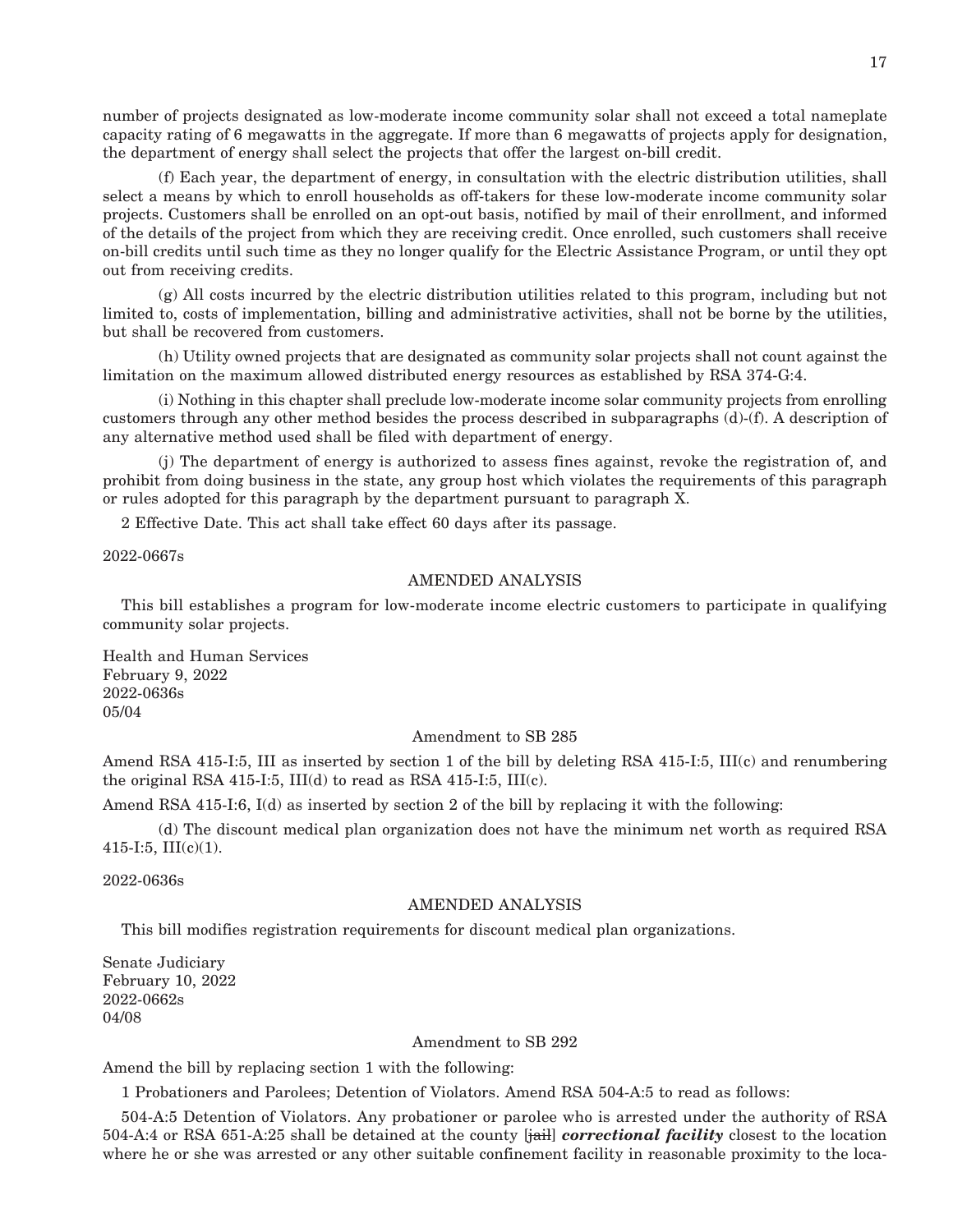tion where he or she was arrested. *Upon detainment, the superintendent of the facility or designee shall notify the detainee's probation and parole officer of the detainee's arrest.* Such probationer or parolee shall be detained there pending a preliminary hearing which shall be held within 72 hours from the time [of] *the superintendent or designee notifies the detainee's probation and parole officer of the* arrest, excluding Saturdays, Sundays, and holidays, or, if supervised pursuant to RSA 651-A:25, shall be detained pending a hearing, including a final revocation hearing, or transfer to the sending state. No county correctional superintendent shall refuse to accept a probationer or parolee committed to his or her facility for detention by or under the authority of a probation or parole officer.

Senate Judiciary February 10, 2022 2022-0665s 04/08

#### Amendment to SB 293-FN

Amend the title of the bill by replacing it with the following:

AN ACT establishing a committee to clarify the intent of RSA 644:9 relative to violation of privacy.

Amend the bill by replacing all after the enacting clause with the following:

1 Committee Established. There is established a committee to study clarify the intent of RSA 644:9 relative to violation of privacy.

2 Membership and Compensation.

I. The members of the committee shall be as follows:

 (a) One member of the senate, who shall be from the committee with jurisdiction over judiciary matters, appointed by the president of the senate.

 (b) Two members of the house of representatives, one of whom shall be from the committee with jurisdiction over judiciary matters, and one of whom who shall be from the committee with jurisdiction over criminal justice and public safety matters, appointed by the speaker of the house of representatives.

 II. Members of the committee shall receive mileage at the legislative rate when attending to the duties of the committee.

3 Duties. The committee shall clarify the intent of RSA 644:9 relative to violation of privacy. The committee may solicit advice and testimony from any individual or organization with expertise that the committee deems relevant to its objective.

4 Chairperson; Quorum. The members of the study committee shall elect a chairperson from among the members. The first meeting of the committee shall be called by the first-named senate member. The first meeting of the committee shall be held within 45 days of the effective date of this section. Two members of the committee shall constitute a quorum.

5 Report. The committee shall report its findings and any recommendations for proposed legislation to the president of the senate, the speaker of the house of representatives, the senate clerk, the house clerk, the governor, and the state library on or before November 1, 2022.

6 Effective Date. This act shall take effect upon its passage.

2022-0665s

#### AMENDED ANALYSIS

This bill establishes a committee to clarify the intent of RSA 644:9 relative to violation of privacy.

Senate Judiciary February 10, 2022 2022-0666s 04/08

#### Amendment to SB 299-FN

Amend RSA 642:6, III as inserted by section 1 of the bill by replacing it with the following:

 III. The offense is a class A felony if the actor employs force against any person or threatens any person with a deadly weapon to effect the escape, except that if the deadly weapon is a firearm, the actor shall be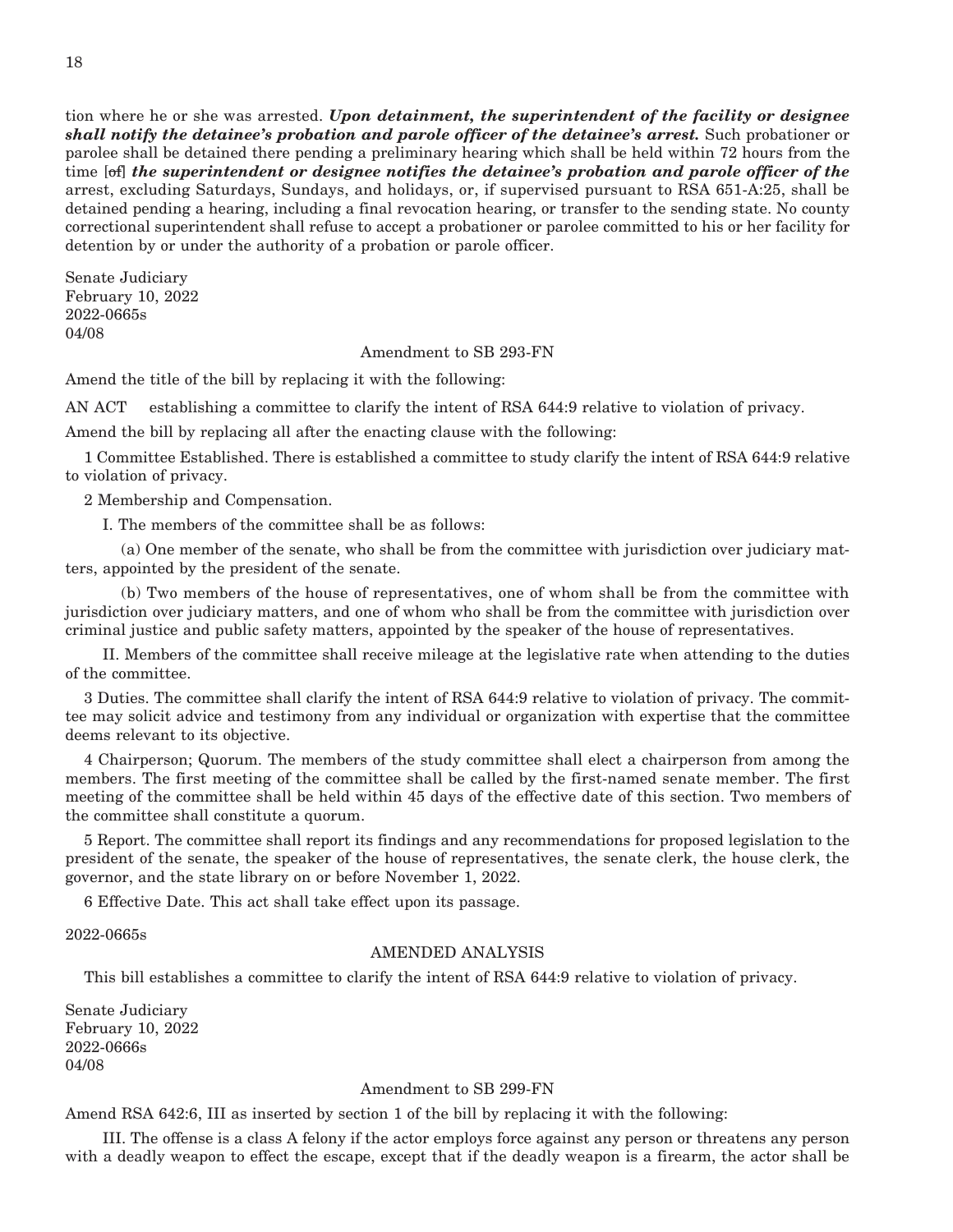sentenced in accordance with RSA 651:2, II-g. The offense is a class B felony*, regardless of whether force is used,* if the actor was on parole, subject to a bail order, was a prisoner at an adult or juvenile correction facility at the time, or had been released from any correctional institution pursuant to administrative home confinement or any treatment program or other place as directed by the correctional authority or sentencing court, or had a prior conviction of the crime of escape. *In all other cases,* if no physical force was used by the actor and no persons other than the actor sustained bodily injury as a result of the escape, the offense is a class A misdemeanor.

#### 2022-0666s

#### AMENDED ANALYSIS

This bill amends the penalty for escape.

Senate Judiciary February 10, 2022 2022-0675s 07/05

#### Amendment to SB 301-FN-LOCAL

Amend the bill by replacing all after the enacting clause with the following:

1 New Section; Procedure on Lawsuits to the Superior Court Concerning Government Records or Information Requests. Amend RSA 91-A by inserting after section 7 the following new section:

91-A:7-a Procedure on Lawsuits to the Superior Court Concerning Government Records or Information Requests.

I. A lawsuit filed under this chapter challenging a denial of a request for the production of governmental records or information shall plainly state the basis for requested relief. Upon receipt of a complaint filed pursuant to this chapter, the court shall review the complaint to determine if it states a claim upon which relief can be granted. If the court finds that the complaint states such a claim, then the court shall issue orders of notice requiring the responding party to either answer the complaint or be found in default. If the court finds that the complaint does not state such a claim, then the court shall issue written notice which includes the reasons for denial.

 II. If the superior court finds that the complaint states a claim under this chapter, the burden shall be on the defendant to sustain its action in rejecting the request for some or all of the government records requested. The defendant may meet their burden through the submissions of legal arguments, affidavits and other evidence to establish that its search:

(a) Was conducted by a person with knowledge of the records in question;

 (b) That the person conducting the search made a reasonable effort to locate documents responsive to the plaintiff's request; and

(c) Did not improperly exclude documents from production under RSA 91-A.

 III. Upon receipt of the defendant's pleadings, affidavits, or other evidence, the plaintiff may respond with affidavits or other evidence challenging the defendant's legal argument, affidavits, or other evidence, or may introduce such other evidence as may be relevant at a hearing held pursuant to this section.

IV. The court shall schedule a hearing at which it may receive evidence or offers of proof.

2 Effective Date. This act shall take effect January 1, 2023.

2022-0675s

#### AMENDED ANALYSIS

This bill establishes a procedure on filing complaints under RSA 91-A with the superior court for further relief and investigation.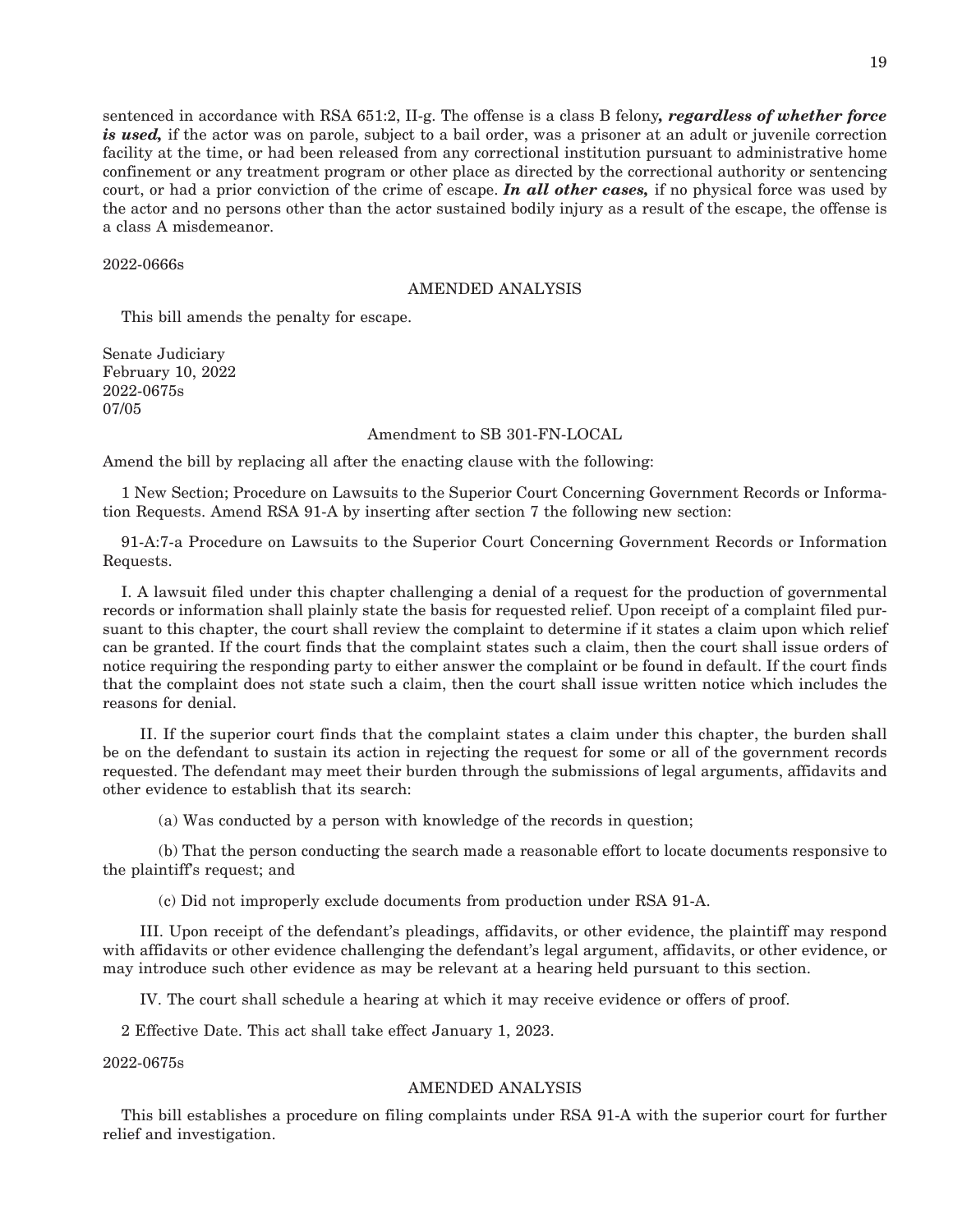Senate Transportation February 2, 2022 2022-0441s 12/08

#### Amendment to SB 308

Amend the bill by replacing section 1 with the following:

1 New Section; International Driver's License Reciprocity for H-2A Workers. Amend RSA 263 by inserting after section 35 the following new section:

263:35-a International Driver's License Reciprocity for H-2A Workers. Notwithstanding RSA 263:35, or any other law to the contrary, a nonresident employed in New Hampshire through the federal H-2A temporary agricultural worker program shall not operate a motor vehicle in New Hampshire unless:

 I. He or she holds a valid driver's license or permit to operate a motor vehicle issued by another U.S. jurisdiction; or

 II. He or she holds a valid driver's license or permit to operate a motor vehicle from a jurisdiction outside the United States and:

(a) Is at least 18 years of age;

(b) Is lawfully present in the United States;

(c) Has been present in the United States for less than one year; and

 (d) He or she possesses an international driving permit if their license issued from a jurisdiction outside the United States is not written in English.

Health and Human Services February 9, 2022 2022-0640s 07/04

#### Amendment to SB 326-FN

Amend the title of the bill by replacing it with the following:

AN ACT relative to developing a plan to create the office of early childhood.

Amend the bill by replacing all after section 1 with the following:

2 Office of Early Childhood Plan. The commissioner of the department of health and human services, in consultation with the commissioner of the department of administrative services, the commissioner of the department of education, the office of the child advocate, and the council for thriving children, shall develop a plan to create the office of early childhood by November 1, 2022. The plan shall be presented to the governor, speaker of the house of representatives, and the president of the senate. The plan shall include: role and duties of the office as well as staffing and costs and in which department where such an office shall be attached. The plan shall further include recommendations on integrated child care, early childhood care and education, childhood development, recommendations for early childhood health, safety, and learning, an early childhood information system to facilitate data sharing, recommendations on the workforce serving young children, an outreach plan for families and service providers, recommendations for kindergarten and school readiness assessment tools, and recommendations for reporting and accountability of the office early childhood programs.

3 Effective Date. This act shall take effect upon its passage.

2022-0640s

#### AMENDED ANALYSIS

This bill directs the commissioner of the department of health and human services, in consultation with the commissioners of the departments of education and administrative services, the office of the child advocate, and the council for thriving children, to develop a plan to create an office of early childhood.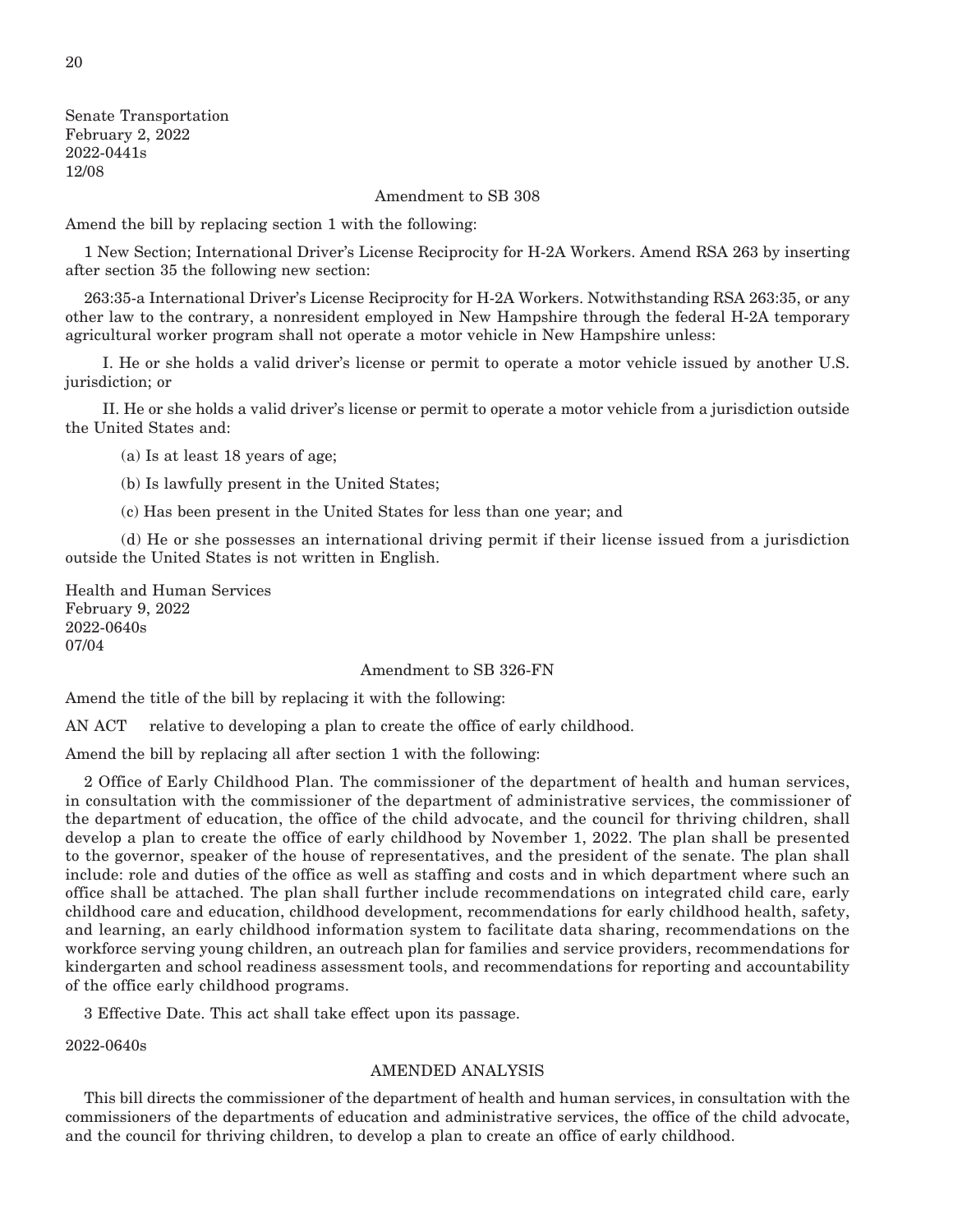Election Law and Municipal Affairs February 8, 2022 2022-0564s 08/05

Amendment to SB 328

Amend RSA 653:8-a as inserted by section 1 of the bill by replacing it with the following:

*653:8-a Change in Primary Date. Notwithstanding the provisions of RSA 653:8, if the secretary of state changes the dates of the filing period pursuant to RSA 655:14-c, he or she is hereby authorized to make a corresponding change to the date of the primary election up to one week.*

Amend the bill by replacing section 10 with the following:

10 Effective Date. This act shall take effect January 1, 2023.

Senate Judiciary February 10, 2022 2022-0669s 07/04

#### Amendment to SB 336

Amend the bill by replacing section 10 with the following:

10 Annulment, Divorce, and Separation; Service on Correspondent; Allowing Qualified Interns. Amend RSA 458:15-c, II to read as follows:

 II. The court may order the parties to participate in mediation upon the request of either party or at the discretion of the court. If the parties are ordered to participate in mediation under this section, all issues relevant to their case, including but not limited to property settlement and alimony also shall be mediated unless the court orders otherwise. Mediation may not be ordered pursuant to this section if the case involves minor children and the parties are eligible for mediation under RSA 461-A:7. *If the mediator is a contracted supervisor, a qualified intern may participate with the supervisor in the mediation in the supervisor's presence.*

Amend the bill by replacing section 12 with the following:

12 Parental Rights and Responsibilities; Mediation of Cases Involving Children; Use of Qualified Interns. Amend RSA 461-A:7, III to read as follows:

 III. In all cases involving disputed parental rights and responsibilities or grandparents' visitation rights, including requests for modification of prior orders, the court may order the parties to participate in mediation. If the parties are ordered to participate in mediation under this section, all issues relevant to their case, including but not limited to child support and issues relative to property settlement and alimony under RSA 458, shall also be mediated unless the court orders otherwise. *If the mediator is a contracted supervisor, a qualified intern may participate with the supervisor in the mediation in the supervisor's presence.*

Amend the bill by replacing all after section 13 with the following:

14 New Paragraph; Family Mediators; Board; Quorum Established. Amend RSA 328-C:4 by inserting after paragraph III the following new paragraph:

 IV. A majority of the members of the board appointed by the governor and council shall constitute a quorum.

15 Effective Date.

I. Section 14 of this act shall take effect upon its passage.

II. The remainder of this act shall take effect 60 days after its passage.

2022-0669s

#### AMENDED ANALYSIS

This bill establishes the qualifications and appropriate instances of inclusion of qualified family mediator interns, as well as establishes the quorum for the board of family mediator certification.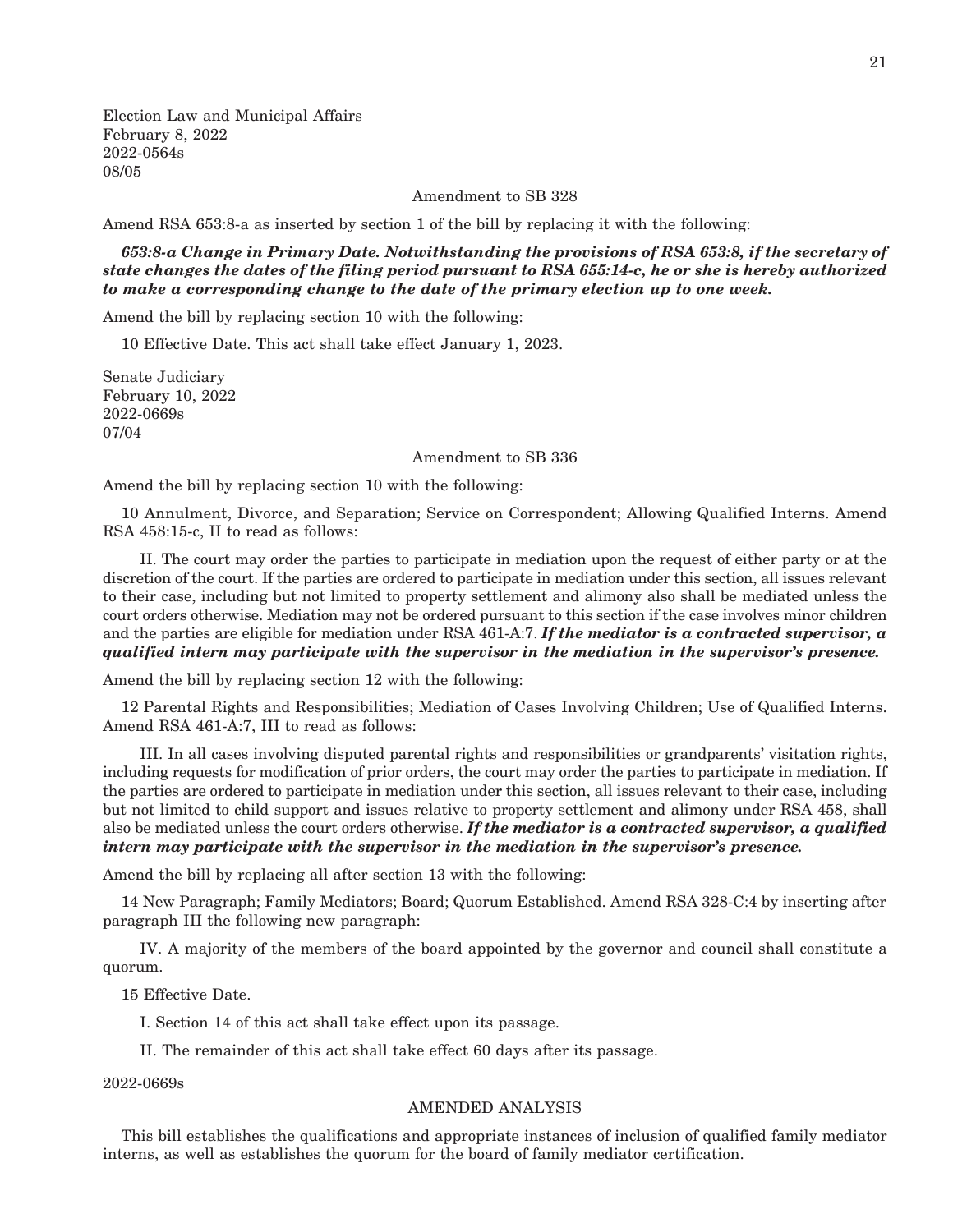Senate Judiciary February 10, 2022 2022-0671s 07/08

#### Amendment to SB 339

Amend the bill by replacing all after the enacting clause with the following:

1 Access to Governmental Records and Meetings; Meetings Open to the Public; Exemptions from the Physical Quorum Requirement. Amend RSA 91-A:2, III to read as follows:

 III. A public body may, but is not required to, allow one or more members of the body to participate in a meeting by electronic or other means of communication for the benefit of the public and the governing body, subject to the provisions of this paragraph.

 (a) A member of the public body may participate in a meeting other than by attendance in person at the location of the meeting only when such attendance is not reasonably practical. Any reason that such attendance is not reasonably practical shall be stated in the minutes of the meeting.

 (b) Except in an emergency, a quorum of the public body shall be physically present at the location specified in the meeting notice as the location of the meeting. For purposes of this subparagraph, an "emergency" means that immediate action is imperative and the physical presence of a quorum is not reasonably practical within the period of time requiring action. The determination that an emergency exists shall be made by the chairman or presiding officer of the public body, and the facts upon which that determination is based shall be included in the minutes of the meeting. *The following entities shall be exempt from this subparagraph:*

 *(1) The fire standards and training commission of the department of safety as established in RSA 21-P:25;*

 *(2) The emergency medical and trauma services coordinating board of the department of safety as established in RSA 153-A:3;*

 *(3) The emergency medical services medical control board of the department of safety as established in RSA 153-A:5; and*

 *(4) The trauma medical review committee of the department of safety as established in RSA 153-A:8.*

 *(c) The boards and commissions exempt in subparagraph (b) shall publish the minutes of their meetings on the department of safety, division of fire standards and training and emergency medical services website and also shall:*

 *(1) Provide public access to the meeting by telephone, with traditional access possibilities by video or other electronic means;*

 *(2) Provide public notice of the necessary information for accessing the meeting;*

 *(3) Provide a mechanism for the public to alert the public body during the meeting if there are problems with access;*

 *(4) Provide a physical location for the meeting, where members who can attend in person will attend in person and while virtual access shall be provided to those who are unable to travel, as well as the public; and*

 *(5) Conduct all votes by roll call.*

 [(c)] *(d)* Each part of a meeting required to be open to the public shall be audible or otherwise discernable to the public at the location specified in the meeting notice as the location of the meeting. Each member participating electronically or otherwise must be able to simultaneously hear each other and speak to each other during the meeting, and shall be audible or otherwise discernable to the public in attendance at the meeting's location. Any member participating in such fashion shall identify the persons present in the location from which the member is participating. No meeting shall be conducted by electronic mail or any other form of communication that does not permit the public to hear, read, or otherwise discern meeting discussion contemporaneously at the meeting location specified in the meeting notice.

 [(d)] *(e)* Any meeting held pursuant to the terms of this paragraph shall comply with all of the requirements of this chapter relating to public meetings, and shall not circumvent the spirit and purpose of this chapter as expressed in RSA 91-A:1.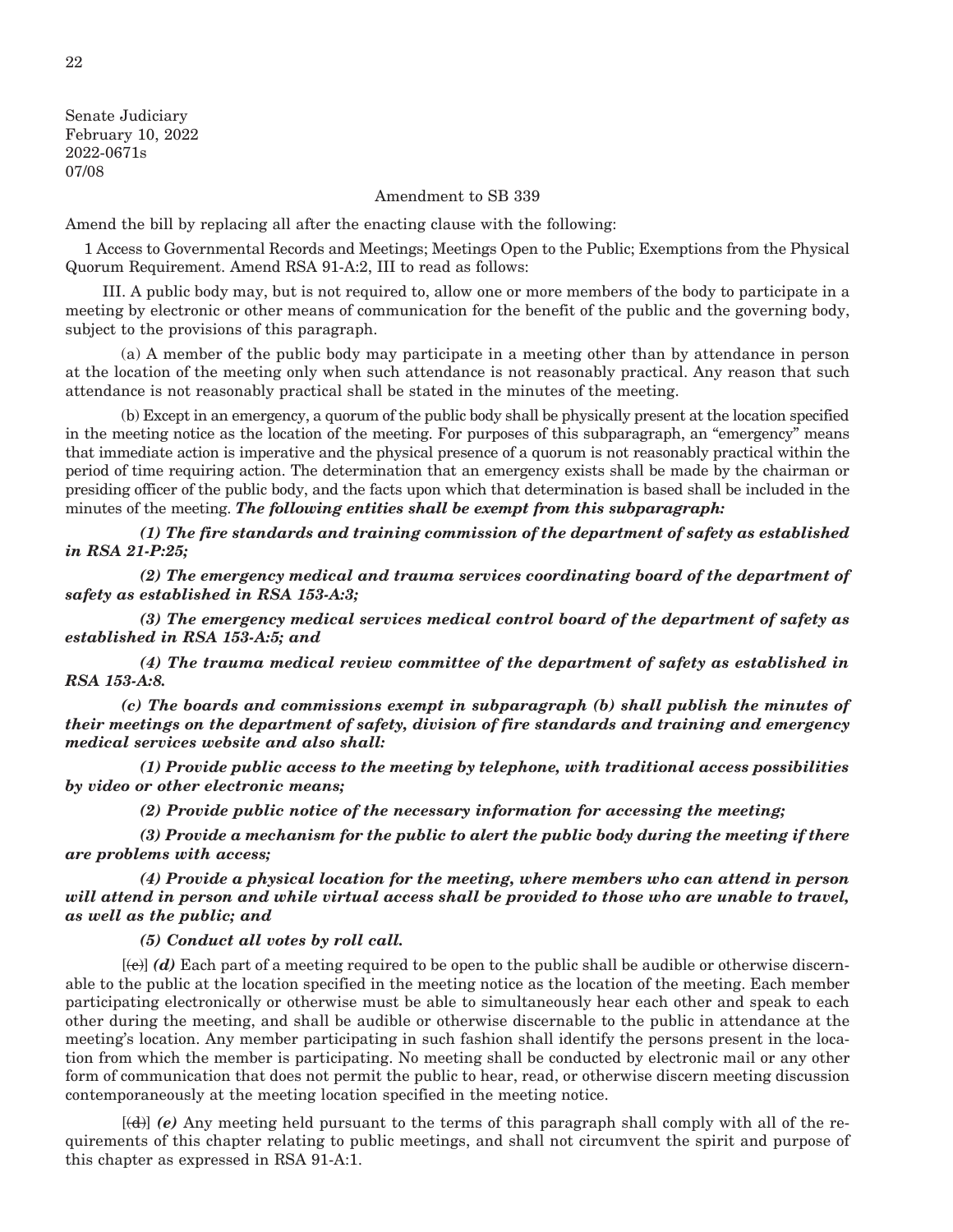[(e)] *(f)* A member participating in a meeting by the means described in this paragraph is deemed to be present at the meeting for purposes of voting. All votes taken during such a meeting shall be by roll call vote.

2 Effective Date. This act shall take effect 60 days after its passage.

2022-0671s

#### AMENDED ANALYSIS

This bill exempts certain entities at the New Hampshire department of safety from the physical quorum requirement of RSA 91-A:2 and creates additional requirements for those exempted entities.

Commerce February 10, 2022 2022-0655s 04/05

#### Amendment to SB 345

Amend the bill by replacing all after the enacting clause with the following:

1 Alcoholic Beverages; Employment of Minors. Amend RSA 179:23, II to read as follows:

 II. An on-premises licensee may employ any person not less than 18 years of age to serve or otherwise handle liquor and beverages while employed as a waiter, waitress, bartender, or hostess in a licensed premises. Minors not less than [15] *14* years of age may be employed [in dining areas and minors not less than 16 years of age may be employed in lounge areas] to clean tables, remove empty containers and glasses, and assist in stocking. A person at least 18 years of age shall be in attendance and be designated in charge of the employees and business.

2 Youth Employment Law; Prohibitions. Amend RSA 276-A:4, VI to read as follows:

VI. $[({\bf a})]$  In any employer's predetermined designated work week during which school is in session for 5 days, no youth 16 or 17 years of age who is duly enrolled in school shall work [more than 6 consecutive days or] more than [30] *35* hours during that work week.

 [(b) In any employer's predetermined designated work week during which school is in session for 4 days, no youth 16 or 17 years of age who is duly enrolled in school shall work more than 6 consecutive days or more than 40-1/4hours in that work week.

 (c) In any employer's predetermined designated work week during which school is in session for more than one but less than 4 days, no youth 16 or 17 years of age who is duly enrolled in school shall work more than 6 consecutive days or more than 48 hours in that work week.]

3 Youth Employment Law; Night Work. RSA 276-A:13 is repealed and reenacted to read as follows:

 276-A:13 Night Work. No youth shall be permitted to work later than 10:00 p.m. on Sunday through Thursday, or later than 12:00 a.m. on Friday and Saturday.

4 Effective Date. This act shall take effect upon its passage.

2022-0655s

#### AMENDED ANALYSIS

This bill makes certain changes to the laws governing youth employment.

Commerce February 10, 2022 2022-0654s 05/04

#### Amendment to SB 355-FN

Amend the bill by replacing all after the enacting clause with the following:

1 New Chapter; Regulation of Online Marketplaces. Amend RSA by inserting after chapter 358-S the following new chapter: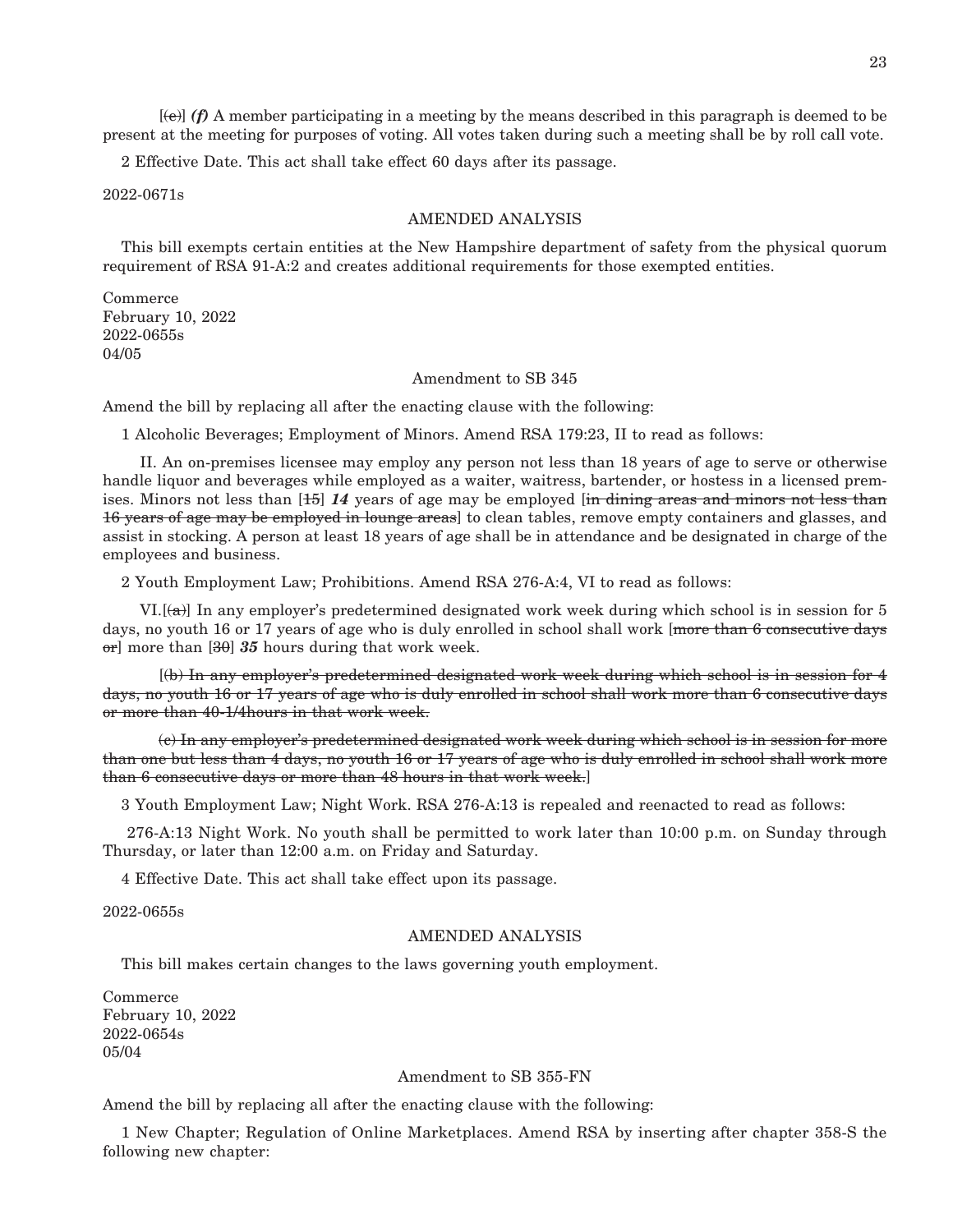#### CHAPTER 358-T

#### REGULATION OF ONLINE MARKETPLACES

358-T:1 Definition. In this chapter:

 I. "Consumer product" means any tangible personal property which is distributed in commerce and which is normally used for personal, family, or household purposes, including any such property intended to be attached to or installed in any real property without regard to whether it is so attached or installed.

 II. "High-volume third-party seller" means a participant in an online marketplace who is a third-party seller and who, in any continuous 12-month period during the previous 24 months, has entered into 200 or more discrete sales or transactions of new or unused consumer products and an aggregate total of \$5,000 or more in gross revenues. For purposes of calculating the number of discrete sales or transactions or the aggregate gross revenues, an online marketplace shall only be required to count sales or transactions made through the online marketplace and for which payment was processed by the online marketplace, either directly or through its payment processor.

 III. "Online marketplace" means any person or entity that operates a consumer-directed electronically based or accessed platform that:

 (a) Includes features that allow for, facilitate, or enable third-party sellers to engage in the sale, purchase, payment, storage, shipping, or delivery of a consumer product in the United States;

(b) Is used by one or more third-party sellers for such purposes; and

 (c) Has a contractual or similar relationship with consumers governing their use of the platform to purchase consumer products.

 IV. "Seller" means a person who sells, offers to sell, or contracts to sell a consumer product through an online marketplace's platform.

 V. "Third-party seller" means any seller, independent of an online marketplace, who sells, offers to sell, or contracts to sell a consumer product in the United States through an online marketplace. The term "thirdparty seller" shall not include, with respect to an online marketplace:

(a) A seller who operates the online marketplace's platform; or

(b) A business entity that has:

 (1) Made available to the general public the entity's name, business address, and working contact information;

 (2) An ongoing contractual relationship with the online marketplace to provide the online marketplace with the manufacture, distribution, wholesaling, or fulfillment of shipments of consumer products; and

 (3) Provided to the online marketplace identifying information, as described in RSA 358-T:2, that has been verified in accordance with that section.

 VI. "Verify" means to confirm information provided to an online marketplace pursuant to this chapter, which may include the use of one or more methods that enable the online marketplace to reliably determine that any information and documents provided are valid, correspond to the seller or an individual acting on the seller's behalf, not misappropriated, and not falsified.

358-T:2 Collection and Verification of Information by Online Marketplaces.

 I. In general, online marketplaces shall require that any high-volume third-party seller on the online marketplace's platform provide the online marketplace with the following information no later than 10 days after qualifying as a high-volume third-party seller on the platform:

 (a) A bank account number, or, if the high-volume third-party seller does not have a bank account, the name of the payee for payments issued by the online marketplace to the high-volume third-party seller. The bank account or payee information required may be provided by the seller in the following ways:

(1) To the online marketplace; or

 (2) To a payment processor or other third-party contracted by the online marketplace to maintain such information; provided that the online marketplace ensures that it can obtain such information on demand from such payment processor or other third-party.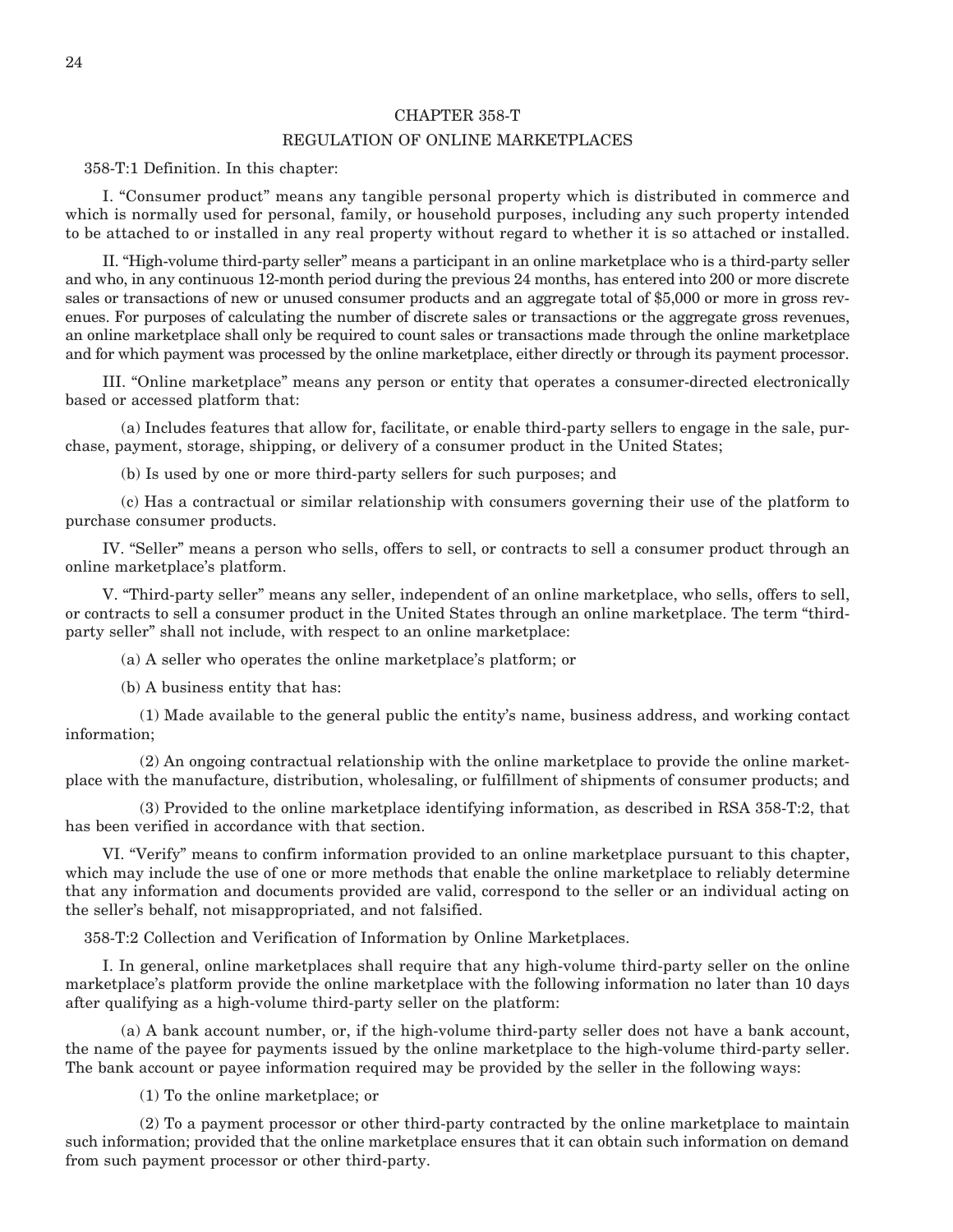(b) Contact information for high-volume third-party sellers as follows:

(1) If the high-volume third-party seller is an individual, the individual's name; or

 (2) If the high-volume third-party seller is not an individual, one of the following forms of contact information:

 (A) A copy of a valid government-issued identification for an individual acting on behalf of such seller that includes the individual's name; or

 (B) A copy of a valid government-issued record or tax document that includes the business name and physical address of such seller.

 (c) A business tax identification number or, if the high-volume third-party seller does not have a business tax identification number, a taxpayer identification number.

(d) A current working email address and phone number for the high-volume third-party seller.

II. An online marketplace shall:

 (a) Periodically, but not less than annually, notify any high-volume third-party seller on such online marketplace's platform of the requirement to keep any information collected under paragraph I current; and

 (b) Require any high-volume third-party seller on such online marketplace's platform to, not later than 10 days after receiving the notice under subparagraph (a), electronically certify that:

 (1) The high-volume third-party seller has provided any changes to such information to the online marketplace, if such changes have occurred;

(2) There have been no changes to the high-volume third-party seller's information; or

 (3) The high-volume third-party seller has provided any changes to such information to the online marketplace.

 III. In the event that a high-volume third-party seller does not provide the information or certification required, the online marketplace shall, after providing the seller with written or electronic notice and an opportunity to provide such information or certification not later than 10 days after the issuance of such notice, suspend any future sales activity of such seller until such seller provides such information or certification.

IV. In general, online marketplaces shall:

(a) Verify the information collected under paragraph I not later than 10 days after such collection; and

 (b) Verify any changes to such information not later than 10 days after being notified of such change by a high-volume third-party seller under paragraph II.

 V. In the case of a high-volume third-party seller that provides a copy of a valid government-issued tax document, any information contained in such document shall be presumed to be verified as of the date of issuance of such record or document.

 VI. Data collected solely to comply with the requirements of this chapter may not be used for any other purpose unless required by law.

 VII. An online marketplace shall implement and maintain reasonable security procedures and practices, including administrative, physical, and technical safeguards, appropriate to the nature of the data and the purposes for which the data will be used, to protect the data collected to comply with the requirements of this chapter from unauthorized use, disclosure, access, destruction, or modification.

358-T:3 Disclosure of Information by Online Marketplaces to Inform Consumers.

I. An online marketplace shall:

 (a) Require any high-volume third-party seller with an aggregate total of \$20,000 or more in annual gross revenues on such online marketplace, and that uses such online marketplace's platform, to provide the information described in paragraph II to the online marketplace; and

(b) Disclose the information described in paragraph II to consumers in a conspicuous manner:

 (1) In the order confirmation message or other document or communication made to a consumer after a purchase is finalized; and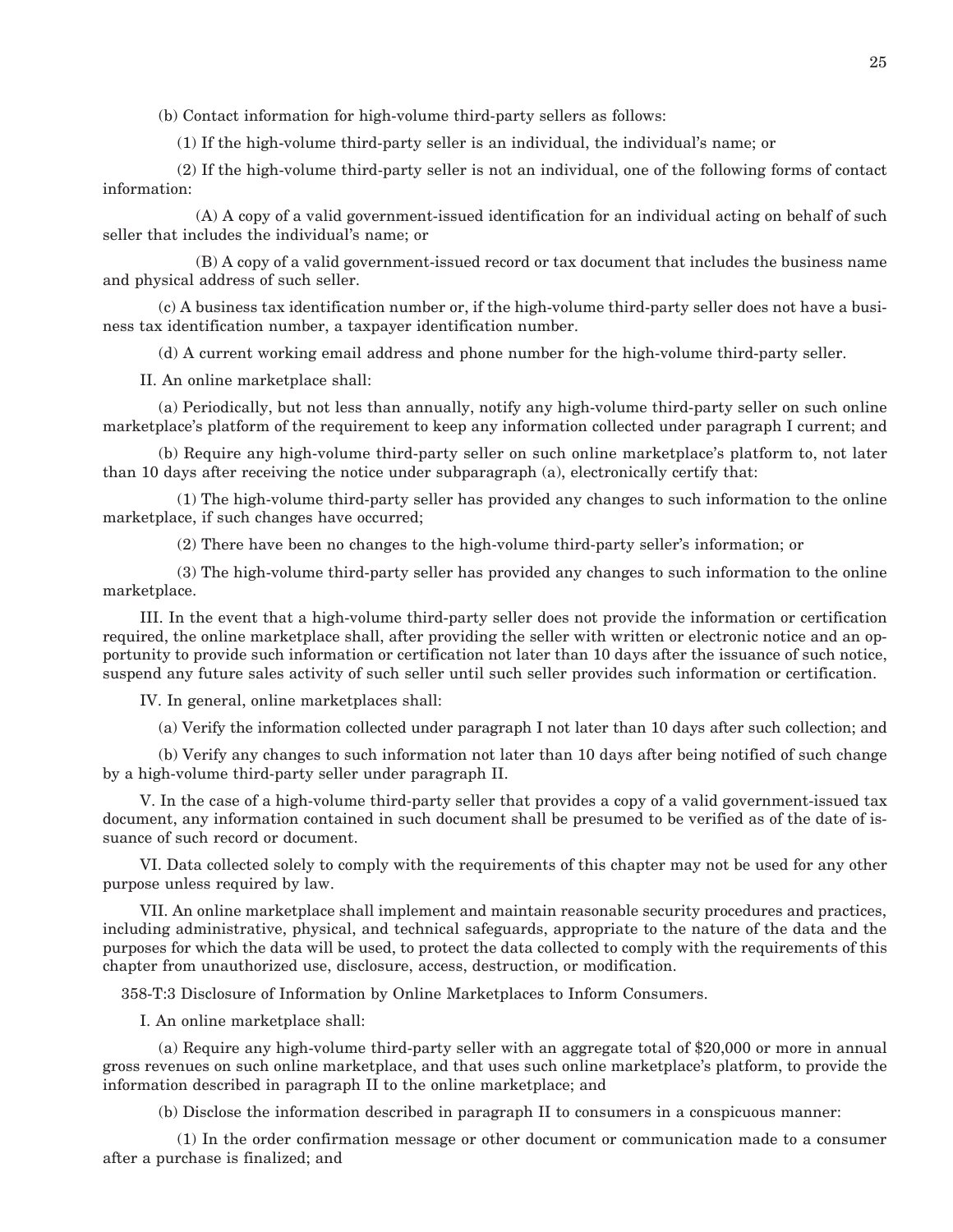(2) In the consumer's account transaction history.

II. The information described in this paragraph is the following:

(a) Subject to paragraph III, the identity of the high-volume third-party seller, including:

 (1) The full name of the seller, which may include the seller name or seller's company name, or the name by which the seller or company operates on the online marketplace;

(2) The physical address of the seller; and

 (3) Contact information for the seller, to allow for the direct, unhindered communication with highvolume third-party sellers by users of the online marketplace, including:

(A) A current working phone number;

(B) A current working email address; or

 (C) Other means of direct electronic messaging, which may be provided to the high-volume thirdparty seller by the online marketplace.

 (b) Whether the high-volume third party seller used a different seller to supply the consumer product to the consumer upon purchase, and, upon the request of an authenticated purchaser, the information described in subparagraph (a) relating to any such seller that supplied the consumer product to the purchaser, if such seller is different than the high-volume third party seller listed on the product listing prior to purchase.

 III.(a) Subject to subparagraph (b), upon the request of a high-volume third-party seller, an online marketplace may provide for partial disclosure of the identity information required under subparagraph II(a) in the following situations:

 (1) If the high-volume third-party seller certifies to the online marketplace that the seller does not have a business address and only has a residential street address, or has a combined business and residential address, the online marketplace may:

 (A) Disclose only the country and, if applicable, the state in which the high-volume third-party seller resides; and

 (B) Inform consumers that there is no business address available for the seller and that consumer inquiries should be submitted to the seller by phone, email, or other means of electronic messaging provided to such seller by the online marketplace.

 (2) If the high-volume third-party seller certifies to the online marketplace that the seller is a business that has a physical address for product returns, the online marketplace may disclose the seller's physical address for product returns.

 (3) If a high-volume third-party seller certifies to the online marketplace that the seller does not have a phone number other than a personal phone number, the online marketplace shall inform consumers that there is no phone number available for the seller and that consumer inquiries should be submitted to the seller's email address or other means of electronic messaging provided to such seller by the online marketplace.

 (b) If an online marketplace becomes aware that a high volume third-party seller has made a false representation to the online marketplace in order to justify the provision of a partial disclosure under subparagraph (a) or that a high-volume third-party seller who has requested and received a provision for a partial disclosure under subparagraph (a) has not provided responsive answers within a reasonable timeframe to consumer inquiries submitted to the seller by phone, email, or other means of electronic messaging provided to such seller by the online marketplace, the online marketplace shall, after providing the seller with written or electronic notice and an opportunity to respond not later than 10 days after the issuance of such notice, suspend any future sales activity of such seller unless such seller consents to the disclosure of the identity information required under subparagraph II(a).

 III. An online marketplace shall disclose to consumers in a clear and conspicuous manner on the product listing of any high-volume third-party seller, a reporting mechanism that allows for electronic and telephonic reporting of suspicious marketplace activity to the online marketplace.

 IV. If a high-volume third-party seller does not comply with the requirements to provide and disclose information under this subsection, the online marketplace shall, after providing the seller with written or electronic notice and an opportunity to provide or disclose such information not later than 10 days after the issuance of such notice, suspend any future sales activity of such seller until the seller complies with such requirements.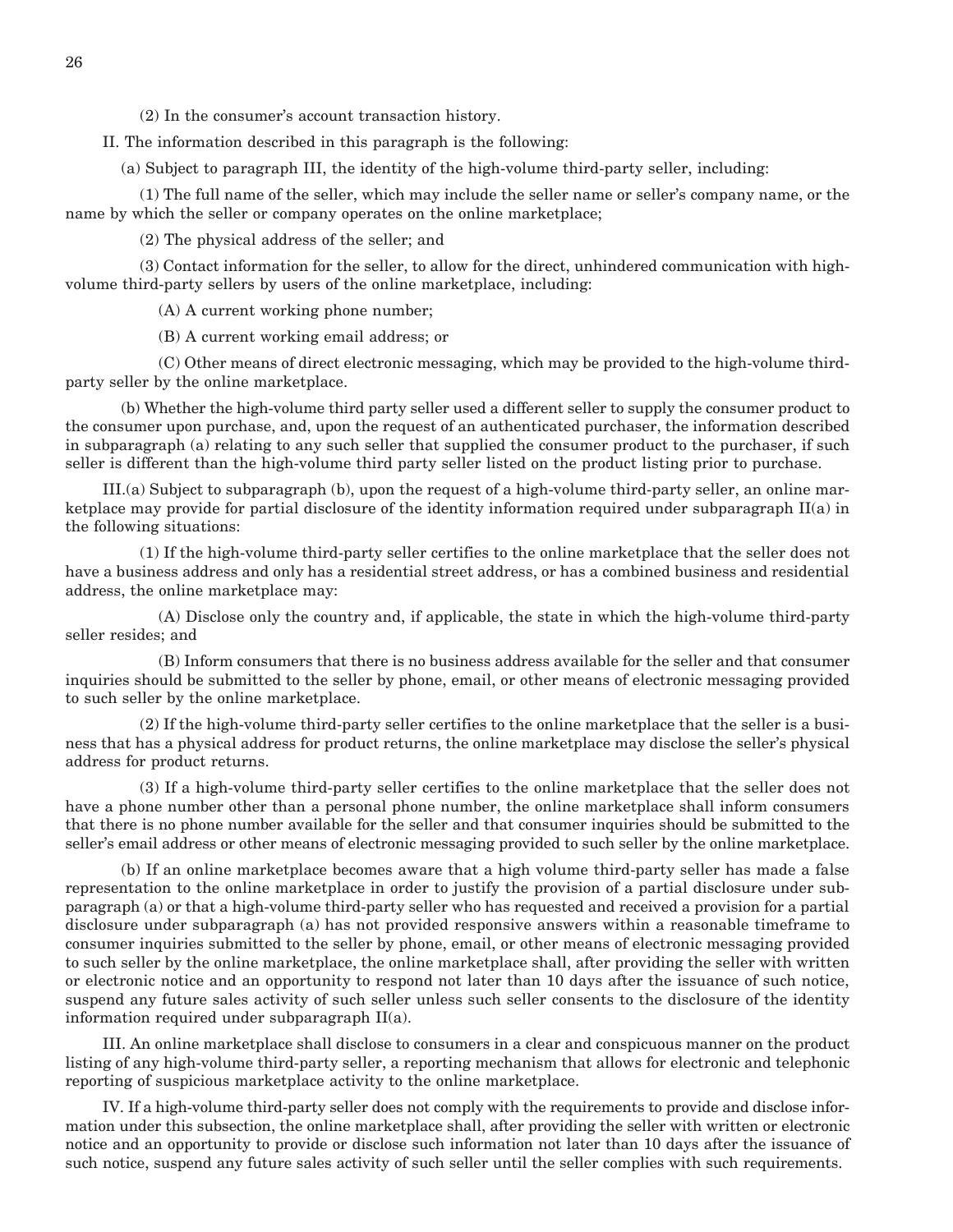358-T:4 Enforcement. Any violation of the provisions of this chapter is an unfair or deceptive act or practice within the meaning of RSA 358-A:2. Any right, remedy, or power given to the attorney general in RSA 358-A may be used to enforce the provisions of this chapter.

358-T:5 Rulemaking. The attorney general may adopt rules under RSA 541-A relative to the collection and verification of information under this chapter, provided that such regulations are limited to what is necessary to collect and verify such information.

358-T:6 Preemption. No political subdivision shall establish, mandate, or otherwise require online marketplaces to verify information from high-volume third-party sellers on a one-time or ongoing basis or disclose information to consumers.

2 Contingency. If the attorney general certifies to the director of the office of legislative services that H.R. 5502 (117th Congress (2021-2022)) or similar federal legislation requiring online marketplaces to verify and disclose certain information has become law prior to January 1, 2023, section 1 of this act shall not take effect. If H.R. 5502 or similar federal legislation requiring online marketplaces to verify and disclose certain information does not become law, section 1 of this act shall take effect January 1, 2023.

3 Effective Date.

I. Section 1 of this act shall take effect as provided in section 2 of this act.

II. The remainder of this act shall take effect upon its passage.

Election Law and Municipal Affairs February 8, 2022 2022-0563s 10/05

#### Amendment to SB 366-FN

Amend the bill by replacing section 3 with the following:

3 Preliminary Audit; State Primary Election. The secretary of state shall conduct an audit of at least 2 AccuVote devices used in the 2022 state primary election. The devices need not be selected at random. The intent of this audit is to identify problems with process to be used in the state general election audit. If the secretary of state is unable to resolve problems detected during the audit of the primary election, he or she may elect to forego the general election audit. If the secretary of state decides to forego the general election audit, he or she shall communicate his or her decision to the senate president, the speaker of the house of representatives, the chairperson of the senate election law and municipal affairs committee, and the chairperson of the house election law committee within 10 days from the date of the primary election.

#### 2022-0563s

#### AMENDED ANALYSIS

This bill requires an audit of ballots cast in the 2022 state primary and general elections, provided that the secretary of state may forego the general election audit.

Health and Human Services February 2, 2022 2022-0464s 08/05

#### Amendment to SB 373

Amend RSA 417-E:1, V-a as inserted by section 1 of the bill by replacing it with the following:

 V-a. [Under examination authority in RSA 400-A:37, the] *The* commissioner shall periodically [examine and evaluate] *require* health insurers, health service corporations, and health maintenance organizations *to submit the comparative analysis described in 42 U.S.C. section 300gg-26(a)(8)(A)* for *review to ensure* compliance with this chapter and with the Act. *To the extent allowable under state and federal law, such analysis shall be made public.* [Such examination and evaluation shall include provider reimbursement practices. The result of such examinations and evaluations shall be made public to the fullest extent allowed under RSA 400-A:37.]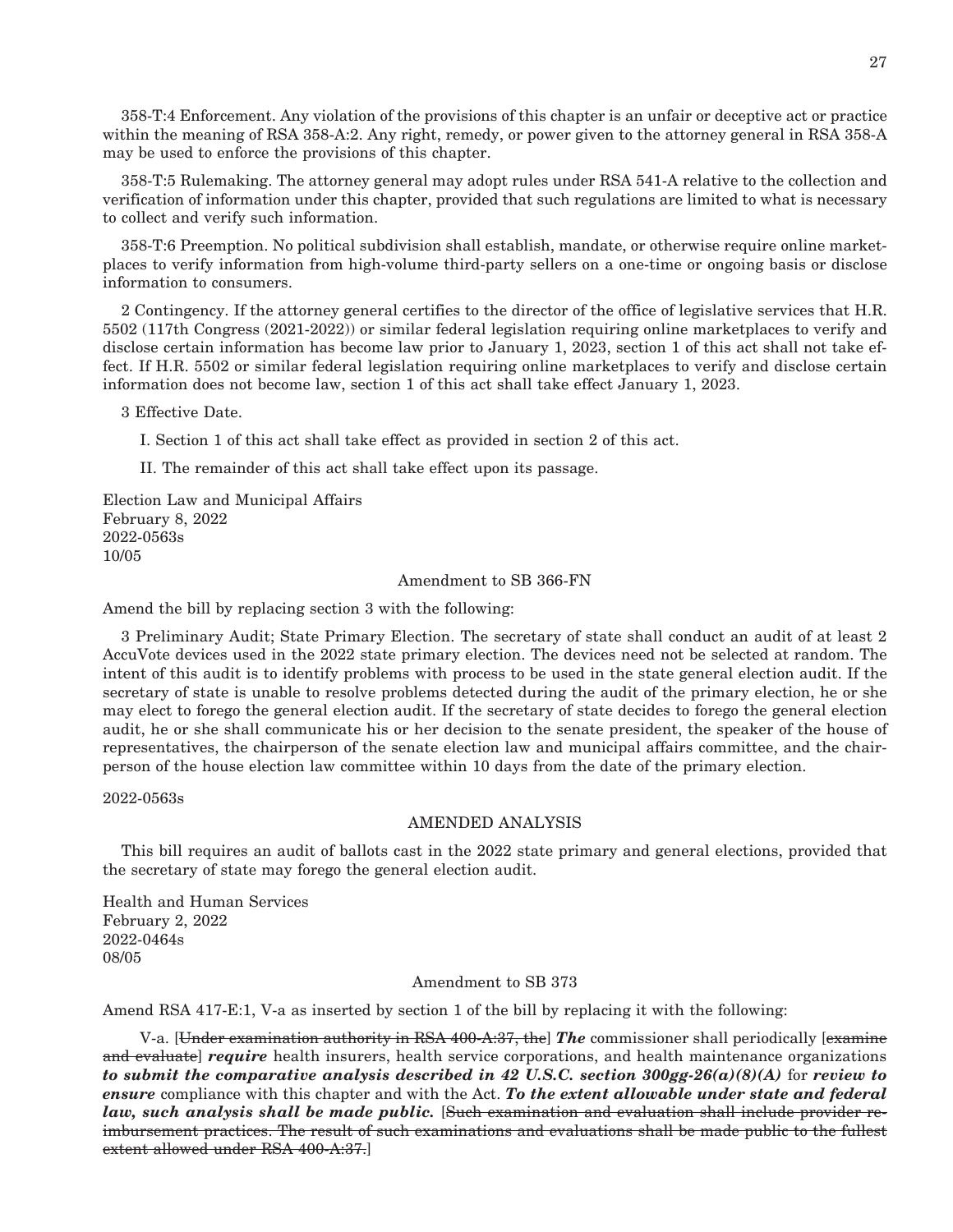Senate Judiciary February 10, 2022 2022-0672s 07/10

#### Amendment to SB 375-FN

Amend RSA 7:29-a as inserted by section 2 of the bill by inserting after paragraph III the following new paragraph:

 IV. Nothing in this section shall be construed to limit or restrict the powers, duties, remedies, or penalties available to the attorney general, the state of New Hampshire, or any private person under any other provision of statutory or common law.

Amend the bill by replacing all after section 2 with the following:

3 Reports by Trustees of Charitable Trusts; Threshold for Submitting Audited Financial Statements. Amend RSA 7:28, III-b to read as follows:

 III-b. Any charitable organization with revenue, gains, and other support of [\$1,000,000] *\$2,000,000* or more that is required to file an Internal Revenue Service Form 990 with the attorney general shall also submit the organization's latest audited financial statement prepared in accordance with generally accepted accounting principles.

4 Effective Date. This act shall take effect 60 days after its passage.

2022-0672s

#### AMENDED ANALYSIS

This bill:

I. Prohibits New Hampshire state agencies and officials from imposing filing or reporting requirements that are more stringent than those established in RSA 7:19 through RSA 7:32-l or other areas of statutory or common law.

II. Increases the amount of revenue, gains, and other support required of charitable organizations for the filing of additional audited statements to the attorney general to \$2,000,000.

Senate Judiciary February 10, 2022 2022-0670s 08/04

#### Amendment to SB 377-FN

Amend the title of the bill by replacing it with the following:

AN ACT relative to the eligibility of certain injuries of state troopers for workers' compensation.

Amend the bill by replacing section 1 with the following:

1 New Section; State Troopers; Eligibility for Workers Compensation. Amend RSA 281-A by inserting after section 17-d the following new section:

281-A:17-e State Troopers; Eligibility for Workers Compensation. Notwithstanding RSA 281-A:2, there shall be a prima facie presumption that any injury sustained by a trooper operating a state police vehicle while wearing the uniform of the day is occupationally caused.

2022-0670s

#### AMENDED ANALYSIS

This bill creates a prima facie presumption that an injury that occurs while a state trooper is operating a state police vehicle in the performance of the trooper's official duties is occupationally caused.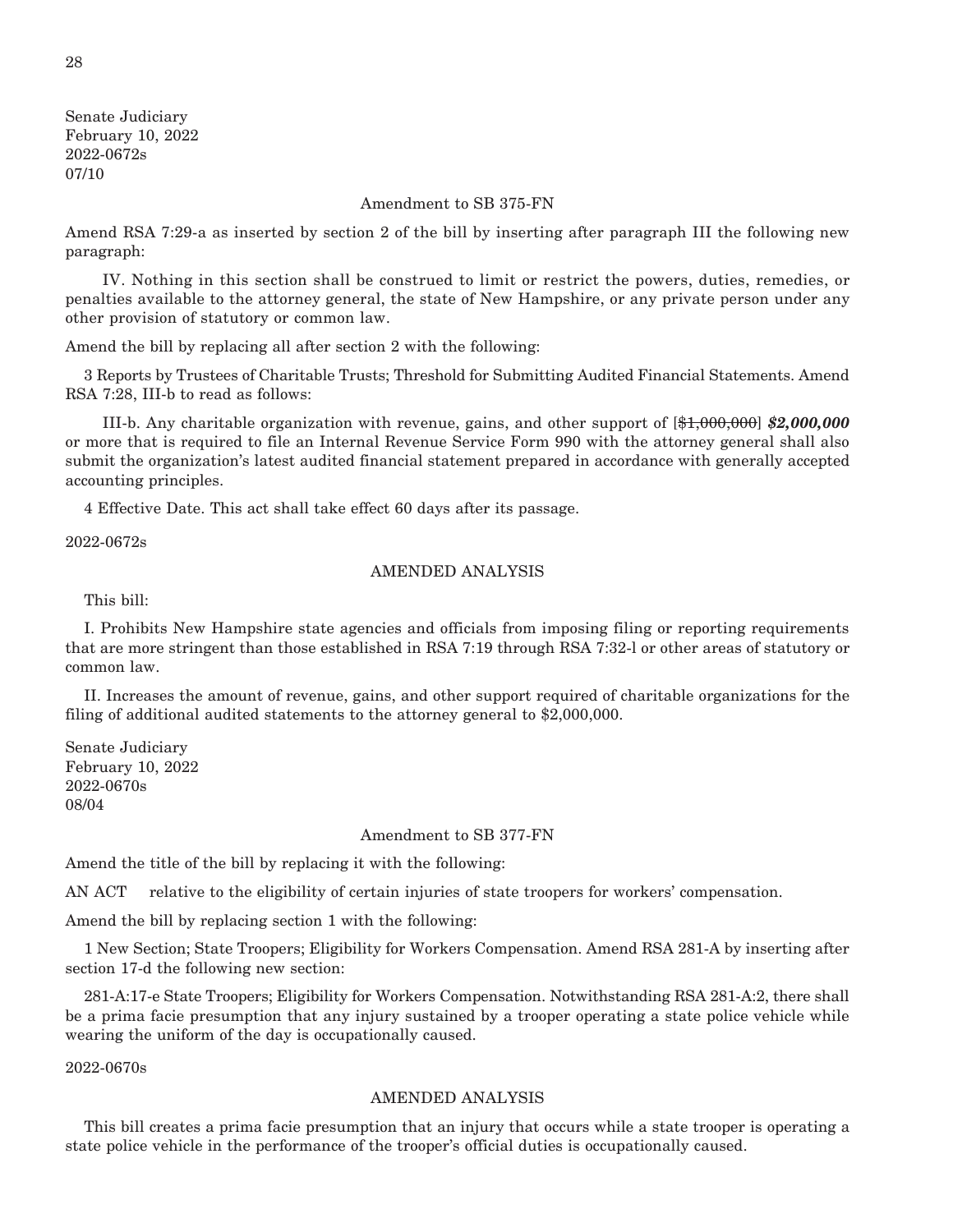Commerce February 10, 2022 2022-0653s 07/04

#### Amendment to SB 385-FN

Amend RSA 383-A:5-511-a, IV-VI as inserted by section 1 of the bill by replacing it with the following:

 IV. A financial institution may delay a disbursement from an account of an eligible adult or an account on which an eligible adult is a beneficiary if the financial institution or qualified individual of the financial institution, reasonably believes, after initiating an internal review of the requested disbursement and the suspected financial exploitation, that the requested disbursement may result in financial exploitation of an eligible adult, and the financial institution or qualified individual:

 (a) Provides written notification of the delay and the reason for the delay to all parties authorized to transact business on the account not more than 2 business days after the requested disbursement, unless any such party is reasonably believed to have engaged in suspected or attempted financial exploitation of the eligible adult;

 (b) Provides notification of such delay to the department of health and human services with a copy of such notice to the commissioner, not more than 2 business days after the requested disbursement; and

 (c) Continues its internal review of the suspected or attempted financial exploitation of the eligible adult, as necessary, and reports the investigation's results to the commissioner within 7 business days after the day the financial institution or qualified individual first delayed disbursement of the funds.

V. No delay of a disbursement shall continue past the earlier of either:

 (a) The time required by the financial institution or qualified individual to make a determination that the disbursement will not result in financial exploitation of the eligible adult; or

 (b) Fifteen business days after the date on which the financial institution or qualified individual first delayed disbursement of the funds.

VI. A court of competent jurisdiction may enter an order extending the delay of the disbursement of funds or may order other protective relief upon the petition of the financial institution, or the qualified individual that initiated the delay under RSA 383-A:5-511-A, IV, or other interested party.

Amend the bill by replacing all after section 1 with the following:

2 Financial Exploitation of Vulnerable Adults Report. By October 1, 2022, the department of health and human services, in consultation with the commissioner and the attorney general, shall provide a report to the chair of the senate health and human services committee, chair of the house health, human services, and elderly affairs committee, and the governor that identifies the number of reports received under RSA 383-A:5-511-a, II(a) and IV(b), and includes a recommendation regarding whether financial exploitation may be further reduced by extending the authority granted under RSA 383-A:5-511-a, VI to include the department of health and human services.

3 Effective Date. This act shall take effect upon its passage.

Senate Transportation February 1, 2022 2022-0432s 12/04

#### Amendment to SB 389-FN

Amend the bill by replacing section 2 with the following:

2 Motor Vehicles; Inspection Authorized. Amend RSA 266:1, VI-VII to read as follows:

 VI. *Except as provided in paragraph XII,* each inspection station shall conspicuously post on its premises a notice, in a form and size approved by the director, indicating that the station is an authorized inspection station.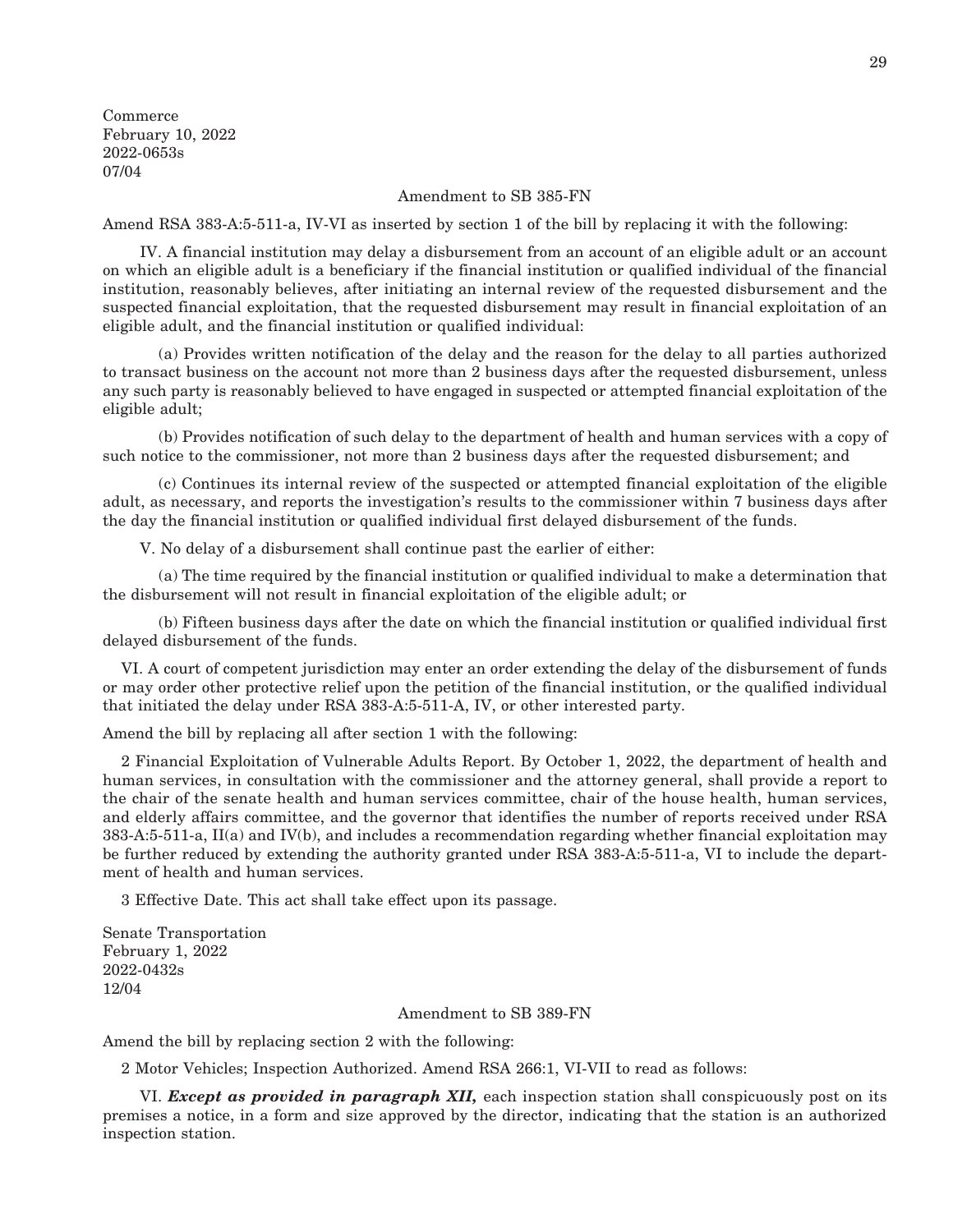VII. *Except as provided in paragraph XII,* each inspection station shall conspicuously post on the outside of the building a sign showing the inspection fee charged and the additional fee charged for OBD II testing under RSA 266:59-b. No inspection station shall include [of] the cost of OBD II testing or reporting in the inspection fee charged for a vehicle not subject to the OBD II requirements under RSA 266:59-b.

Senate Education February 8, 2022 2022-0590s 10/05

Amendment to SB 394-FN

Amend the bill by replacing section 2 with the following:

2 Effective Date. This act shall take effect July 1, 2023.

Energy and Natural Resources February 10, 2022 2022-0659s 08/04

#### Amendment to SB 396-FN

Amend RSA 149-M:9, XV as inserted by section 1 of the bill by replacing it with the following:

 XV. The department may enter into a written agreement with the applicant for the department to retain, at the applicant's expense, an independent licensed professional engineer or hydrogeologist to assist the department in determining what information is necessary to render the application technically complete, assessing during the technical review of the application whether it meets the requirements for approval in this chapter and the rules adopted under RSA 149-M:7, and ensuring that the department processes the application in a timely manner as required by this section. The applicant's failure to enter into such an agreement may be grounds to deny the application.

Senate Executive Departments and Administration February 2, 2022 2022-0458s 07/05

Amendment to SB 398

Amend the bill by replacing section 3 with the following:

3 Effective Date. This act shall take effect upon its passage.

Senate Finance February 9, 2022 2022-0627s 07/10

#### Amendment to SB 409

Amend the bill by replacing all after the enacting clause with the following:

1 Homeland Security and Emergency Management; Exceptional Disaster Relief Loans; Modification of Circumstances. Amend RSA 21-P:37-c, II to read as follows:

 II.(a) When the President of the United States declares an area a federal disaster area*, or the governor declares a state of emergency as defined in RSA 21-P:35, VIII,* and a municipality has applied for federal emergency assistance from the Federal Emergency Management Administration (FEMA), the governor, with the approval of the executive council may approve a *non-interest* loan in the amount up to the anticipated assistance from FEMA from funds not otherwise appropriated.

 (b) In order to be eligible for an exceptional disaster relief loan, the per [occurance] *incident* cost of a municipality's critical disaster relief project or projects shall equal or exceed 25 percent of the amount raised by local property taxes in the municipality's [last] *current* annual budget.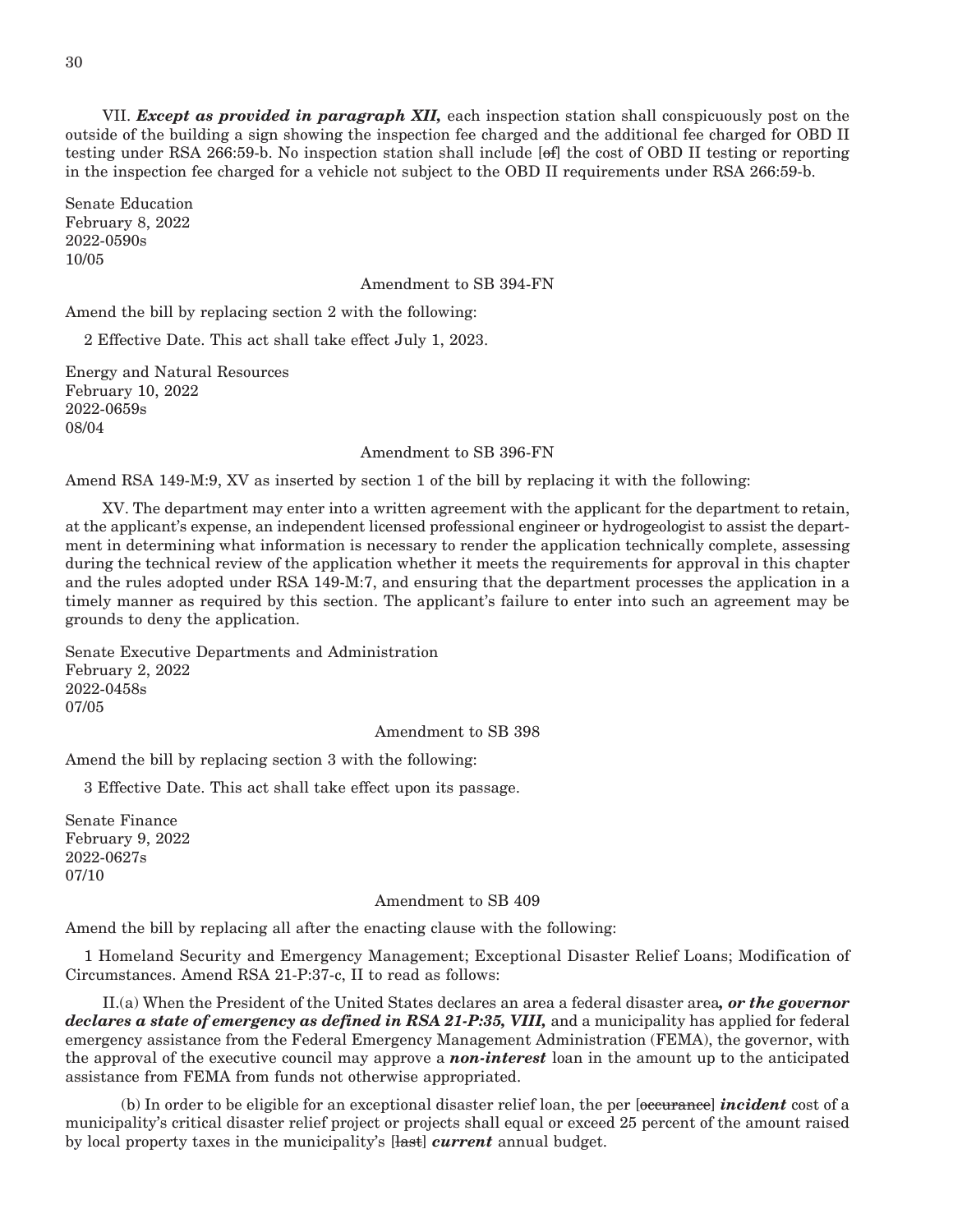*(c) The municipality shall not knowingly request an exceptional disaster relief loan for costs that are not eligible for reimbursement under the FEMA public assistance program.*

 *(d) Recipients of an exceptional disaster relief loan shall be responsible to repay the entire loan amount to the state. If the amount of FEMA assistance that a municipality receives is less than the exceptional disaster relief loan, the state treasurer, with the advice and consent of the governor and council, shall negotiate repayment terms of the difference.*

2 Effective Date. This act shall take effect upon its passage.

Health and Human Services February 2, 2022 2022-0468s 05/08

#### Amendment to SB 422-FN

Amend the bill by replacing section 3 with the following:

3 Appropriation; Centene Corporation Settlement. Notwithstanding RSA 7:6-e, the sum of \$21,148,822 received from the settlement of December, 2021 between New Hampshire and the Centene Corporation and its affiliates ("Centene"), relative to pharmacy benefits in the Medicaid program shall be appropriated to the department of health and human services and shall not lapse. Of said sum:

 I. The first \$2,420,203 of funds received by the state shall be used by the department of health and human services to meet the financial requirements of completing the Medicaid Care Management SFY 20 Risk Corridor calculation.

 II. The remaining \$18,728,619 shall be used to fund the non-federal share of an adult dental benefit in the Medicaid program.

 III. In the event an adult dental benefit in the Medicaid program is not implemented by June 30, 2023, the sum allocated under paragraph II shall be transferred as follows:

 (a) 10 percent of the funds shall be transferred to the revenue stabilization reserve account pursuant to RSA 7:6-e, I; and

(b) The remainder of the funds shall be transferred to the general fund.

 IV. The department of health and human services may accept and expend matching federal funds without prior approval of the fiscal committee of the general court.

2022-0468s

#### AMENDED ANALYSIS

This bill requires the commissioner of the department of health and human services to solicit information and to contract with dental managed care organizations to provide dental care to persons under the Medicaid managed care program. The bill also appropriates the settlement funds received by the state from its settlement with the Centene Corporation to the department of health and human services for the purpose of funding the non-federal share of the adult dental benefit program and to complete the Medicaid Care Management SFY 20 Risk Corridor calculation.

Health and Human Services February 2, 2022 2022-0465s 05/04

#### Amendment to SB 423-FN

Amend the bill by replacing all after the enacting clause with the following:

1 New Paragraph; Department of Health and Human Services; Closed Loop Referral System. Amend RSA 126-A:4 by inserting after paragraph V the following new paragraph:

 VI. If the department itself or through a contracted entity provides a closed loop referral system, the following privacy and security provisions shall be included: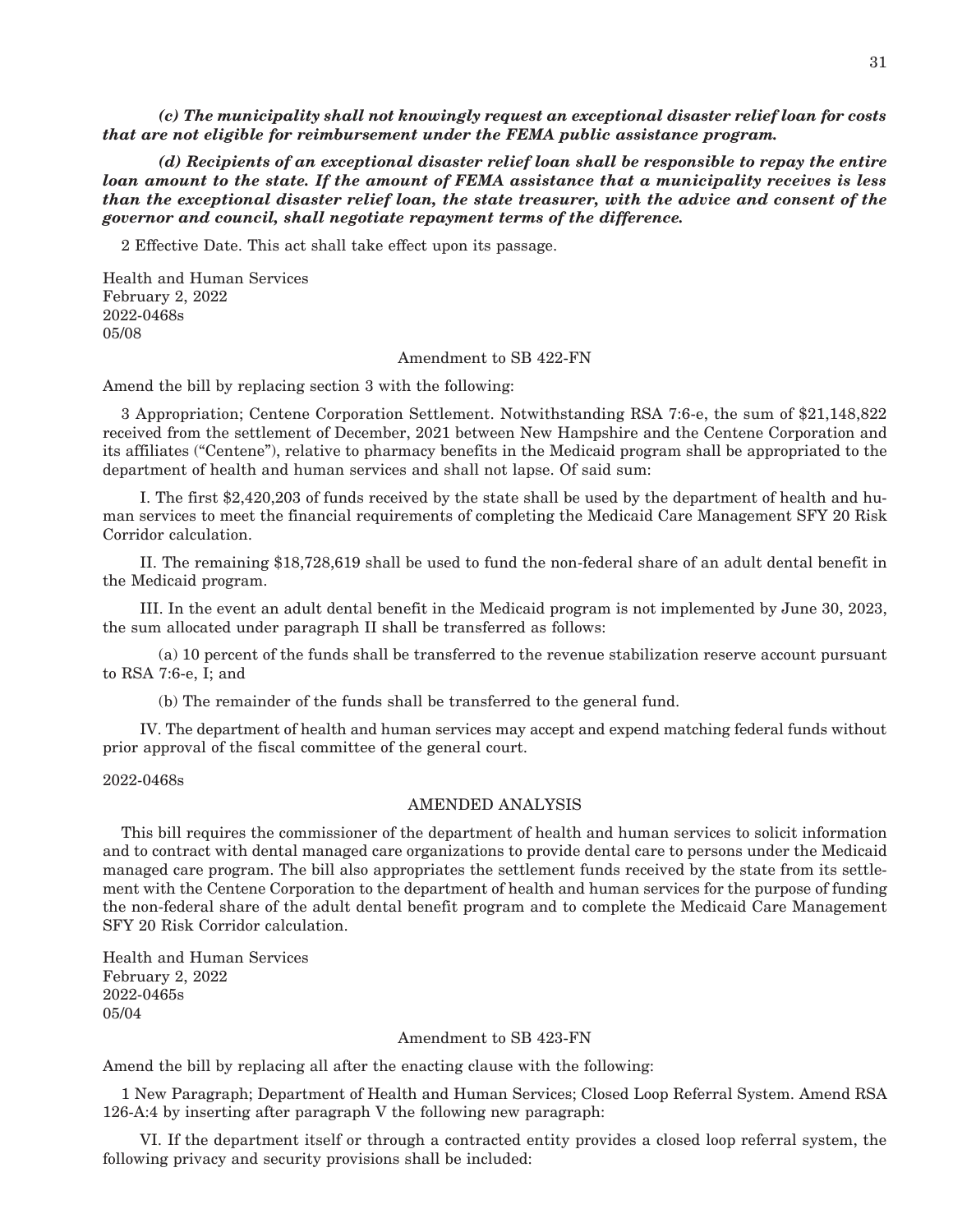(a) The department shall not access any individual's personally identifiable information or protected health information from or through any closed loop referral system unless the individual is currently receiving services funded through a department of health and human services program or has received services funded through a department of health and human services program within the past 12 months, has previously given consent for the department to access their personally identifiable information or protected health information and has not revoked consent.

 (b) Notwithstanding the foregoing, the department may obtain specific consent from an individual to access the individual's personally identifiable information or protected health information on each consent for a referral for services, provided that in obtaining consent:

(1) A separate page, in hard copy or electronically, shall be used; and

 (2) The request shall be phrased as follows: "Do you consent to allow the New Hampshire department of health and human services to have access to your personally identifiable information and your private health information along with information about your referrals for services? Please note that you will receive the same services whether you sign this form or not."

 (c) Within 48 hours of becoming aware of a data breach, the contracted entity providing a closed loop referral system shall begin the process of notification by first class mail or other individually agreed to communication mechanisms to all individuals impacted by the data breach.

 (d)(1) An individual's personally identifiable information or protected health information may be added to the closed loop referral system only if:

(A) The individual consents to its inclusion on each instance of a referral for services, and

 (B) The individual whose information is intended to be included in the closed loop referral system shall retain the right to opt into the system on each referral and retain the right to revoke consent to be in the system at any time.

 (2) If an individual revokes consent to be in the system, then, to the extent allowed under federal or state law, information relative to the individual's referrals for services shall be deleted from the system within 7 days of the revocation.

 (e) No provider or organization utilizing the closed loop referral system network shall have access to an individual's personally identifiable information or protected health information unless the individual has been referred to that provider or organization for services and the provider or organization requested consent from and was given consent by the individual to access such information.

2 Effective Date. This act shall take effect upon its passage.

2022-0465s

#### AMENDED ANALYSIS

This bill establishes privacy and security requirements for a closed loop referral system established by the department of health and human services or an entity under contract with the department.

Energy and Natural Resources February 8, 2022 2022-0592s 07/08

#### Amendment to SB 429-FN

Amend the bill by replacing section 4 with the following:

4 Energy Facility Evaluation, Siting, Construction and Operation; Powers and Duties of the Committee; Public Comment Required. Amend RSA 162-H:4, II to read as follows:

 II. The committee shall hold hearings as required by this chapter and such additional hearings as it deems necessary and appropriate *and in addition to the requirements under RSA 91-A, ensure adequate and timely public notice of no less than 7 calendar days*.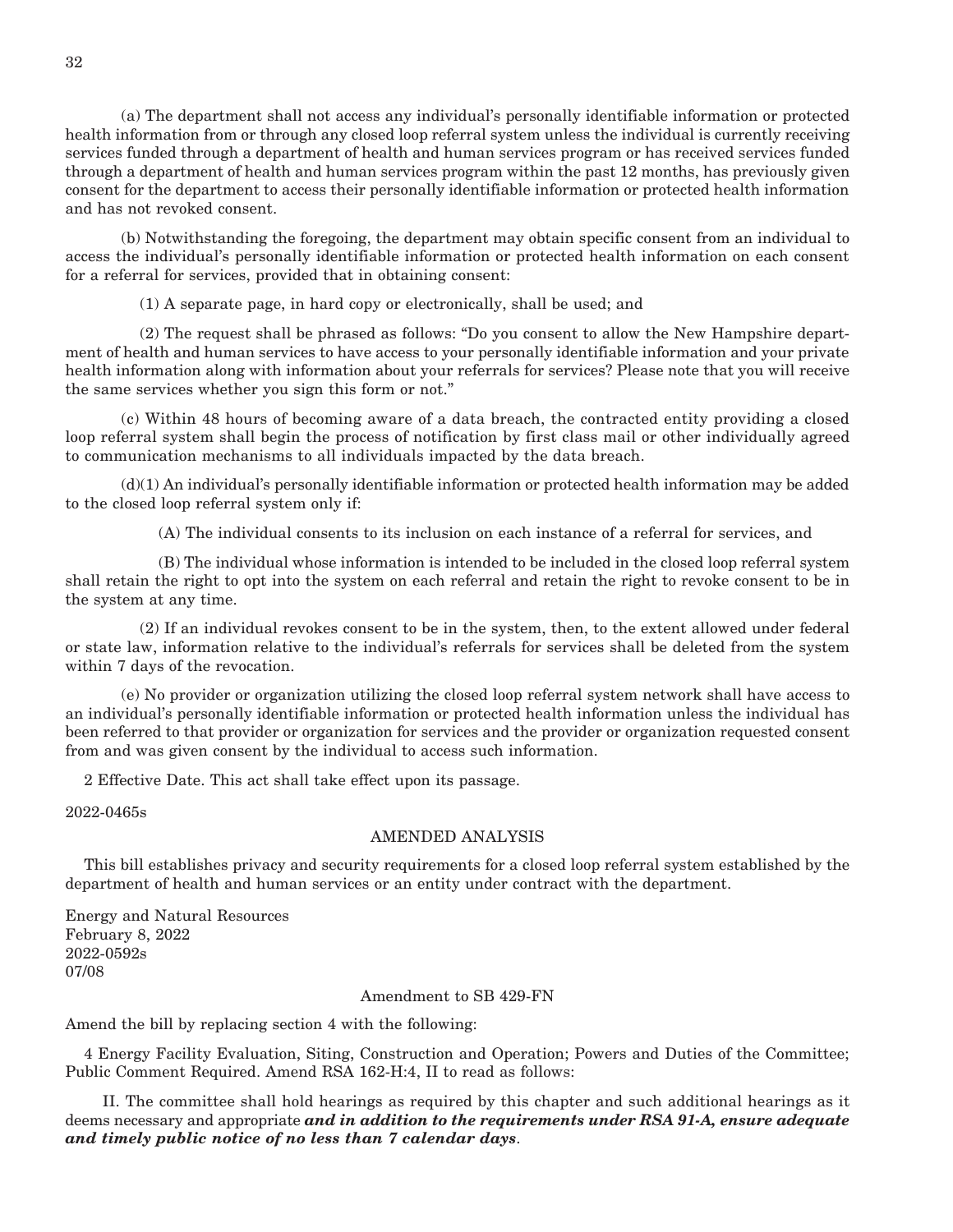#### AMENDED ANALYSIS

This bill:

I. Modifies the site evaluation committee to allow for agency designees, a quorum of 5 members, and expanded training.

II. Requires an adequate public notice of all committee proceedings pursuant to RSA 91-A.

III. Updates various fees to reflect changes previously approved by the fiscal committee.

IV. Clarifies that subsequent certificate holders remain responsible for associated costs.

V. Authorizes the committee to impose a fine for preliminary determinations of violations of any certificate issued within RSA 162-H.

VI. Provides for funding of all operating costs out of the site evaluation committee fund and allows the chair of the committee to seek additional funding.

Health and Human Services February 9, 2022 2022-0642s 05/10

#### Amendment to SB 430-FN-A

Amend the bill by replacing all after the enacting clause with the following:

1 New Subparagraph; State Treasurer and State Accounts; Application of Receipts; Special Fund for Administration of Opioid Treatment Programs. Amend RSA 6:12, I(b) by inserting after subparagraph (382) the following new subparagraph:

 (383) Moneys deposited in the special fund for administration of opioid treatment programs established in RSA 172:8-c.

2 New Section; New Hampshire Substance Use Disorder Services System; Special Fund for Administration of Opioid Treatment Programs. Amend RSA 172 by inserting after section 8-b the following new section:

172:8-c Special Fund for Administration of Opioid Treatment Programs. There is hereby established a special fund for administration of opioid treatment programs. The fund shall be composed of fees collected by the commissioner in accordance with RSA 172:14, II, and shall be used to carry out the provisions of this chapter including, but limited to, acting upon the application for the certification, permit, or training of opioid treatment programs. The fund shall be nonlapsing and shall be continually appropriated to the commissioner for the purposes of this chapter to support program operations for certification and administration of the department of health and human services oversight of opioid treatment programs.

3 Department of Health and Human Services; Developmental Services; Pilot Program.

 I. For the fiscal year ending June 30, 2023, the department of health and human services, division of long term supports and services, shall implement a pilot program to provide services for individuals with developmental disabilities, between 18 and 21 years of age, who are enrolled in school and determined eligible for developmental services that are not the responsibility of the local education agency, another state agency, or another division of the department. Participation in the pilot program shall be limited to not more than 20 eligible individuals. The department may adopt rules under RSA 541-A relative to implementation and administration of the pilot program.

II. For purposes of the pilot program, the local education agency, all state agencies, and divisions of the department involved with an individual seeking services shall, with the consent of the individual or the individual's guardian, provide information to the area agency and participate in the individual's service planning. The area agency shall provide such information to the department.

 III. In addition, the department shall use the information provided in accordance with paragraph II to make the final determination as to whether the services requested are the legal responsibility of the local education agency, another state agency, or another division of the department.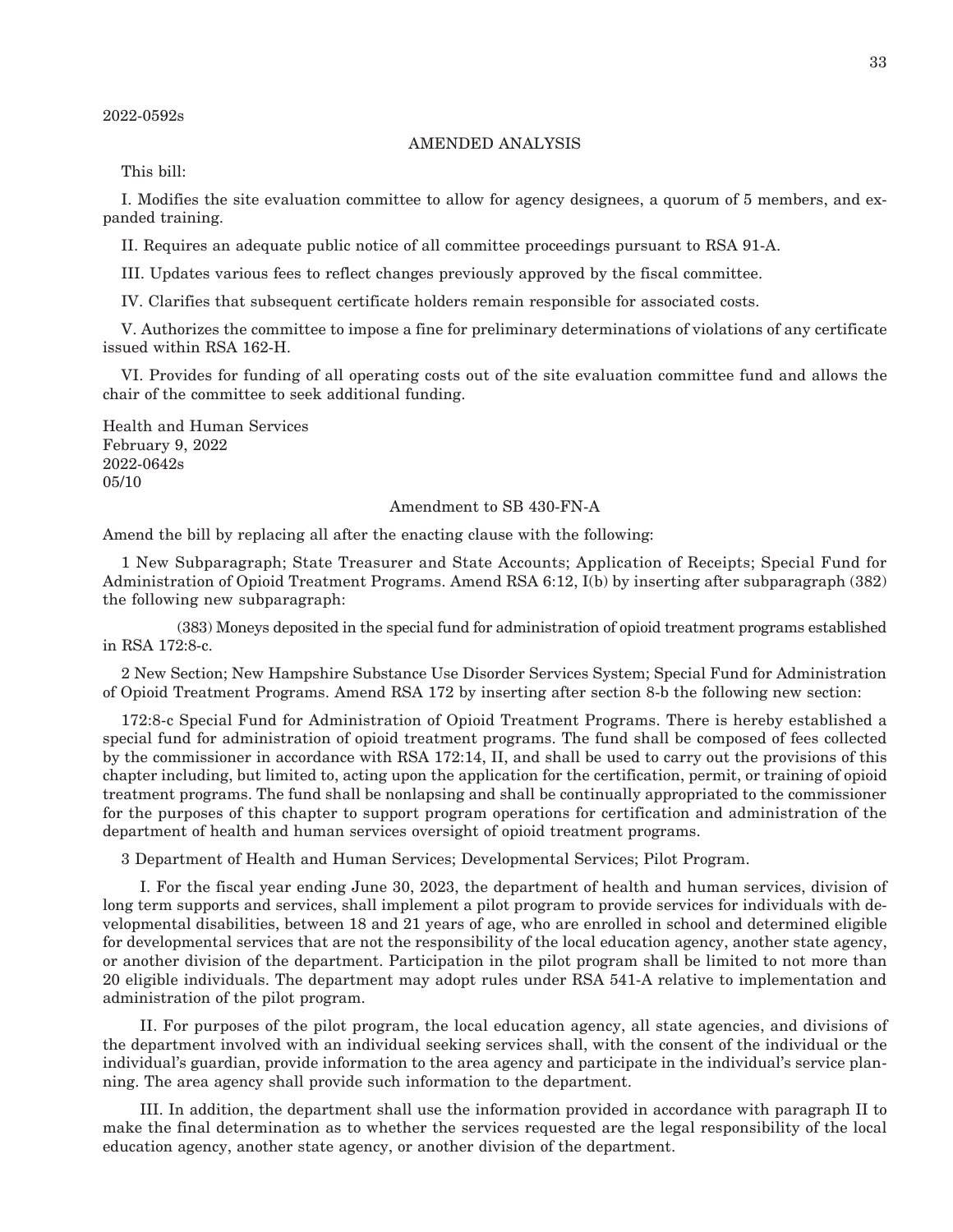IV. For individuals deemed eligible pursuant to paragraph I, the time period between completion of the individual service agreement, pursuant to RSA 171-A:12, and the allocation by the department of the funds needed to perform the services required by the agreement shall not exceed 90 calendar days.

 V. On or before February 1, 2023, the department shall provide a detailed report of the pilot program to the senate health and human services committee, the house children and family law committee, and the house health, human services and elderly affairs committee. The report shall include data on utilization, including the number of individuals seeking services in accordance with paragraph I, the number of individuals provided services as part of the pilot program, the types of specific services provided for each individual, the total cost of the services provided, and other relevant information necessary to assess the pilot program for statewide expansion as part of the state budget for the biennium ending June 30, 2025.

 VI. There is hereby appropriated to the department of health and human services the sum of \$2,800,000, for the fiscal year ending June 30, 2023, for the purpose of implementing the pilot program for developmental services established in this section. This appropriation shall be nonlapsing and continually appropriated to the department. Additionally, the department may accept and expend any applicable federal funds, and any gifts, grants, or donations that may be available for the purposes of the pilot program. In the event of any remaining funds not otherwise expended after reaching the cap of serving 20 eligible individuals under the pilot program, the department may allocate funding and provide services to additional eligible individuals. The governor is authorized to draw a warrant for said sum out of any money in the treasury not otherwise appropriated.

4 Public Assistance to Blind, Aged, or Disabled Persons, and to Dependent Children; Unauthorized Payments; Recovery by State. RSA 167:17-a is repealed and reenacted to read as follows:

167:17-a Unauthorized Payments; Recovery by State. Any sums paid to or on behalf of any person for any public assistance program under the provisions of RSA 167 as a result of any failure to report collateral resources pursuant to each program's requirements, false statement, misrepresentation or concealment of or failure to disclose the receipt of property, wages, income, or resources by such person, or by any person legally liable for such person's support, or in the case of supplemental nutrition assistance program (SNAP) benefits overpaid in error, without regard to the reason for such SNAP benefit overpayment, if required by federal law, may be recovered through administrative or judicial process, in an action brought by the state or the commissioner of the department of health or human services, or his or her designee, against such individual. This recovery shall be limited by the provisions of RSA 161:10. The commissioner of the department of health and human services shall recover any unauthorized payments by reasonably adjusting current and future grant amounts received by the person violating the provisions of this section, or through the return of the overpayment through repayment to the department. A person who knowingly, and with malfeasance, assists a recipient or other person in obtaining an overpayment shall be jointly and severally liable for the overpayment.

5 Repeal. The following are repealed:

I. RSA 126-A:4-a, relative to the health care plan report.

II. 2019, 346:348, relative to quarterly reporting on Medicaid rate increases.

6 Department of Health and Human Services; Medicaid Family Planning Services Report. Amend RSA 126-A:5, XXII to read as follows:

 XXII. The commissioner shall fully implement expanded coverage of Medicaid family planning services as required by RSA 126-A:4-c no later than July 1, 2013. At the time of implementation, the state's Medicaid plan shall be amended to enable the state to accept federal matching funds. As provided in RSA 126-A:4-c, the department shall ensure that the state realizes the 90 percent federal Medicaid match available for the family planning services. If the traditional claims payment systems are unavailable for implementation within the time frame indicated in this paragraph, the commissioner shall manually process the payment of claims or contract with a third party administrator to ensure timely provider payment capacity and uninterrupted access to eligible recipients. At least 30 days in advance of program implementation, the commissioner shall conduct an outreach effort to all participating Medicaid family planning providers to distribute guidance and technical assistance regarding patient enrollment procedures, eligibility criteria, and covered medical services and supplies. Within 60 days after program implementation as required under this paragraph [and annually thereafter], the commissioner shall make a report relative to the Medicaid family planning services program to the joint legislative fiscal committee.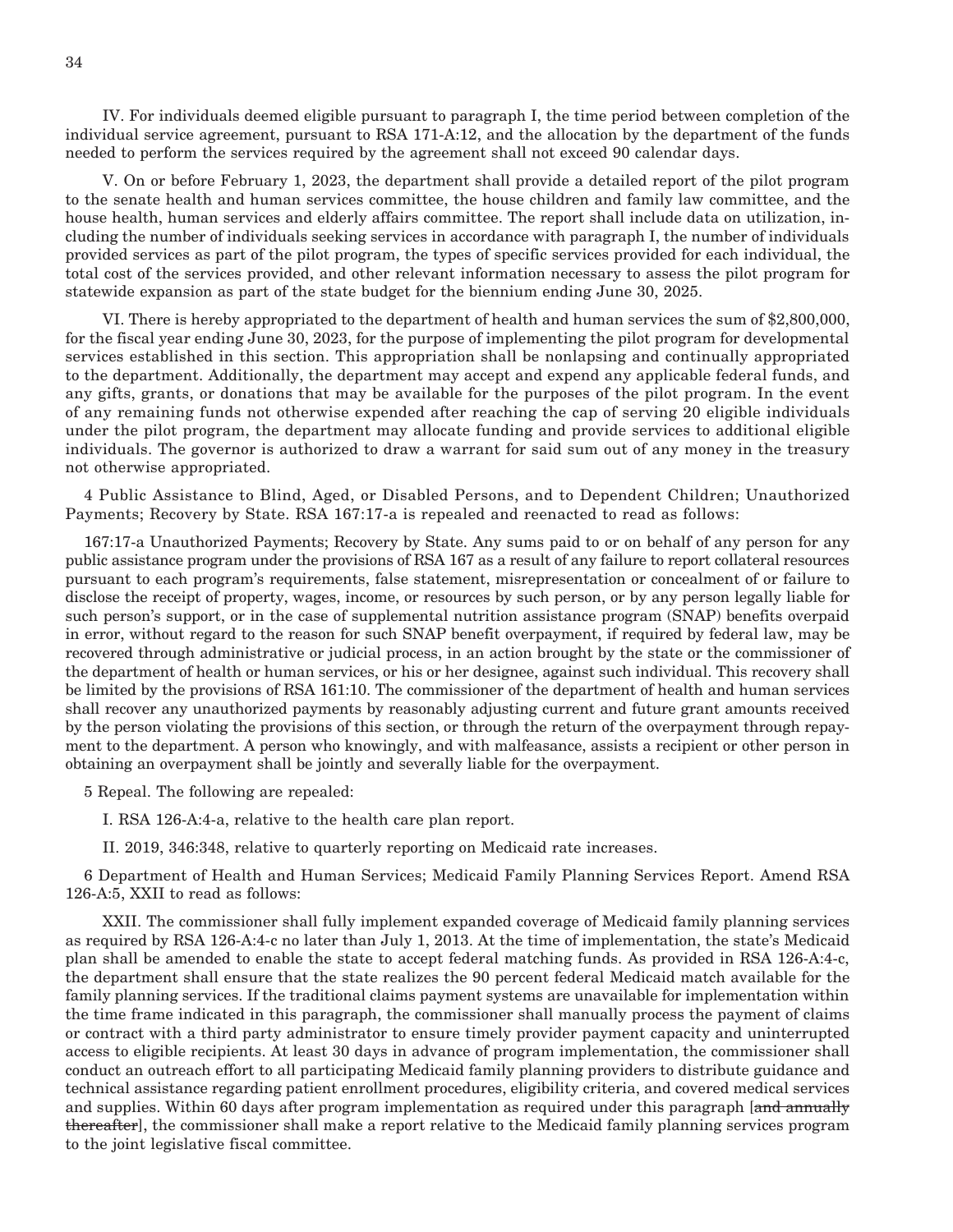7 New Paragraph; Child Protection Act; Issuance of Summons and Notice. Amend RSA 169-C:8 by inserting after paragraph II the following new paragraph:

 II-a. If the location of the parent or parents is unknown and this fact is sworn to under oath by the petitioner, the court may take whatever steps it deems necessary, including service by publication or certified mail, to ensure due process is satisfied unless, for good cause shown, it determines that process is impracticable or would serve no purpose, in which case notice may be waived.

8 New Paragraph; Child Protection Act; Issuance of Summons and Notice. Amend RSA 169-C:8 by inserting after paragraph IV the following new paragraph:

 V. The summons shall be considered notice for subsequent proceedings pursuant to RSA 170-C and shall include express notice that failure to appear and participate in a proceeding under this chapter may result in the termination of parental rights pursuant to RSA 170-C, without further notice. This shall be deemed adequate notice of a subsequent proceeding pursuant to RSA 170-C.

9 New Subparagraph; Residential Care and Child-Placing Agency Licensing; Definition. Amend RSA 170- E:25, II by inserting after subparagraph (f) the following new subparagraph:

 $(g(1)$  "Kinship care home" means a type of foster home in which an individual or individuals are licensed to provide care exclusively to kin. There shall be a maximum of 6 children including the children living in the home and children received for child care who are related to the residents.

(2) Notwithstanding the limit of 6 children under subparagraph  $(g)(1)$ , if the kinship care family is willing and able to take a sibling or a group of siblings of a child already in their care, and the department has concluded that the kinship care family is able to provide for the safety, permanency, and well-being of the child or children, the department may place the sibling or group of siblings in the kinship care home.

10 New Paragraph; Residential Care and Child-Placing Agency Licensing; Definition of Kin Added. Amend RSA 170-E:25 by inserting after paragraph X the following new paragraph:

 X-a. "Kin" means a child or children who for which there is a connection or history between a child or their parents and another responsible adult, including but not limited to related adults.

11 New Paragraph; State Registry and Criminal Records Check for Foster Family Homes, Institutions, and Child-Placing Agencies. Amend RSA 170-E:29 by inserting after paragraph V the following new paragraph:

VI. A kinship care home shall be considered a foster family home for purposes of this section.

12 Residential Care and Child-Placing Agency Licensing; Issuance. Amend RSA 170-E:31, I to read as follows:

 I. Licenses shall be issued in such form and manner as prescribed by rules adopted by the commissioner under RSA 541-A and, for foster family homes*, kinship care homes,* and specialized care, shall be valid for 2 years from the date issued, unless revoked by the department, or voluntarily surrendered by the licensee, or subject to conditions attached to the license which provide for a shorter license period than 2 years.

13 New Paragraph; Residential Care and Child-Placing Agency Licensing; Record of Licenses. Amend RSA 170-E:33 by inserting after paragraph II the following new paragraph:

 III. For kinship family care licenses, the name of the children for which the license is issued shall be confidential and exempt from RSA 91-A.

14 Residential Care and Child-Placing Agency Licensing; Issuance. Amend RSA 170-E:45, II to read as follows:

 II. Foster family homes *and kinship care homes* which have not been licensed but which have been asked to receive children by the department or another child-placing agency on an emergency basis shall not be subject to the penalty provided in subparagraph I(a). The exemption provided in this paragraph is valid for a period of [30] *180* days from the date of placement of the child in the home.

15 Child Protection Act; Jurisdiction, Continued Jurisdiction, Modification. Amend RSA 169-C:4, III to read as follows:

 III. When a custody *or supervision* award has been made pursuant to this chapter, said order shall not be modified or changed*,* nor shall another order affecting the *custody or legal* status of the child*, including a guardianship order pursuant to RSA 463,* be issued *without the consent of the court in this proceeding*.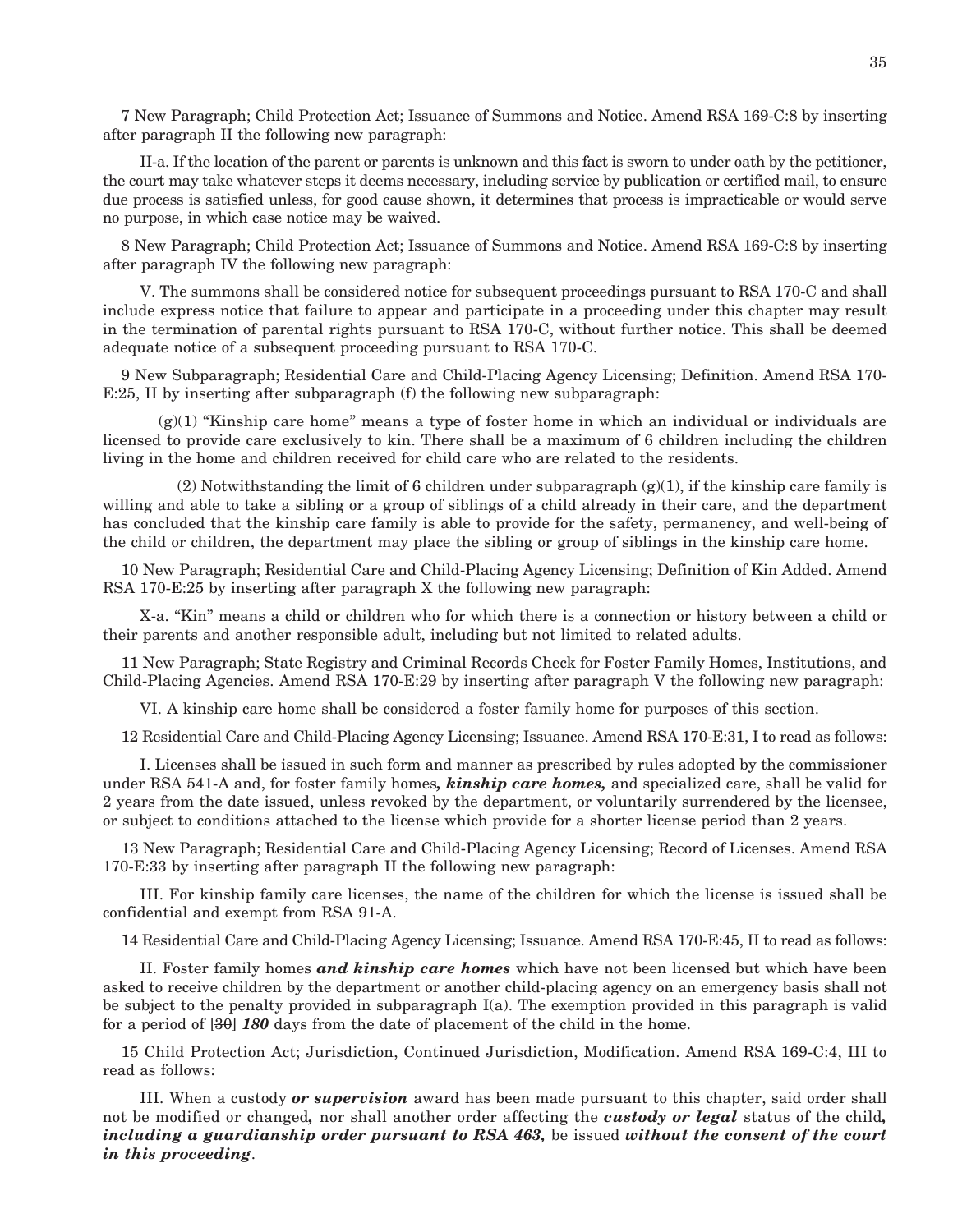#### 16 Adoption; Consequences of Surrender. Amend RSA 170-B:11, II to read as follows:

 II. Except in cases where one parent will remain a parent, upon approval of a surrender of a minor executed by the parent, the court shall issue an order granting temporary care, custody, and control of the child to the prospective adoptive parents or where applicable, *guardianship of the person* to the department or agency. The temporary order shall impose upon the prospective adoptive parents or the department or agency, the responsibility for the support and medical and other care of the minor child. The temporary order shall not be valid for longer than 6 months, unless otherwise ordered by the court, and, with the exception of adoptions in which the department or an agency is involved, shall cease upon the granting of the interlocutory decree of adoption. In adoptions in which the department or an agency is involved, during the interlocutory period, the department or agency shall continue to have [a legal relationship] *guardianship of the person,* giving it responsibility for oversight of the support, medical, and other care of the minor child.

17 Department of Health and Human Services; Preventative Health Care Benefits; Medicaid Program. The commissioner of the department of health and human services shall, if necessary, submit a Title XIX Medicaid state plan amendment to the federal Centers for Medicare and Medicaid Services to establish and provide preventative health care benefits under the state Medicaid program, including but limited to nicotine cessation, transitional care management, chronic care management, diabetes prevention program, and screening, brief intervention, and referral to treatment (SBIRT) services. In addition, the commissioner may adopt rules under RSA 541-A relative to the preventative health care benefits described in this section.

18 Public Assistance to Blind, Aged, or Disabled Persons, and to Dependent Children. Amend RSA 167:6, IX to read as follows:

 IX. For purposes hereof, a person with a disability between 18 and 64 years of age who is eligible to participate in the work incentive program, known as Medicaid for employed adults with disabilities (MEAD), shall be eligible for medical assistance as medically needy or categorically needy. [The department of health and human services shall establish a sliding fee scale for participants to contribute to the cost of such medical assistance.] Participants in the MEAD program shall be employed at the time of enrollment, and may remain enrolled during temporary unemployment for medical reasons or other good cause.

19 Public Assistance to Blind, Aged, or Disabled Persons, and to Dependent Children. Amend RSA 167:6, IX-a to read as follows:

 IX-a. A person with a disability age 65 and older who is eligible to participate in the work incentive program, known as Medicaid for employed older adults with disabilities (MOAD), shall be eligible for medical assistance as medically needy or categorically needy but not to exclude Medicare coverage. [The department of health and human services shall establish a sliding fee scale for participants to contribute to the cost of such medical assistance.] Participants in the MOAD program shall be employed at the time of enrollment, and may remain enrolled during temporary unemployment for medical reasons or other good cause.

20 Domestic Relations; Medical Assistance Recipient; Notice of Petition for Spousal Support. Amend RSA 458:19-c, II, to read as follows:

 II. The department of health and human services shall have the opportunity to address the court in any proceeding under this section if the court*, or the department, upon motion to the court,* has concerns relative to:

 (a) The impact on the recipient of any period of Medicaid ineligibility that would result from the allocation of income or assets;

 (b) Whether the ward has been the victim of a crime or has been or is at risk of being abused, neglected, or exploited within the meaning of RSA 161-F:43; or

 (c) The cost of the recipient's care to be paid by Medicaid as the result of the proposed allocation of income or assets.

21 New Paragraph; Domestic Relations; Medical Assistance Recipient; Notice of Petition for Spousal Support. Amend RSA 458:19-c to insert after paragraph II the following new paragraph:

 III. No petition of spousal support shall be enforceable against the department as it relates to eligibility for medical assistance unless the petitioner provides a copy of the petition to the department at least 14 days prior to filing with the court.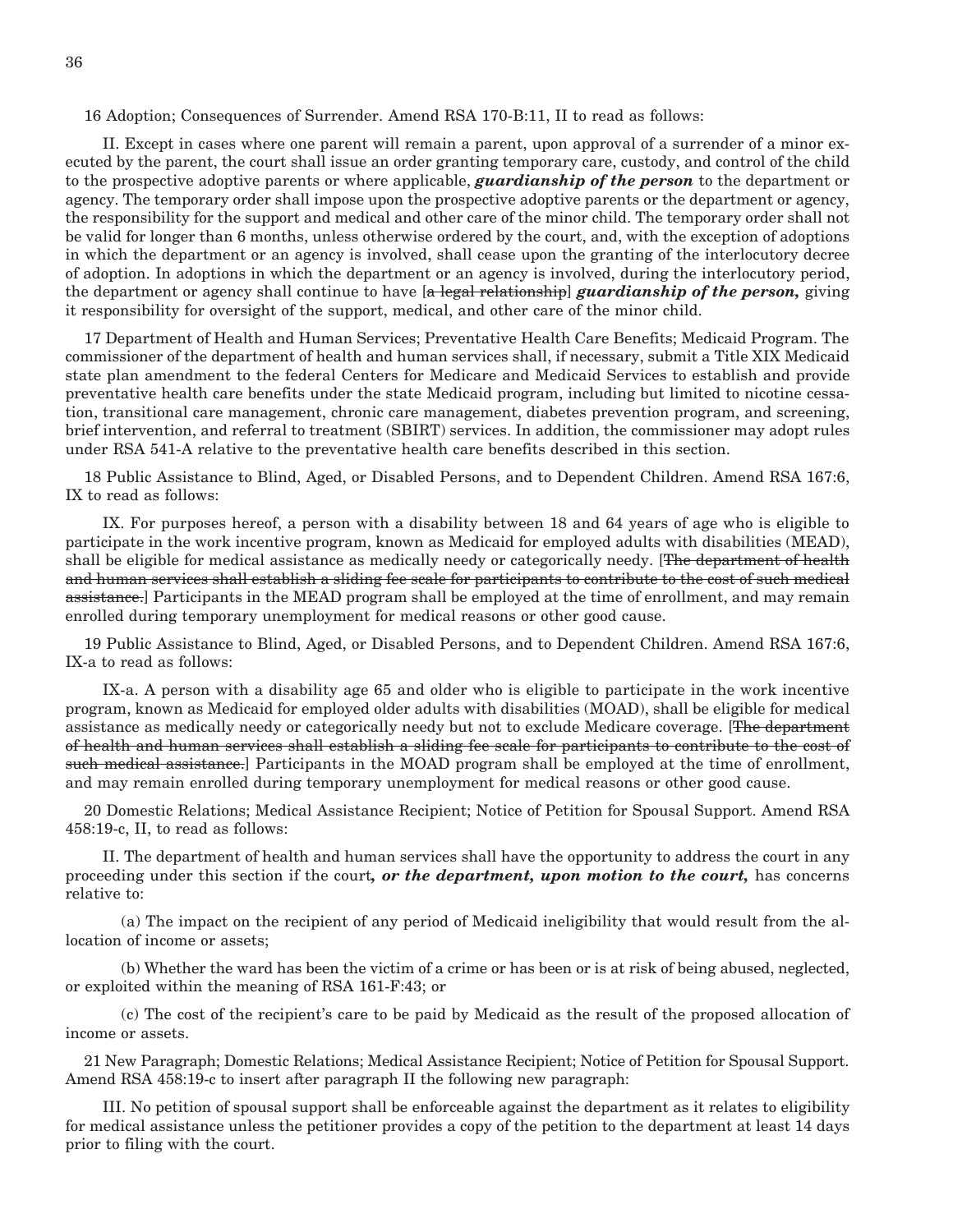22 Guardians and Conservators; Estate Planning by Guardian. Amend the introductory paragraph on RSA 464-A:26-a, VII, to read as follows:

 VII. The department of health and human services, the county attorney, and the department of justice shall be notified and shall have the opportunity to address the court in any proceeding under this section if the court*, or the department, upon motion to the court,* has concerns relative to:

23 New Paragraph; Guardians and Conservators; Estate Planning by Guardian. Amend RSA 464-A:26-a, VII by inserting after paragraph VII the following new paragraph:

 VIII. No petition of spousal support shall be enforceable against the department as it relates to eligibility for medical assistance unless the petitioner provides a copy of the petition to the department at least 14 days prior to filing with the court.

24 New Section; Uniform Civil Liability for Support; Medical Assistance Recipient; Notice of Petition for Spousal Support. Amend RSA 546-A by inserting after section 7 the following new section:

546-A:7-a Medical Assistance Recipient; Notice of Petition for Spousal Support.

 I. The department of health and human services, the county attorney, and the department of justice shall be notified and shall have the opportunity to address the court in any proceeding under this chapter if the court or department of health and human services has concerns relative to:

(a) The impact on the ward of any period of Medicaid ineligibility that would result from the proposed gift;

 (b) Whether the ward has been the victim of a crime or has been or is at risk of being abused, neglected, or exploited within the meaning of RSA 161-F:43; or

 (c) The cost of the ward's care to be paid by Medicaid as the result of the proposed gift or income reallocation.

 II. No petition of spousal support shall be enforceable against the department as it relates to eligibility for medical assistance unless the petitioner provides a copy of the petition to the department at least 14 days prior to filing with the court.

25 Department of Health and Human Services; Medicaid Program; Personal Care Attendants.

 I. The commissioner of the department of health and human services shall, if necessary, submit a Title XIX Medicaid state plan amendment to the federal Centers for Medicare and Medicaid Services to authorize family caregivers or legally responsible persons of Medicaid recipients to serve as personal care attendants under the state Medicaid program. In addition, the commissioner may adopt rules under RSA 541-A relative to the ability of family caregivers and others to serve as personal care attendants for Medicaid recipients.

 II. There is hereby appropriated to the department of health and human services the sum of \$700,000 for the fiscal year ending June 30, 2023, for the purpose of implementing this section. The governor is authorized to draw a warrant for said sum out of any money in the treasury not otherwise appropriated.

26 Department of Health and Human Services; Eligibility for Assistance. Amend RSA 167:4, I(b) to read as follows:

 (b) *To the extent permissible under federal law,* in the case of an applicant for public assistance or medical assistance who has made an assignment or transfer of assets to an individual for less than fair market value within [60] *36* months*, or for up to 60 months if deemed necessary by the department based upon case specific information or extenuating circumstances,* or in the case of transfers of real estate, or transfers of assets to a trust or portions of a trust that are treated as assets disposed of by the individual within [60] *36* months*, or for up to 60 months if deemed necessary by the department based upon case specific information or extenuating circumstances,* immediately preceding the date of application or while the application is pending, or in the case of a recipient of public assistance or medical assistance who makes such an assignment or transfer while in receipt of the assistance, the assistance sought shall only be granted or continue to be granted in accordance with rules establishing restrictions and eligibility criteria for such cases as adopted by the commissioner of the department of health and human services under RSA 541-A, subject to applicable federal regulations and waiver approval, if any, and review by the oversight committee on health and human services, established in RSA 126-A:13. The oversight committee on health and human services shall make a report to the legislative fiscal committee which shall have final approval authority.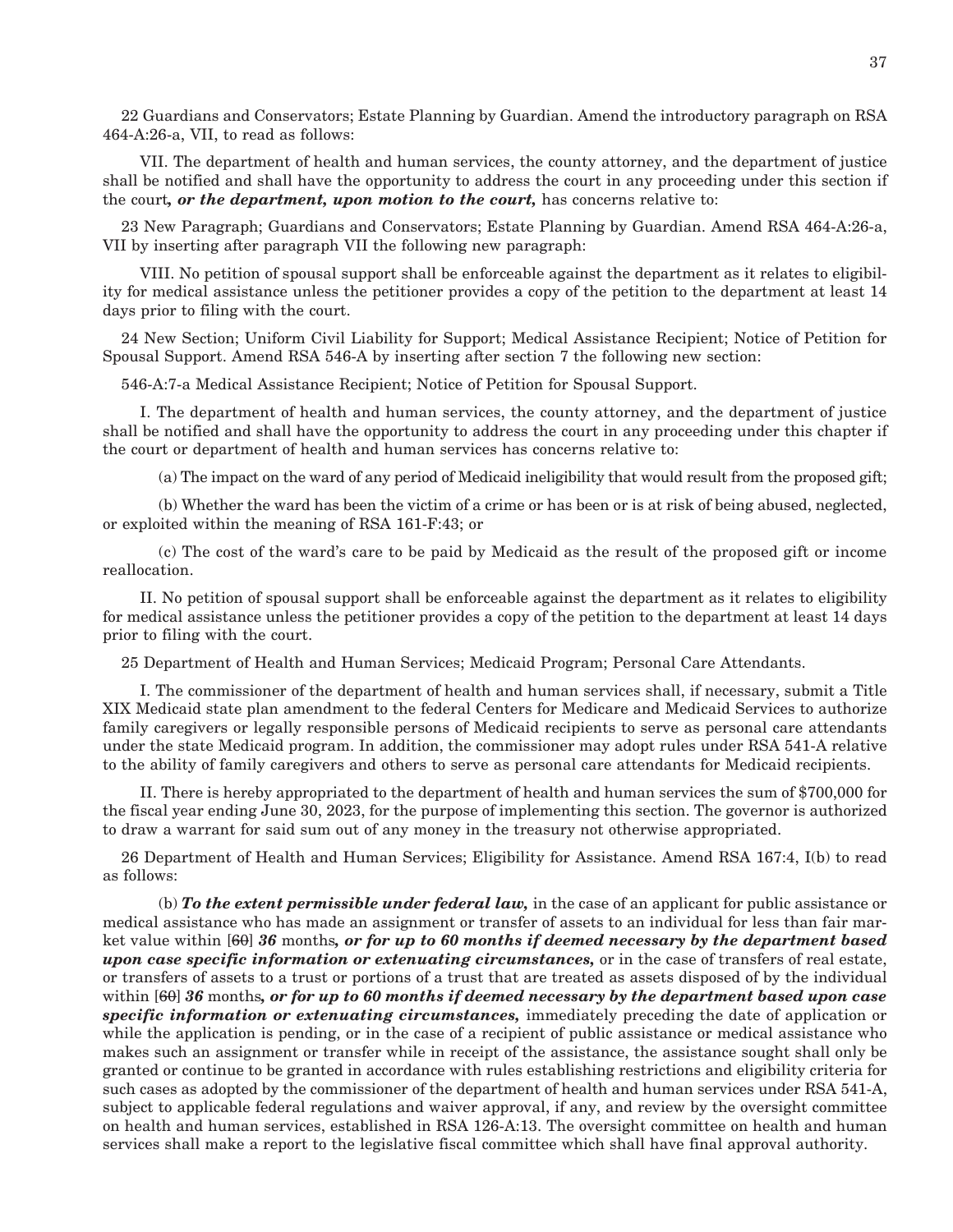27 New Subparagraph; Departmental Administration; Registry Identification Cards. Amend RSA 126-X:4, II by inserting after subparagraph (g) the following new subparagraph:

 (h) An attestation on a form issued by the department stating that the applicant has not been convicted of a felony offense. This attestation shall be subject to the penalties set forth in RSA 641:3 for unsworn falsification and this shall be noted on the form issued by the department. In addition, a designated caregiver shall promptly inform the department if convicted of a felony offense subsequent to being issued a registry identification card.

28 Repeal. RSA 126-X:4, II-a and II-b, relative to criminal background checks for caregivers, are repealed.

29 Departmental Administration; Registry Identification Cards. Amend RSA 126-X:4, III to read as follows:

 III. The department shall verify the information contained in an application or renewal submitted pursuant to this section. The department shall approve or deny [an] *a complete* application or renewal for a qualifying patient within 15 days of receipt of the application. The department shall approve or deny [an] *a complete* application or renewal to serve as a designated caregiver within 15 days of receipt of the application [and the criminal history records check results]. The department may deny an application or renewal only if the applicant did not provide the information required pursuant to this section, or if the applicant previously had a registry identification card revoked for violating the provisions of this chapter or rules adopted by the department, or if the department determines that the information provided was falsified or did not meet the requirements of this chapter or rules adopted by the department. The department shall notify an applicant of the denial of an application. An applicant who is aggrieved by a department decision may request an administrative hearing at the department.

30 Alternative Treatment Centers; Requirements. Amend RSA 126-X:8, IV(a) to read as follows:

 IV.(a) [An alternative treatment center shall conduct] A state and federal criminal records check *shall be required* for every person seeking to become a principal officer, board member, agent, volunteer, or employee *of an alternative treatment center* before the person begins working at the alternative treatment center pursuant to RSA [126-X:4, II-a] *126-X:8, IV-a*. An alternative treatment center shall not allow any person to be an alternative treatment center agent who:

- (1) Was convicted of a felony or felony drug-related offense; or
- (2) Is under 21 years of age.

31 New Paragraph; Alternative Treatment Centers; Requirements; Criminal Background Check. Amend RSA 126-X:8 by inserting after paragraph IV the following new paragraph:

 IV-a.(a) A person applying to be an alternative treatment center agent shall submit directly to the department of safety a criminal history records release form, as provided by the New Hampshire division of state police, authorizing the release of any felony convictions to the department. The applicant shall submit with the release form a complete set of electronic fingerprints taken by a qualified law enforcement agency or an authorized employee of the department of safety. In the event that the first set of fingerprints is invalid for whatever reason, a second set of fingerprints shall be necessary in order to complete the criminal history records check. If, after 2 attempts, a set of fingerprints is invalid due to insufficient pattern, the department may, in lieu of the criminal history records check, accept police clearances showing no felony convictions from every city, town, or county where the person has lived during the past 5 years. The division of state police shall conduct a criminal history records check through its records and through the Federal Bureau of Investigation. Upon completion of the records check, the division of state police shall report to the department whether or not there are any felony convictions. The department shall maintain the confidentiality of criminal history record information received pursuant to this section. The applicant shall bear the cost of a criminal history records check.

 $(b)$  Notwithstanding subparagraph IV(a), an alternative treatment center may make a conditional offer of employment and allow a person to begin working at or for the alternative treatment center while the results of the state and federal criminal history records check are pending, provided that:

 (1) Prior to beginning employment, the person completes a statement stating that the person does not have any felony convictions in this or any other state, and such statement shall be subject to the penalties set forth in RSA 641:3 for unsworn falsification, which shall be noted on the form issued by the department; and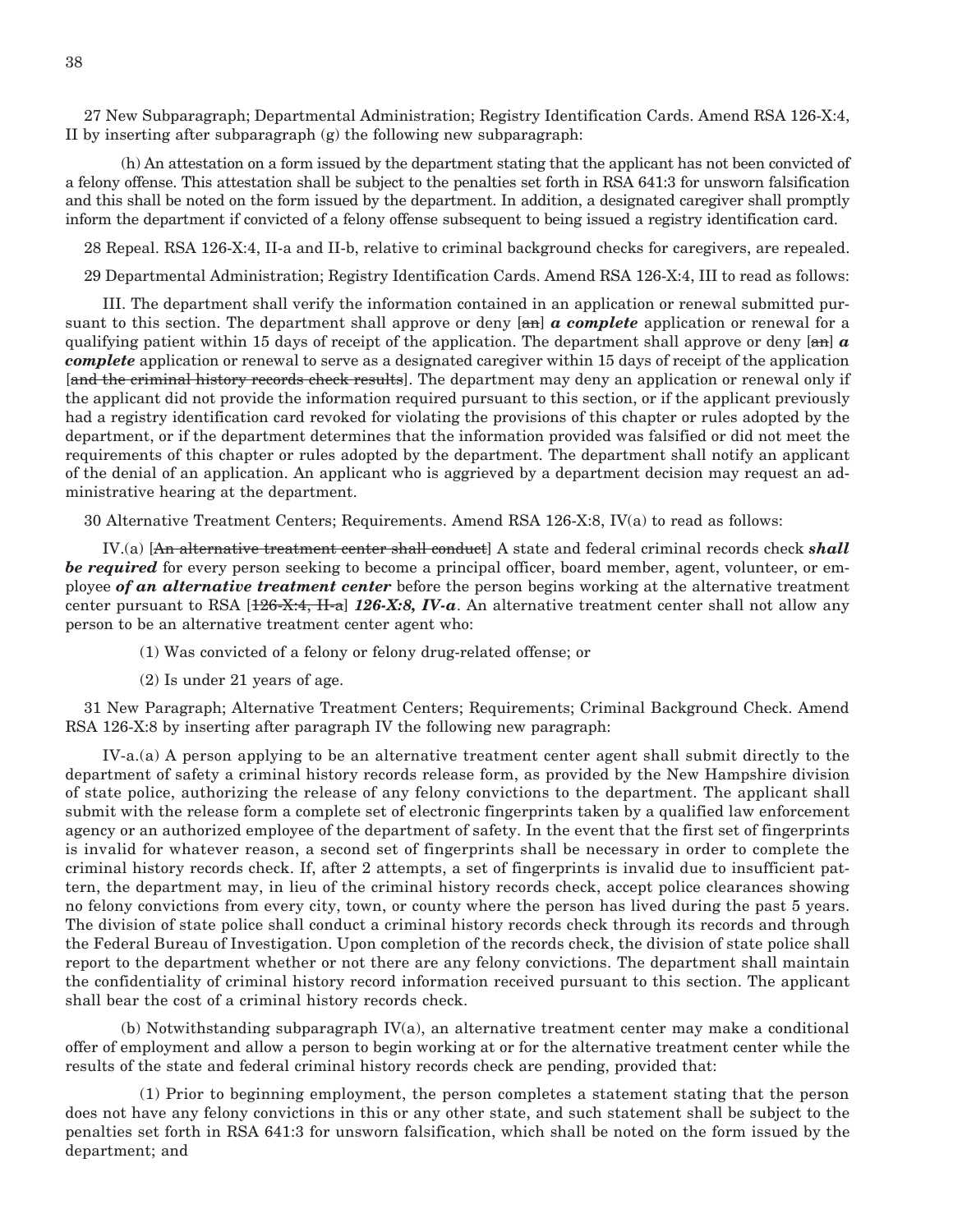(2) The conditional employment granted shall be revoked immediately if the criminal history records check results show any felony convictions in this or any other state.

32 Lead Paint Poisoning Prevention and Control; Investigations. Amend the introductory paragraph of RSA 130-A:5, I to read as follows:

 I. The commissioner shall investigate cases of lead poisoning in children reported under RSA 141-A whose blood lead level meets or exceeds 5 micrograms per deciliter of whole venous blood[ $\frac{1}{2}$  as reported on 2 separate tests except that a blood lead level may be designated as elevated by the health care provider when the level reported meets or exceeds 5 micrograms per deciliter on the first venous test. With such a declaration, a second test shall not be required]. The commissioner may also conduct investigations when there is reason to believe that a lead exposure hazard, as defined in RSA 130-A:1, XVI(b) and (d), for a child exists. Such investigations shall include, but not be limited to:

33 Public Health; Food Service Licensure; Exemptions. Amend RSA 143-A:5, IV to read as follows:

#### IV. Recreation camps inspected and licensed under RSA [149] *170-E, including recreation camps that offer food to camp families or alumni in the 45 days prior to or after the camp operating season*.

34 Compensation of Certain State Officers; Health and Human Services Positions Amended. Amend the following position in RSA 94:1-a, I(b), grade DD to read as follows:

DD Department of health and human services [administrator, family strengthening and child well-being initiatives] *business improvement administrator*

35 Department of Health and Human Services; Shift Differential Payments; Recovery Forgiveness; Appropriation.

 I. Any shift differential payments made on or before July 1, 2021, which were inadvertently paid due to administrative error to certain clinical staff at New Hampshire hospital and the Glencliff home, shall be forgiven in full. This section shall preclude any recovery action by the state against those individuals for such payments.

 II. Any clinical staff at New Hampshire hospital and the Glencliff home who did not receive the shift differential payments described in paragraph I, shall receive such payments retroactively. The department of health and human services, in coordination with the department of administrative services, may provide the retroactive payments without the approval of governor and council or the fiscal committee of the general court.

 III. The sum of \$29,000 for the fiscal year ending June 30, 2023, is appropriated to the department of health and human services for the purpose of providing shift-differential payments to clinical staff at New Hampshire hospital and the Glencliff home, as described in paragraph II. The governor is authorized to draw a warrant for said sum out of any money in the treasury not otherwise appropriated.

36 Department of Health and Human Services; Inpatient Treatment of Children's Behavioral Health; Positions Established. There are hereby established within the department of health and human services, 8 full-time, unclassified clinical positions to provide inpatient treatment of children's behavioral health, in the division for behavioral health services.

37 New Paragraph; Compensation of Certain State Officers; Salary Adjustment for Recruitment or Retention. Amend RSA 94:3-b by inserting after paragraph I the following new paragraph:

 I-a. Notwithstanding any other provisions of law to the contrary, for any expenditure more than \$10,000 under this paragraph, upon the request of an appointing authority submitted to the commissioner of administrative services for review and evaluation and upon approval by the joint committee on employee classification, the governor and council is hereby authorized, upon a finding by them that it is in the best interests of the state and is necessary in order to recruit and retain or recruit or retain qualified personnel, to make recruitment or retention bonuses for classified clinical positions at New Hampshire hospital and the Glencliff home. The department of health and human services, in conjunction with the department of administrative services, is authorized to make any expenditure less than or equal to \$10,000 under this paragraph.

38 Department of Health and Human Services; Office of Reimbursement; Duties. Amend RSA 126-A:34, I(a) to read as follows:

(a) Review and investigate all records of the New Hampshire hospital, [Laconia developmental services,] the secure psychiatric unit, the Glencliff home, and [the Anna Philbrook center] *facilities that provide child*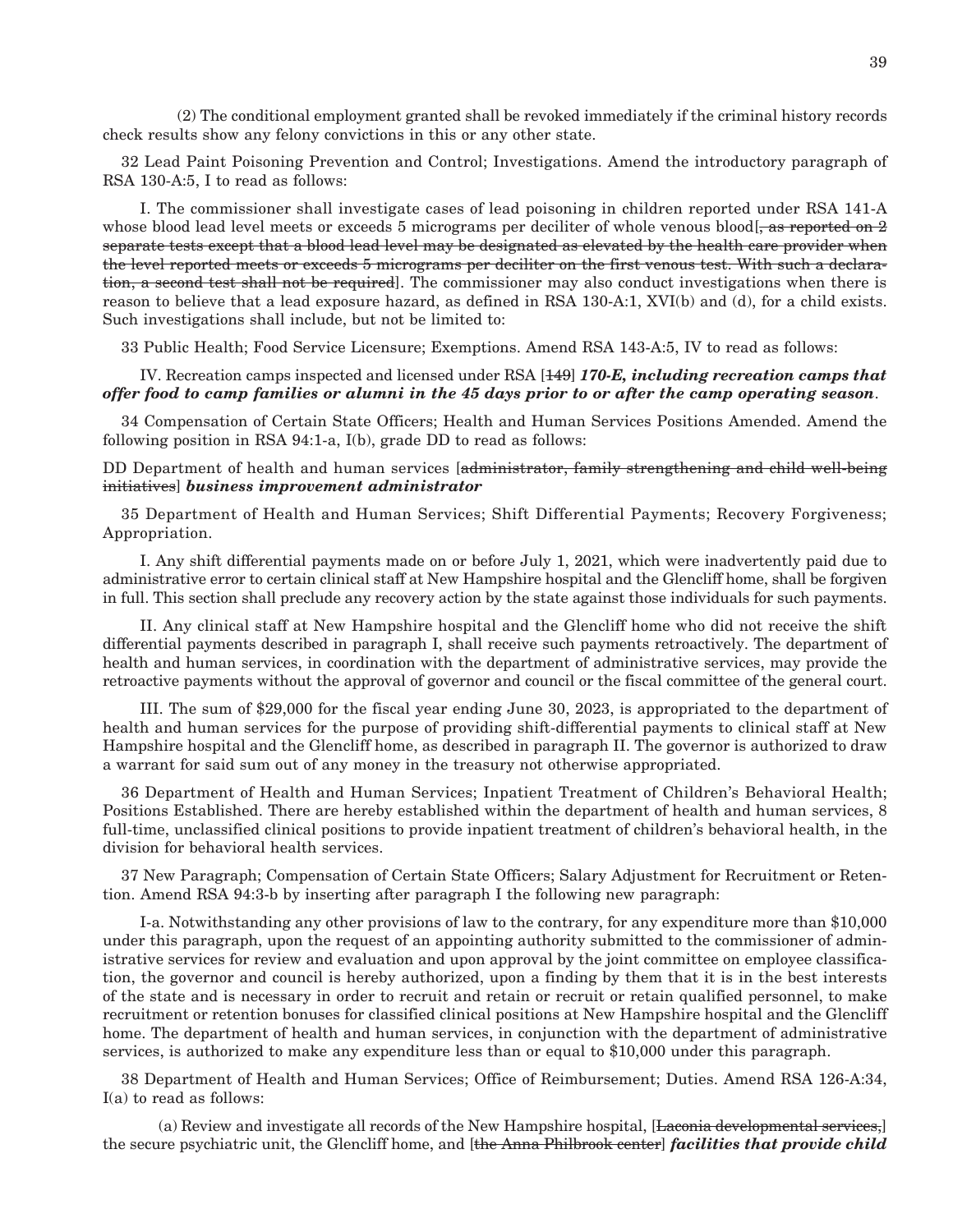*inpatient psychiatric treatment within the state mental health system*, relative to expenses incurred by patients, residents, or clients at such institutions, facilities, or programs or expenses incurred by patients, residents, or clients receiving care, treatment, services, or maintenance at the direction of the commissioner of health and human services, and make recommendations to the commissioner and to the respective superintendents or directors of such institutions, facilities, or programs as to the rates to be charged for the care, treatment, and maintenance of such patients, residents, or clients.

39 Department of Health and Human Services; Liability for Expenses and Hearing on Liability. Amend RSA 126-A:40, I(a) to read as follows:

 (a) Whenever the court issues an order for evaluation, care, or treatment of a child at [the Philbrook center] *a facility that provides child inpatient psychiatric treatment within the state mental health system* pursuant to RSA 169-B, 169-C, or 169-D, the expenses of such evaluation, care, or treatment shall be borne by the department, except as otherwise provided in this section.

40 Department of Health and Human Services; Liability for Expenses and Hearing on Liability. Amend RSA 126-A:40, III to read as follows:

 III. The office of reimbursements, acting on behalf of the [New Hampshire hospital] *department of health and human services*, is authorized to compromise or reduce any expense to be charged to the state.

41 Department of Health and Human Services; Limiting Use of Child Restraint Practices; Definitions. Amend RSA 126-U:1,  $III(d)(1)$  to read as follows:

#### (1) [The Anna Philbrook center.] *Facilities providing inpatient psychiatric treatment within the state mental health system.*

42 Department of Health and Human Services; New Hampshire Mental Health Services System; References to Anna Philbrook Center Removed. Amend the subdivision heading and the introductory paragraph of RSA 135-C:64 to read as follows:

#### [Anna Philbrook Center] *Child Inpatient Psychiatric Treatment Facility*

135-C:64 [Philbrook Center] *Child Inpatient Psychiatric Treatment Facility*; Purpose. The commissioner shall maintain behavioral health services for children and adolescents in one or more facilities [on the New Hampshire hospital campus, or other locations to be determined] *as designated* by the commissioner. All services for children and adolescents shall be appropriate for each child's developmental stage and shall address the educational, supervisory, and clinical needs of each child. The purposes of child and adolescent services shall include but not be limited to:

43 New Hampshire Mental Health Services System; Reference to Anna Philbrook Center Removed. Amend RSA 135-C:65 to read as follows:

135-C:65 Admission Limitation. Children subject to proceedings in juvenile court may be admitted to [the Philbrook center] *a child inpatient psychiatric treatment facility within the state mental health system* for evaluation, care, or treatment only upon prior approval of the commissioner or designee.

44 New Hampshire Mental Health Services System; Reference to Anna Philbrook Center Removed. Amend RSA 135-C:66 to read as follows:

135-C:66 Access of Records. Notwithstanding any other provisions of law, records regarding children [placed] at Philbrook center] *receiving child inpatient psychiatric treatment at a facility within the state mental health system,* pursuant to RSA 169-B, 169-C, or 169-D shall be exchanged between employees of the department to facilitate coordinated care for those children and their families. The confidentiality of such information shall be maintained according to applicable law.

45 New Hampshire Mental Health Services System; Reference to Anna Philbrook Center Removed. Amend RSA 135-C:67 to read as follows:

135-C:67 Admission and Discharge. The commissioner shall adopt rules relative to eligibility criteria and procedures for admission to and discharge from [the Philbrook center] *facilities within the state mental health system that provide inpatient psychiatric treatment to children*.

46 Delinquent Children; Determination of Competence. Amend RSA 169-B:20, V to read as follows: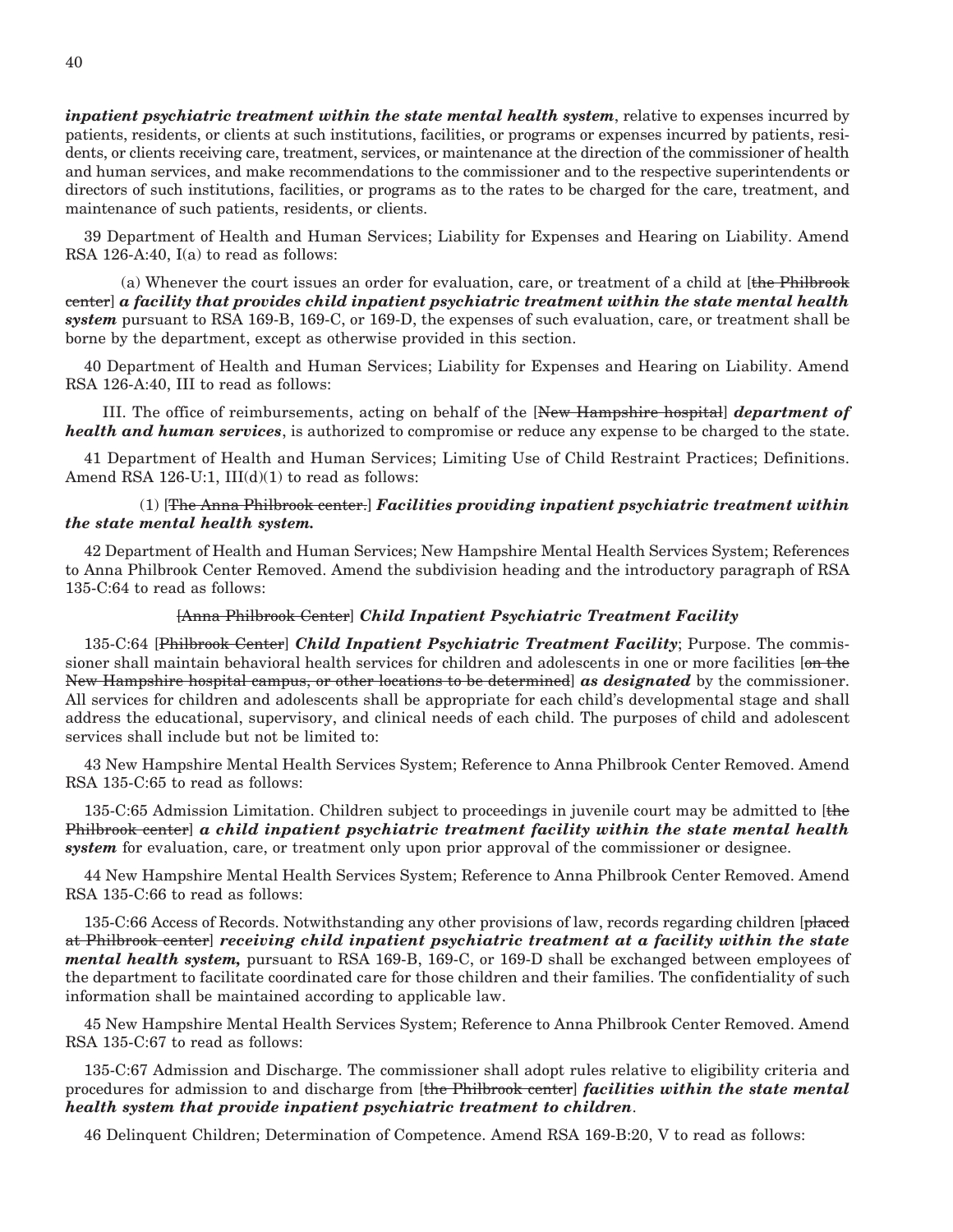V. A competency evaluation may be conducted by an entity approved by the commissioner of health and human services, which may include an agency [other than the Philbrook center], a psychiatrist, or psychologist licensed in the state of New Hampshire. The commissioner shall adopt standards establishing the process for approval as an examiner as well as the qualifications required for approval, which shall be based on generally accepted standards for forensic psychiatrists and psychologists.

47 Delinquent Children; Liability for Expenses Incurred. Amend RSA 169-B:40, I(b) to read as follows:

 (b) Subparagraph (a) shall not apply to expenses incurred for special education and related services, or to expenses incurred for evaluation, care, and treatment of the minor [at the Philbrook center] *when receiving child inpatient psychiatric treatment within the state mental health system*, or to expenses incurred for the cost of accompanied transportation.

48 Delinquent Children; Liability for Expenses Incurred. Amend RSA 169-B:40, III to read as follows:

III. The office of reimbursements acting on behalf of [Laconia developmental services and the New Hampshire hospital] *the department of health and human services* is authorized to compromise or reduce any expense to be charged to the state *under this section*.

49 Child Protection Act; Preliminary Disposition. Amend RSA 169-C:16, III to read as follows:

 III. The court may at any time order the child, parents, guardian, custodian, or household member subject to the petition or ex parte order, to submit to a mental health evaluation, or undergo a physical examination or treatment, with a written assessment being provided to the court. The court may order that the child, who is the subject of the petition or the family or both be evaluated by a mental health center or any other psychiatrist, psychologist or psychiatric social worker or family therapist or undergo physical examination or treatment with a written assessment provided to the court. Evaluations performed at [the Philbrook center] *a facility providing child inpatient psychiatric treatment within the state mental health system* may occur only upon receiving prior approval for such evaluation from the commissioner of the department of health and human services, or designee.

50 Child Protection Act; Liability for Expenses. Amend RSA 169-C:27, I(b)(2) to read as follows:

 (2) Expenses incurred for evaluation, care, and treatment of [the child at the New Hampshire hospital] *a child receiving inpatient psychiatric treatment within the state mental health system*; or

51 Child Protection Act; Liability for Expenses. Amend RSA 169-C:27, IV to read as follows:

IV. The office of reimbursements acting on behalf of [Laconia developmental services and the New Hampshire hospital] *the department of health and human services* is authorized to compromise or reduce any expense to be charged to the state *under this section*.

52 Children in Need of Services; Adjudicatory Hearing. Amend RSA 169-D:14, III to read as follows:

 III. If the court finds the child is in need of services, it shall, unless a report done on the same child less than 3 months previously is on file, order the department of health and human services or other appropriate agency to make an investigation and written report consisting of, but not limited to, the home conditions, school record and the mental, physical and social history of the child including sibling relationships and residences for the purpose of preserving relationships between siblings who are separated as a result of court ordered placement. Evaluations performed at [the Philbrook center] *a facility providing child inpatient psychiatric treatment within the state mental health system* may occur only upon receiving prior approval for such evaluation from the commissioner of the department of health and human services or designee. When ordered by the court, such investigation shall include a physical and mental examination of the child, parents, guardian, or person having custody. The court may order a substance abuse evaluation of the child, parents, guardian, or person having custody. Any substance abuse evaluation of the parent, guardian, or person having custody of the child shall be conducted by a provider contracted with the bureau of substance abuse services, or a provider paid by the parent, guardian, or person having custody of the child. The cost of said evaluation shall be paid by private insurance, if available, or otherwise by the person undergoing the evaluation, to whom the evaluation shall be provided free or at a reduced cost if the person is of limited means. The court shall inform the parents, guardian, or person having custody and child of their right to object to the physical examination, mental health evaluation, or substance abuse evaluation. Objections shall be submitted in writing to the court having jurisdiction within 5 business days after notification of the time and place of the examination or evaluation. The court may excuse the child, parents, guardian, or person having custody upon good cause shown. No disposition order shall be made by the court without first reviewing the investigation report, if ordered.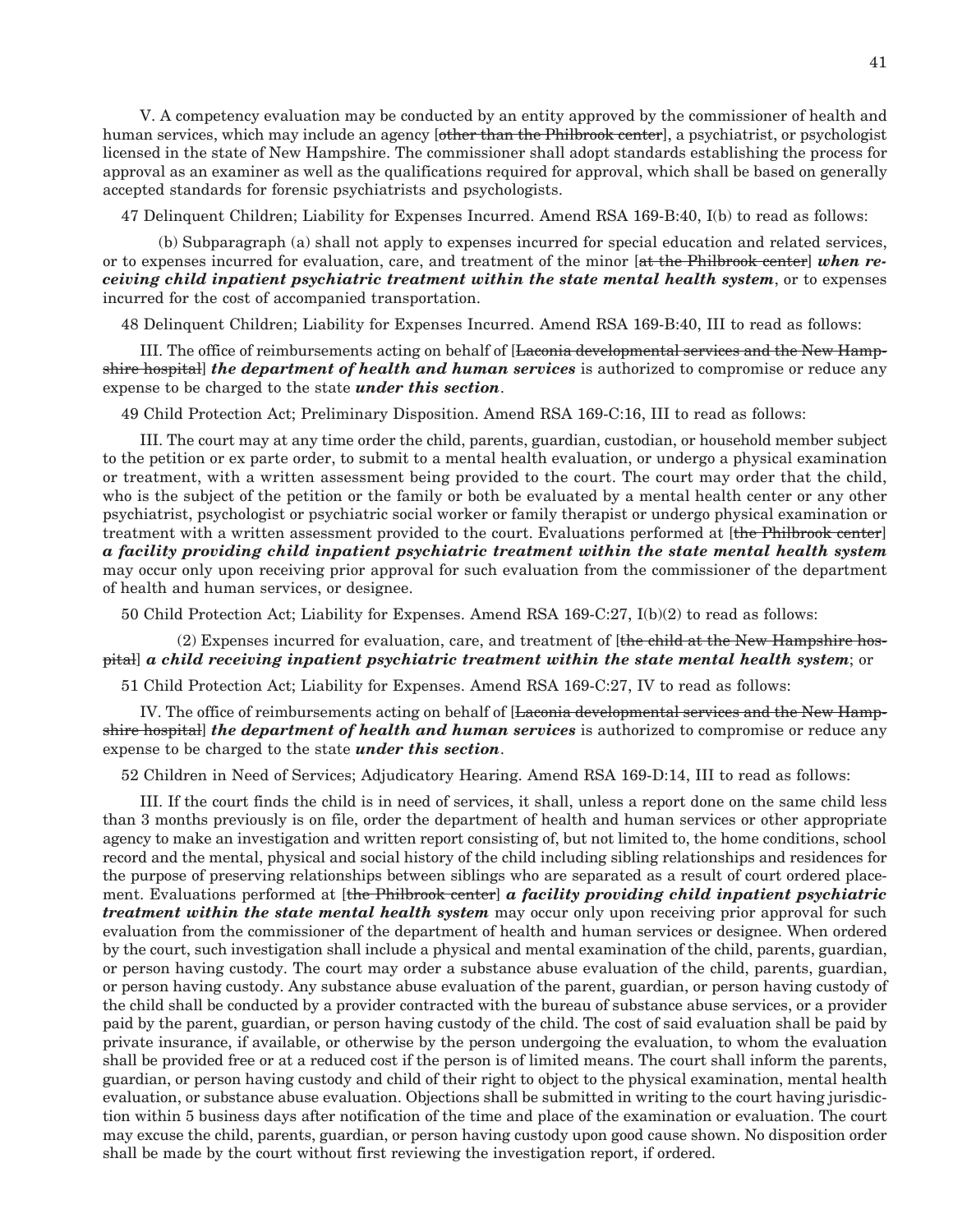53 Children in Need of Services; Determination of Competence. Amend RSA 169-D:18-a, I to read as follows:

 I. At any point during the proceedings, the court may, either on its own motion or that of any of the parties, order the child to submit to a mental health evaluation for the purpose of determining whether the child is competent to have committed the offenses or acts alleged in the petition. The evaluation shall be completed within 60 days of the date of such order and shall be conducted by an agency [other than the Philbrook center] which is approved by the commissioner of health and human services, or conducted by a psychologist licensed in New Hampshire or a qualified psychiatrist, or by [the Philbrook center] *a facility providing child inpatient psychiatric treatment within the state mental health system* only upon receiving prior approval for admission of the child for such evaluation by the commissioner of the department of health and human services. The evaluation shall be submitted to the court in writing prior to the hearing on the merits.

54 Children in Need of Services; Liability for Expenses. Amend RSA 169-D:29, I(b) to read as follows:

 (b) Subparagraph (a) shall not apply to expenses incurred for special education and related services, or to expenses incurred for evaluation, care, and treatment of [the child at the Philbrook center] *a child receiving inpatient psychiatric treatment within the state mental health system or to expenses incurred* for the cost of accompanied transportation.

55 Children in Need of Services; Liability for Expenses. Amend RSA 169-D:29, IV to read as follows:

IV. The office of reimbursements acting on behalf of [Laconia developmental services and the New Hampshire hospital] *the department of health and human services* is authorized to compromise or reduce any expense to be charged to the state *under this section*.

56 Youth Services Center; Records. Amend RSA 621-A:7, I to read as follows:

 I. Full and complete records shall be kept by the commissioner of the care and study of each child admitted to the youth services center. The records shall not be open to the inspection of any persons not on the staff of the commissioner except that such records shall be available, by court order, to any court having competent jurisdiction of the child in any matter pending in this state or to such person or persons as may be authorized by the court. Notwithstanding any other provision of law, exchange of medical or psychiatric records between [the Philbrook center] *a facility providing child inpatient psychiatric treatment within the state mental health system* and the department shall be permitted.

57 Emergency Treatment; Reference Change. Amend the introductory paragraph of RSA 135:21-b to read as follows:

135:21-b Emergency Treatment. A physician licensed in the state, a psychiatrist-supervised physician assistant licensed in this state, a psychiatric mental health advanced practice registered nurse, or a person acting under such physician's, psychiatrist-supervised physician assistant's, or advanced practice registered nurse's direction may administer a recognized and approved form of medical or psychiatric treatment which the physician, psychiatrist-supervised physician assistant, or psychiatric mental health advanced practice registered nurse reasonably believes will tend to promote the physical and mental health of a patient of the New Hampshire hospital, [Laconia developmental services,] Glencliff home, any community mental health or developmental services program or treatment facility receiving state grants under RSA 171-A, or any other treatment facility designated as a receiving facility under RSA 135-C, when:

58 State Facilities Other Than New Hampshire Hospital; Reference Change. Amend RSA 135-C:4, I to read as follows:

 I. The commissioner shall have charge of the property and concerns of any facility owned by the state which provides, or which may be established to provide, care and treatment to persons who have mental illness or developmental disabilities, including those subject to the exception set forth in paragraph I-a, with regard to the care and maintenance of the grounds and buildings located at the facility in Concord, known as New Hampshire hospital. Such facilities include, but are not limited to, facilities established at Glencliff known as Glencliff home [and Laconia, known as Laconia developmental services].

59 Child Protection Act; Institutional Abuse and Neglect; Reference Change. Amend RSA 169-C:37 to read as follows:

169-C:37 Institutional Abuse and Neglect. The department of justice shall be empowered to receive and investigate reports of institutional abuse or neglect at the youth development center, [Laconia developmen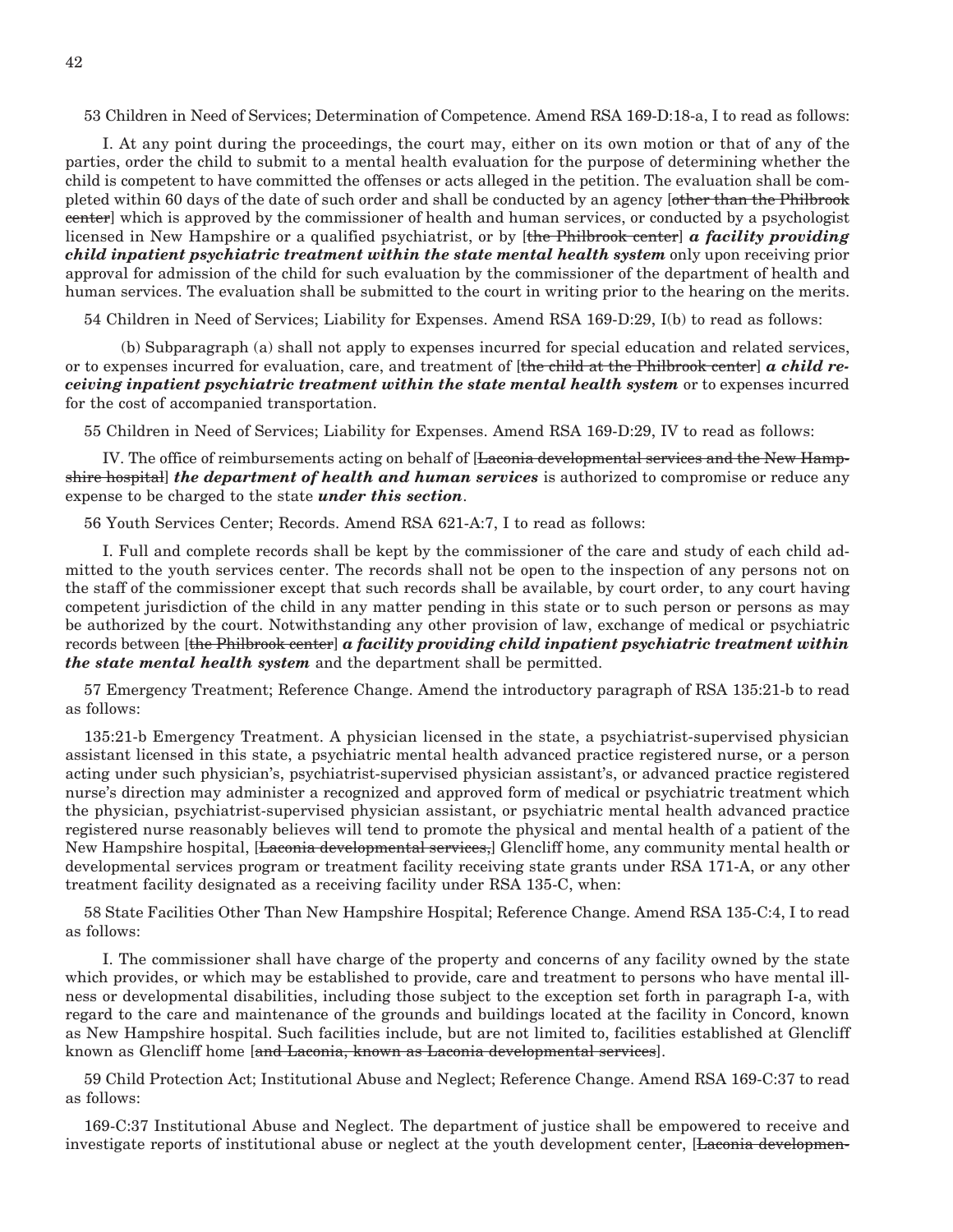tal services, and New Hampshire hospital] *and any facility that provides child inpatient psychiatric treatment within the state mental health system*; and the department shall be empowered to receive and investigate reports of all other suspected instances of institutional abuse or neglect. Either the department of justice or the commissioner of the department or both may adopt rules consistent with this authority to investigate such reports and take appropriate action for the protection of children.

60 Guardians and Conservators; Conduct of Hearing; Reference Change. Amend RSA 464-A:8, III to read as follows:

 III. The medical affidavit shall be evidence only of the proposed ward's inability to attend the hearing and shall not be considered in determining his or her incapacity. If the proposed ward is a patient at a county nursing home, *or* state hospital [or Laconia developmental services], the affidavit shall be by the medical director or medical superintendent of such county nursing home[,] or state hospital[, or developmental services].

61 Child Day Care Licensing; State Registry and Criminal Records Check; Revocation of Registration and Withholding of State Funds. Amend RSA 170-E:7, IV-d to read as follows:

 IV-d. The fee for a child care employment eligibility card issued under paragraph IV-a shall be [\$50] *\$25* and the card shall be valid for 5 years from the date of issuance, or a prorated amount of [\$10] *\$5* per year from the most recently completed criminal background check. A replacement card may be requested for a [\$15] *\$10* fee.

62 Residential Care and Child-Placing Agency Licensing; State Registry and Criminal Records Check for Child Care Institutions and Child Care Agencies. Amend RSA 170-E:29-a, VII(b) to read as follows:

 (b) The fee for a residential child care employment eligibility card shall be [\$50] *\$25*, and the card shall be valid for 5 years from the date of issuance, or a prorated amount of [\$10] *\$5* per year from the most recently completed criminal background check. The fee for a replacement card shall be [\$15] *\$10*.

63 Child Day Care Licensing; Definitions. Amend RSA 170-E:2, IV(d) to read as follows:

 (d) ["Day care nursery"] *"Infant and toddler program"* means a child day care agency in which child day care is provided for any part of a day, for 5 or more children under the age of 3 years.

64 Child Day Care Licensing; Definitions. Amend RSA 170-E:2, XII to read as follows:

 XII. "Regularly" or "on a regular basis" means supervision and care up to and including 7 days a week, whether paid or unpaid, for the following as defined in RSA 170-E:2, IV: (a) family day care home, (b) family group day care home, (c) group child day care center, (d) [day care nursery] *infant and toddler program*, (e) night care agency, (f) preschool program, and (g) school-age program.

65 Residential Care and Child-Placing Agency Licensing; Definition of Child Care Agency. RSA 170-E:25, II is repealed and reenacted to read as follows:

 II. "Child care agency" means any person, corporation, partnership, voluntary association or other organization either established for profit or otherwise, who regularly receives for care one or more children, unrelated to the operator of the agency, apart from the parents, in any facility as defined in this subdivision and maintained for the care of children. The types of child care agencies are defined as follows:

 (a) "Child care institution" means a child care agency where more than 12 children are received and maintained for 24-hour care for the purpose of providing them with care or training, or both. The term "child care institution" shall not include:

(1) Any state operated institution for child care or juvenile detention established by law.

(2) Any institution, home, place, or facility operating under a license pursuant to RSA 151:2.

 (3) Any bona fide boarding school in which children are primarily taught branches of education corresponding to those taught in public elementary schools or high schools, or both, and which operates on a regular academic school year basis, and which is approved by the department of education.

(4) Any licensed recreation camp.

 (b)(1) "Foster family home" means child care in a residence in which family care and training are provided on a regular basis for no more than 6 unrelated children, unless all the children are of common parentage. The maximum of 6 children includes the children living in the home and children received for child care who are related to the residents.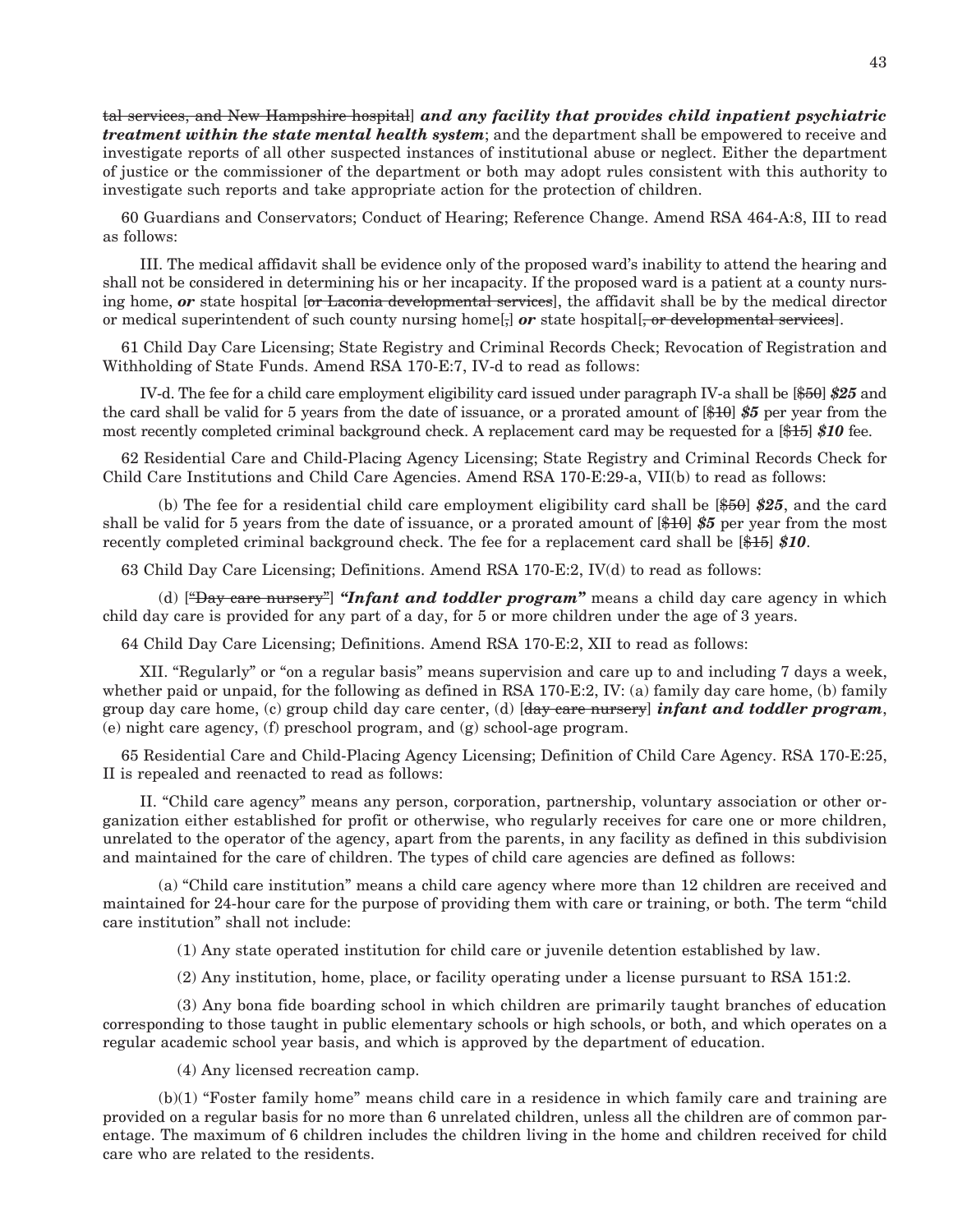(2) If the limit of 6 children under subparagraph (a)(1) is reached, the foster family is willing and able to take a sibling or a group of siblings of a child already in their care, and the department has concluded that the foster family is able to provide for the safety, permanency, and well-being of the child or children, the department may, notwithstanding the limitations of subparagraph (a)(1), place the sibling or group of siblings in the foster family home.

 (c) "Group home" means a child care agency which regularly provides specialized care for at least 5 but no more than 12 children who can benefit from residential living either on a short-term or long-term basis.

 (d) "Independent living home" means a child care agency which regularly provides specialized services in adult living preparation in an experiential residential setting for persons 16 years of age or older who have a legal relationship with the department of health and human services and who can benefit from independent living training.

 (e) "Specialized care" means a child care agency which regularly provides general care for children who are diagnosed as mentally ill, intellectually disabled, or physically disabled and who are determined to be in need of special mental treatment or nursing care, or both.

 (f) "Homeless youth program" means a program, including any housing facilities utilized by such program, which receives any child for the purpose of providing services to facilitate independent living including all of the following program components: individual assessment, referral, housing, and case management. Such services may be provided directly by the agency or through one or more contracts for services.

66 Repeal. The following are repealed:

I. RSA 170-E:25, III, relative to the definition of child care institution.

II. RSA 170-E:25, VIII, relative to the definition of experiential/wilderness facility.

III. RSA 170-E:25, X, relative to the definition of independent living home.

67 Residential Care and Child-Placing Agency Licensing; Definitions. Amend RSA 170-E:25, VI to read as follows:

 VI. "Corrective action plan" means a written proposal setting forth the procedures by which a child care agency [, child care institution,] or child-placing agency will come into compliance with the standards set by rule adopted by the commissioner under RSA 541-A and subject to the approval of the department. The proposal shall include the time needed to assure compliance and the steps proposed by the agency to reach compliance.

68 Residential Care and Child-Placing Agency Licensing; Definitions. Amend RSA 170-E:25, XI to read as follows:

 XI. "License" means a complete license issued to an operator of a child care agency[, child care institution] or child-placing agency, authorizing the licensee to operate in accordance with the term and conditions of the license, this subdivision, and the rules of the department.

69 Recreation Camp Licensing; Definitions. Amend RSA 170-E:55, I to read as follows:

 I. "Recreation camp" means any place set apart for recreational purposes for boys and girls. It shall not apply to *preschool programs as defined in RSA 170-E:2,* private camps owned or leased for individual or family use, or to any camp operated for a period of less than 10 days in a year.

70 New Section; Residential Care and Child-Placing Agency Licensing; Transfer or Discharge. Amend RSA 170-E by inserting after section 42 the following new section:

170-E:42-a Transfer or Discharge of Residents.

I. In this section:

 (a) "Discharge" means movement of a resident from a child care agency to a non-institutional setting or the termination of services by a child care agency when the child care agency ceases to be legally responsible for the care of the resident.

 (b) "Transfer" means movement of a resident from one child care agency to another child care agency when legal responsibility for the care of the resident changes from the transferring to the receiving child care agency.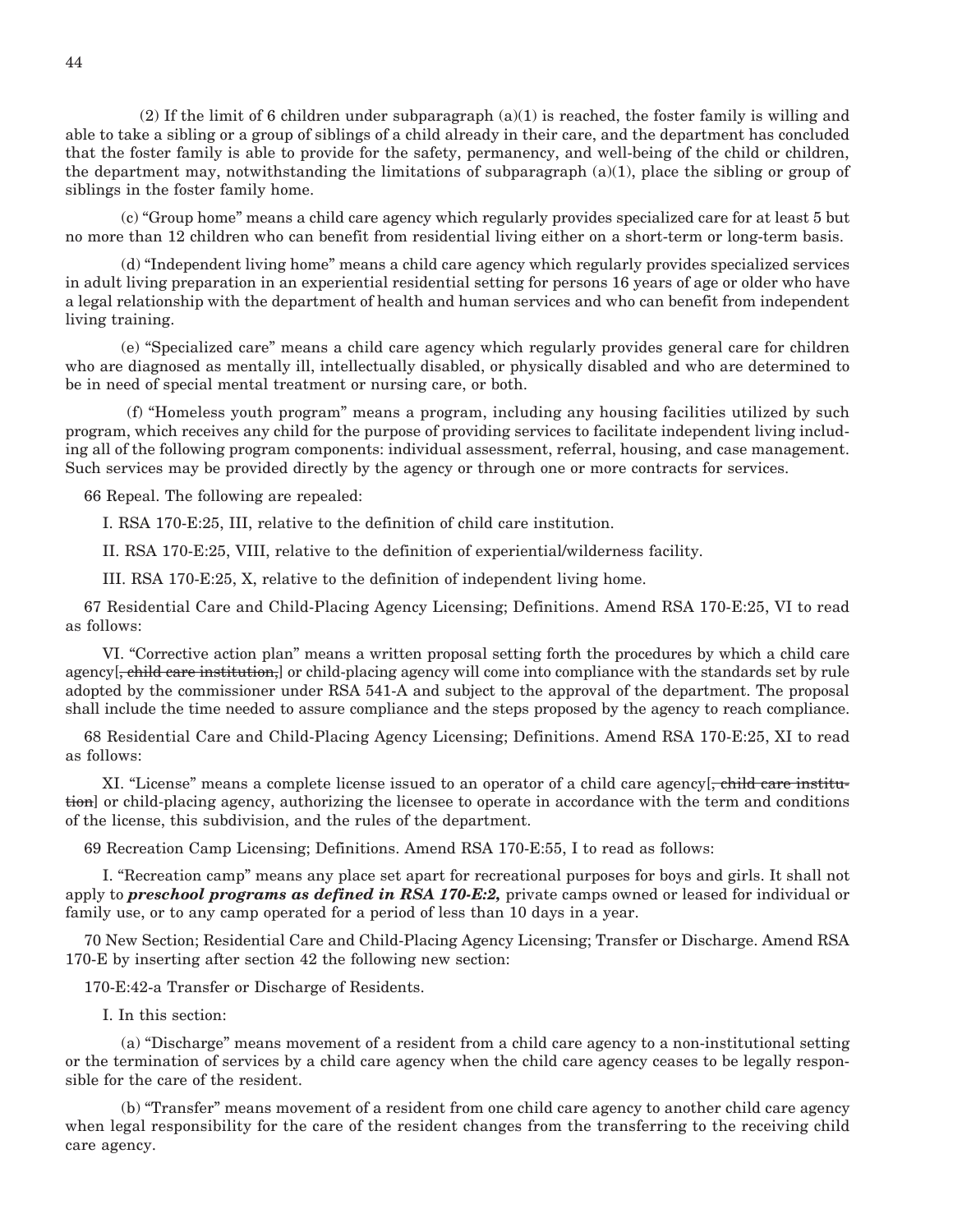II. A resident shall be transferred or discharged after appropriate discharge planning only for medical reasons, for the resident's welfare or that of other residents, or if the child care agency ceases to operate.

 III. Transfer or discharge of a resident from a child care agency shall in all instances be preceded by written notice which shall contain the following:

(a) The reason for the proposed transfer or discharge;

(b) The effective date of the proposed transfer or discharge;

(c) The location to which the resident is transferred or discharged; and

 (d) The name, address, and telephone number of the office of the ombudsman, established under RSA 126-A:4, III, and the name, address, and telephone number of the federally-designated protection and advocacy agency for individuals with disabilities.

 IV. Except as provided in paragraph V, written notice of transfer or discharge shall be given at least 30 days before the resident is transferred or discharged. A copy of the notice shall be placed in the resident's file and a copy shall be transmitted to the resident's parent or legal guardian and the agency responsible for the resident's placement.

 V. Written notice as provided in paragraph III shall be given as soon as practicable before transfer or discharge in the following circumstances:

(a) If an emergency transfer or discharge is mandated by the resident's health care needs;

 (b) If the transfer or discharge is mandated by the health or safety of other individual's in the child care agency;

 (c) If the transfer or discharge is appropriate because the resident's needs cannot be met in the child care agency;

 (d) If the transfer or discharge is appropriate because the resident's health has improved sufficiently so the resident no longer needs the services provided by the child care agency;

(e) If the transfer or discharge is mandated by court order;

(f) If the resident has reached the age of 21; or

(g) If the resident has resided in the child care agency for less than 30 days.

 VI. For the purposes of this section, "transfer" or "discharge" shall not include transfers or discharges initiated at the request of the resident's parent or legal guardian.

 VII. If the resident's parent or legal guardian wishes to have the resident relocate to another child care agency or place, the resident shall be relocated according to the resident's parent's or legal guardian's wishes; provided that the resident's parent or legal guardian gives written notice of such relocation to the child care agency.

 VIII. For the purposes of this section, transfer shall not include the temporary movement of a resident from a facility to a hospital or other location for emergency medical treatment.

IX. The provisions of this section shall not apply to foster family homes, as defined in RSA 170-E:25.

71 New Sections; Recreation Camp Licensing; Confidentiality and Investigations. Amend RSA 170-E by inserting after 66 the following new sections:

170-E:67 Confidentiality and Investigations. The department may request and shall receive cooperation from other state agencies in connection with investigations and licensure. The department shall strictly observe the confidentiality requirements of the agency from which it receives information.

170-E:68 License Suspension, Revocation, or Denial. The department may suspend, revoke, or deny any license if the license holder:

I. Neglects or abuses children in his or her care;

 II. Does not comply with this subdivision or the rules adopted under this subdivision relative to the health and safety of children;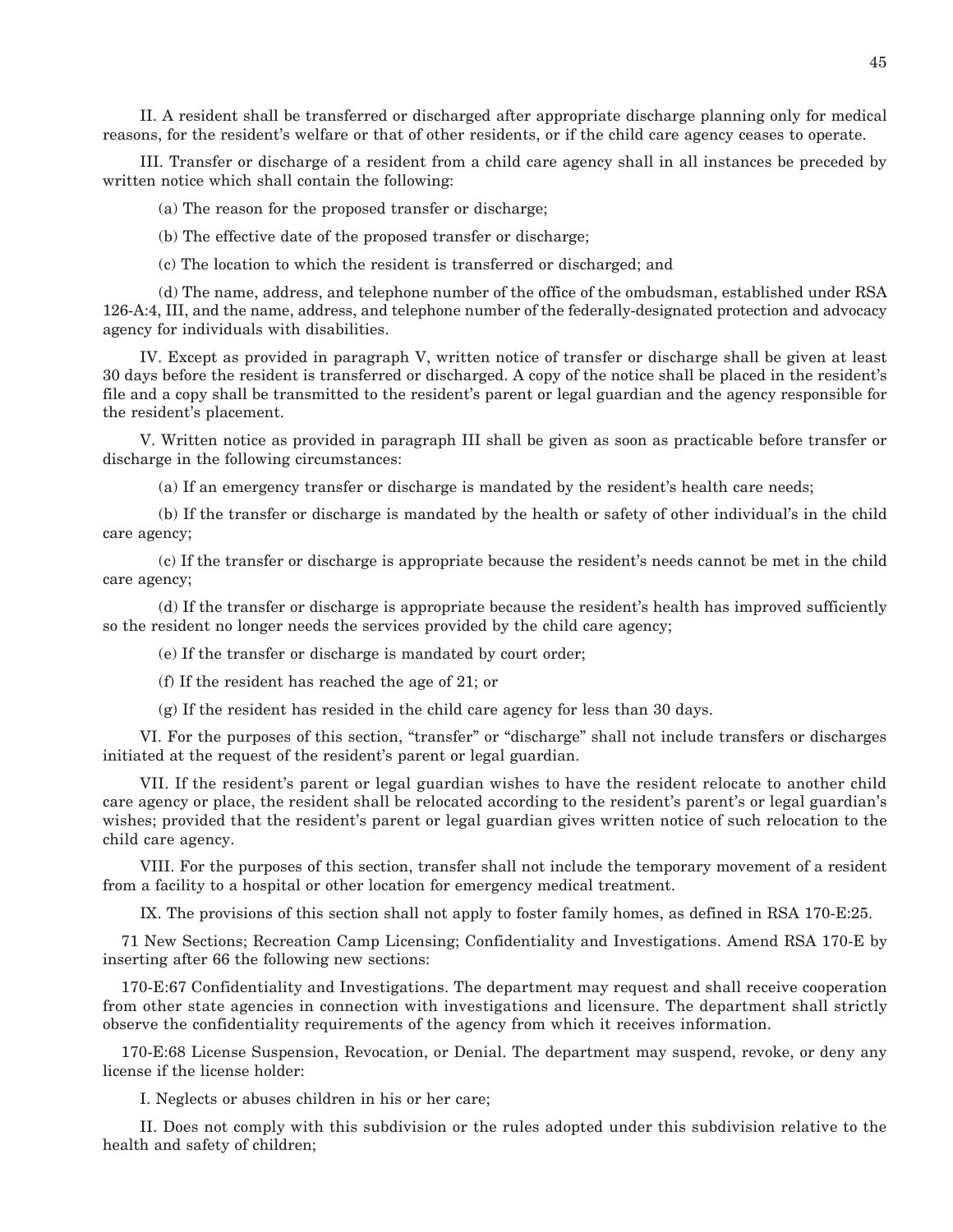III. Violates any provision of this subdivision, or is unable to meet and maintain standards adopted by the commissioner;

IV. Substantially or repeatedly violates any provisions of the license issued;

V. Furnishes or makes any misleading or any false statement or report to the department;

 VI. Refuses or fails to submit any reports or to make available to the department any records required by it in making an investigation of the facility for licensing purposes;

VII. Refuses or fails to submit to an investigation or to the required visits by the department;

 VIII. Refuses or fails to admit authorized representatives of the department at any time the camp is in operation for the purpose of investigation or visit;

 IX. Fails to provide, maintain, equip, and keep in safe and sanitary condition premises established or used for recreation camps as required under standards prescribed by rules adopted by the commissioner under RSA 541-A or as otherwise required by any law, rule, ordinance, or term of the license applicable to the location of such facility; or

 X. Retaliates against an employee who in good faith reports a suspected violation of the provisions of this subdivision and rules adopted under it.

72 New Paragraph; Out-of-State Physicians; Consultation and Follow-up Care via Telemedicine Permitted. Amend RSA 329:21 by inserting after paragraph II the following new paragraph:

 II-a. To a physician licensed and in good standing in another state, when providing consultation services or follow-up care via telemedicine to a patient who previously received services from the physician in the state where the physician is licensed.

73 Department of Health and Human Services; Appropriation of Centene Settlement Funds. The sum of \$2,420,203 from the first payment of the 2-part payment totaling \$21,148,822.13 received by the state as a result of the settlement agreement with Centene Corporation and its affiliates ("Centene") is hereby appropriated to the department of health and human services to meet the financial requirements of completing the Medicaid Care Management SFY 2020 Risk Corridor calculation.

74 Effective Date.

I. Sections 1-3, 18, 19, 25, 37, 61, 62, and 71 of this act shall take effect July 1, 2022.

II. Section 17 of this act shall take effect June 30, 2023.

III. Sections 27-31 of this act shall take effect 30 days after its passage.

IV. Sections 20, 26, and 32 of this act shall take effect 60 days after its passage.

V. Sections 34-36 of this act shall take effect June 30, 2022.

VI. The remainder of this act shall take effect upon its passage.

#### 2022-0642s

#### AMENDED ANALYSIS

#### This bill:

I. Establishes a special fund for administration of opioid treatment programs.

II. Establishes a pilot program for individuals with developmental disabilities.

III. Permits a physician licensed in another state to provide consultation services or follow up care via telemedicine to an existing patient.

IV. Revises the department's authority to recover unauthorized payments by the state.

V. Repeals certain reporting requirements.

VI. Allows for alternative service of process under RSA 169-C when a child's parent cannot be located.

VII. Creates a separate category of foster care license for kinship care homes.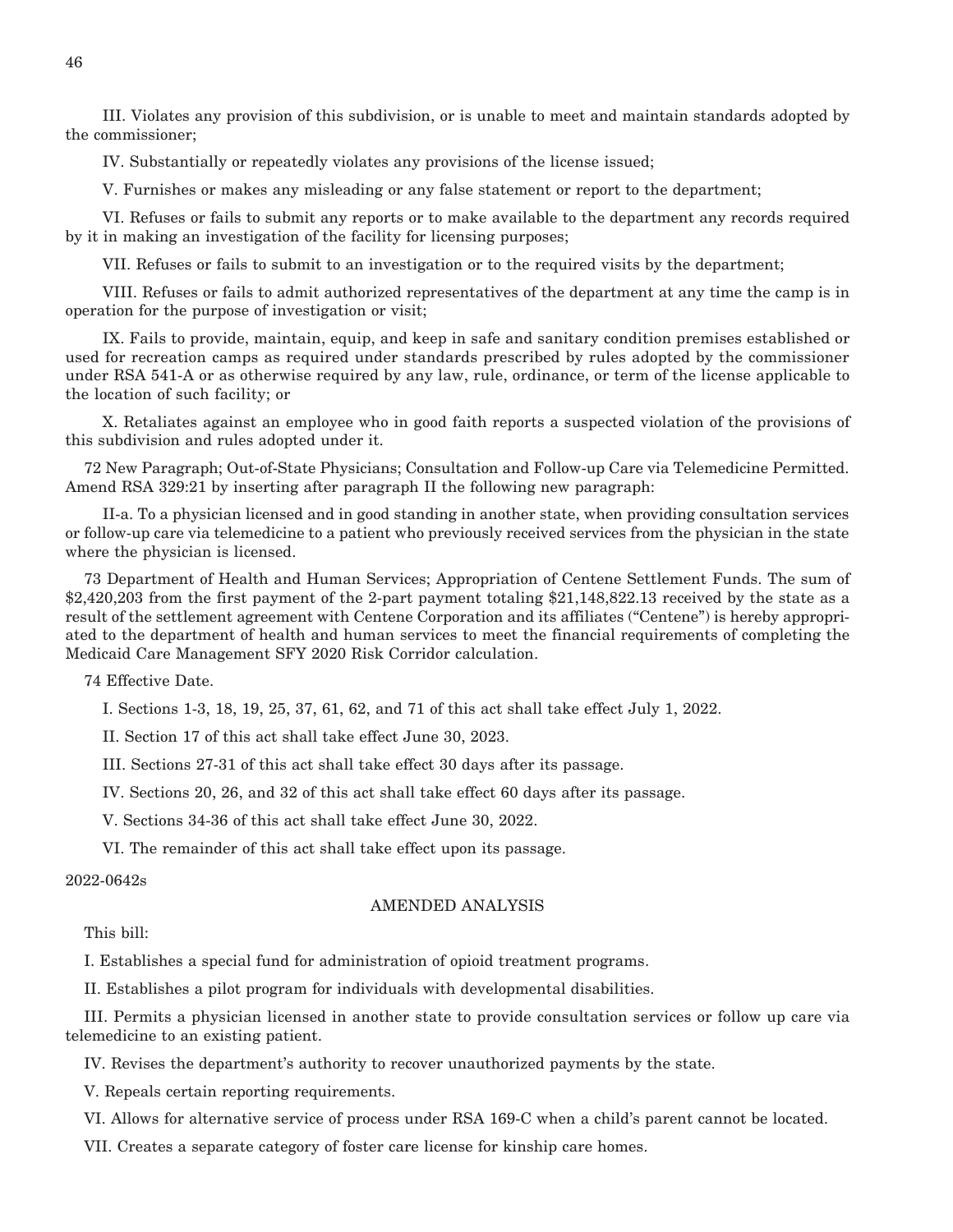VIII. Grants the department guardianship of a child following surrender of parental rights under RSA 170-B.

IX. Expands the state Medicaid plan to include preventative health care benefits.

X. Removes the requirement that the department charge premiums for medical assistance provided under MEAD and MOAD.

XI. Allows the department to address the court in guardianship and spousal support cases involving Medicaid recipients or suspected victims of abuse or exploitation.

XII. Directs the department to submit a Medicaid state plan amendment to allow certain family caregivers or legally responsible persons of Medicaid recipients to serve as personal care attendants and makes an appropriation for this purpose.

XIII. Revises the "look back" period for Medicaid eligibility for long term care.

XIV. Removes the criminal background check requirement for designated caregivers in the therapeutic cannabis program and modifies the criminal background check requirement for alternative treatment center agents.

XV. Modifies the blood test requirement for purposes of lead paint poisoning prevention and control.

XVI. Clarifies the food service licensure exemption for recreational camps.

XVII. Revises childcare license definitions.

XVIII. Revises certain department of health and human services employee position titles.

XIX. Provides shift differential payments to clinical staff at New Hampshire hospital and the Glencliff home and makes an appropriation for this purpose.

XX. Establishes new positions for inpatient treatment of children's behavioral health.

XXI. Permits salary adjustments for recruitment or retention of classified clinical positions at New Hampshire hospital and the Glencliff home.

XXII. Removes references to the Anna Philbrook center, Laconia state school, and Laconia developmental services.

XXIII. Appropriates a portion of the funds received by the state from the Centene settlement to the department of health and human services for the purpose of completing the Medicaid Care Management SFY 2020 Risk Corridor calculation.

Senate Ways and Means January 26, 2022 2022-0311s 10/05

#### Amendment to SB 435-FN

Amend the bill by replacing all after the enacting clause with the following:

1 Business Profits Tax; Definition of Taxable Business Profits; Net Operating Loss Carryovers. Amend RSA 77-A:1, IV to read as follows:

 IV. "Taxable business profits" means gross business profits adjusted by the additions and deductions provided in RSA 77-A:4 *except net operating loss carryover as defined in RSA 77-A:4, XIII,* and then adjusted by the method of apportionment provided in RSA 77-A:3*, and then further adjusted by net operating loss carryover as defined in RSA 77-A:4, XIII*.

2 Business Profits Tax; Additions and Deductions; Net Operating Loss Carryover. Amend RSA 77-A:4, XIII to read as follows:

 XIII. A deduction for the amount of the net operating loss carryover determined under section 172 of the United States Internal Revenue Code [in effect on December 31, 1996] *apportioned in the year incurred according to RSA 77-A:3*. A net operating loss shall *only* be apportioned in the year incurred [according to RSA 77-A:3] *and not in the subsequent years it adjusts gross business profits*. Net operating losses may only be carried forward for the 10 years following the loss year. For taxable periods ending: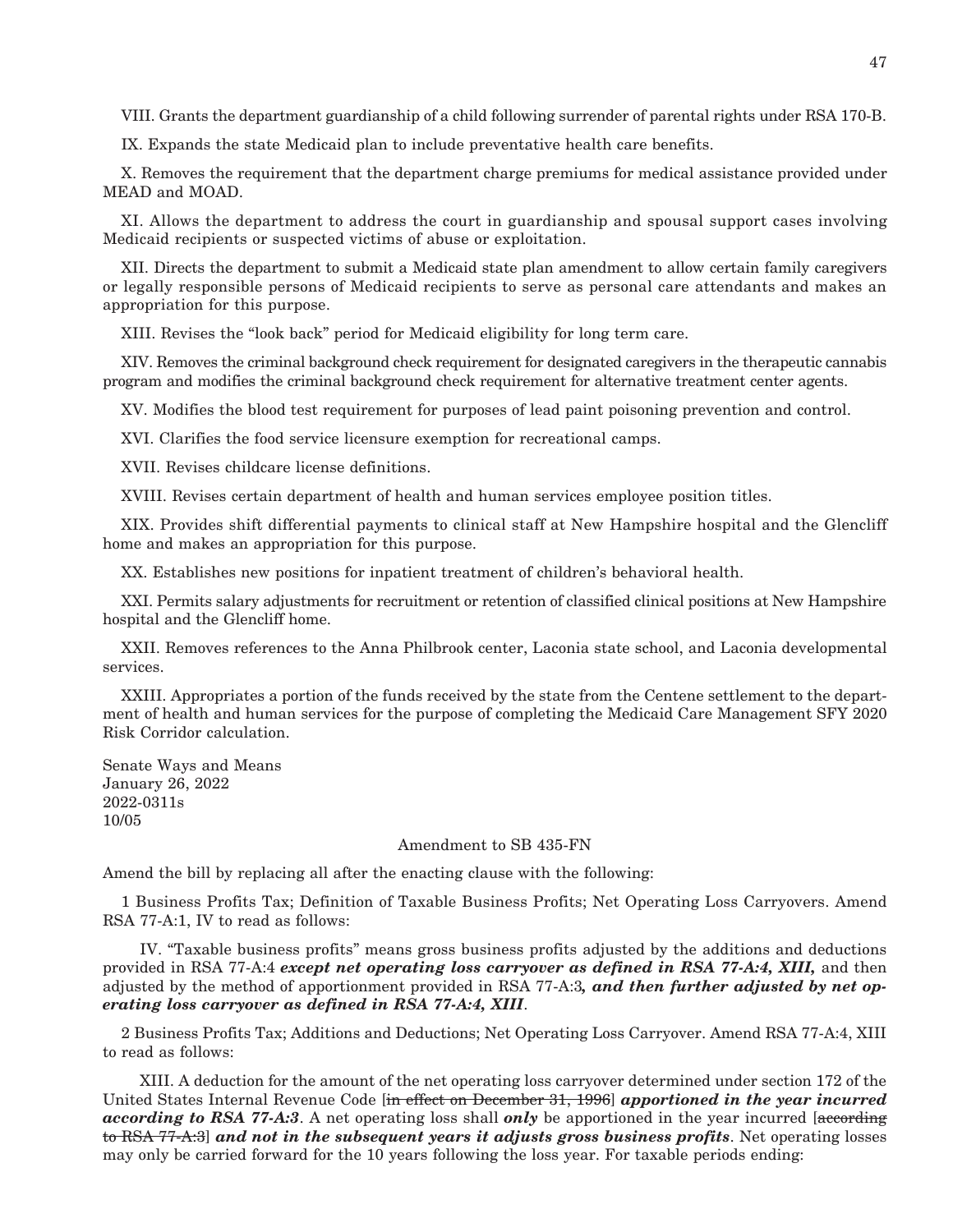(a) On or before June 30, 2003, the amount of net operating loss generated in a tax year that may be carried forward may not exceed \$250,000.

 (b) On or after July 1, 2003 and on or before June 30, 2004, the amount of net operating loss generated in a tax year that may be carried forward may not exceed \$500,000.

 (c) On or after July 1, 2004 and on or before June 30, 2005, the amount of net operating loss generated in a tax year that may be carried forward may not exceed \$750,000.

 (d) On or after July 1, 2005, the amount of net operating loss generated in a tax year that may be carried forward may not exceed \$1,000,000.

 (e) On or after January 1, 2013, the amount of net operating loss generated in a tax year that may be carried forward may not exceed \$10,000,000.

In the case of a business organization not qualifying for treatment as a subchapter C corporation under the United States Internal Revenue Code, such deduction shall be the amount that would be determined under section 172 of the United States Internal Revenue Code [in effect on December 31, 1996] if the business organization were a subchapter C corporation and as limited by this section. A deduction for the amount of the net operating loss carryover shall be limited to losses incurred on or after July 1, 1997.

3 Applicability. This act shall apply to business organizations' tax years ending on or after December 31, 2022.

4 Effective Date. This act shall take effect July 1, 2022.

Energy and Natural Resources February 8, 2022 2022-0596s 12/10

#### Amendment to SB 440-FN

Amend the title of the bill by replacing it with the following:

AN ACT relative to the office of offshore wind industry development.

Amend the bill by replacing all after the enacting clause with the following:

1 New Subparagraph; Department of Energy; Office of Offshore Wind Industry Development. Amend RSA 12-P:7-b, II by inserting after subparagraph (e) the following new subparagraph:

 (f) Advise the governor, state agencies, the public utilities commission, and the legislature on the development of clean energy resources in the Gulf of Maine and the purchase of power by New Hampshire public utilities from these resources.

2 Office of Offshore Wind Industry Development; Report; Clean Energy Resources.

 I. The office of offshore wind industry development shall report, after consultation with other state agencies, public utilities, and any relevant stakeholders, on its recommendations regarding the development of clean energy resources in the Gulf of Maine and the purchase of power by New Hampshire public utilities from these resources. The report shall include, but not be limited to:

 (a) Recommendations on the criteria for evaluating power purchase agreements for procurement of electricity or hydrogen produced by wind turbines in the Gulf of Maine. These recommendations shall include criteria for determining whether such contracts: are commercially reasonable and cost effective for electric ratepayers in New Hampshire; provide adequate energy with enhanced electricity distribution reliability; have environmental benefits; and create and foster employment, training, manufacturing, and other economic development in New Hampshire.

 (b) Recommendations concerning actions necessary to comply with consistency and mitigation recommendations by the New Hampshire coastal program and other actions to avoid, minimize, and mitigate impacts to wildlife, natural resources, ecosystems, and traditional or existing water-dependent uses, including but not limited to, commercial and recreational fishing and transit lanes and other commercial and recreational maritime activities.

 (c) Recommendations on the utility use of renewable energy credits accrued through contracts for offshore wind energy.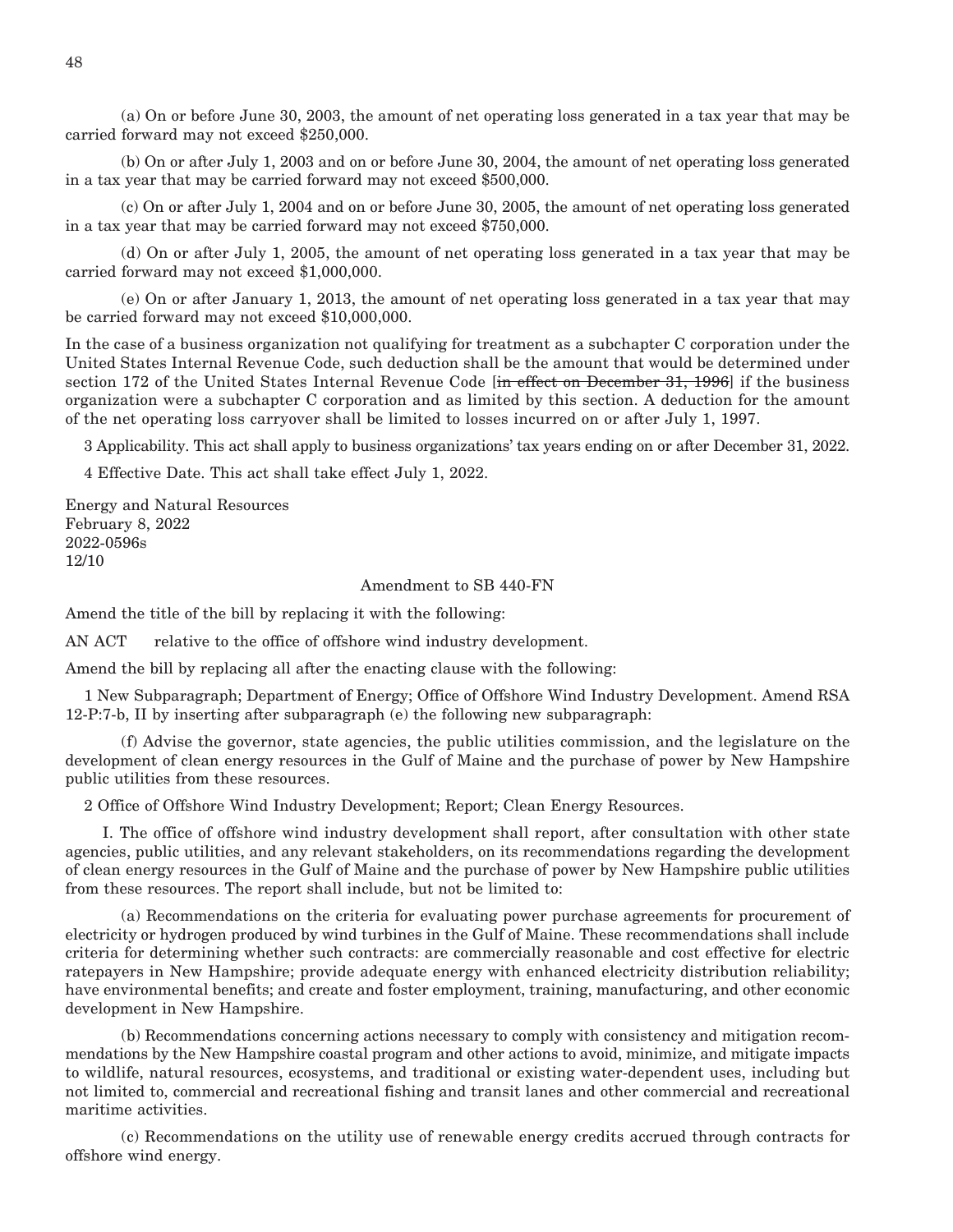II. The office shall issue its report on or before June 30, 2024. Said report shall be delivered to the president of the senate, the speaker of the house of representatives, the chair of the senate energy committee, the chair of the house science, technology and energy committee, and the governor.

3 Effective Date. This act shall take effect upon its passage.

2022-0596s

#### AMENDED ANALYSIS

This bill directs the office of offshore wind industry development to advise on the development of clean energy resources in the Gulf of Maine and the purchase of power by New Hampshire public utilities from these resources. This bill also requires the office to generate a report relative to the same.

Senate Transportation February 9, 2022 2022-0639s 12/04

#### Amendment to SB 442-FN

Amend RSA 263:56-f, I as inserted by section 1 of the bill by replacing it with the following:

 I. Upon receiving a report from the commissioner of the department of transportation or designee, or another state having a reciprocal toll collection enforcement agreement, that the owner of a vehicle, as defined in RSA 236:31, has violated the terms of RSA 236:31, or a reciprocal toll collection enforcement agreement in accordance with RSA 237:16-c, the director shall notify the owner in writing by first class mail that the owner's motor vehicle registration [renewal] privileges for the vehicle driven in violation of RSA 236:31 [may be] *are*  suspended [on] **as of** the date which is 30 days from the date of notification unless the toll and any administrative fees assessed by the department of transportation are paid. Furthermore, the registered owner of the vehicle driven in violation of RSA 236:31 is prohibited from transferring a plate to said vehicle or obtaining a new plate for said vehicle until such tolls and fees are paid. *The registered owner is further prohibited from transferring ownership of said vehicle driven in violation of RSA 236:31, or a reciprocal toll collection enforcement agreement in accordance with RSA 237:16-c, until such tolls and fees are paid, provided that said prohibition shall not apply to lien holders or insurers of the vehicle.* The director shall also notify the owner that he or she may request an administrative hearing before the suspension *or prohibitions* [takes] *take* effect. The hearing shall be limited in scope and shall not constitute an appeal of the fees or fines related to the unpaid tolls, which can only be determined by the department of transportation. A request for a hearing shall be in writing. A request for a hearing received by the division more than 30 days from the date the notice is issued shall be denied as untimely.

Senate Transportation February 8, 2022 2022-0606s 12/05

#### Amendment to SB 447-FN

Amend RSA 236:135, I as inserted by section 3 of the bill by replacing it with the following:

 I. There is established in the state treasury the electric vehicle and infrastructure fund. The fund shall be kept separate and distinct from all other funds and shall be continually appropriated to the commissioner of the department of transportation for the purposes of this section. Any general funds expended from the electric vehicle and infrastructure fund must be authorized by the legislature. In addition to state appropriations, the commissioner may accept gifts, grants, and donations for deposit into the fund, which shall be a dedicated, nonlapsing fund.

Amend RSA 236:135, II(b) as inserted by section 3 of the bill by replacing it with the following:

 (b) Construction of electric vehicle charging infrastructure on commercial private property in New Hampshire, as the department of transportation works with private entities to construct the infrastructure, utilizing plans developed by the department of transportation, the department of environmental services, the New Hampshire transportation council, and Drive Electric NH.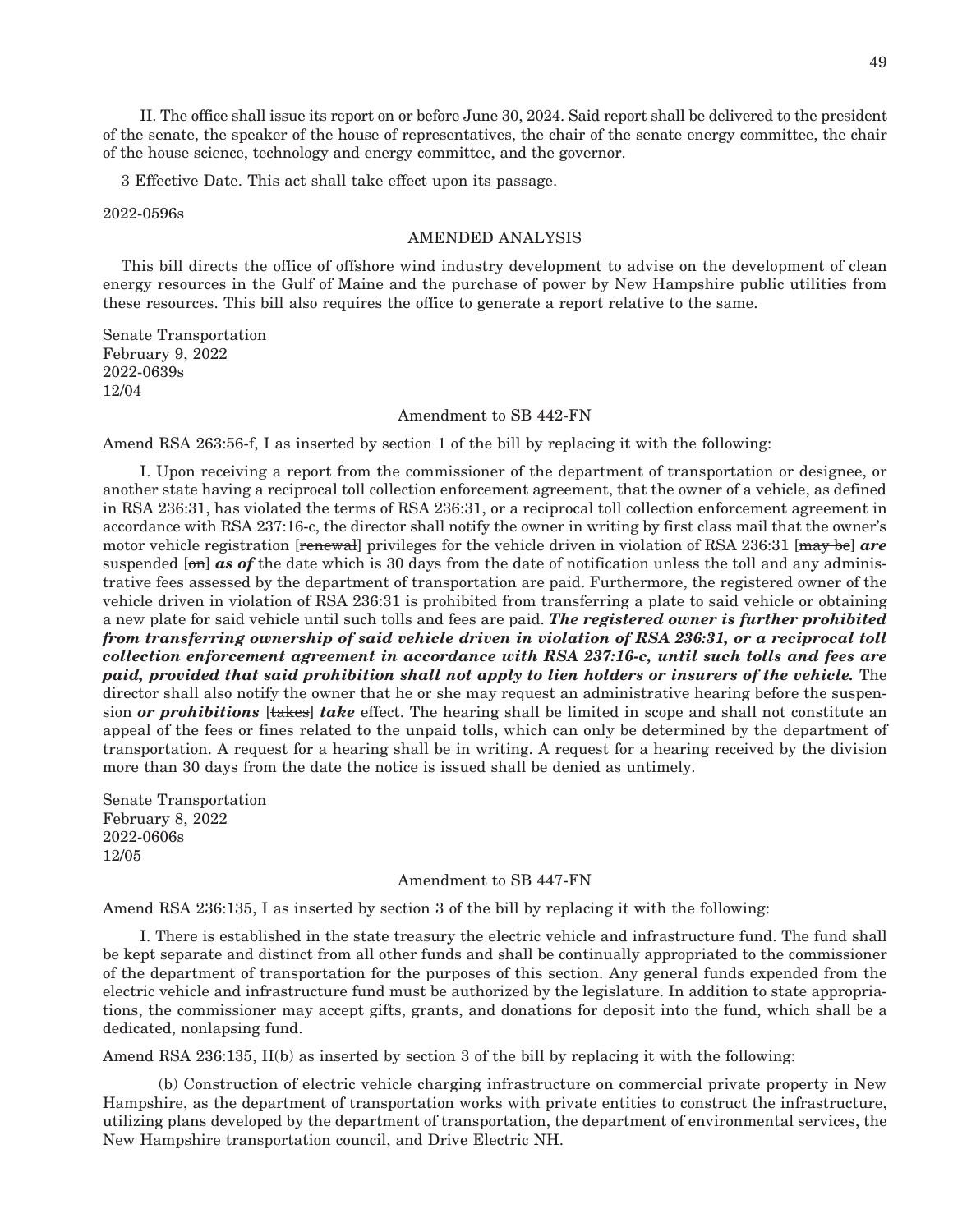Election Law and Municipal Affairs February 7, 2022 2022-0560s 05/04

#### Amendment to HB 50

Amend the bill by replacing all after the enacting clause with the following:

1 State Representative Districts. RSA 662:5 is repealed and reenacted to read as follows:

662:5 State Representative Districts. The state is divided into districts for the choosing of state representatives, each of which may elect the number of representatives set forth opposite the district, as follows:

I. Belknap County

| District No. 1     | Center Harbor    |                |
|--------------------|------------------|----------------|
|                    | New Hampton      | 1              |
| District No. 2     | Meredith         | $\overline{2}$ |
| District No. 3     | Sanbornton       |                |
|                    | Tilton           | 1              |
| District No. 4     | Belmont          | 1              |
| District No. 5     | Laconia Ward 1   |                |
|                    | Laconia Ward 3   |                |
|                    | Laconia Ward 4   |                |
|                    | Laconia Ward 5   |                |
|                    | Laconia Ward 6   | 4              |
| District No. 6     | Gilford          |                |
|                    | Gilmanton        |                |
|                    | Laconia Ward 2   | 4              |
| District No. 7     | Alton            |                |
|                    | <b>Barnstead</b> | 3              |
| District No. 8     | Belmont          |                |
|                    | Sanbornton       |                |
|                    | Tilton           | $\overline{2}$ |
| II. Carroll County |                  |                |
| District No. 1     | Conway           | 3              |
| District No. 2     | Albany           |                |
|                    | <b>Bartlett</b>  |                |
|                    | Chatham          |                |
|                    | Hale's Location  |                |
|                    | Hart's Location  |                |
|                    | Jackson          |                |
|                    | Sandwich         | $\overline{2}$ |
| District No. 3     | Madison          |                |
|                    | Moultonborough   |                |
|                    | Tamworth         | $\overline{2}$ |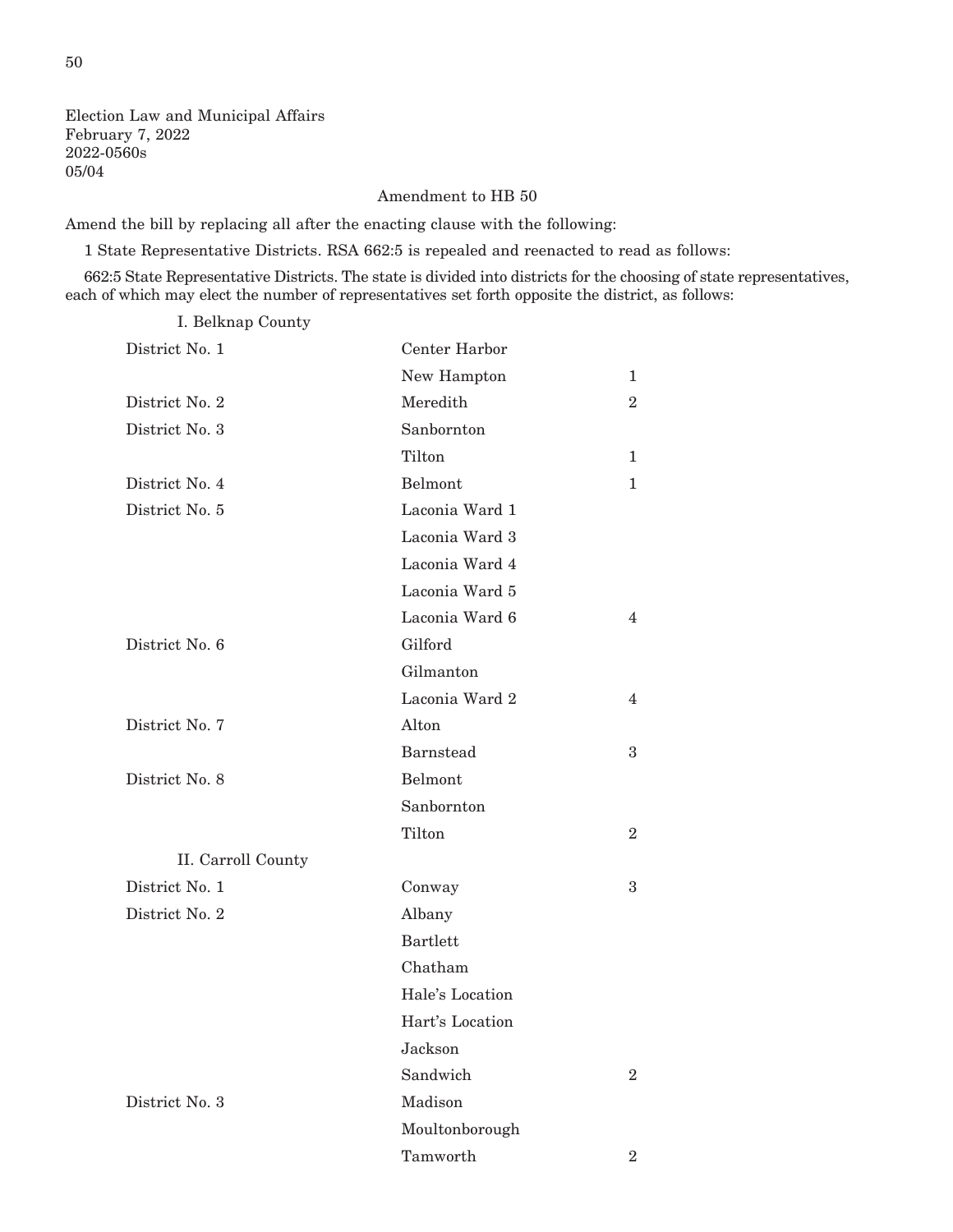| District No. 4       | <b>Brookfield</b> |                |
|----------------------|-------------------|----------------|
|                      | Eaton             |                |
|                      | Effingham         |                |
|                      | Freedom           |                |
|                      | Wakefield         | $\overline{2}$ |
| District No. 5       | Ossipee           | $\mathbf{1}$   |
| District No. 6       | Tuftonboro        |                |
|                      | Wolfeboro         | $\overline{2}$ |
| District No. 7       | Ossipee           |                |
|                      | Tuftonboro        |                |
|                      | Wolfeboro         | 1              |
| District No. 8       | <b>Brookfield</b> |                |
|                      | Eaton             |                |
|                      | Effingham         |                |
|                      | Freedom           |                |
|                      | Madison           |                |
|                      | Moultonborough    |                |
|                      | Tamworth          |                |
|                      | Wakefield         | $\overline{2}$ |
| III. Cheshire County |                   |                |
| District No. 1       | Keene Ward 1      | $\mathbf{1}$   |
| District No. 2       | Keene Ward 3      | 1              |
| District No. 3       | Keene Ward 5      | 1              |
| District No. 4       | Keene Ward 4      | $\mathbf{1}$   |
| District No. 5       | Surry             |                |
|                      | Walpole           | 1              |
| District No. 6       | Chesterfield      |                |
|                      | Hinsdale          |                |
|                      | Westmoreland      | $\overline{2}$ |
| District No. 7       | Keene Ward 2      | 1              |
| District No. 8       | Harrisville       |                |
|                      | Marlborough       |                |
|                      | Nelson            |                |
|                      | Roxbury           |                |
|                      | Sullivan          | 1              |
| District No. 9       | Alstead           |                |
|                      | Gilsum            |                |
|                      | Marlow            |                |
|                      | Stoddard          | 1              |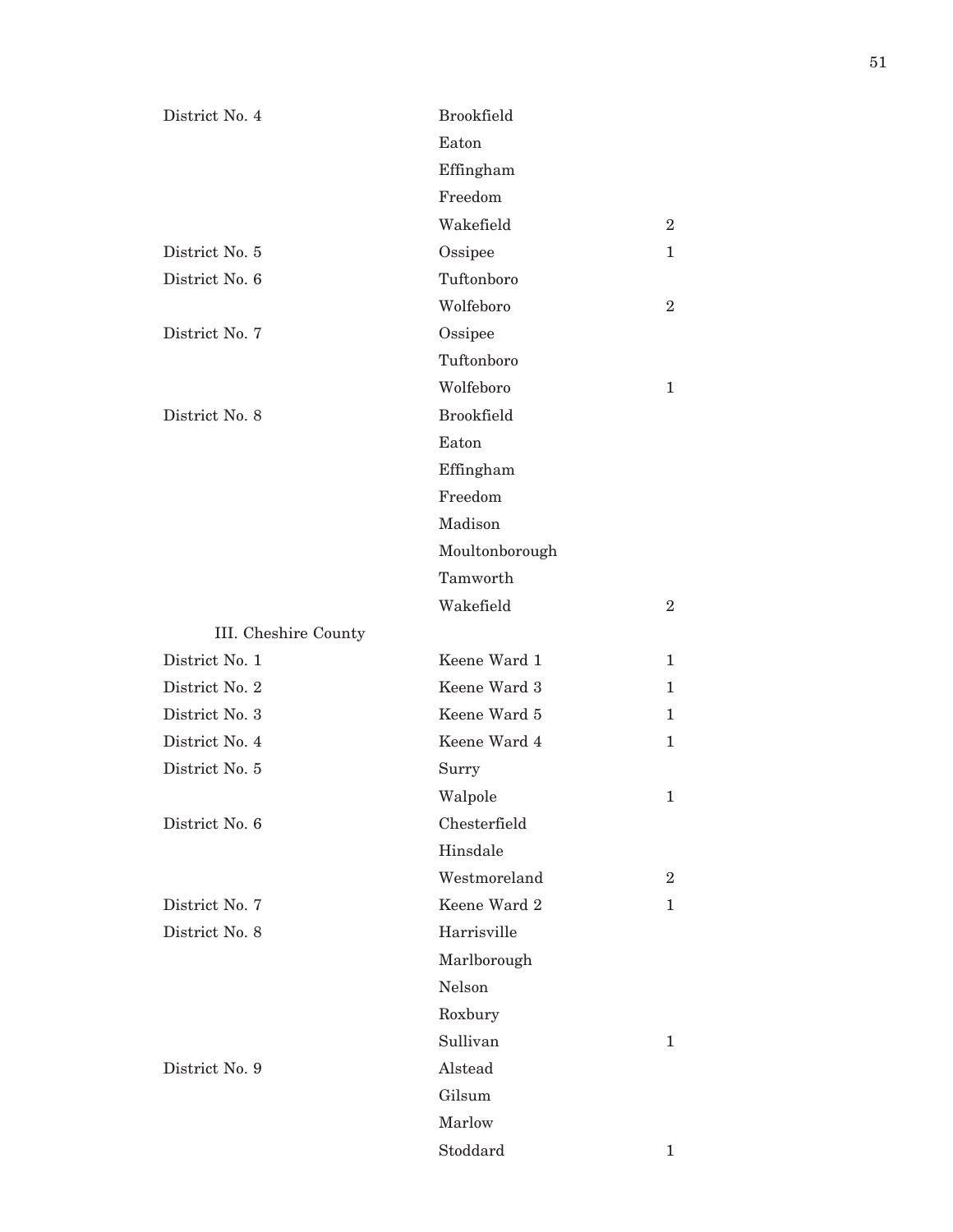| District No. 10 | Richmond       |                |
|-----------------|----------------|----------------|
|                 | Swanzey        | $\overline{2}$ |
| District No. 11 | Winchester     | $\mathbf{1}$   |
| District No. 12 | Fitzwilliam    |                |
|                 | Troy           | $\mathbf{1}$   |
| District No. 13 | Dublin         |                |
|                 | Jaffrey        | $\mathbf{1}$   |
| District No. 14 | Rindge         | $\mathbf{1}$   |
| District No. 15 | Chesterfield   |                |
|                 | Hinsdale       |                |
|                 | Keene Ward 1   |                |
|                 | Keene Ward 3   |                |
|                 | Keene Ward 4   |                |
|                 | Keene Ward 5   |                |
|                 | Surry          |                |
|                 | Walpole        |                |
|                 | Westmoreland   | $\overline{2}$ |
| District No. 16 | Alstead        |                |
|                 | Gilsum         |                |
|                 | Harrisville    |                |
|                 | Keene Ward 2   |                |
|                 | Marlborough    |                |
|                 | Marlow         |                |
|                 | Nelson         |                |
|                 | Roxbury        |                |
|                 | Stoddard       |                |
|                 | Sullivan       | 1              |
| District No. 17 | Fitzwilliam    |                |
|                 | Richmond       |                |
|                 | Swanzey        |                |
|                 | Troy           |                |
|                 | Winchester     | $\mathbf{1}$   |
| District No. 18 | Dublin         |                |
|                 | Jaffrey        |                |
|                 | Rindge         | $\overline{2}$ |
| IV. Coos County |                |                |
| District No. 1  | Dalton         |                |
|                 | Lancaster      |                |
|                 | Northumberland |                |
|                 | Stratford      | $\overline{2}$ |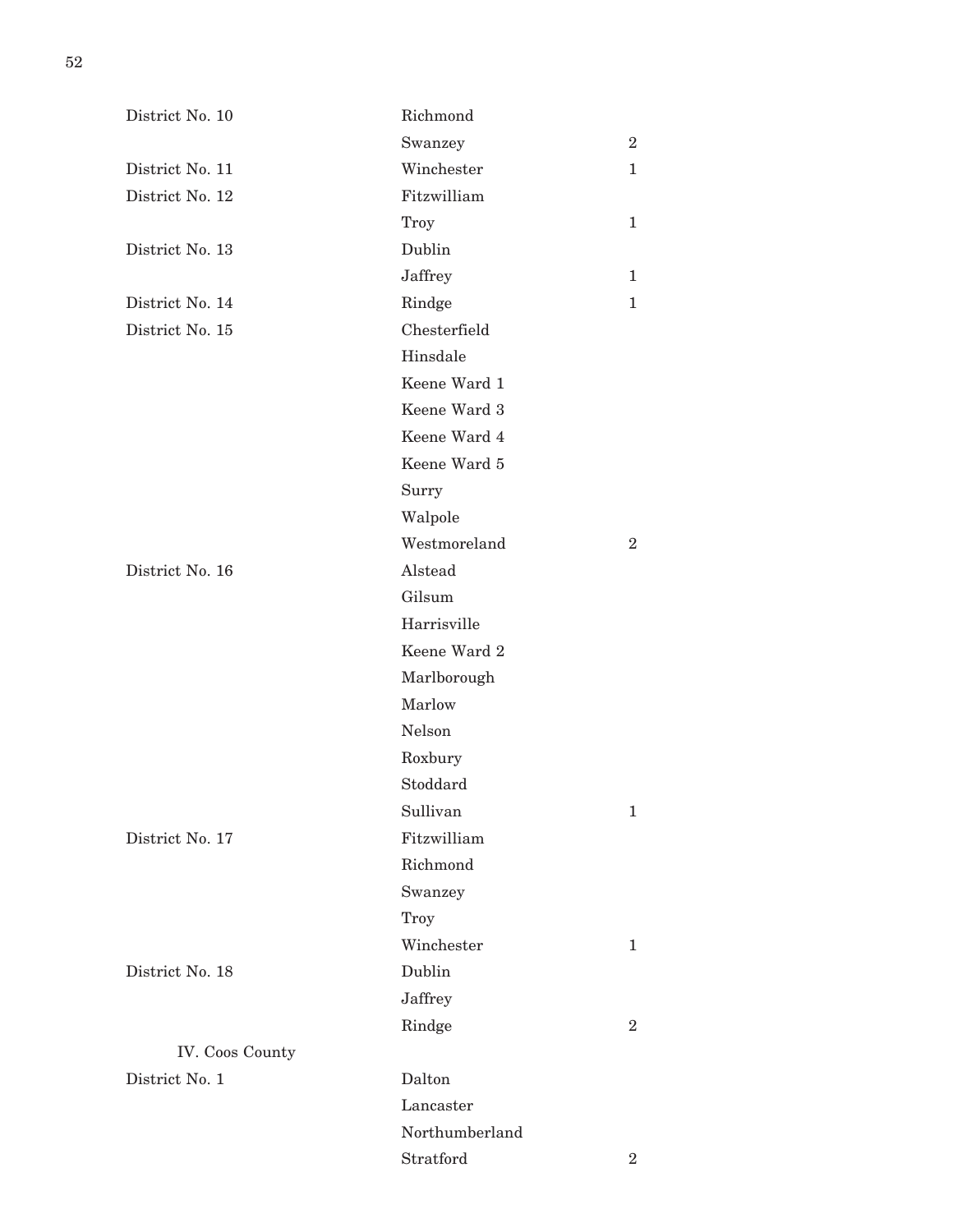| District No. 2 | Atkinson & Gilmanton Academy Grant |                |
|----------------|------------------------------------|----------------|
|                | Cambridge                          |                |
|                | Clarksville                        |                |
|                | Dix's Grant                        |                |
|                | Dixville                           |                |
|                | Dummer                             |                |
|                | Errol                              |                |
|                | Milan                              |                |
|                | Millsfield                         |                |
|                | Odell                              |                |
|                | Pittsburg                          |                |
|                | Second College Grant               |                |
|                | <b>Stark</b>                       |                |
|                | Wentworth's Location               | 1              |
| District No. 3 | Colebrook                          |                |
|                | Columbia                           |                |
|                | Erving's Location                  |                |
|                | Stewartstown                       | $\mathbf{1}$   |
| District No. 4 | Carroll                            |                |
|                | Jefferson                          |                |
|                | Kilkenny                           |                |
|                | Whitefield                         | 1              |
| District No. 5 | <b>Berlin</b>                      | $\overline{2}$ |
| District No. 6 | Bean's Grant                       |                |
|                | Bean's Purchase                    |                |
|                | Chandler's Purchase                |                |
|                | Crawford's Purchase                |                |
|                | Cutt's Grant                       |                |
|                | Gorham                             |                |
|                | Green's Grant                      |                |
|                | Hadley's Purchase                  |                |
|                | Low and Burbank's Grant            |                |
|                | Martin's Location                  |                |
|                | Pinkham's Grant                    |                |
|                | Randolph                           |                |
|                | Sargent's Purchase                 |                |
|                | Shelburne                          |                |
|                | <b>Success</b>                     |                |
|                | Thompson and                       |                |
|                | Meserve's Purchase                 | $\mathbf{1}$   |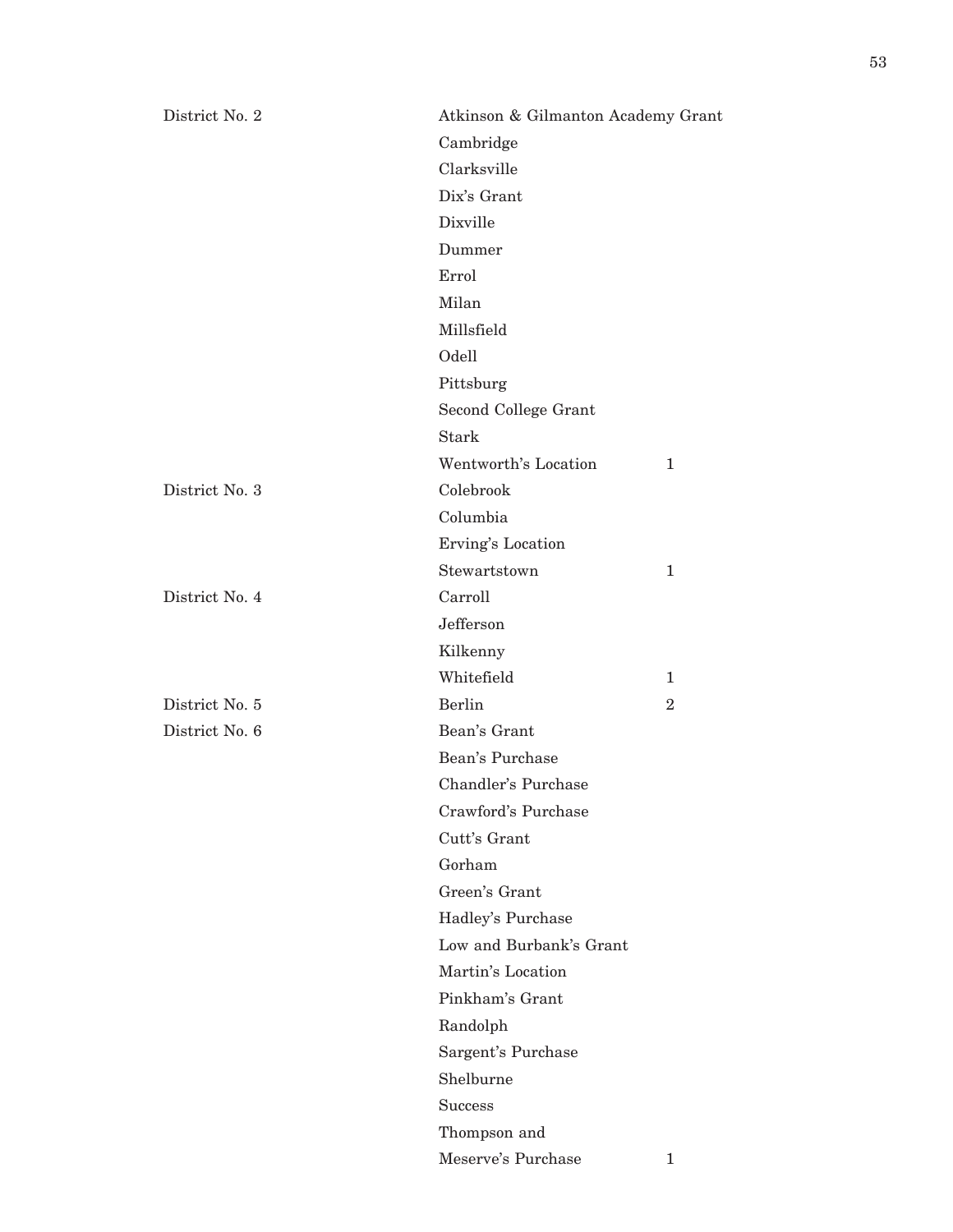| District No. 7    | <b>Berlin</b>      |                  |
|-------------------|--------------------|------------------|
|                   | Carroll            |                  |
|                   | Jefferson          |                  |
|                   | Kilkenny           |                  |
|                   | Whitefield         | $\mathbf{1}$     |
| V. Grafton County |                    |                  |
| District No. 1    | Bath               |                  |
|                   | Lisbon             |                  |
|                   | Littleton          |                  |
|                   | Lyman              |                  |
|                   | Monroe             |                  |
|                   | Sugar Hill         | 3                |
| District No. 2    | <b>Bethlehem</b>   |                  |
|                   | Franconia          | $\mathbf{1}$     |
| District No. 3    | Easton             |                  |
|                   | Lincoln            |                  |
|                   | Livermore          |                  |
|                   | Woodstock          | $\mathbf{1}$     |
| District No. 4    | Ellsworth          |                  |
|                   | Thornton           |                  |
|                   | Waterville Valley  | $\mathbf{1}$     |
| District No. 5    | Benton             |                  |
|                   | Haverhill          |                  |
|                   | Landaff            |                  |
|                   | Piermont           |                  |
|                   | Warren             | $\boldsymbol{2}$ |
| District No. 6    | Orford             |                  |
|                   | Rumney             |                  |
|                   | Wentworth          | 1                |
| District No. 7    | Campton            | $\mathbf 1$      |
| District No. 8    | Ashland            |                  |
|                   | Holderness         |                  |
|                   | Plymouth           | $\boldsymbol{3}$ |
| District No. 9    | Canaan             |                  |
|                   | Dorchester         |                  |
|                   | Orange             | $\mathbf{1}$     |
| District No. 10   | <b>Bridgewater</b> |                  |
|                   | <b>Bristol</b>     | 1                |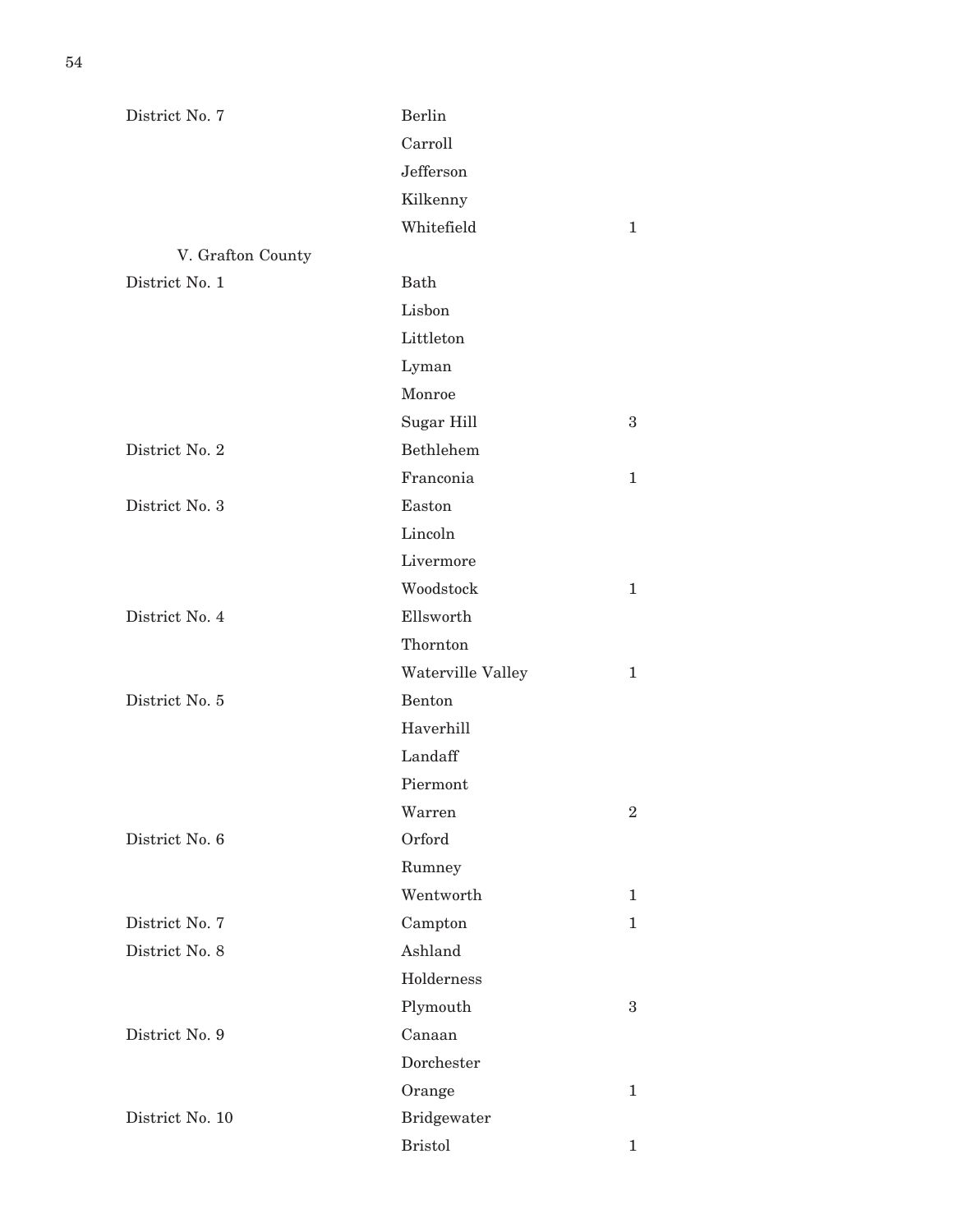| District No. 11         | Alexandria         |                |
|-------------------------|--------------------|----------------|
|                         | Grafton            |                |
|                         | Groton             |                |
|                         | Hebron             | $\mathbf{1}$   |
| District No. 12         | Hanover            |                |
|                         | Lyme               | 4              |
| District No. 13         | Lebanon Ward 1     | 1              |
| District No. 14         | Lebanon Ward 2     | 1              |
| District No. 15         | Lebanon Ward 3     | 1              |
| District No. 16         | Enfield            | 1              |
| District No. 17         | Lebanon Ward 1     |                |
|                         | Lebanon Ward 2     |                |
|                         | Lebanon Ward 3     | 1              |
| District No. 18         | Alexandria         |                |
|                         | <b>Bridgewater</b> |                |
|                         | <b>Bristol</b>     |                |
|                         | Canaan             |                |
|                         | Dorchester         |                |
|                         | Enfield            |                |
|                         | Grafton            |                |
|                         | Groton             |                |
|                         | Hebron             |                |
|                         | Orange             | 1              |
| VI. Hillsborough County |                    |                |
| District No. 1          | Pelham             | 4              |
| District No. 2          | Bedford            | 7              |
| District No. 3          | Nashua Ward 4      | 3              |
| District No. 4          | Nashua Ward 2      | 3              |
| District No. 5          | Nashua Ward 1      | 3              |
| District No. 6          | Nashua Ward 3      | 3              |
| District No. 7          | Nashua Ward 7      | 3              |
| District No. 8          | Nashua Ward 6      | 3              |
| District No. 9          | Nashua Ward 5      | 3              |
| District No. 10         | Nashua Ward 9      | 3              |
| District No. 11         | Nashua Ward 8      | 3              |
| District No. 12         | Merrimack          | 8              |
| District No. 13         | Hudson             | 6              |
| District No. 14         | Litchfield         | $\overline{2}$ |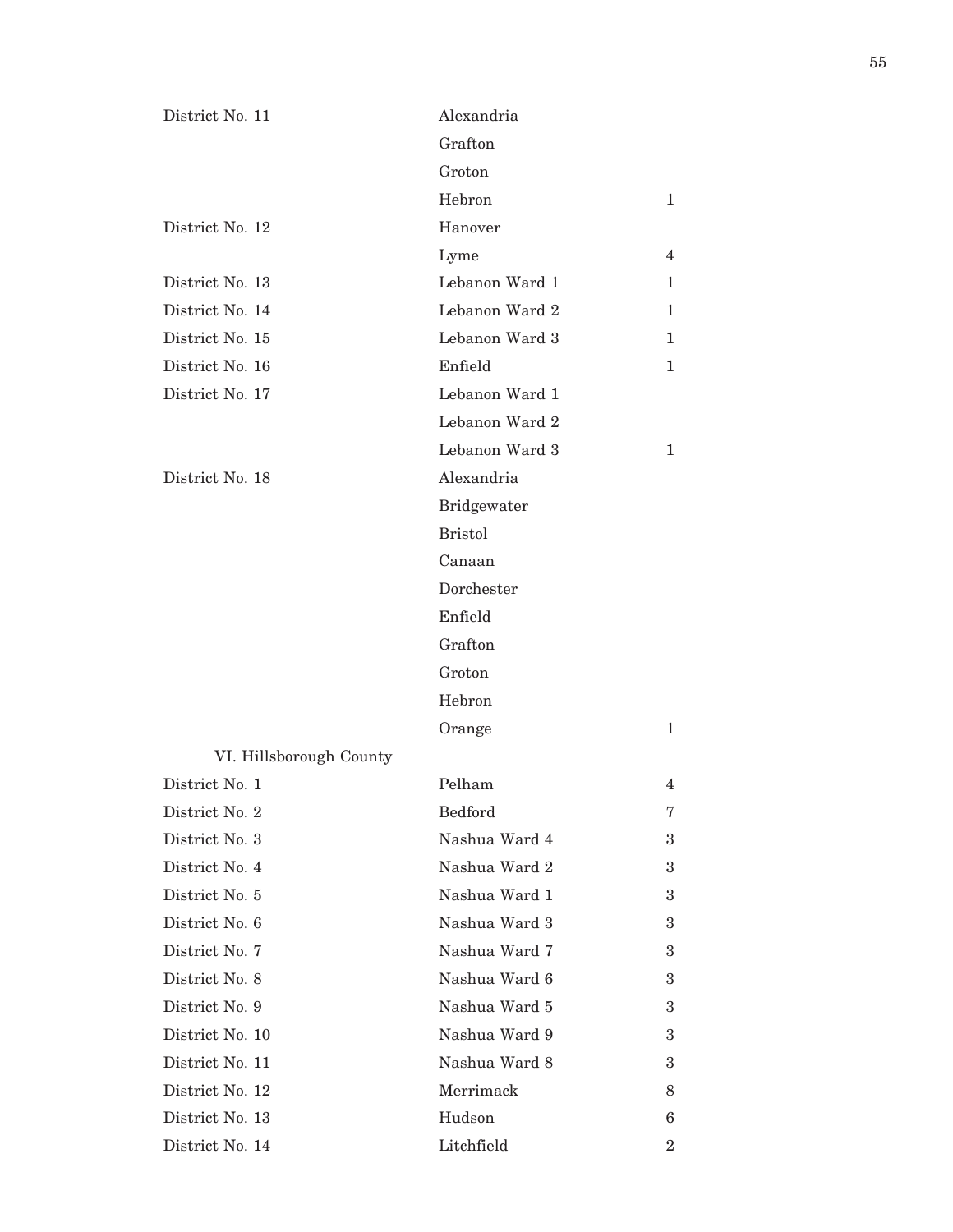| District No. 15 | Manchester Ward 8  | $\overline{2}$   |
|-----------------|--------------------|------------------|
| District No. 16 | Manchester Ward 6  | $\overline{2}$   |
| District No. 17 | Manchester Ward 2  | $\overline{2}$   |
| District No. 18 | Manchester Ward 12 | $\overline{2}$   |
| District No. 19 | Manchester Ward 10 | $\overline{2}$   |
| District No. 20 | Manchester Ward 9  | $\overline{2}$   |
| District No. 21 | Manchester Ward 1  | $\overline{2}$   |
| District No. 22 | Manchester Ward 11 | $\overline{2}$   |
| District No. 23 | Manchester Ward 3  | $\overline{2}$   |
| District No. 24 | Manchester Ward 4  | $\boldsymbol{2}$ |
| District No. 25 | Manchester Ward 5  | $\overline{2}$   |
| District No. 26 | Manchester Ward 7  | $\overline{2}$   |
| District No. 27 | Deering            |                  |
|                 | Francestown        | $\mathbf 1$      |
| District No. 28 | Weare              | $\overline{2}$   |
| District No. 29 | Goffstown          | $\overline{4}$   |
| District No. 30 | Antrim             |                  |
|                 | Bennington         |                  |
|                 | Hillsborough       |                  |
|                 | Windsor            | 3                |
| District No. 31 | Greenfield         |                  |
|                 | Hancock            | $\mathbf{1}$     |
| District No. 32 | New Ipswich        |                  |
|                 | Temple             |                  |
|                 | Wilton             | 3                |
| District No. 33 | Peterborough       |                  |
|                 | Sharon             | $\overline{2}$   |
| District No. 34 | Amherst            | 3                |
| District No. 35 | Hollis             | $\overline{2}$   |
| District No. 36 | <b>Brookline</b>   |                  |
|                 | Greenville         |                  |
|                 | Mason              | $\boldsymbol{2}$ |
| District No. 37 | Amherst            |                  |
|                 | Milford            | 1                |
| District No. 38 | Hudson             |                  |
|                 | Litchfield         | $\overline{2}$   |
| District No. 39 | Manchester Ward 6  |                  |
|                 | Manchester Ward 8  |                  |
|                 | Manchester Ward 9  | $\overline{2}$   |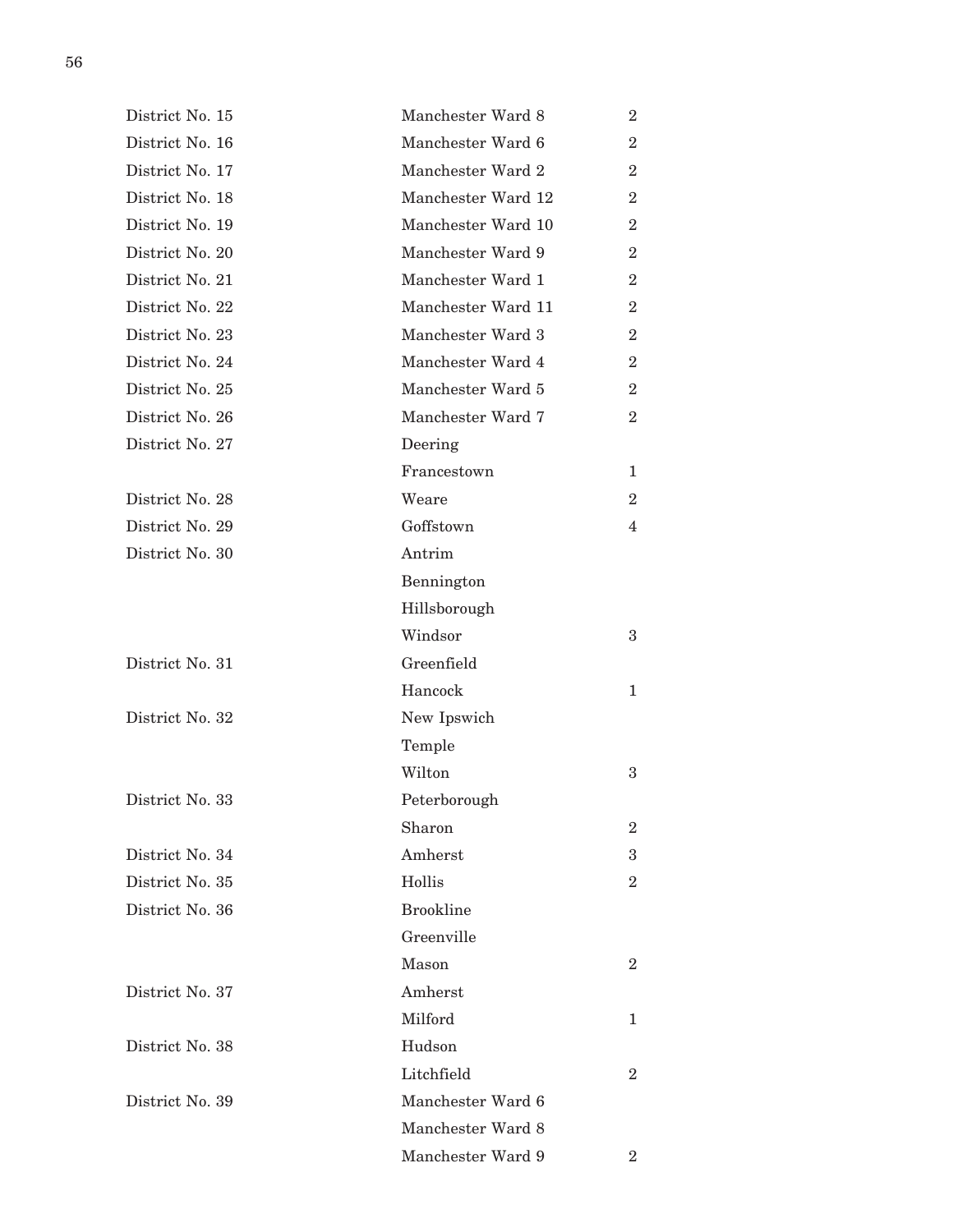| District No. 40       | Manchester Ward 1  |                |
|-----------------------|--------------------|----------------|
|                       | Manchester Ward 3  |                |
|                       | Manchester Ward 10 |                |
|                       | Manchester Ward 11 |                |
|                       | Manchester Ward 12 | 4              |
| District No. 41       | Manchester Ward 2  |                |
|                       | Manchester Ward 4  |                |
|                       | Manchester Ward 5  |                |
|                       | Manchester Ward 7  | 3              |
| District No. 42       | Lyndeborough       |                |
|                       | Mont Vernon        |                |
|                       | New Boston         | 3              |
| District No. 43       | Milford            | 4              |
| District No. 44       | Goffstown          |                |
|                       | Weare              | $\overline{2}$ |
| District No. 45       | <b>Brookline</b>   |                |
|                       | Greenville         |                |
|                       | Hollis             |                |
|                       | Mason              | $\mathbf{1}$   |
| VII. Merrimack County |                    |                |
| District No. 1        | <b>Boscawen</b>    | $\mathbf{1}$   |
| District No. 2        | Northfield         | 1              |
| District No. 3        | Franklin Ward 1    |                |
|                       | Franklin Ward 2    |                |
|                       | Franklin Ward 3    | $\overline{2}$ |
| District No. 4        | Canterbury         |                |
|                       | Loudon             | $\overline{2}$ |
| District No. 5        | Andover            |                |
|                       | Danbury            |                |
|                       | Hill               |                |
|                       | Salisbury          |                |
|                       | Webster            | $\overline{2}$ |
| District No. 6        | Sutton             |                |
|                       | Wilmot             | 1              |
| District No. 7        | New London         |                |
|                       | Newbury            | $\overline{2}$ |
| District No. 8        | <b>Bradford</b>    |                |
|                       | Henniker           |                |
|                       | Warner             | 3              |

57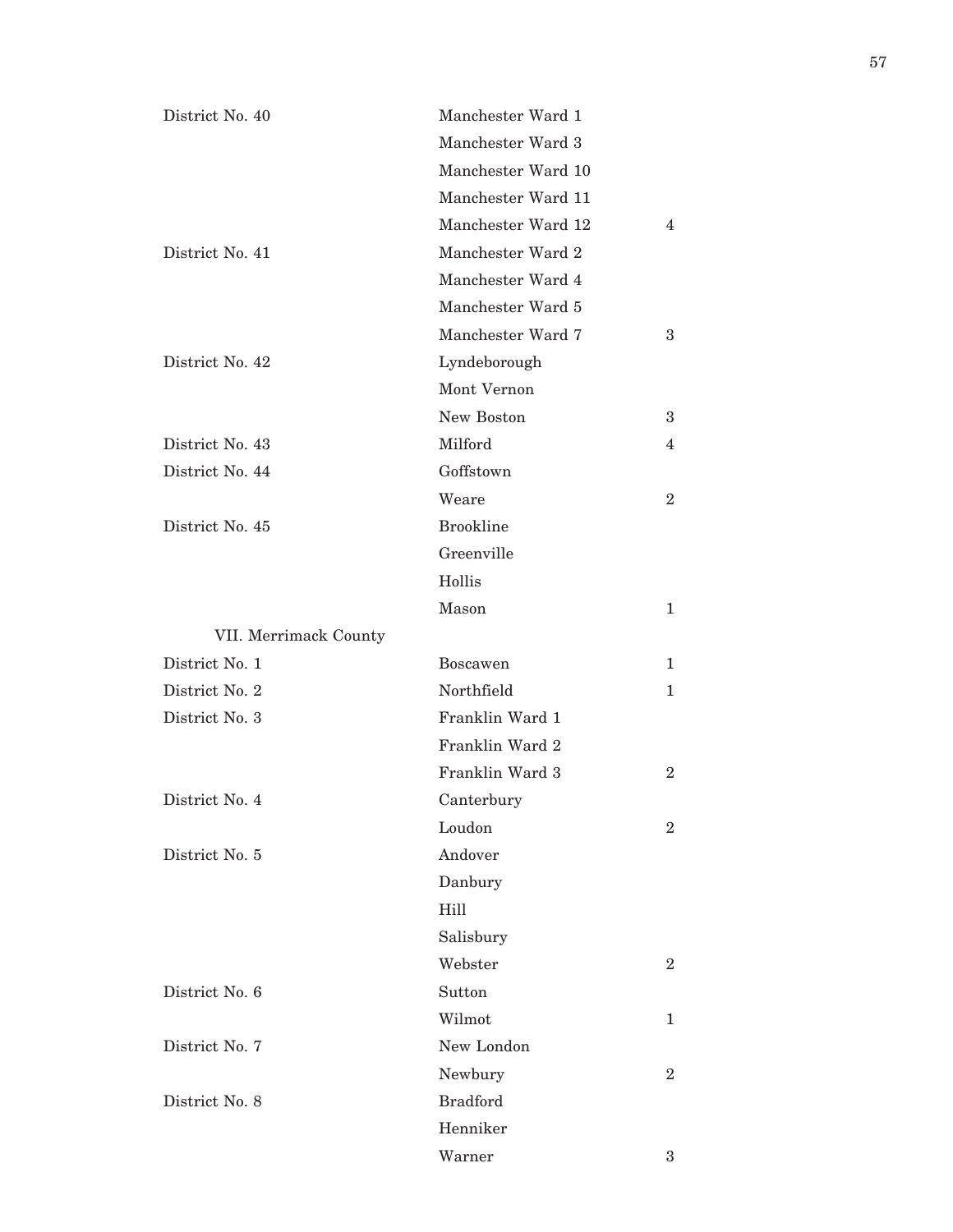| District No. 9  | Bow             |                |
|-----------------|-----------------|----------------|
|                 | Hopkinton       | 4              |
| District No. 10 | Dunbarton       |                |
|                 | Hooksett        | 4              |
| District No. 11 | Allenstown      | 1              |
| District No. 12 | Pembroke        | $\overline{2}$ |
| District No. 13 | Chichester      |                |
|                 | Pittsfield      | $\overline{2}$ |
| District No. 14 | Epsom           | 1              |
| District No. 15 | Concord Ward 1  | 1              |
| District No. 16 | Concord Ward 2  | 1              |
| District No. 17 | Concord Ward 3  | 1              |
| District No. 18 | Concord Ward 4  | 1              |
| District No. 19 | Concord Ward 5  | 1              |
| District No. 20 | Concord Ward 6  | 1              |
| District No. 21 | Concord Ward 7  | 1              |
| District No. 22 | Concord Ward 8  | 1              |
| District No. 23 | Concord Ward 9  | 1              |
| District No. 24 | Concord Ward 10 | 1              |
| District No. 25 | Franklin Ward 1 |                |
|                 | Franklin Ward 2 |                |
|                 | Franklin Ward 3 |                |
|                 | Northfield      | 1              |
| District No. 26 | Andover         |                |
|                 | <b>Boscawen</b> |                |
|                 | Canterbury      |                |
|                 | Danbury         |                |
|                 | Hill            |                |
|                 | Loudon          |                |
|                 | Salisbury       |                |
|                 | Webster         | 1              |
| District No. 27 | Allenstown      |                |
|                 | Dunbarton       |                |
|                 | Epsom           |                |
|                 | Hooksett        | $\overline{2}$ |
| District No. 28 | Concord Ward 1  |                |
|                 | Concord Ward 2  |                |
|                 | Concord Ward 3  | 1              |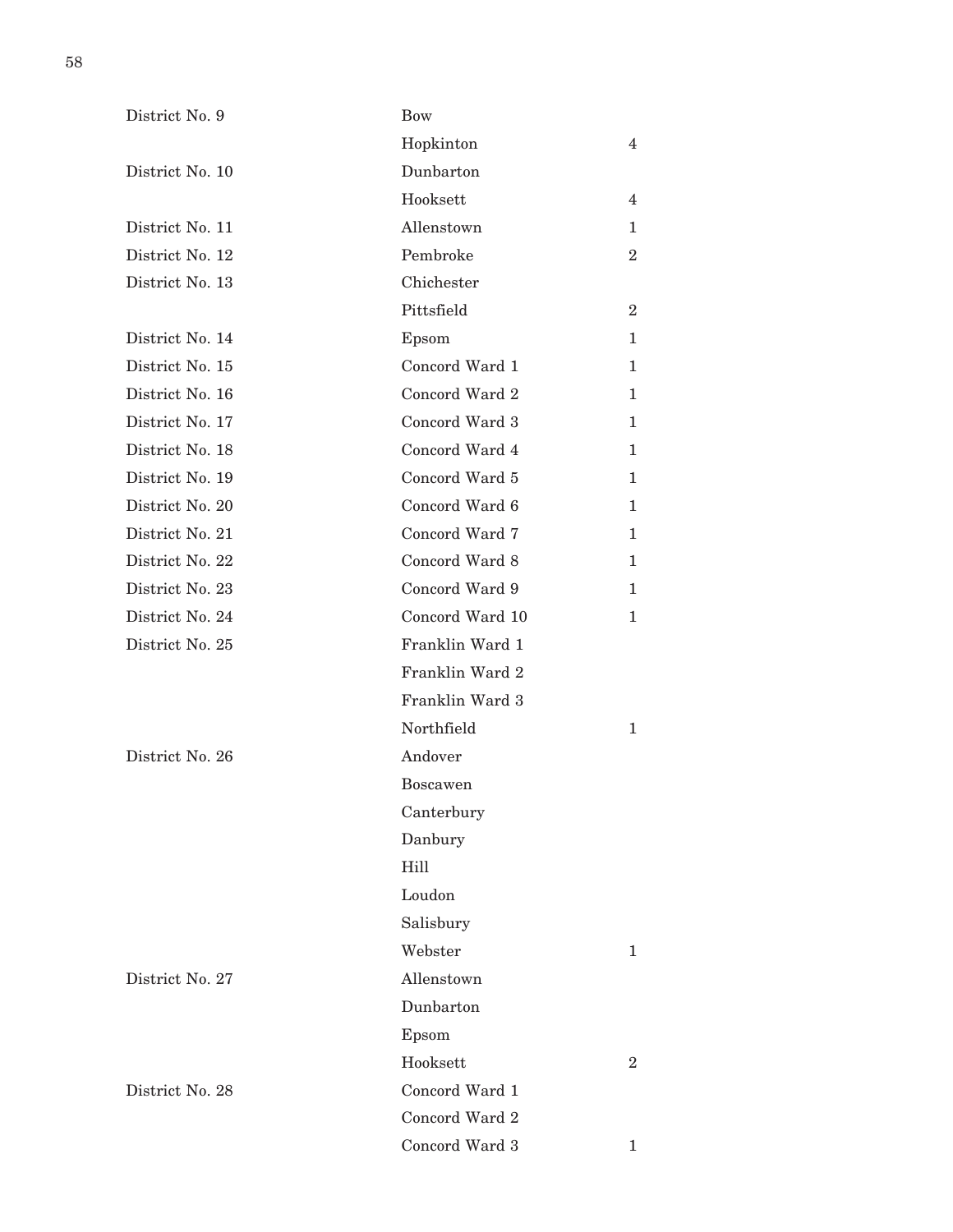| District No. 29 |                         | Concord Ward 4       |                |
|-----------------|-------------------------|----------------------|----------------|
|                 |                         | Concord Ward 9       |                |
|                 |                         | Concord Ward 10      | 1              |
| District No. 30 |                         | Concord Ward 5       |                |
|                 |                         | Concord Ward 6       |                |
|                 |                         | Concord Ward 7       |                |
|                 |                         | Concord Ward 8       | 1              |
|                 | VIII. Rockingham County |                      |                |
| District No. 1  |                         | Northwood            |                |
|                 |                         | Nottingham           | 3              |
| District No. 2  |                         | Auburn               |                |
|                 |                         | Candia               |                |
|                 |                         | Deerfield            | 3              |
| District No. 3  |                         | Chester              | 1              |
| District No. 4  |                         | Raymond              | 3              |
| District No. 5  |                         | Epping               | $\overline{2}$ |
| District No. 6  |                         | <b>Brentwood</b>     | 1              |
| District No. 7  |                         | Fremont              | 1              |
| District No. 8  |                         | Danville             | 1              |
| District No. 9  |                         | Sandown              | $\overline{2}$ |
| District No. 10 |                         | Newfields            |                |
|                 |                         | Newmarket            | 3              |
| District No. 11 |                         | Exeter               | 4              |
| District No. 12 |                         | Stratham             | $\overline{2}$ |
| District No. 13 |                         | Derry                | 10             |
| District No. 14 |                         | E. Kingston          |                |
|                 |                         | Kingston             | $\overline{2}$ |
| District No. 15 |                         | Hampstead            | $\overline{2}$ |
| District No. 16 |                         | Londonderry          | 7              |
| District No. 17 |                         | Windham              | 4              |
| District No. 18 |                         | Atkinson             | $\overline{2}$ |
| District No. 19 |                         | <b>Hampton Falls</b> |                |
|                 |                         | Kensington           | 1              |
| District No. 20 |                         | Newton               |                |
|                 |                         | Plaistow             |                |
|                 |                         | S. Hampton           | 3              |
| District No. 21 |                         | Newington            |                |
|                 |                         | Portsmouth Ward 1    | 1              |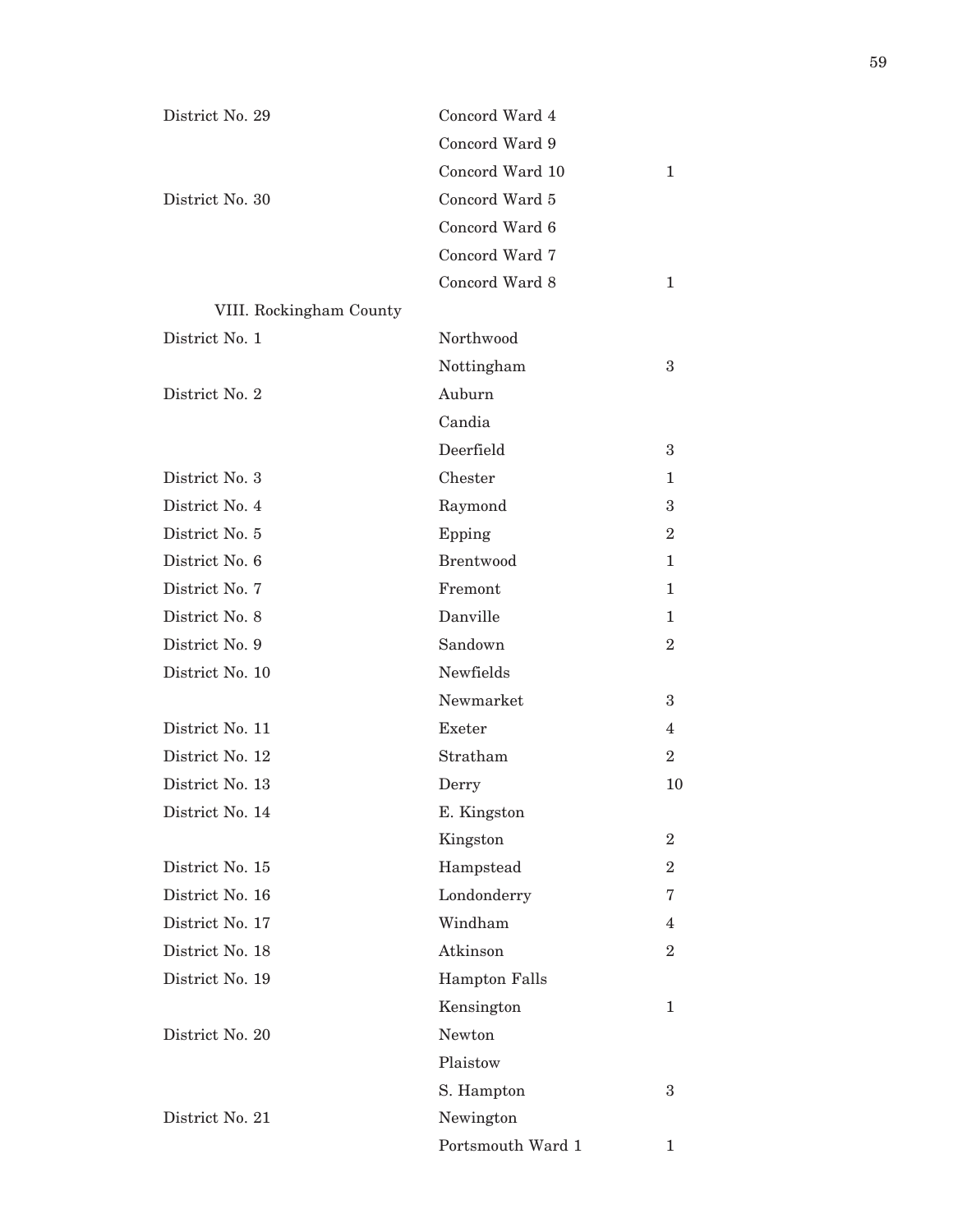| District No. 22 | New Castle           |                |
|-----------------|----------------------|----------------|
|                 | Portsmouth Ward 5    | 1              |
| District No. 23 | N. Hampton           | $\mathbf 1$    |
| District No. 24 | Greenland            |                |
|                 | Rye                  | $\overline{2}$ |
| District No. 25 | Salem                | 9              |
| District No. 26 | Portsmouth Ward 3    | 1              |
| District No. 27 | Portsmouth Ward 4    | 1              |
| District No. 28 | Portsmouth Ward 2    | 1              |
| District No. 29 | Hampton              | 4              |
| District No. 30 | Seabrook             | $\overline{2}$ |
| District No. 31 | Auburn               |                |
|                 | Candia               |                |
|                 | Chester              |                |
|                 | Deerfield            | $\overline{2}$ |
| District No. 32 | <b>Brentwood</b>     |                |
|                 | Danville             |                |
|                 | Fremont              | $\mathbf{1}$   |
| District No. 33 | Exeter               |                |
|                 | Newfields            |                |
|                 | Newmarket            |                |
|                 | Stratham             | 1              |
| District No. 34 | E. Kingston          |                |
|                 | Hampstead            |                |
|                 | Kingston             | $\mathbf{1}$   |
| District No. 35 | Londonderry          |                |
|                 | Windham              | 1              |
| District No. 36 | <b>Hampton Falls</b> |                |
|                 | Kensington           |                |
|                 | Newton               |                |
|                 | Plaistow             |                |
|                 | S. Hampton           | 1              |
| District No. 37 | New Castle           |                |
|                 | Newington            |                |
|                 | Portsmouth Ward 1    |                |
|                 | Portsmouth Ward 5    | 1              |
| District No. 38 | Greenland            |                |
|                 | N. Hampton           |                |
|                 |                      |                |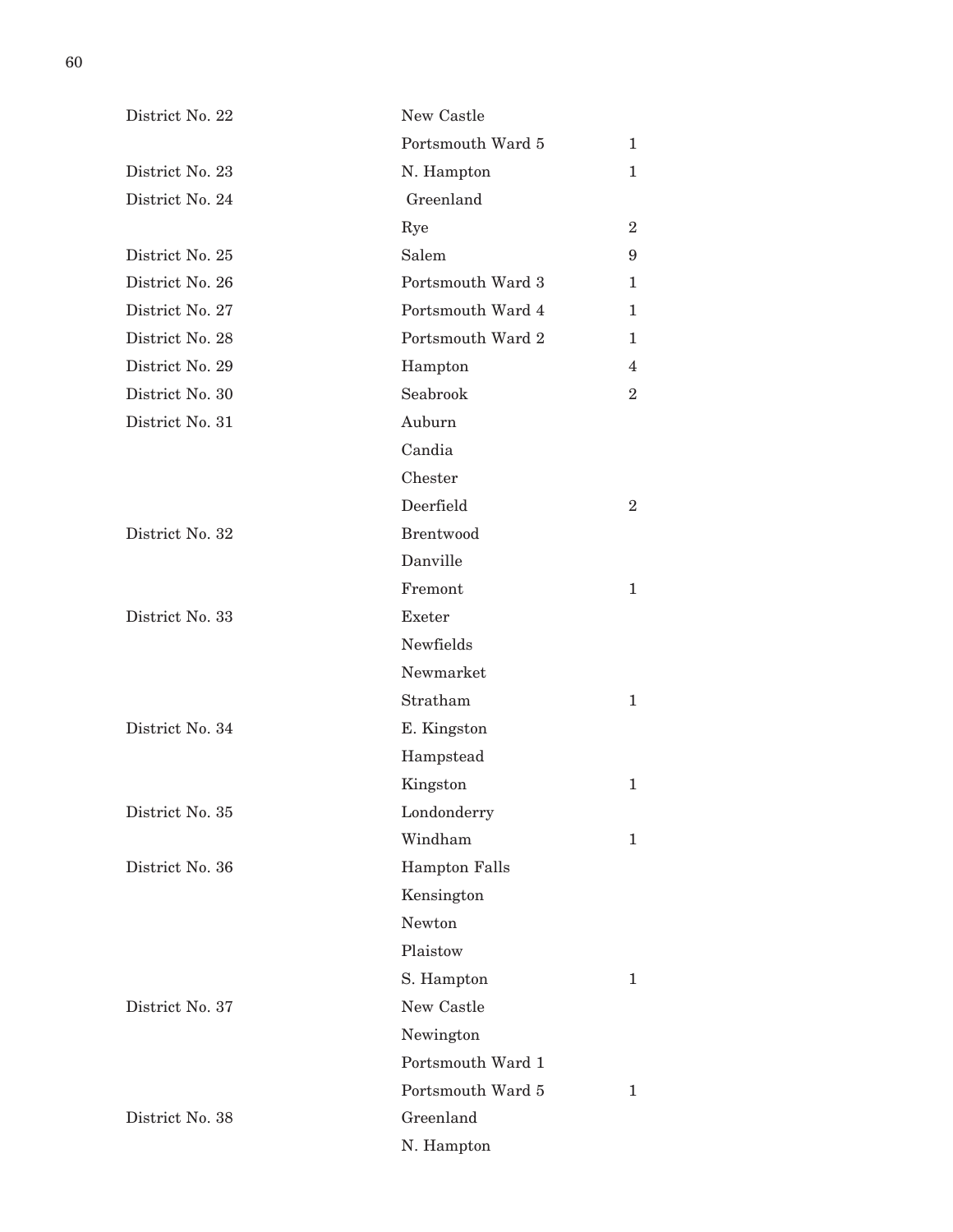| Portsmouth Ward 2<br>Portsmouth Ward 3<br>Portsmouth Ward 4<br>Hampton<br>Seabrook<br>Farmington<br>Milton<br>Rochester Ward 5<br>Middleton<br>New Durham<br>Barrington<br>Strafford<br>Rochester Ward 1<br>1<br>Rochester Ward 2 | 1<br>1<br>$\overline{2}$<br>3<br>1<br>3 |
|-----------------------------------------------------------------------------------------------------------------------------------------------------------------------------------------------------------------------------------|-----------------------------------------|
|                                                                                                                                                                                                                                   |                                         |
|                                                                                                                                                                                                                                   |                                         |
|                                                                                                                                                                                                                                   |                                         |
|                                                                                                                                                                                                                                   |                                         |
|                                                                                                                                                                                                                                   |                                         |
|                                                                                                                                                                                                                                   |                                         |
|                                                                                                                                                                                                                                   |                                         |
|                                                                                                                                                                                                                                   |                                         |
|                                                                                                                                                                                                                                   |                                         |
|                                                                                                                                                                                                                                   |                                         |
|                                                                                                                                                                                                                                   |                                         |
|                                                                                                                                                                                                                                   |                                         |
|                                                                                                                                                                                                                                   |                                         |
|                                                                                                                                                                                                                                   |                                         |
|                                                                                                                                                                                                                                   | 1                                       |
|                                                                                                                                                                                                                                   | 1                                       |
| Rochester Ward 4                                                                                                                                                                                                                  | 1                                       |
| Rochester Ward 6                                                                                                                                                                                                                  | 1                                       |
| Durham                                                                                                                                                                                                                            | 4                                       |
| Dover Ward 4                                                                                                                                                                                                                      |                                         |
| Lee                                                                                                                                                                                                                               |                                         |
| Madbury                                                                                                                                                                                                                           | 3                                       |
| Rollinsford                                                                                                                                                                                                                       |                                         |
| Somersworth Ward 1                                                                                                                                                                                                                |                                         |
| Somersworth Ward 2                                                                                                                                                                                                                |                                         |
| Somersworth Ward 3                                                                                                                                                                                                                |                                         |
| Somersworth Ward 4                                                                                                                                                                                                                |                                         |
| Somersworth Ward 5                                                                                                                                                                                                                | 4                                       |
| Dover Ward 6                                                                                                                                                                                                                      | 1                                       |
| Dover Ward 1                                                                                                                                                                                                                      | 1.                                      |
| Dover Ward 2                                                                                                                                                                                                                      | 1                                       |
| Dover Ward 3                                                                                                                                                                                                                      | 1.                                      |
| Dover Ward 5                                                                                                                                                                                                                      | 1                                       |
| Barrington                                                                                                                                                                                                                        |                                         |
| Middleton                                                                                                                                                                                                                         |                                         |
| New Durham                                                                                                                                                                                                                        |                                         |
| Strafford                                                                                                                                                                                                                         | 1                                       |
|                                                                                                                                                                                                                                   | Rochester Ward 3                        |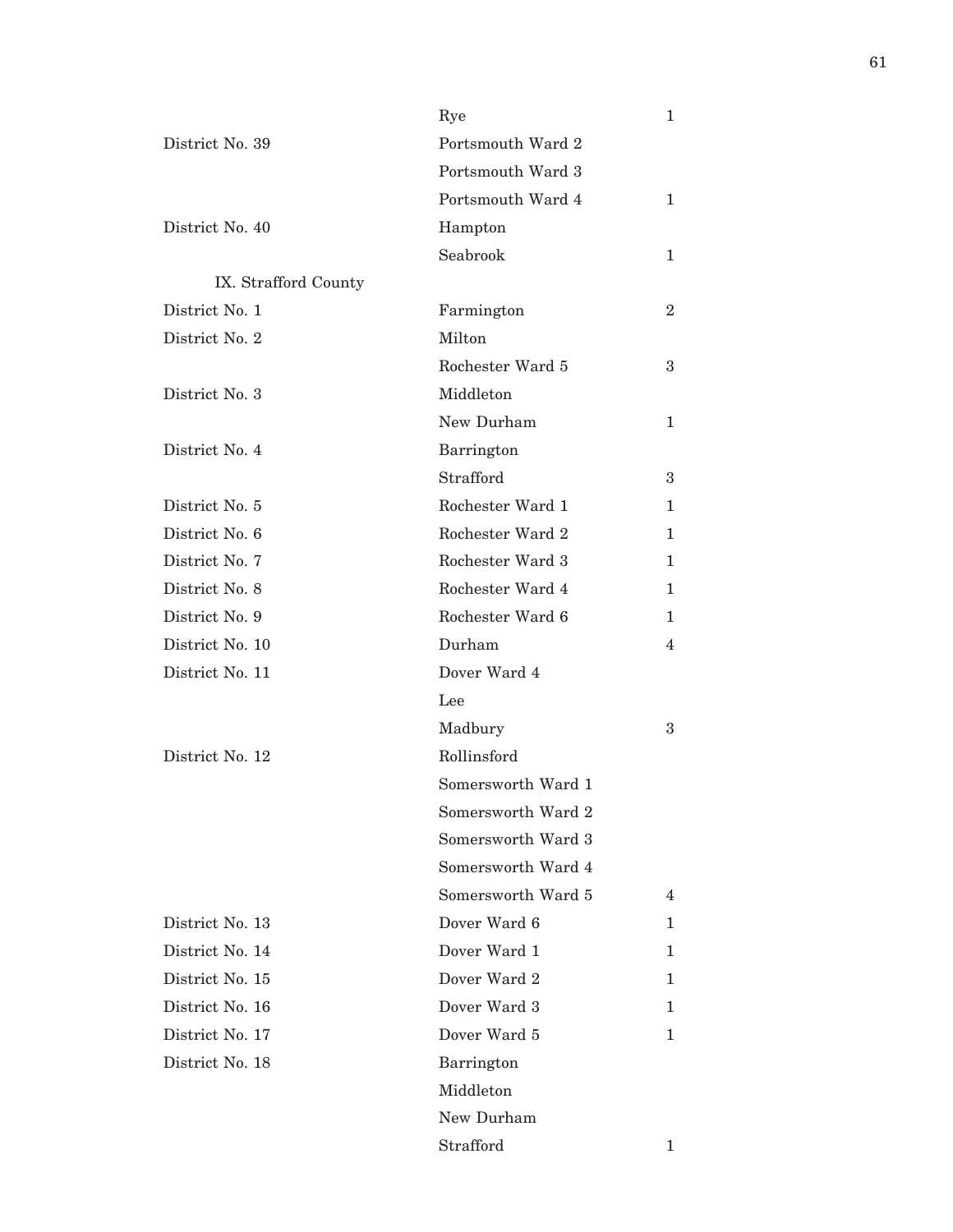| District No. 19    | Rochester Ward 1 |              |
|--------------------|------------------|--------------|
|                    | Rochester Ward 2 |              |
|                    | Rochester Ward 3 |              |
|                    | Rochester Ward 4 |              |
|                    | Rochester Ward 6 | 3            |
| District No. 20    | Dover Ward 4     |              |
|                    | Durham           |              |
|                    | Lee              |              |
|                    | Madbury          | 1            |
| District No. 21    | Dover Ward 1     |              |
|                    | Dover Ward 2     |              |
|                    | Dover Ward 3     |              |
|                    | Dover Ward 5     |              |
|                    | Dover Ward 6     | 3            |
| X. Sullivan County |                  |              |
| District No. 1     | Grantham         | 1            |
| District No. 2     | Cornish          |              |
|                    | Plainfield       | 1            |
| District No. 3     | Charlestown      |              |
|                    | Newport          |              |
|                    | Unity            | 3            |
| District No. 4     | Acworth          |              |
|                    | Goshen           |              |
|                    | Langdon          |              |
|                    | Lempster         |              |
|                    | Washington       | $\mathbf{1}$ |
| District No. 5     | Springfield      |              |
|                    | Sunapee          | $\mathbf 1$  |
| District No. 6     | Claremont Ward 1 |              |
|                    | Claremont Ward 2 |              |
|                    | Claremont Ward 3 |              |
|                    | Croydon          | 3            |
| District No. 7     | Charlestown      |              |
|                    | Cornish          |              |
|                    | Newport          |              |
|                    | Plainfield       |              |
|                    | Unity            | 1            |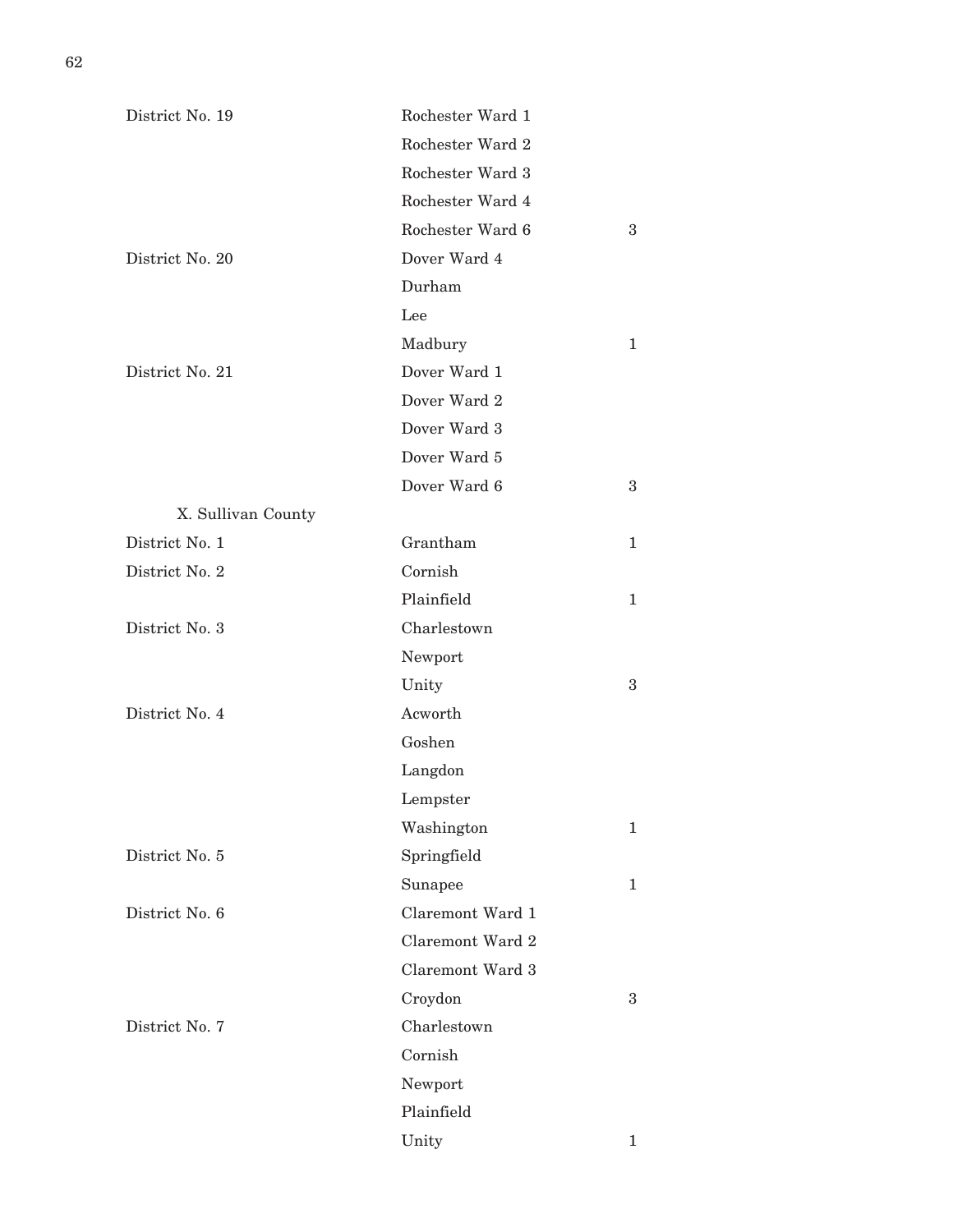District No. 8 Acworth

Claremont Ward 1 Claremont Ward 2 Claremont Ward 3 Croydon Goshen Langdon Lempster Springfield Sunapee Washington 2

2 Application. The changes in state representative districts established by this act shall not affect constituencies or terms of office of representatives presently in office. The state representative districts established by this act shall be in effect for the purpose of electing representatives at the 2022 state general election. If there shall be a vacancy in a state representatives district for any reason prior to the 2022 state general election, the vacancy shall be filled by and from the same state representative district that existed for the 2020 state general election. No provision of this act shall affect in any manner any of the proceedings of the membership of the house of representatives of the general court that assembled for a biennial session in January 2021.

3 Ward Boundaries; Legislative Districts. Ward boundaries adopted as of January 30, 2022 shall be the ward boundaries used to determine state legislative districts beginning with the November 2022 state general election.

4 City of Portsmouth; Wards. 1895, 183:1, as amended by 1947, 390:1; 1957, 412:1; 1971, 582:1; 1983, 424:1; 1989, 210:2; and 2012, 9:4 is repealed and reenacted to read as follows:

Section 1. The city of Portsmouth in the county of Rockingham is and shall be divided into 5 wards which shall be constituted as follows:

Ward 1 shall contain all that part of the city included within the following boundaries: Beginning at a point in the Piscataqua river on the boundary of the city of Portsmouth, the state of Maine, and the town of Newington; thence southeasterly along the boundary of the city of Portsmouth and the state of Maine to the point where U.S. route 1 crosses the boundary of the city of Portsmouth and the state of Maine; thence southwesterly along U.S. route 1 to a point where U.S. route 1 passes over Daniel street; thence southwesterly along Daniel street to the intersection of Daniel street and Congress street; thence southwesterly along Congress street to the intersection of Congress street and Maplewood avenue; thence northwesterly along Maplewood avenue to the middle of a bridge crossing the so-called North Mill pond; thence southwesterly along a line following the midpoint of the so-called North Mill pond until it intersects Bartlett street at a point 300 feet north of the intersection of Bartlett street and Cate street; thence northwesterly along Bartlett street to the intersection of Bartlett street and Woodbury avenue; thence northwesterly 10,000 feet along Woodbury avenue to the intersection of Woodbury avenue and Gosling road; thence northeasterly along Gosling road to its terminus; thence northeasterly along the boundary of the town of Newington and the city of Portsmouth to the point of beginning.

Ward 2 shall contain all that part of the city included within the following boundaries: Beginning at the middle of the Maplewood avenue bridge at the northeast end of North Mill pond; thence southeasterly along Maplewood avenue to the intersection of Maplewood avenue and Middle street; thence southerly along Middle street to the intersection of Middle street and Court street; thence northeasterly along Court street to the intersection of Court street and Rogers street; thence southerly along Rogers street to the intersection of Rogers street and Parrott avenue; thence southerly along Parrott avenue to the intersection of Parrott avenue and Richards avenue; thence northerly along Richards avenue a distance of 150 feet; thence southwesterly along a line until said line reaches the intersection of Merrimac street and Miller avenue; thence southeasterly along Miller avenue until it reaches the intersection of Miller avenue and Lincoln avenue; thence westerly along Lincoln avenue until it reaches the intersection of Lincoln avenue and Broad street; thence southerly along Broad street until the intersection of Broad street and South street; thence southwesterly along South street until the intersection of South street and Middle road and thence continuing along Middle road to the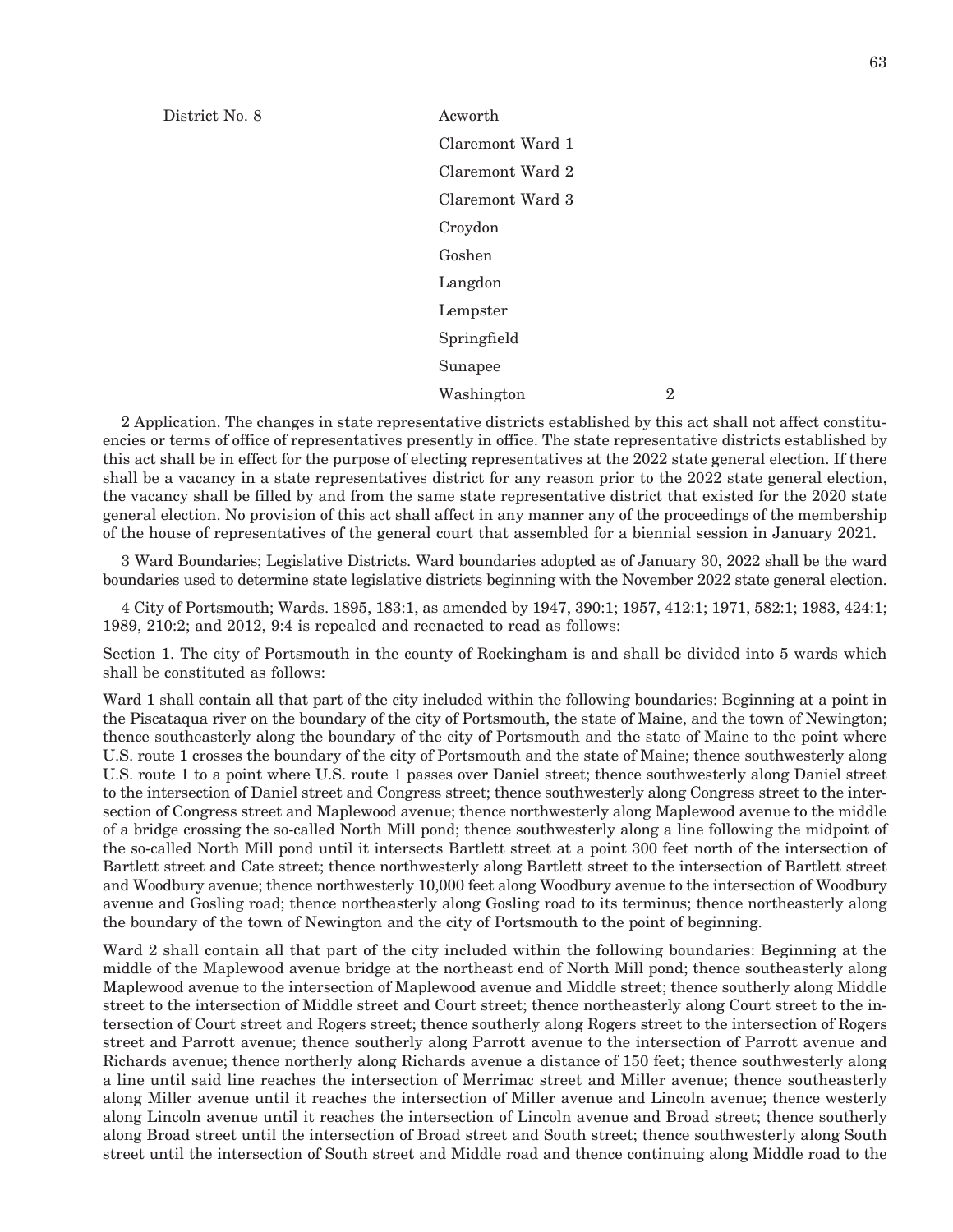intersection of Middle road and the U.S. route 1 bypass; thence northwesterly along U.S. route 1 bypass to a point where it is crossed by a railroad track; thence northeasterly along said railroad track until a point where it crosses Bartlett street; thence northwesterly along Bartlett street until a point 300 feet north of the intersection of Bartlett street and Cate street; thence northeasterly along a line following the middle of the so-called North Mill pond to the point of beginning.

Ward 3 shall contain all that part of the city included within the following boundaries: Beginning at a point at the intersection of the boundary of the city of Portsmouth, the town of Newington, and the town of Greenland; thence northerly along the boundary of the city of Portsmouth and the town of Newington a distance of 8,400 feet; thence continuing northeasterly along the boundary of the city of Portsmouth and the town of Newington to the intersection of the boundary of the city of Portsmouth and the town of Newington and Woodbury avenue; thence southeasterly along Woodbury avenue a distance of 10,000 feet to the intersection of Woodbury avenue and Bartlett street; thence southerly along Bartlett street to a point where a railroad line crosses Bartlett street; thence southwesterly along said railroad line to a point where it crosses U.S. route 1 bypass; thence southeasterly along U.S. route 1 bypass to a point where it intersects Greenleaf avenue; thence southwesterly along Greenleaf avenue to the intersection of Greenleaf avenue and Peverly Hill road; thence southeasterly along Peverly Hill road to the intersection of Peverly Hill road and Lafayette road; thence southwesterly along Lafayette road to a point at the boundary of the city of Portsmouth and the town of Rye; thence northwesterly along the boundary of the city of Portsmouth and the town of Rye to the intersection of the boundaries of the city of Portsmouth, the town of Rye, and the town of Greenland; thence northerly along the boundary of the city of Portsmouth and the town of Greenland to the point of beginning.

Ward 4 shall contain all that part of the city included within the following boundaries: Beginning at a point at the intersection of South street and Summit avenue; thence southerly along Summit avenue to the point where Andrew Jarvis drive crosses Summit avenue; thence westerly along Andrew Jarvis drive to the intersection of Andrew Jarvis drive and Lafayette road; thence southerly along Lafayette road to a bridge over the so-called Sagamore creek; thence easterly along a line following the center of the so-called Sagamore creek to a point at the boundary of the city of Portsmouth, the town of Rye, and the town of New Castle; thence southwesterly along the boundary of the city of Portsmouth and the town of Rye to a point where the boundary between the city of Portsmouth and the town of Rye turns northwesterly; thence northwesterly along the boundary of the city of Portsmouth and the town of Rye to the intersection of the boundary of the city of Portsmouth and the town of Rye with Lafayette road; thence northeasterly along Lafayette road to the intersection of Lafayette road and Peverly Hill road; thence northwesterly along Peverly Hill road to the intersection of Peverly Hill road and Greenleaf avenue; thence northeasterly along Greenleaf avenue to the intersection of Greenleaf avenue and U.S. route 1 bypass; thence northwesterly along U.S. route 1 bypass to the intersection of U.S. route 1 bypass and Middle road; thence easterly along Middle road to the intersection of Middle road and South street; thence easterly along South street to the point of beginning.

Ward 5 shall contain all that part of the city included within the following boundaries: Beginning at a point where U.S. route 1 intersects the boundary between the city of Portsmouth and the state of Maine; thence southeasterly along the boundary between the city of Portsmouth and the state of Maine to the boundary of the city of Portsmouth, the state of Maine, and the town of New Castle; thence southerly along the boundary of the city of Portsmouth and the town of New Castle to the boundary of the city of Portsmouth, the town of New Castle, and the town of Rye; thence southwesterly along the boundary of the city of Portsmouth and the town of Rye to the midpoint of the so-called Sagamore creek; thence westerly along a line following the center of the co-called Sagamore creek to the Lafayette road bridge over the so-called Sagamore creek; thence northerly along Lafayette road to the intersection of Lafayette road and Andrew Jarvis drive; thence northeasterly along Andrew Jarvis drive to the intersection of Andrew Jarvis drive and Summit avenue; thence northerly along Summit avenue to the intersection of Summit avenue and South street; thence easterly along South street to the intersection of South street and Broad street; thence northwesterly along Broad street to the intersection of Broad street and Lincoln avenue; thence northeasterly along Lincoln avenue to the intersection of Lincoln avenue and Miller avenue; thence northwesterly along Miller avenue to the intersection of Miller avenue and Merrimac street; thence northeasterly along a line to a point on Richards avenue 150 feet northerly from the intersection of Richards avenue and Parrott avenue; thence southeasterly along Richards avenue to the intersection of Richards avenue and Parrott avenue; thence northeasterly along Parrott avenue to the intersection of Parrott avenue and Rogers street; thence northwesterly along Rogers street to the intersection of Rogers street and Court street; thence westerly along Court street to the intersection of Court street and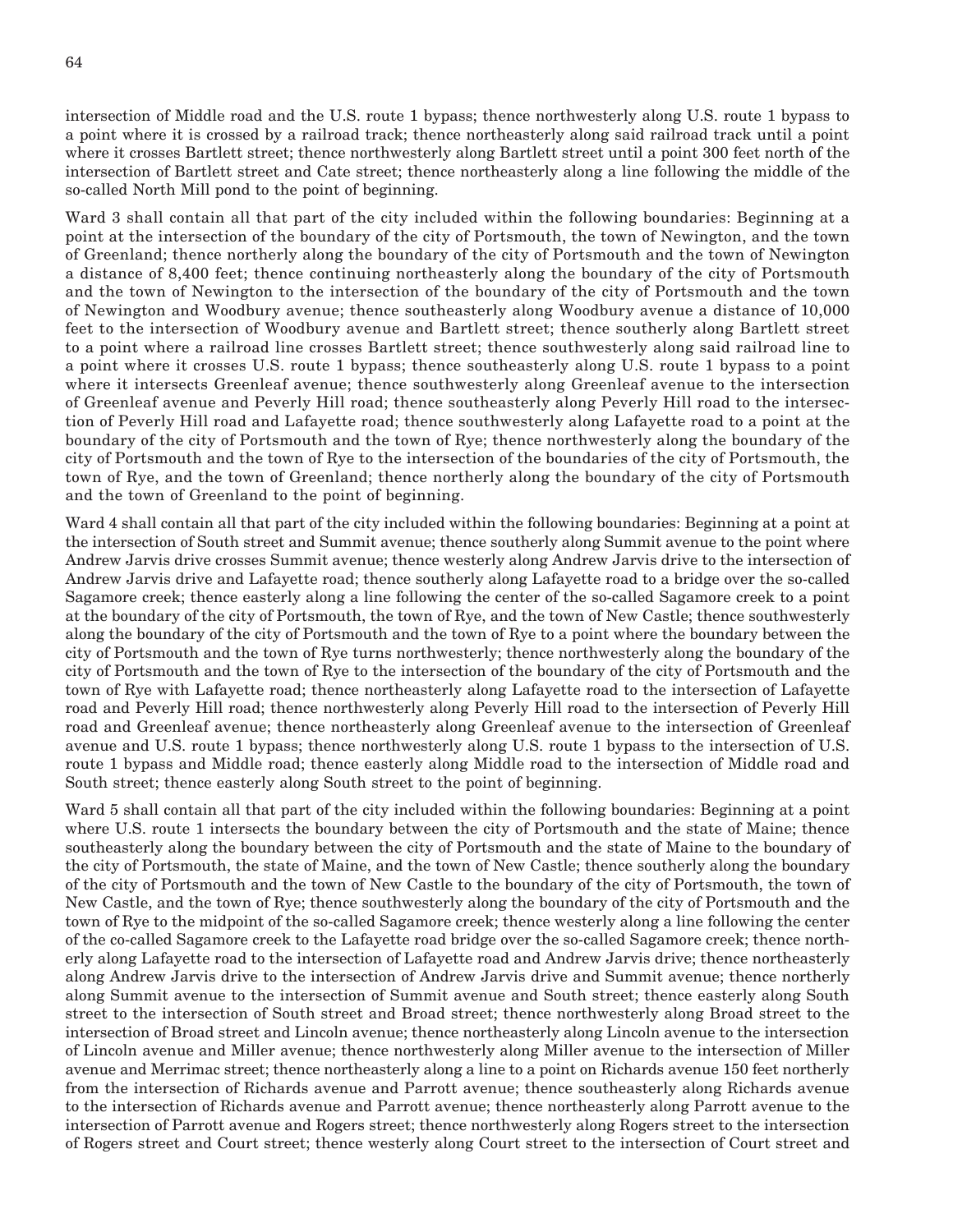Middle street; thence northerly along Middle street to the intersection of Middle street and Congress street; thence northeasterly along Congress street to the intersection of Congress street and Daniel street; thence northeasterly along Daniel street to the point where it is crossed by U.S. route 1; thence northerly along U.S. route 1 to the point of beginning.

5 Effective Date. This act shall take effect upon its passage.

Election Law and Municipal Affairs February 8, 2022 2022-0569s 10/08

#### Amendment to HB 55

Amend the title of the bill by replacing it with the following:

AN ACT apportioning delegates to state party conventions, and relative to the form for declarations of candidacy for delegates to state party conventions.

Amend the bill by replacing all after section 1 with the following:

2 Declarations of Candidacy; Form; Delegate to the State Party Convention. Amend RSA 655:17 to read as follows:

655:17 Declaration of Candidacy. Declarations of candidacy shall be in the *appropriate* following form and signed by the candidate:

#### *I. For candidates for delegate to the state party convention:*

*I*, \_\_\_\_\_\_\_\_\_\_\_\_\_\_\_\_\_\_\_\_, declare that I am domiciled in Ward \_\_\_\_, in the city (or town or unin*corporated place) of \_\_\_\_\_\_\_\_\_\_\_\_\_\_\_\_\_\_, county of \_\_\_\_\_\_\_\_\_\_\_\_\_\_\_\_, state of New Hampshire, in state representative district county\_\_\_\_\_\_\_\_and district\_\_\_\_\_\_, and am a registered voter herein; that I am a registered member of the \_\_\_\_\_\_\_\_\_\_ party; that I am a candidate for delegate to the state convention to be made at the primary election to be held on the \_\_\_\_\_\_ day of \_\_\_\_\_\_\_\_\_\_\_\_\_\_\_; and I hereby request that my name be printed on the official primary ballot of the party in which I am registered as a candidate for such election. I declare that I am not a federal employee which makes me ineligible to file as a candidate for this office. If I have been convicted of a felony, I declare that I have completed my sentence as required in RSA 607-A:2. I further declare that, if elected as such delegate, I will not withdraw; and that, if elected, I will be qualified for and will assume the duties of said office.*

#### *II. For all other declarations of candidacy:*

|  |                                                          | I, ______________________, declare that I am domiciled in Ward _____, in the city (or town or unincorporated      |
|--|----------------------------------------------------------|-------------------------------------------------------------------------------------------------------------------|
|  |                                                          | place) of ________________, county of _____________, state of New Hampshire, and am a registered voter            |
|  |                                                          | herein; that I am a registered member of the <u>same party; that I am a candidate</u> for nomination for the      |
|  |                                                          | office of [(or for delegate to the state convention)] to be made at the primary election to be held               |
|  |                                                          | on the <u>same day of second-second</u> and I hereby request that my name be printed on the official primary      |
|  |                                                          | ballot of the party in which I am registered as a candidate for such nomination [or election]. I declare that I   |
|  |                                                          | am not a candidate for incompatible offices as defined in RSA 655:10, and that I am not a federal employee        |
|  |                                                          | which makes me ineligible to file as a candidate for this office. If I have been convicted of a felony, I declare |
|  |                                                          | that I have completed my sentence as required in RSA 607-A:2. I further declare that, if nominated as a           |
|  |                                                          | candidate for said office for if elected as such delegate, I will not withdraw; and that, if elected, I will be   |
|  | qualified for and will assume the duties of said office. |                                                                                                                   |

3 Effective Date. This act shall take effect upon its passage.

2022-0569s

#### AMENDED ANALYSIS

This bill specifies that delegates to state party conventions are to be elected in accordance proportion with state representative districts. The bill also modifies the form for filing a declaration of candidacy for delegate to a state party convention.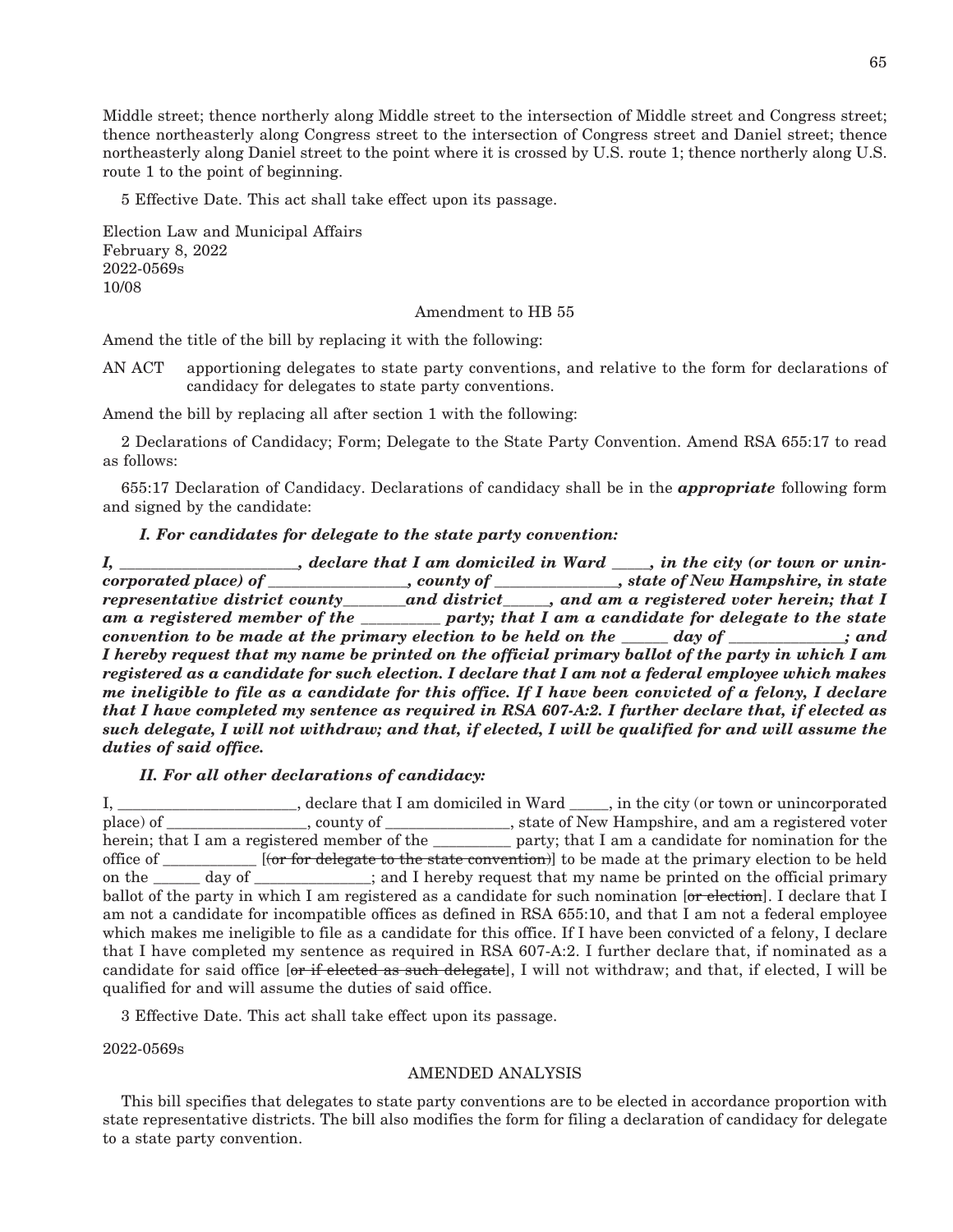# **HEARINGS**

**All Standing Committee hearings will be live streamed on the NH Senate's YouTube channel:**

**<https://www.youtube.com/NewHampshireSenateLivestream>**

**Links are also available on the Senate Meeting Schedule.**



# *MONDAY, FEBRUARY 14, 2022*

### **ELECTION LAW AND MUNICIPAL AFFAIRS,** Room 100, SH

Sen. Gray (C), Sen. Birdsell (VC), Sen. Ward, Sen. Soucy, Sen. Perkins Kwoka

- 1:00 p.m. **SB 248,** relative to political contributions made by limited liability companies
- 1:15 p.m. **SB 348,** relative to political expenditures and contributions.
- 1:30 p.m. **SB 365,** relative to absentee ballot outer envelopes.

### **EXECUTIVE SESSION MAY FOLLOW**

# *TUESDAY, FEBRUARY 15, 2022*

### **EDUCATION,** Room 101, LOB

Sen. Ward (C), Sen. Hennessey (VC), Sen. Ricciardi, Sen. Kahn, Sen. Prentiss 9:00 a.m. **EXECUTIVE SESSION ON PENDING LEGISLATION ENERGY AND NATURAL RESOURCES,** Room 103, SH Sen. Avard (C), Sen. Giuda (VC), Sen. Gray, Sen. Watters, Sen. Perkins Kwoka 9:00 a.m. **SB 380-FN,** relative to solid waste rules and landfill containment tests. 9:15 a.m. **SB 424-FN,** relative to renewable energy and natural gas. 9:30 a.m. **SB 269-FN,** relative to the New Hampshire weatherization program. **(THE PREVIOUS HEARING FOR SB 269-FN WAS RECESSED ON JANUARY 25TH) EXECUTIVE SESSION MAY FOLLOW FINANCE,** Room 103, SH

Sen. Daniels (C), Sen. Reagan (VC), Sen. Giuda, Sen. Hennessey, Sen. Morse, Sen. D'Allesandro, Sen. Rosenwald 1:00 p.m. **HB 398,** making an appropriation to the department of environmental services for funding eligible wastewater projects. 1:10 p.m. **HB 412,** making an appropriation to the department of environmental services for the purpose of funding public water system projects. **EXECUTIVE SESSION MAY FOLLOW**

# *WEDNESDAY, FEBRUARY 16, 2022*

### **HEALTH AND HUMAN SERVICES,** Room 101, LOB

Sen. Bradley (C), Sen. Gray (VC), Sen. Avard, Sen. Sherman, Sen. Whitley

9:00 a.m. **SB 458-FN,** relative to the Sununu youth services center and operation of a replacement secure facility.

### **EXECUTIVE SESSION MAY FOLLOW**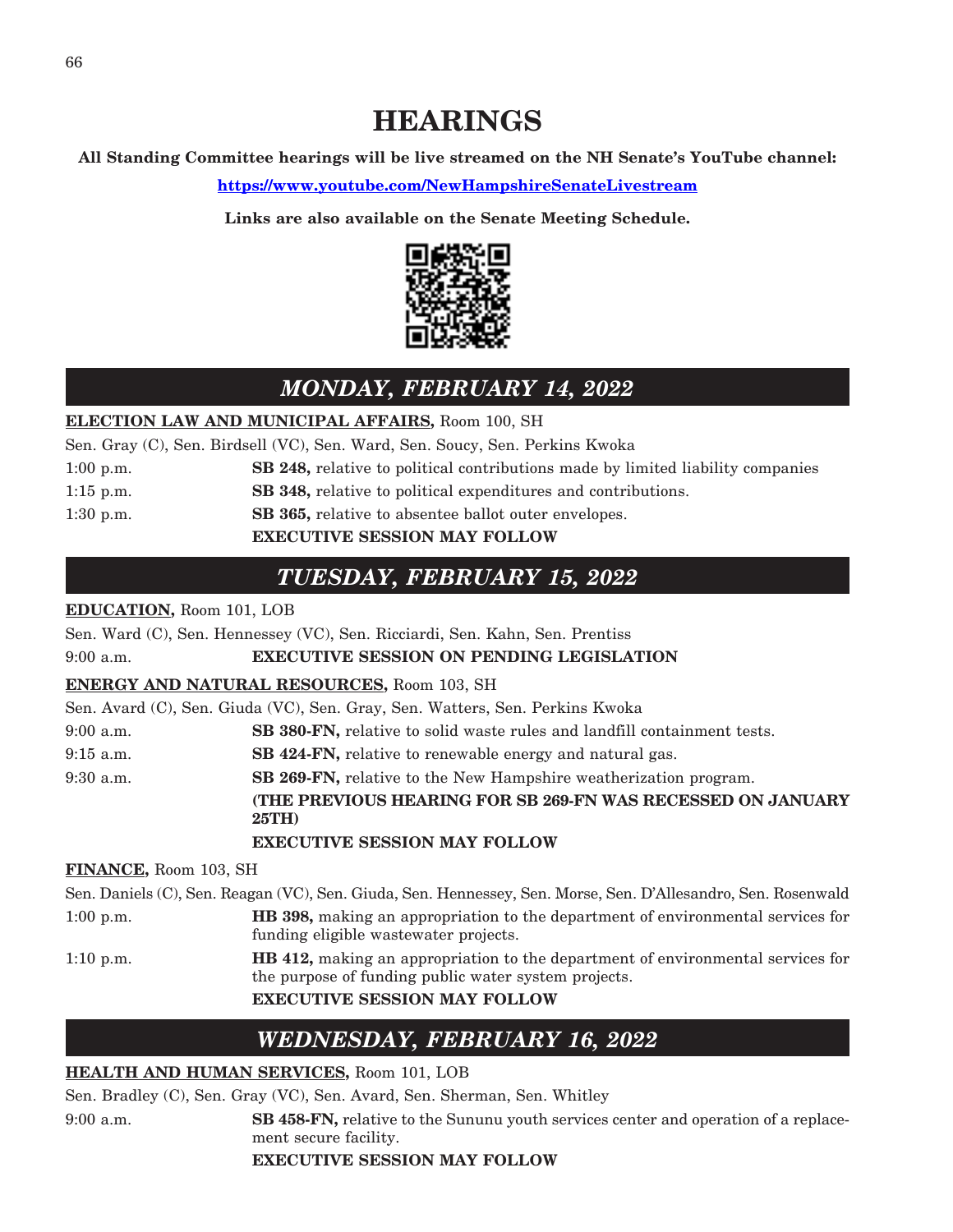# *TUESDAY, FEBRUARY 22, 2022*

### **TRANSPORTATION,** Room 101, LOB

Sen. Birdsell (C), Sen. Watters (VC), Sen. Ricciardi, Sen. Ward, Sen. Sherman

- 1:00 p.m. **HB 116,** relative to personal delivery devices and mobile carriers.
- 1:20 p.m. **HB 435-FN,** relative to the suspension of drivers' licenses
- 1:40 p.m. **HB 571,** repealing the prohibition against OHRV travel on Hoit Road Marsh.

**EXECUTIVE SESSION MAY FOLLOW**

# **MEETINGS**

# *FRIDAY, FEBRUARY 11, 2022*

### **COMMISSION ON THE ENVIRONMENTAL AND PUBLIC HEALTH IMPACTS OF PERFLUORI-NATED CHEMICALS** (RSA 126-A:79-a)

9:00 a.m. Regular Meeting

This meeting will take place by remote conference. To listen in please follow the instructions below:

Please register for HB 737 Commission Meeting on Feb 11, 2022 9:00 AM EST at: <https://attendee.gotowebinar.com/register/8263623051263811344>

After registering, you will receive a confirmation email containing information about joining the webinar.

The following email address will be monitored throughout the meeting by someone who can assist with and alert the committee to any technical issues: [Amy.E.Rousseau@](mailto:Amy.E.Rousseau@DES.NH.gov) [DES.NH.gov](mailto:Amy.E.Rousseau@DES.NH.gov). You may also call Amy Rousseau at 603-848-1372.

#### **NEW HAMPSHIRE TRANSPORTATION COUNCIL** (RSA 238-A:2)

9:00 a.m. NH DOT Regular Meeting Room 211 Kancamagus Conference Room 7 Hazen Drive Concord, NH Join Zoom Meeting [https://us06web.zoom.us/j/82838379588?pwd=S3VLK3RZMVZRRzd3TWg1NTd6dl](https://us06web.zoom.us/j/82838379588?pwd=S3VLK3RZMVZRRzd3TWg1NTd6dlpGQT09) [pGQT09](https://us06web.zoom.us/j/82838379588?pwd=S3VLK3RZMVZRRzd3TWg1NTd6dlpGQT09) Meeting ID: 828 3837 9588 Passcode: 618977 One tap mobile +13017158592,,82838379588#,,,,\*618977# US (Washington DC) +13126266799,,82838379588#,,,,\*618977# US (Chicago) Dial by your location +1 301 715 8592 US (Washington DC) +1 312 626 6799 US (Chicago) +1 646 558 8656 US (New York) +1 253 215 8782 US (Tacoma) +1 346 248 7799 US (Houston) +1 720 707 2699 US (Denver) Meeting ID: 828 3837 9588 Passcode: 618977 Find your local number: <https://us06web.zoom.us/u/kNvnuYYlD>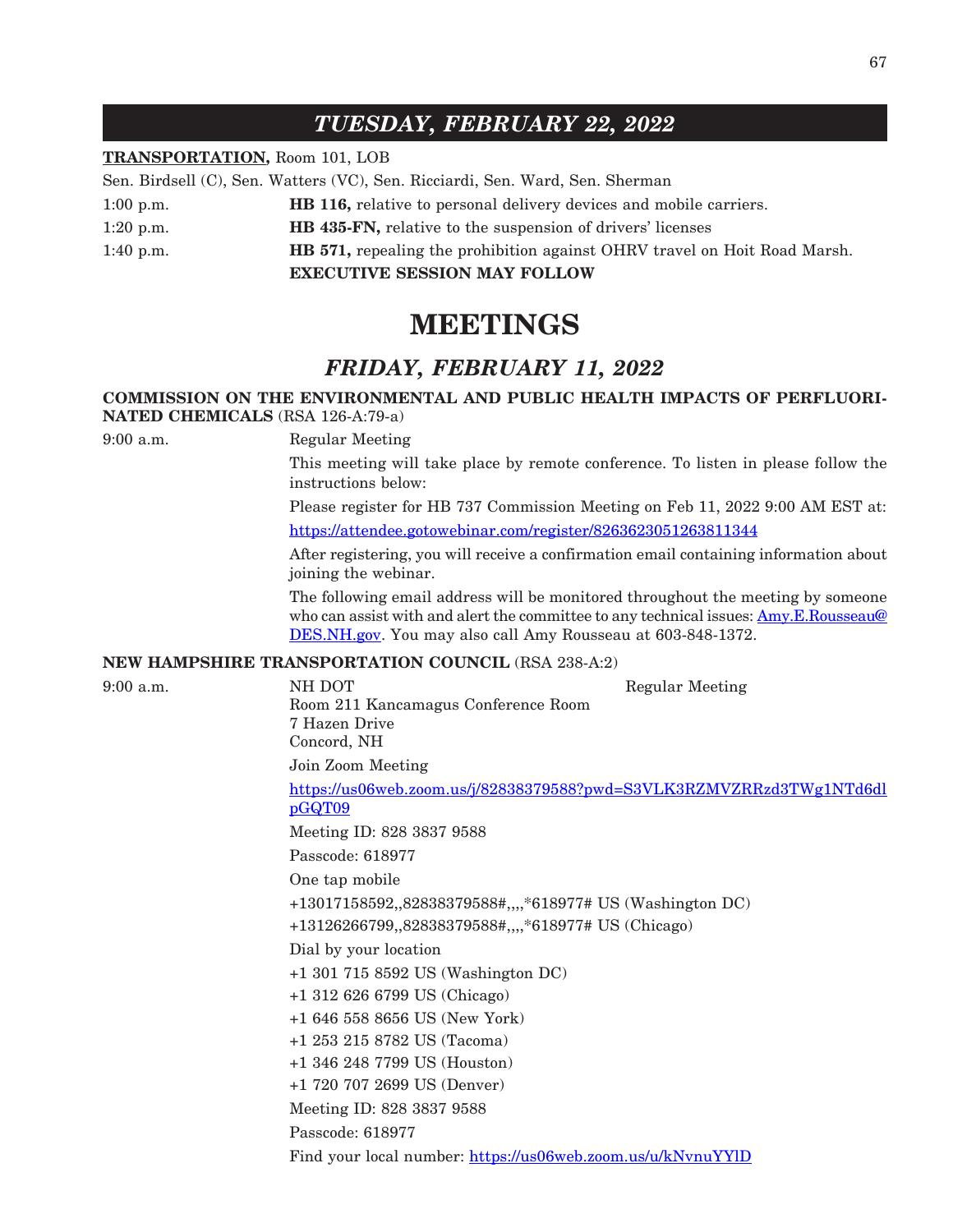| $9:00$ a.m. |  |
|-------------|--|
|             |  |
|             |  |

NH Fire Academy Regular Meeting Classrooms 5, 6 & 7 98 Smokey Bear Blvd Concord, NH 03301

#### **OVERSIGHT COMMISSION ON CHILDREN'S SERVICES** (RSA 21-V:10)

1:00 p.m. Room 100, SH Subcommittee Meeting

#### **LONG-TERM SEACOAST COMMISSION ON DRINKING WATER** (RSA 485-F:6)

2:00 p.m. NHDES Portsmouth Regional Office Regular Meeting Pease International Tradeport, Room A 222 International Drive, Suite 175 Portsmouth, NH 03801

# *MONDAY, FEBRUARY 14, 2022*

#### **ADVISORY COUNCIL ON CAREER AND TECHNICAL EDUCATION** (RSA 188-E:10-b)

21 South Fruit Street Concord, NH

9:00 a.m. Walker Building, Room 100 Regular Meeting

#### **COMMITTEE TO STUDY RAIL TRAIL MANAGEMENT PRACTICES** (HB 311, Chapter 94:2, Laws of 2021)

| 9:00 a.m. |  |  |
|-----------|--|--|
|           |  |  |
|           |  |  |

NH DES Regular Meeting Rooms 313 & 314 29 Hazen Drive Concord, NH

#### **NEW HAMPSHIRE VETERANS HOME BOARD OF MANAGERS** (RSA 119:3-a)

9:00 a.m. NH Veterans Home Regular Meeting Tarr South Conference Room 139 Winter Street Tilton, NH

### **NEW HAMPSHIRE DRINKING WATER AND GROUNDWATER ADVISORY COMMISSION** (RSA 485-F:4)

Cafeteria Meeting Area Subcommittee Meeting Concord, NH 03301

9:30 a.m. NH DES NH DES Drought Assistance Program

Regular Meeting

### **LEGISLATIVE YOUTH ADVISORY COUNCIL** (RSA 19-K:1)

29 Hazen Drive

10:00 a.m. Upham-Walker House, Back Room Regular Meeting

### **NEW HAMPSHIRE DRINKING WATER AND GROUNDWATER ADVISORY COMMISSION** (RSA 485-F:4)

| $10:00$ a.m. | NH DES                 |
|--------------|------------------------|
|              | 29 Hazen Drive         |
|              | Cafeteria Meeting Area |
|              | Concord, NH 03301      |
|              |                        |

### **STATE COMMISSION ON AGING** (RSA 19-P:1)

10:00 a.m. NH Employment Security Regular Meeting 45 S. Fruit St. Concord, NH Remote access via Zoom: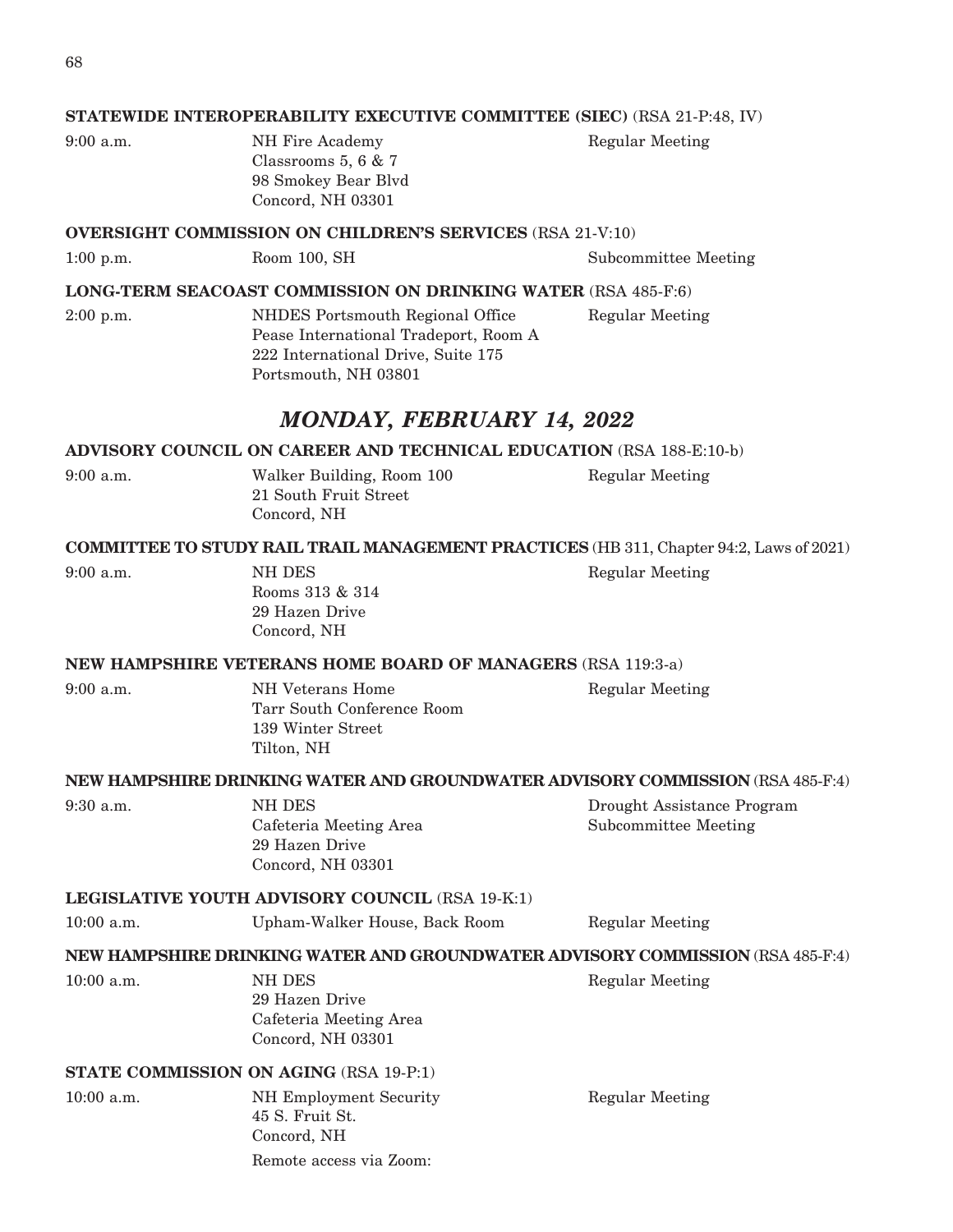[https://us02web.zoom.us/j/87430173115?pwd=bUFER3I5emt3NGVueDBYYW9SZT](https://us02web.zoom.us/j/87430173115?pwd=bUFER3I5emt3NGVueDBYYW9SZThLUT09) [hLUT09](https://us02web.zoom.us/j/87430173115?pwd=bUFER3I5emt3NGVueDBYYW9SZThLUT09)

By Phone:

+1 (929) 205-6099 using Meeting ID: 874 3017 3115 and Passcode: 295220

Questions? Please contact Rebecca Sky at [Rebecca.Sky@nh.gov](mailto:Rebecca.Sky@nh.gov) or 603-271-0527 or 603-848-4204.

Main Topic: Transportation – Mobility Management Network & Volunteer Driver Programs

# *THURSDAY, FEBRUARY 17, 2022*

### **NEW HAMPSHIRE COUNCIL ON SUICIDE PREVENTION** (RSA 126-R:2)

2:00 p.m. Philbrook Adult Transitional Housing Public Policy - Subcommittee Meeting Room B119 121 S. Fruit Street Concord, NH

#### **HOME EDUCATION ADVISORY COUNCIL** (RSA 193-A:10)

3:00 p.m. Granite State Building Regular Meeting 25 Hall Street Room 101 Concord, NH

Zoom Access

For the general public wishing to join the meeting, the following can be used:

[https://us02web.zoom.us/j/86908506528?pwd=MGtWMTVmdkoybDMyNkpTLzhSb](https://urldefense.com/v3/__https:/us02web.zoom.us/j/86908506528?pwd=MGtWMTVmdkoybDMyNkpTLzhSblM2QT09__;!!Oai6dtTQULp8Sw!Au89VIkRKwPgn9HMe5LiP-cfhVgczlEU2WeLCh2whq2iCzSpS1_GanpXa0J9ifBgAv2-54c$) [lM2QT09](https://urldefense.com/v3/__https:/us02web.zoom.us/j/86908506528?pwd=MGtWMTVmdkoybDMyNkpTLzhSblM2QT09__;!!Oai6dtTQULp8Sw!Au89VIkRKwPgn9HMe5LiP-cfhVgczlEU2WeLCh2whq2iCzSpS1_GanpXa0J9ifBgAv2-54c$)

Meeting ID: 869 0850 6528

Passcode: 218386

One tap mobile

+16465189805,86908506528# US (New York)

+16465588656,86908506528# US (New York)

For questions in regard to zoom, the public may contact: Shireen Meskoob at **[DEAR@](mailto:DEAR@doe.nh.gov)** [doe.nh.gov](mailto:DEAR@doe.nh.gov) or 603.271.2831

# *FRIDAY, FEBRUARY 18, 2022*

#### **ADMINISTRATIVE RULES** (RSA 541-A:2)

9:00 a.m. Rooms 306-308, LOB Regular Meeting

**COMMISSION TO STUDY THE INCIDENCE OF POST-TRAUMATIC STRESS DISORDER IN FIRST RESPONDERS AND WHETHER SUCH DISORDER SHOULD BE COVERED UNDER WORKERS' COMPENSATION** (RSA 281-A:17-d )

10:00 a.m. NH Fire Academy Regular Meeting Classroom 2 98 Smokey Bear Blvd Concord, NH 03301

**FISCAL COMMITTEE** (RSA 14:30-a)

10:00 a.m. Rooms 210-211, LOB Regular Meeting

The You Tube link to view the meeting livestream is; <https://youtu.be/yOHrWqLnXPA>

69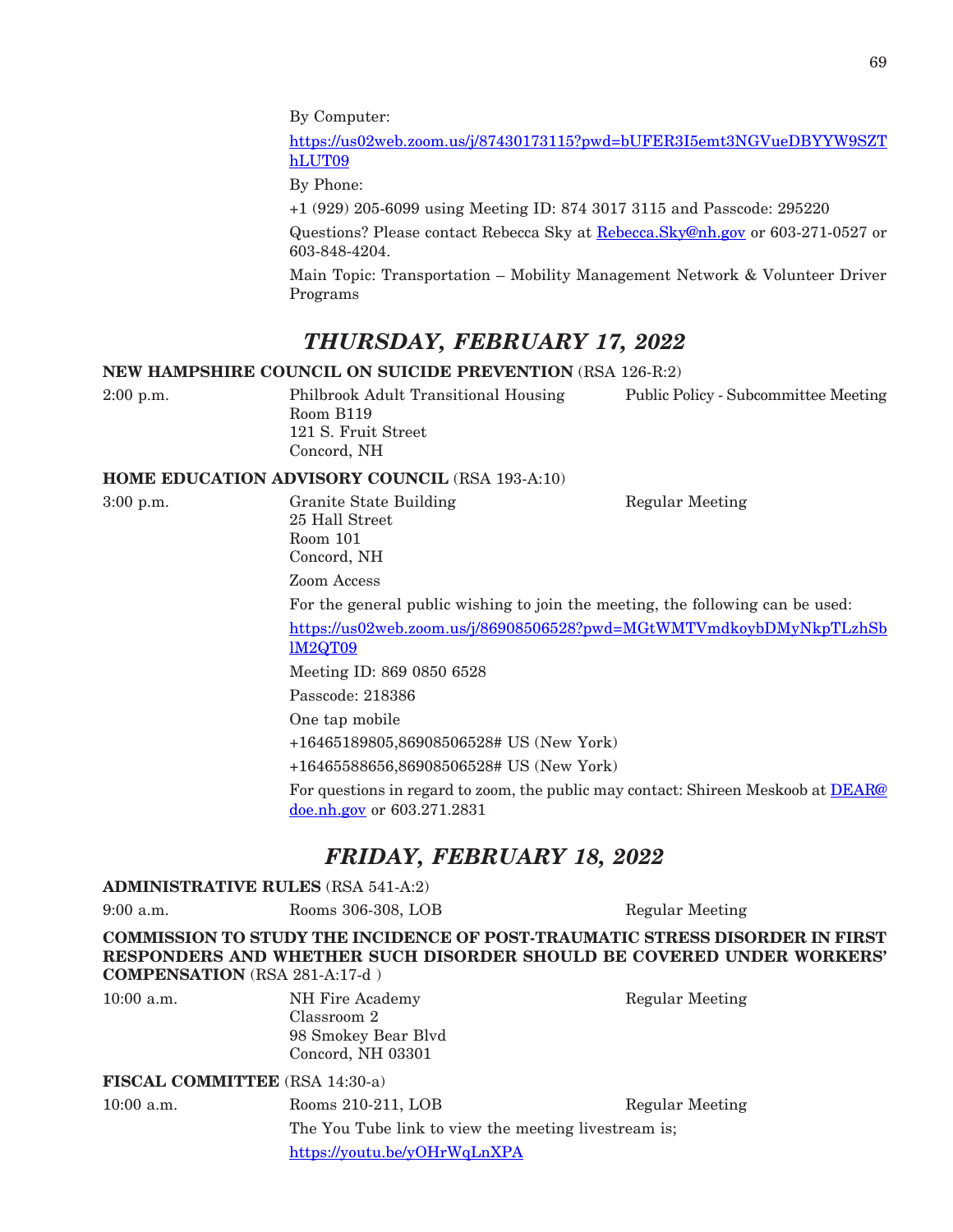#### **NEW HAMPSHIRE RARE DISEASE ADVISORY COUNCIL** (RSA 126-A:79)

3:00 p.m. DHHS Public Health Training Room Regular Meeting 3rd Floor 29 Hazen Drive Concord, NH Join Zoom Meeting [https://nh-dhhs.zoom.us/j/9833055343?pwd=TWNLYTh3SDBIUW9IaXBaNDRjQ3](https://nh-dhhs.zoom.us/j/9833055343?pwd=TWNLYTh3SDBIUW9IaXBaNDRjQ3Yzdz09) [Yzdz09](https://nh-dhhs.zoom.us/j/9833055343?pwd=TWNLYTh3SDBIUW9IaXBaNDRjQ3Yzdz09) Meeting ID: 983 305 5343 Passcode: 780875 One tap mobile +16465588656,,9833055343#,,,,\*780875# US (New York) +13017158592,,9833055343#,,,,\*780875# US (Washington DC) Dial by your location +1 646 558 8656 US (New York) +1 301 715 8592 US (Washington DC) +1 312 626 6799 US (Chicago) +1 669 900 9128 US (San Jose) +1 253 215 8782 US (Tacoma) +1 346 248 7799 US (Houston) Meeting ID: 983 305 5343 Passcode: 780875 Find your local number: <https://nh-dhhs.zoom.us/u/aby0SJRhjp>

## *TUESDAY, FEBRUARY 22, 2022*

#### **WELLNESS AND PRIMARY PREVENTION COUNCIL** (RSA 126-M:3)

9:00 a.m. New Futures Office Building Regular Meeting 100 N. Main Street, Suite 400 Concord, NH

[https://zoom.us/j/97979769257](https://urldefense.com/v3/__https:/zoom.us/j/97979769257__;!!Oai6dtTQULp8Sw!BVC9t65oW5Fs2BqQHCrzQFZCuwCmECGq8-Q-Cl1I-_XOieCwIa3_tejxp-hnU6nRdcNgmA$)

# *WEDNESDAY, FEBRUARY 23, 2022*

#### **NEW HAMPSHIRE COUNCIL ON SUICIDE PREVENTION** (RSA 126-R:2)

29 Hazen Drive Meeting Concord, NH

10:00 a.m. Room 310 Data Committee - Subcommittee

### **JOINT LEGISLATIVE PERFORMANCE AUDIT AND OVERSIGHT COMMITTEE** (RSA 17-N:1)

12:00 p.m. Rooms 210-211, LOB Regular Meeting

# *THURSDAY, FEBRUARY 24, 2022*

#### **COMMISSION ON THE INTERDISCIPLINARY PRIMARY CARE WORKFORCE** (RSA 126-T)

2:00 p.m. Division of Public Health Services Regular Meeting Rooms 110-111 29 Hazen Drive Concord, NH

Join Zoom Meeting: [https://nh-dhhs.zoom.us/j/95566654353?pwd=WEdGVWJKNWMwMmtvckkxVXRZ](https://nh-dhhs.zoom.us/j/95566654353?pwd=WEdGVWJKNWMwMmtvckkxVXRZRG82QT09) [RG82QT09](https://nh-dhhs.zoom.us/j/95566654353?pwd=WEdGVWJKNWMwMmtvckkxVXRZRG82QT09)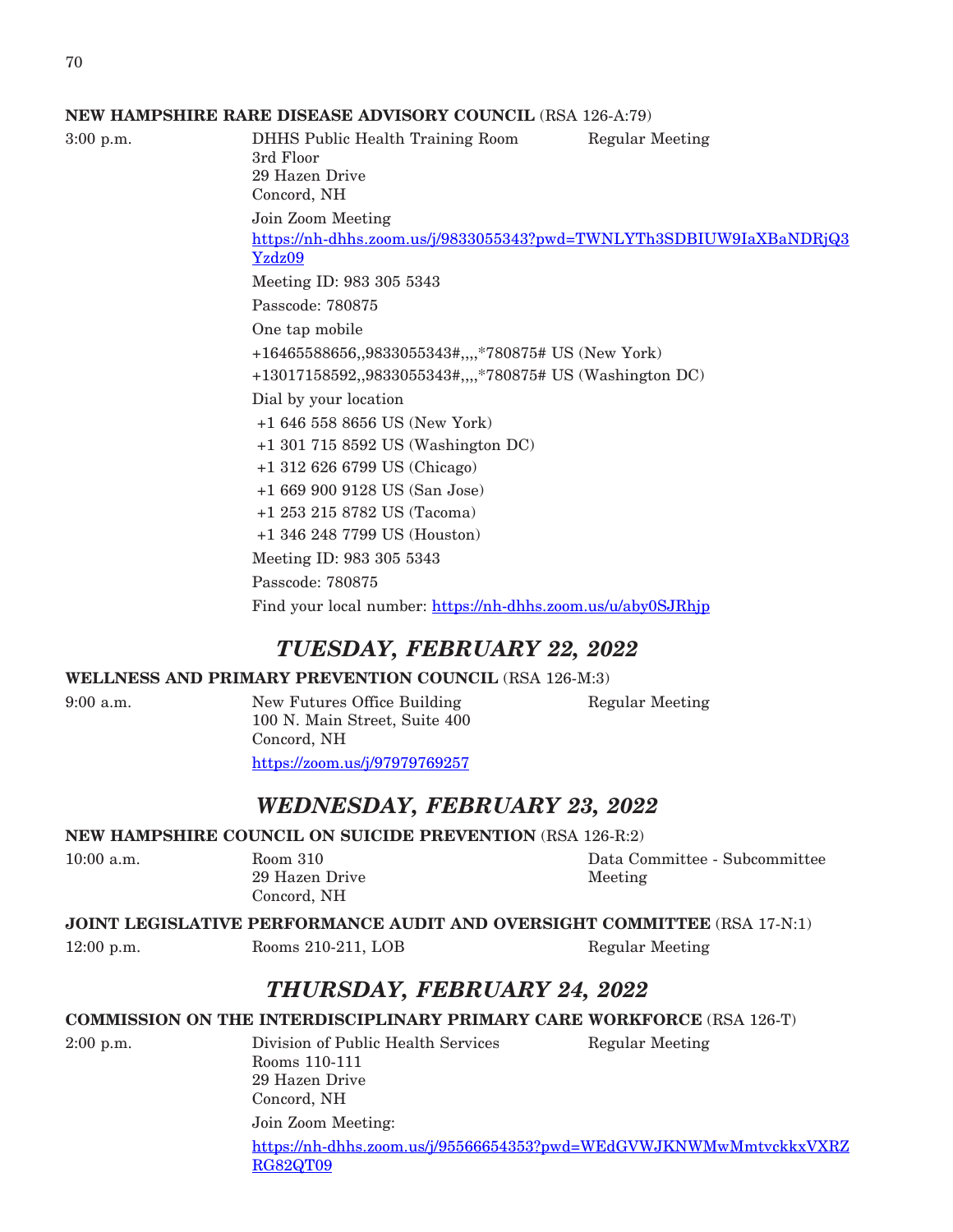Meeting ID: 955 6665 4353 Passcode: 961979 Find your local number: <https://nh-dhhs.zoom.us/u/abi7Sm0mK2> The following email address will be monitored throughout the meeting, should participants have technical difficulties: [Alisa.Druzba@dhhs.nh.gov](mailto:Alisa.Druzba@dhhs.nh.gov) *FRIDAY, FEBRUARY 25, 2022* **JOINT COMMITTEE ON TAX EXPENDITURE REVIEW** (RSA 71-C:3) 9:00 a.m. Room 100, SH Regular Meeting **OVERSIGHT COMMISSION ON CHILDREN'S SERVICES** (RSA 21-V:10) 9:00 a.m. Room 103, SH Regular Meeting **GOVERNOR'S COMMISSION ON ALCOHOL AND DRUG ABUSE PREVENTION, TREATMENT, AND RECOVERY** (RSA 12-J:1) 9:30 a.m. DHHS Fox Chapel Main Building Regular Meeting 105 Pleasant Street Concord, NH **MOUNT WASHINGTON COMMISSION** (RSA 227-B:3) 9:30 a.m. Mt. Washington Cog Railway Regular Meeting Maintenance Shop 3168 Base Station Rd. Mount Washington, NH 03589 **SOLID WASTE WORKING GROUP** (RSA 149:M:61) 9:30 a.m. NH DES Offices Regular Meeting Room 208C 29 Hazen Drive Concord, NH **HEALTH AND HUMAN SERVICES OVERSIGHT COMMITTEE** (RSA 126-A:13) 10:00 a.m. Rooms 210-211, LOB Regular Meeting **COMMITTEE TO STUDY THE REGULATORY STRUCTURE OF CHARITABLE GAMING** (SB 100, Chapter 221:1, Laws of 2021) 10:30 a.m. Room 100, SH Regular Meeting **NEW HAMPSHIRE PRESCRIPTION DRUG AFFORDABILITY BOARD** (RSA 126-BB:2) 1:00 p.m. NH DHHS, Brown Building Auditorium Regular Meeting 129 Pleasant Street Concord, NH 03301 Please see the Board website for additional information regarding this meeting: <https://www.dhhs.nh.gov/ombp/medicaid/nhpdab/index.htm> *MONDAY, FEBRUARY 28, 2022* **NEW HAMPSHIRE COUNCIL ON SUICIDE PREVENTION** (RSA 126-R:2)

10:00 a.m. Philbrook Adult Transitional Housing Regular Meeting Room B119 121 S. Fruit Street Concord, NH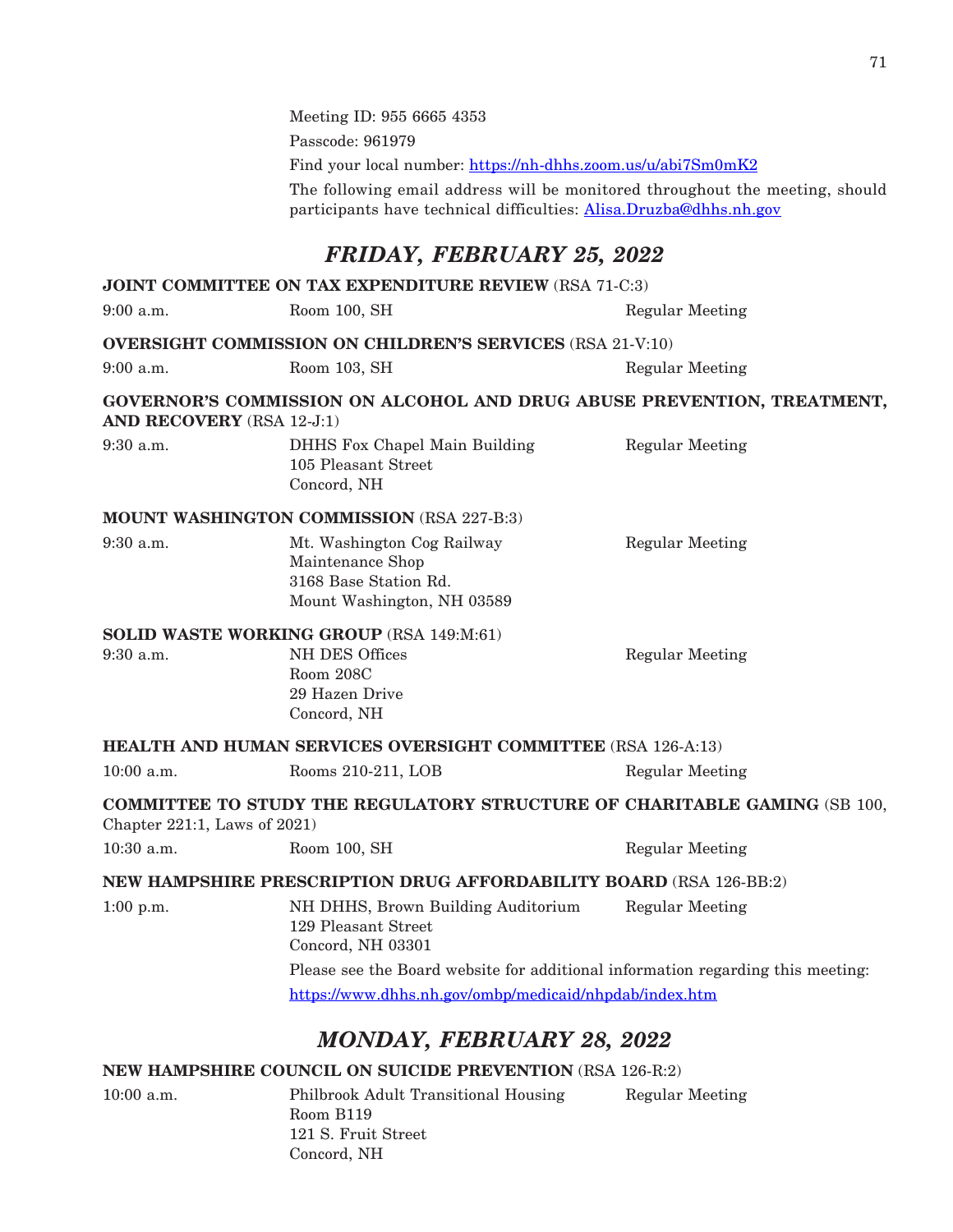# *TUESDAY, MARCH 1, 2022*

#### **STATE VETERANS ADVISORY COMMITTEE** (RSA 115-A:2)

5:00 p.m. Edward Cross Training Center Facility Regular Meeting 722 Riverwood Drive Pembroke, NH 03275

Zoom information can be provided by contacting Paul Lloyd at [nhsvac.chair@gmail.com](mailto:nhsvac.chair@gmail.com)

# *MONDAY, MARCH 7, 2022*

**NEW HAMPSHIRE OPIOID ABATEMENT ADVISORY COMMISSION** (RSA 126-A:85)

1:00 p.m. DHHS Brown Auditorium Regular Meeting 129 Pleasant Street Concord NH 03301 With Remote Option: Join Zoom Meeting [https://nh-dhhs.zoom.us/j/3031726939?pwd=ckNDcmNyM1VJdGtsWWlDd2hCWlJ](https://nh-dhhs.zoom.us/j/3031726939?pwd=ckNDcmNyM1VJdGtsWWlDd2hCWlJVUT09) [VUT09](https://nh-dhhs.zoom.us/j/3031726939?pwd=ckNDcmNyM1VJdGtsWWlDd2hCWlJVUT09) Meeting ID: 303 172 6939 Passcode: 810055 One tap mobile +16465588656,,3031726939#,,,,\*810055# US (New York) +13017158592,,3031726939#,,,,\*810055# US (Washington DC) Dial by your location +1 646 558 8656 US (New York) +1 301 715 8592 US (Washington DC) +1 312 626 6799 US (Chicago) +1 669 900 9128 US (San Jose) +1 253 215 8782 US (Tacoma) +1 346 248 7799 US (Houston) Meeting ID: 303 172 6939 Passcode: 810055 Find your local number: <https://nh-dhhs.zoom.us/u/acmdrAQw5S>

### **COMMISSION TO STUDY OFFSHORE WIND AND PORT DEVELOPMENT** (RSA 374-F:10)

4:00 p.m. Walker Building, Room 100 Regular Meeting 21 South Fruit Street Concord, NH

# *MONDAY, MARCH 14, 2022*

| EDUCATION FREEDOM SAVINGS ACCOUNT OVERSIGHT COMMITTEE (RSA 194-F:12) |                                                                                |                 |  |
|----------------------------------------------------------------------|--------------------------------------------------------------------------------|-----------------|--|
| $1:00$ p.m.                                                          | Room 103, SH                                                                   | Regular Meeting |  |
|                                                                      | NH BRAIN AND SPINAL CORD INJURY ADVISORY COUNCIL (RSA 137-K:2)                 |                 |  |
| $2:00$ p.m.                                                          | Regular Meeting                                                                |                 |  |
|                                                                      | Join Zoom Meeting                                                              |                 |  |
|                                                                      | https://us02web.zoom.us/j/84327646605?pwd=R0lwOWFVK0w2U2FKYTVybXM1<br>MjNhdz09 |                 |  |
|                                                                      | Meeting ID: 843 2764 6605                                                      |                 |  |
|                                                                      | Passcode: 731679                                                               |                 |  |
|                                                                      |                                                                                |                 |  |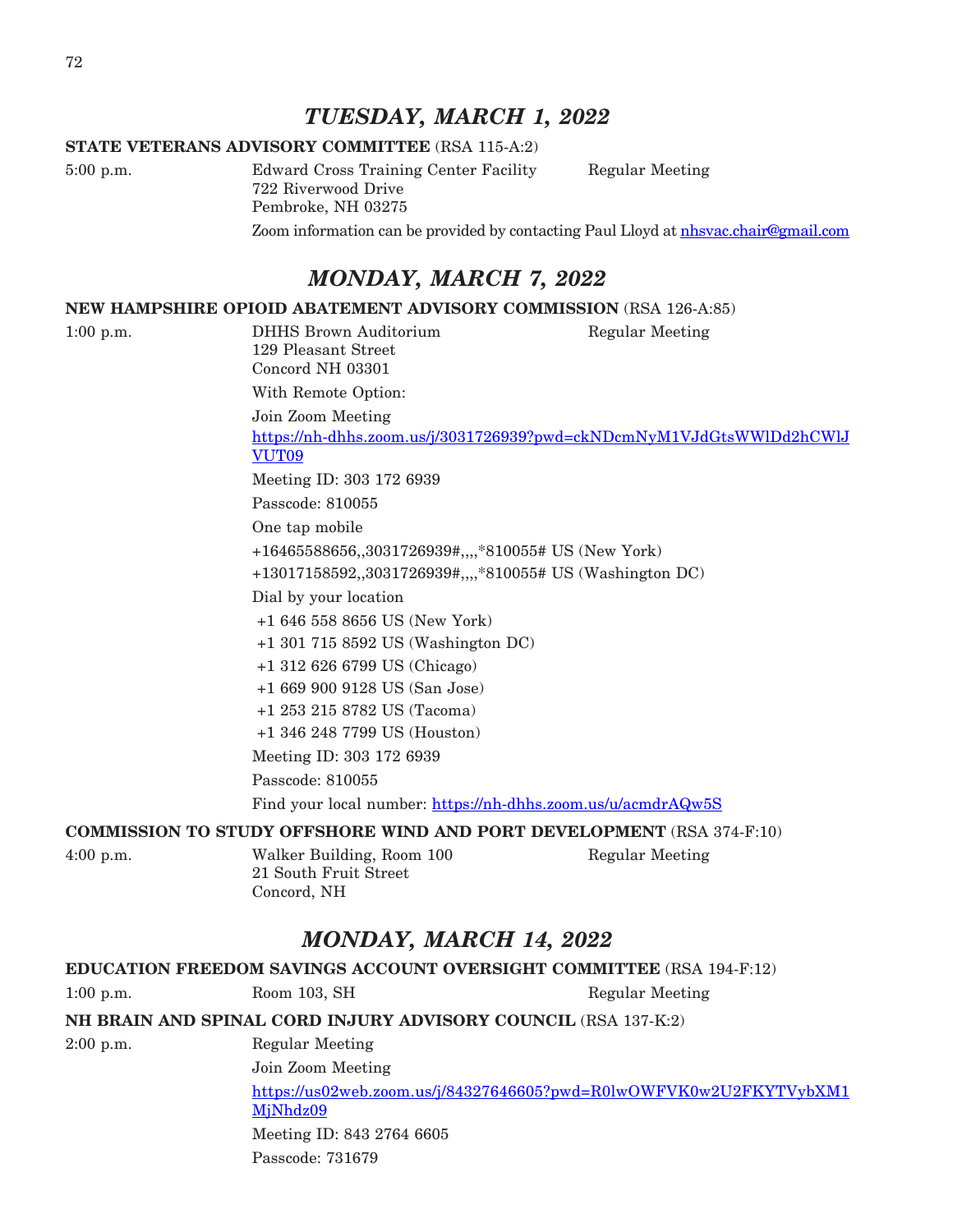One tap mobile

+13017158592,,84327646605#,,,,\*731679# US (Washington DC) +13126266799,,84327646605#,,,,\*731679# US (Chicago) Dial by your location +1 301 715 8592 US (Washington DC) +1 312 626 6799 US (Chicago) +1 929 205 6099 US (New York) +1 253 215 8782 US (Tacoma) +1 346 248 7799 US (Houston) +1 669 900 6833 US (San Jose) Meeting ID: 843 2764 6605 Passcode: 731679 Find your local number: <https://us02web.zoom.us/u/k0nDD3qdp> *FRIDAY, MARCH 18, 2022* **COMMISSION TO STUDY GRANDFAMILIES IN NEW HAMPSHIRE** (RSA 170-G:17-b) 1:00 p.m. Room 100, SH Regular Meeting **NEW HAMPSHIRE RARE DISEASE ADVISORY COUNCIL** (RSA 126-A:79) 3:00 p.m. DHHS Public Health Training Room Regular Meeting 3rd Floor 29 Hazen Drive Concord, NH Join Zoom Meeting [https://nh-dhhs.zoom.us/j/9833055343?pwd=TWNLYTh3SDBIUW9IaXBaNDRjQ3](https://nh-dhhs.zoom.us/j/9833055343?pwd=TWNLYTh3SDBIUW9IaXBaNDRjQ3Yzdz09) [Yzdz09](https://nh-dhhs.zoom.us/j/9833055343?pwd=TWNLYTh3SDBIUW9IaXBaNDRjQ3Yzdz09) Meeting ID: 983 305 5343 Passcode: 780875 One tap mobile +16465588656,,9833055343#,,,,\*780875# US (New York) +13017158592,,9833055343#,,,,\*780875# US (Washington DC) Dial by your location +1 646 558 8656 US (New York) +1 301 715 8592 US (Washington DC) +1 312 626 6799 US (Chicago) +1 669 900 9128 US (San Jose) +1 253 215 8782 US (Tacoma) +1 346 248 7799 US (Houston) Meeting ID: 983 305 5343 Passcode: 780875 Find your local number: <https://nh-dhhs.zoom.us/u/aby0SJRhjp>

## *MONDAY, MARCH 21, 2022*

**COMMISSION ON HOLOCAUST AND GENOCIDE EDUCATION** (RSA 193-E:2-f)

73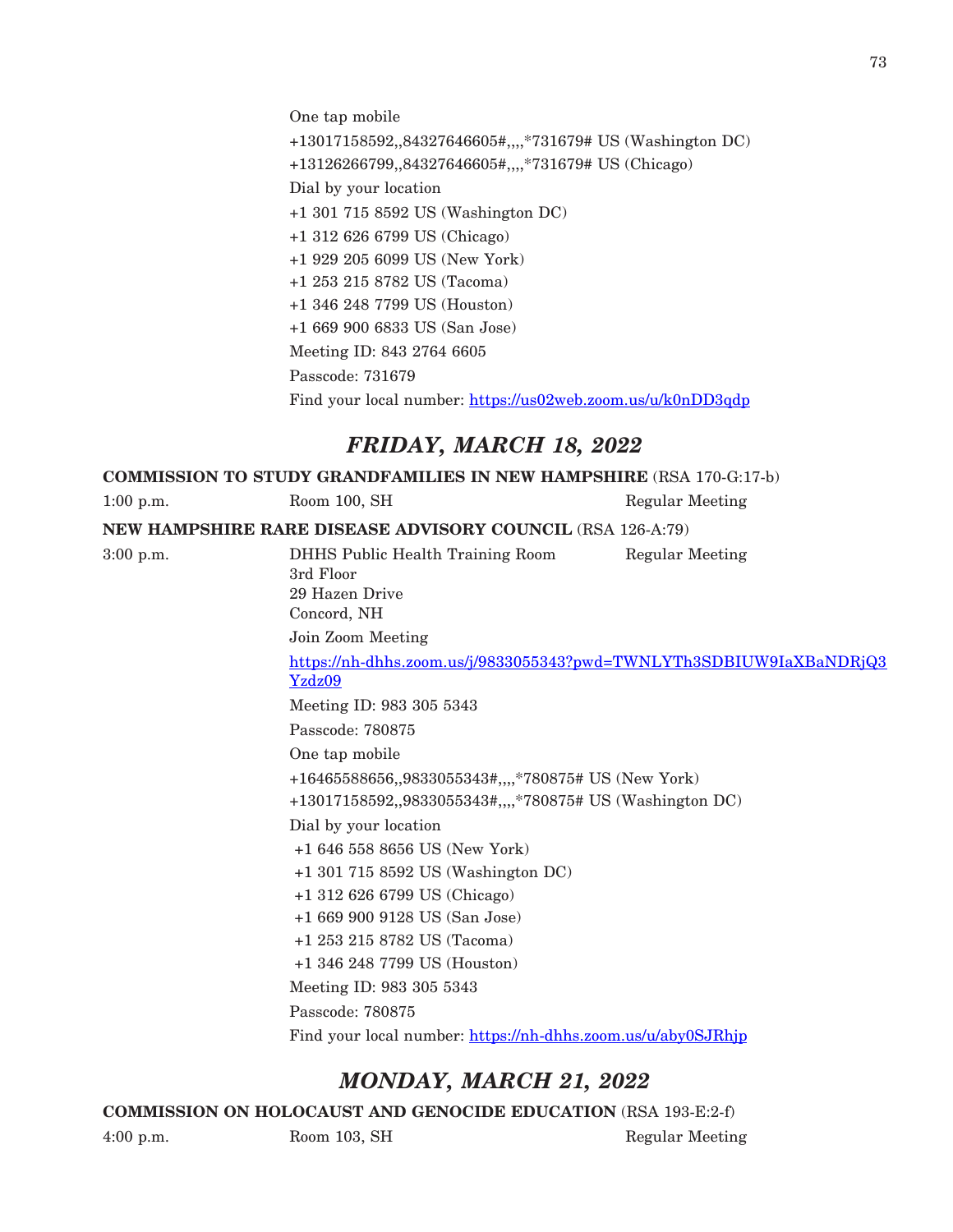74

## *MONDAY, MARCH 28, 2022*

## **LONG RANGE CAPITAL PLANNING AND UTILIZATION COMMITTEE** (RSA 17-M:1)

9:30 a.m. Rooms 201-203, LOB Regular Meeting The You Tube link to view the meeting livestream is;

<https://youtu.be/5Az4iNBhH08>

#### **CAPITAL BUDGET OVERVIEW COMMITTEE** (RSA 17-J:2)

10:15 a.m. Rooms 201-203, LOB Regular Meeting The You Tube link to view the meeting livestream is; [https://youtu.be/Z9B\\_wjrnUYE](https://youtu.be/Z9B_wjrnUYE)

## *TUESDAY, APRIL 5, 2022*

#### **STATE VETERANS ADVISORY COMMITTEE** (RSA 115-A:2)

722 Riverwood Drive Pembroke, NH 03275

5:00 p.m. Edward Cross Training Center Facility Regular Meeting

Zoom information can be provided by contacting Paul Lloyd at [nhsvac.chair@gmail.com](mailto:nhsvac.chair@gmail.com)

\*\*\*\*\*\*\*\*

# **HOUSE BILLS AMENDED BY THE SENATE**

**HOUSE BILLS: 95, 233, 292, 293, 307, 347, 381, 440, 503, 549**

\*\*\*\*\*\*\*\*

**FISCAL NOTE ADDITIONS AND UPDATES HAVE BEEN AMENDED TO THE BILLS ON THE WEBSITE AND ARE AVAILABLE IN THE SENATE CLERK'S OFFICE FOR THE FOLLOWING 2021 – 2022 BILLS:**

**SENATE BILLS: 17, 69, 92, 144, 151, 153, 160, 161, 227, 233, 267, 286, 306, 319, 346, 363, 407, 412, 414, 416, 417, 419, 420, 423, 427, 429, 430, 431, 440, 453**

**HOUSE BILLS: 95, 233, 347, 381**

\*\*\*\*\*\*\*\*

# **NOTICES**

## **FRIDAY, FEBRUARY 25, 2022**

Please join us for our Annual Virtual Introduction to the NHCDD on February 25, 2022, at 4:30 p.m. until 5:00 p.m.

Register at:<https://us02web.zoom.us/meeting/register/tZYoc-2hpjosGN3vcZ7uZxnfSr-deFFdT9or>

The NHCDD Policy Committee would like to invite you to learn about and discuss the DD Council's legislative priorities and the work they do in supporting individuals with intellectual/developmental disabilities to exercise self-determination and be fully included in civic and community life. They would like to hear any questions, concerns, and ideas on how inclusive policy can benefit all of New Hampshire's citizens.

Senator Rebecca Whitley